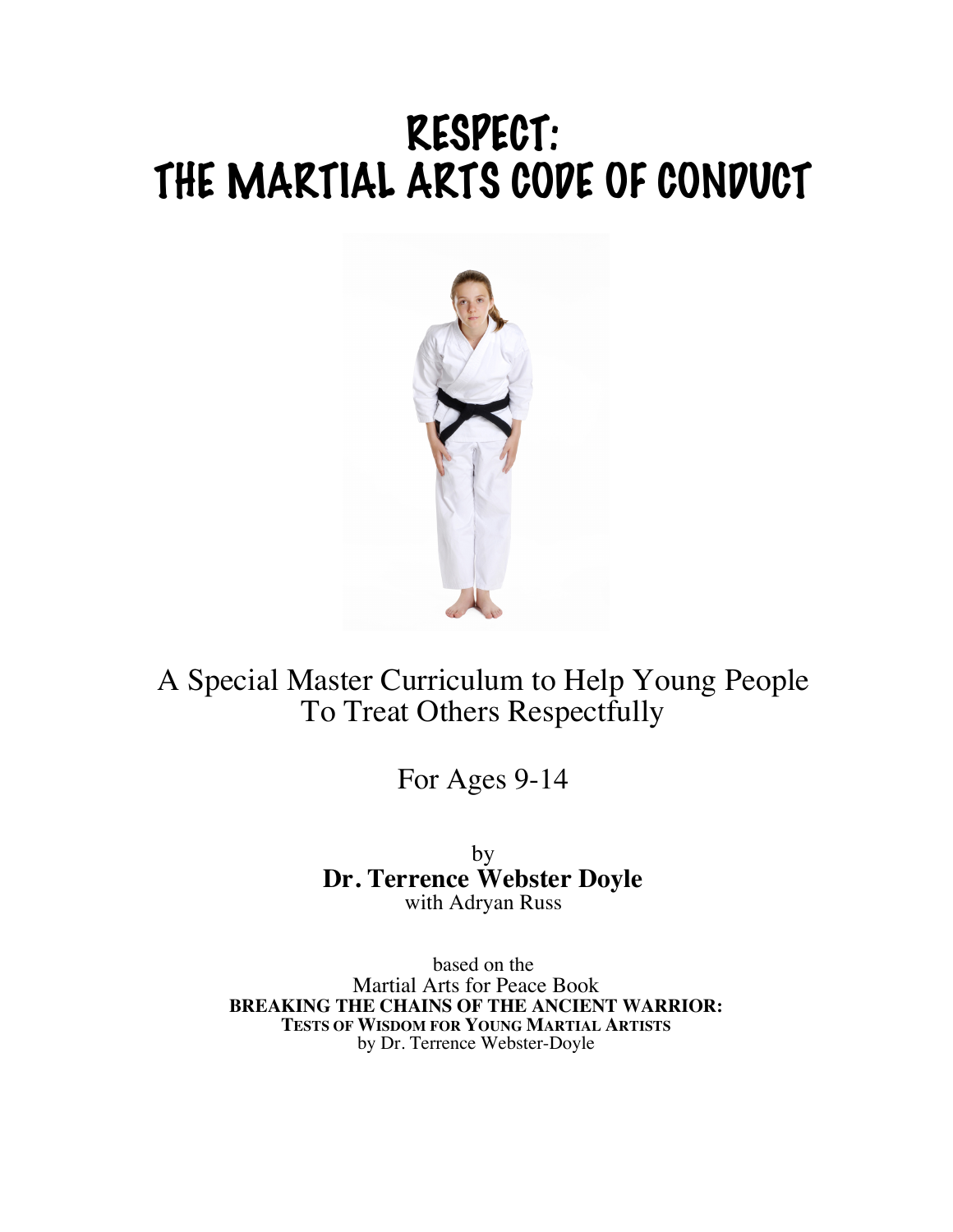Atrium Society P. O. Box 816 Middlebury, VT 05753

Phone: (800) 848-6021

**Online website:** www.youthpeaceliteracy.org **Email:** martialartsforpeace@gmail.com

©2011-2012 Terrence Webster-Doyle. All rights reserved.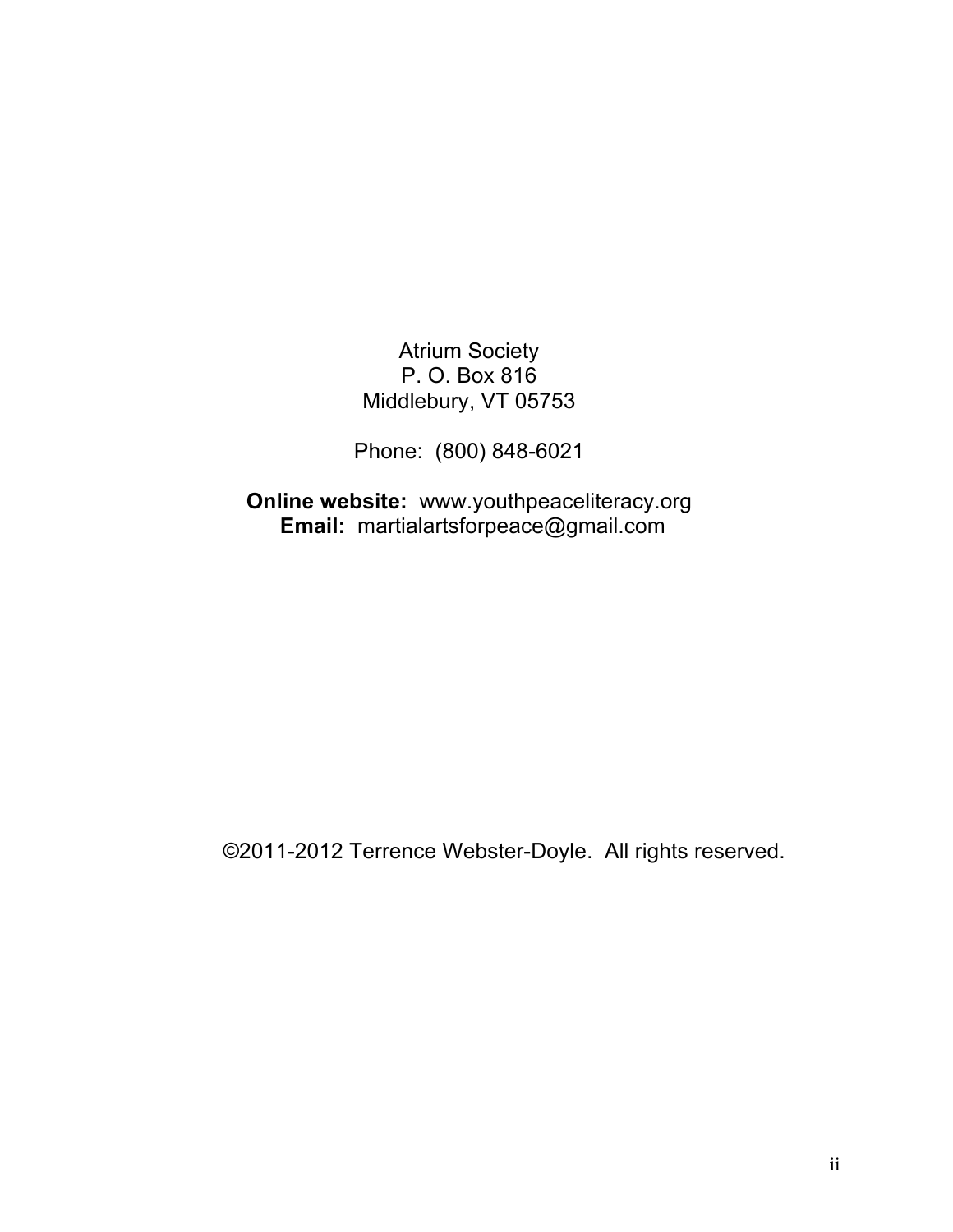# **TABLE OF CONTENTS**

|            |                                                               | Page |
|------------|---------------------------------------------------------------|------|
| Lesson 1:  | We All Leave Footprints In Time<br><i>Introduction</i>        | 1    |
| Lesson 2:  | The First Step Is The Last Step<br>The Test of Bravery        | 9    |
| Lesson 3:  | The Place Where No Fear Can Go<br>The Test of Focus           | 21   |
| Lesson 4:  | The Moment Between Night And Day<br>The Test of Spirit        |      |
| Lesson 5:  | The Glory Of the Endless Moment<br>The Test of Purity         | 34   |
| Lesson 6:  | Learning To Welcome the Dark<br>The Test of Selflessness      | 42   |
| Lesson 7:  | The Force of Nature Within Us<br>The Test of Humility         | 50   |
| Lesson 8:  | In Order To Travel Beyond<br>The Test of Order                | 59   |
| Lesson 9:  | United We Stand; Divided We Fall<br>The Test of Unity         | 66   |
| Lesson 10: | Winging Your Way Into The Unknown<br>The Test of Harmony      | 77   |
| Lesson 11: | The Illusion That Thought Weaves<br>The Test of Understanding | 83   |
| Lesson 12: | Seeing The Timeless Face of Humanity<br>The Test of Honor     | 92   |
| Lesson 13: | The Small Seed of Intelligence<br>The Test of Trust           | 100  |
| Lesson 14: | You Have Come A Long Way<br>The Test of Charity               | 107  |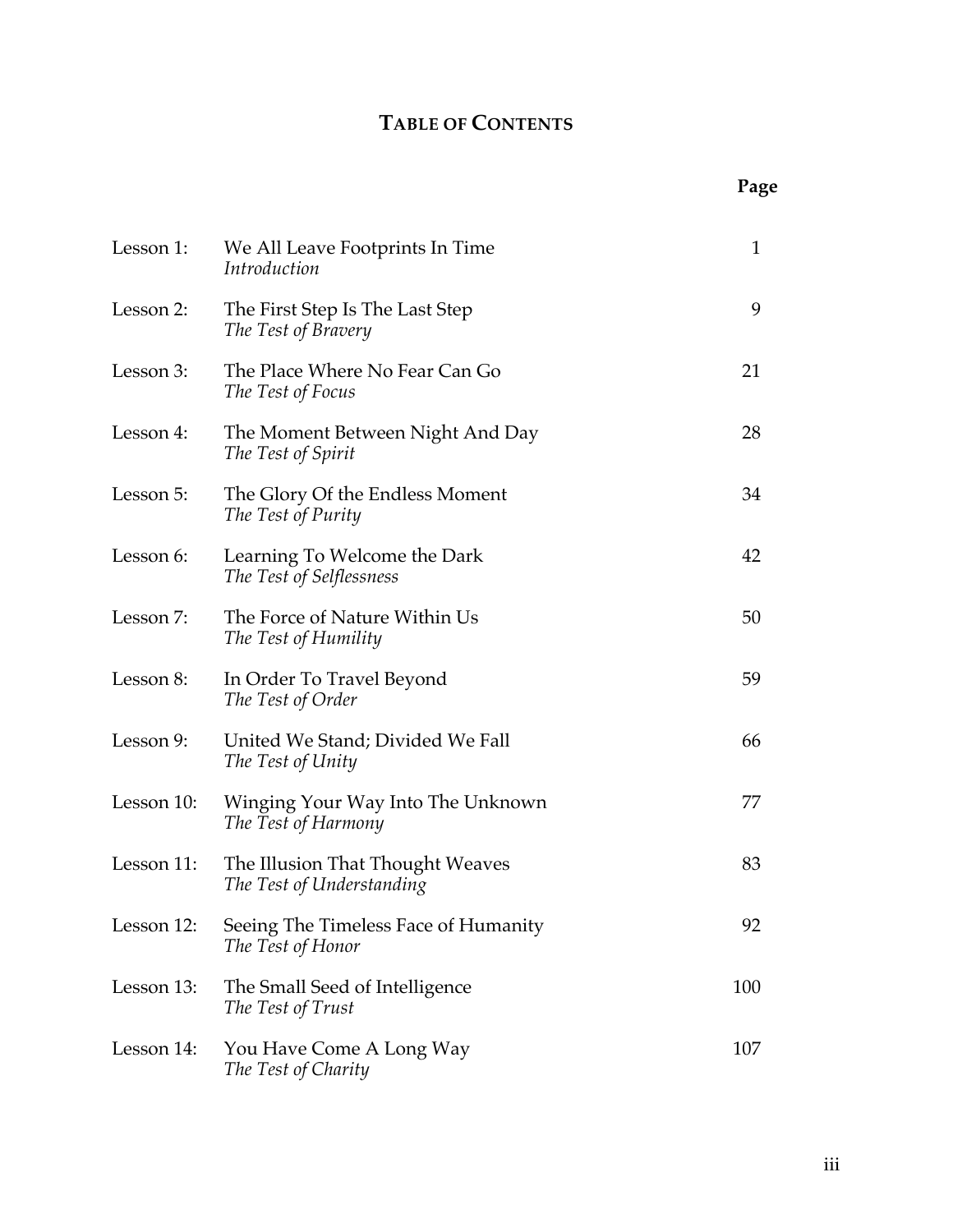| Lesson 15: | A Way To Heal The Wounds<br>The Test of Compassion  | 115 |
|------------|-----------------------------------------------------|-----|
| Lesson 16: | Bloom Where You Are Planted<br>The Test of Strength | 122 |
| Lesson 17: | The Truth That Anyone Can See<br>The Test of Wisdom | 129 |
| Lesson 18: | Think Only Of Serving Tea<br>The Test of Excellence | 137 |
| Lesson 19: | In The Eye Of The Hurricane<br>The Test of Love     | 149 |
| Lesson 20: | Becoming Your Own Master                            | 159 |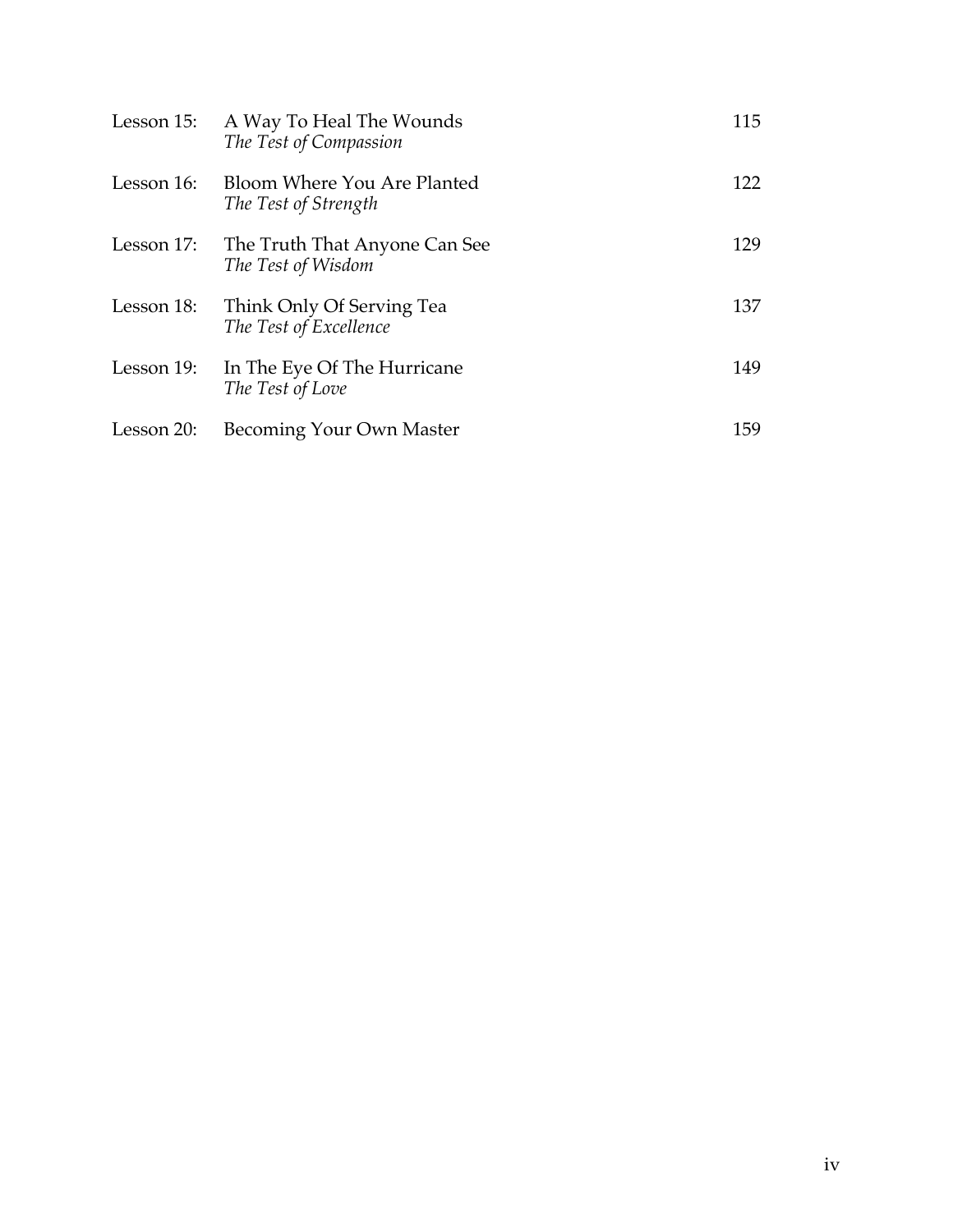## **LIST OF ADDENDA**

| $1A$ : | Chart: Things We Cannot Run Away From                 | $\overline{4}$ |
|--------|-------------------------------------------------------|----------------|
| 1B:    | Leave Your Footprints In Time                         | $\overline{5}$ |
| $1C$ : | <b>Create A Warrior Past</b>                          | $\overline{7}$ |
| 2A:    | A Meeting With Your Ancient Warrior Shadow            | 12             |
| 2B:    | The Test Of Bravery                                   | 17             |
| $2C$ : | Chart: Ancient Braves & Braves Today                  | 19             |
| 2D:    | I Am Brave! Mental Freestyle                          | 20             |
| 3A:    | Beyond The Contact Point                              | 24             |
| 3B:    | My Focus, Interrupted!                                | 25             |
| 3C:    | My Focus, Restored!                                   | 26             |
| 3D:    | Unbroken Flame of Attention: Mental Freestyle         | 27             |
| 4A:    | Thinking Our Way Out Of Thinking                      | 31             |
| 4B:    | Chart: From Fear To War In One Easy Lesson            | 32             |
| $4C$ : | The Fire Of Fearlessness: Mental Freestyle            | 33             |
| 5A:    | Touched By The Past                                   | 37             |
| 5B:    | A Moment Of Awe!                                      | 38             |
| $5C$ : | The End Of Time                                       | 39             |
| 5D:    | Your Faceless Face: Mental Freestyle                  | 41             |
| 6A:    | The Golden Dragon: Mental Freestyle                   | 45             |
| 6B:    | <b>Expecting The Unexpected</b>                       | 46             |
| $6C$ : | <b>Creating A Scene</b>                               | 48             |
| $6D$ : | How Am I Doing?                                       | 49             |
| 7A:    | Fact Or Fiction?                                      | 53             |
| 7B:    | <b>Conflict Is Coming</b>                             | 55             |
| 7C:    | Becoming Your Own Master                              | 57             |
| 7D:    | The Beauty of Nothing! Mental Freestyle               | 58             |
| 8A:    | Line Up My Shoes                                      | 62             |
| 8B:    | Doing My Best                                         | 63             |
| 8C:    | Lining Up My Moves, Just So: Physical Freestyle       | 64             |
| 8D:    | Turning Chaos Into Order, With Care: Mental Freestyle | 65             |
| 9A:    | A Fist In The Face                                    | 69             |
| 9B:    | The Test Of Unity                                     | 72             |
| 9C:    | The Whole Picture                                     | 73             |
| 9D:    | Mind Like Moon: Mental Freestyle                      | 76             |
| 10A:   | My Goal                                               | 80             |
| 10B:   | My Goal Revisited                                     | 81             |
| 10C:   | Like Apples From The Tree                             | 83             |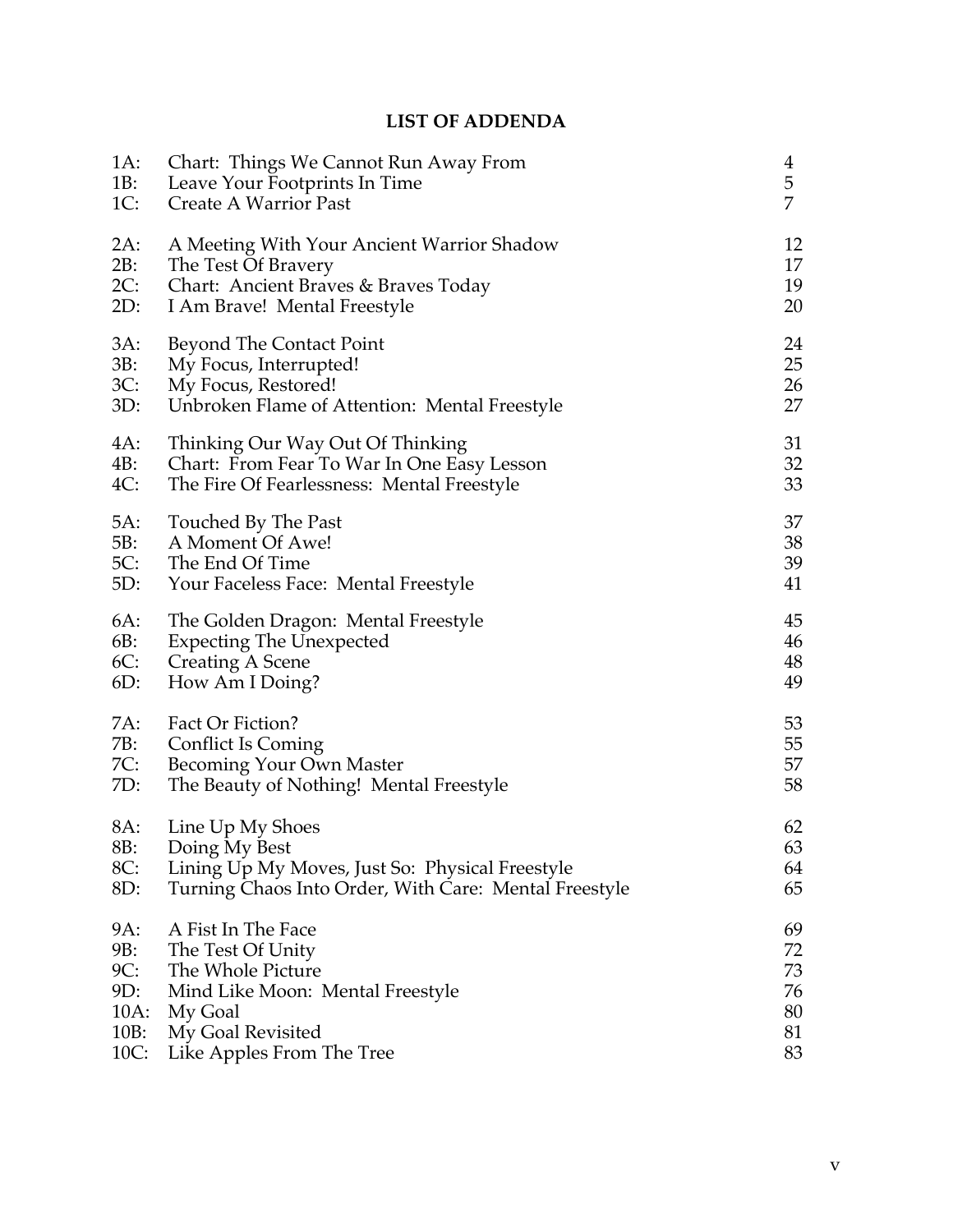## **ADDENDA continued**

| 11A:                 | We Are What We Think<br>11B: I Am Conditioned!<br>11C: A Creature Of Habit!<br>11D: Similarities Instead Of Differences: Mental Freestyle | 86<br>88<br>89<br>91     |
|----------------------|-------------------------------------------------------------------------------------------------------------------------------------------|--------------------------|
| 12A:                 | What Am I Afraid Of?                                                                                                                      | 95                       |
| 12B:                 | Chart: How I Handle My Ancient Warrior                                                                                                    | 97                       |
| 12C:                 | When Safety Is Not A Factor                                                                                                               | 98                       |
| 12D:                 | <b>Understanding My Ancient Warrior: Mental Freestyle</b>                                                                                 | 99                       |
| 13A:<br>13B:         | Teachers & Authorities<br>Authorit y Speaks!<br>13C: What Is Real? Mental Freestyle                                                       | 103<br>104<br>106        |
| 14A:                 | The Wonderful Mystery Of Life                                                                                                             | 110                      |
| 14B:                 | The Gift Of Love                                                                                                                          | 111                      |
| 14C:                 | You Have Come A Long Way                                                                                                                  | 113                      |
| 14D:                 | Empty-Handed Gifts: Mental Freestyle                                                                                                      | 114                      |
| 15A:                 | <b>Sharing The Sorrow</b>                                                                                                                 | 118                      |
| 15B:                 | The Circle Of Compassion                                                                                                                  | 119                      |
| 15C:                 | Removing The Sword: Mental Freestyle                                                                                                      | 121                      |
| 16A:<br>16C:<br>16D: | Just Do It!<br>16B: The Secret Of My Strength<br>Using My New Strength<br>Like Roses In The Night: Mental Freestyle                       | 125<br>126<br>127<br>128 |
| 17A:                 | The Ancient Warrior Lives!                                                                                                                | 132                      |
| 17B:                 | Discovering The Truth                                                                                                                     | 133                      |
| 17C:                 | The Beginner's Mind                                                                                                                       | 135                      |
| 17D:                 | Awake & Alive!: Mental Freestyle                                                                                                          | 136                      |
| 18A:                 | Simple & Clear                                                                                                                            | 140                      |
| 18B:                 | My Excellence On Video                                                                                                                    | 141                      |
| 18C:                 | Roleplay: The Act Of Respect                                                                                                              | 143                      |
| 18D:                 | Skill In Action: Mental Freestyle                                                                                                         | 148                      |
| 19A:                 | Love Or War?                                                                                                                              | 152                      |
| 19B:                 | Awaking From The Dream                                                                                                                    | 154                      |
| 19C:                 | In The Eye Of The Hurricane                                                                                                               | 156                      |
| 19D:                 | Shining On Everything Equally: Mental Freestyle                                                                                           | 158                      |
| $20A$ :              | The Dream Is Over                                                                                                                         | 162                      |
| 20B:                 | You Name It! Mental Freestyle                                                                                                             | 164                      |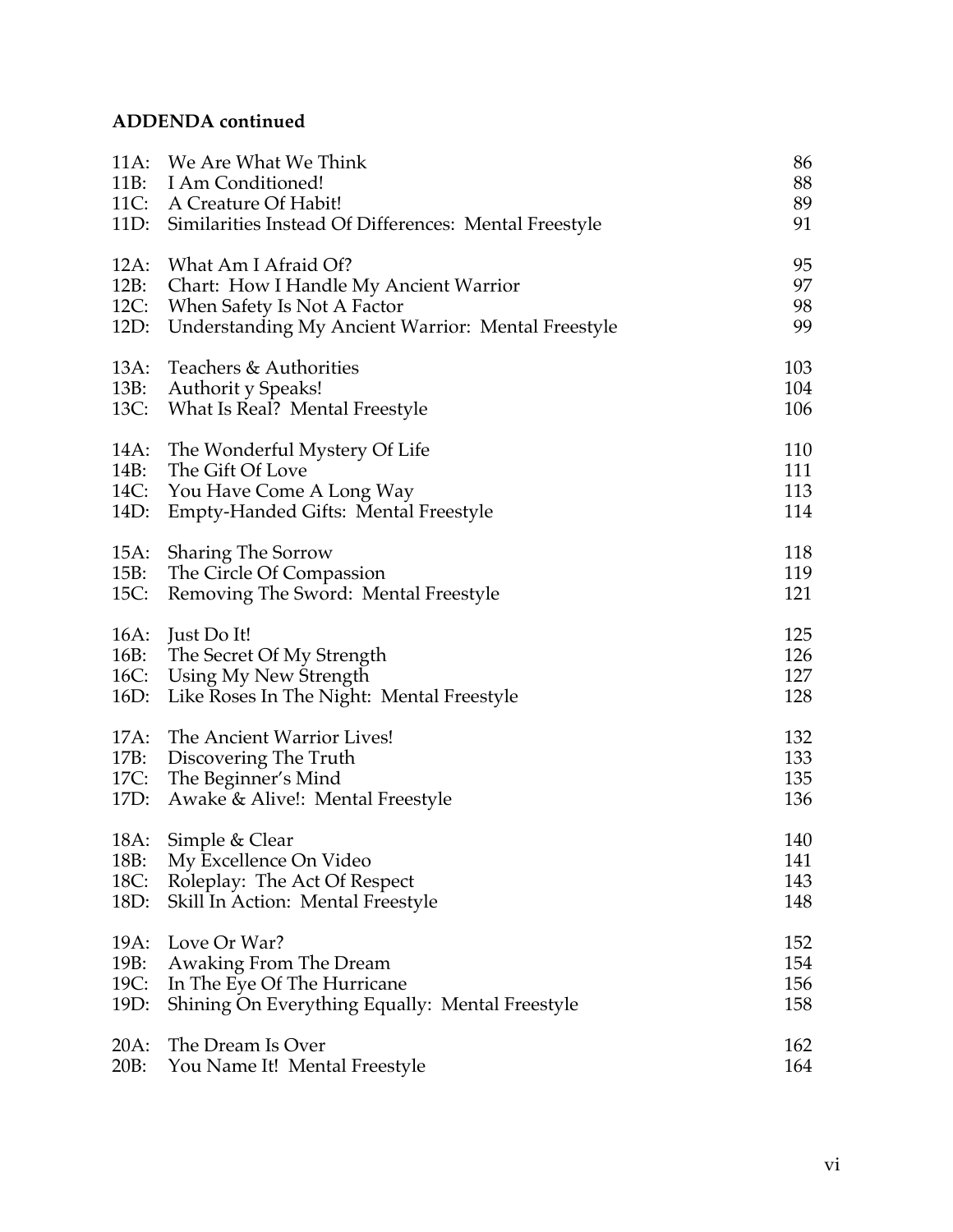# **LESSON 1 We All Leave Footprints In Time**

Breakdown of Lesson 1:

Welcome to students. We are all children of ancient warriors. Each of us has a shadow warrior. We can break the chains of our warrior shadow.

## **Welcome To Students**

- $\Box$  Tell students, as you bow:
	- $\checkmark$  Welcome! I invite you to take a journey with me to a powerful place — a place where you will build character and respect.
	- $\checkmark$  In this class, we love mistakes! The reason is: every time we catch a mistake, we get to think up and try new ways. This strengthens our minds.
	- $\checkmark$  Every mistake is a chance to get to know your brain and challenge it to make a new discovery. Every time you make a mistake, you get to discover something new!

## **We Are All Children of the Ancient Warrior**

- **Tell students:** 
	- $\checkmark$  We are all children of the ancient warrior. Our ancestors had a dark, violent side, and so do we.

#### **Although we have come a long way since our ancestors, we are still like them in one important way: When we either fight or run away, it's a sign that we are scared.**

 $\checkmark$  Getting scared is part of being human. We cannot run away from fear — any more than we can run away from our shadows.

**Note to Instructor:** Read story, page 12, in the textbook: **Breaking The Chains.** Bring this story to life with your voice.

- $\Box$  Afterward ask:
	- 1. How did the man try to "get rid of" his shadow and footprints?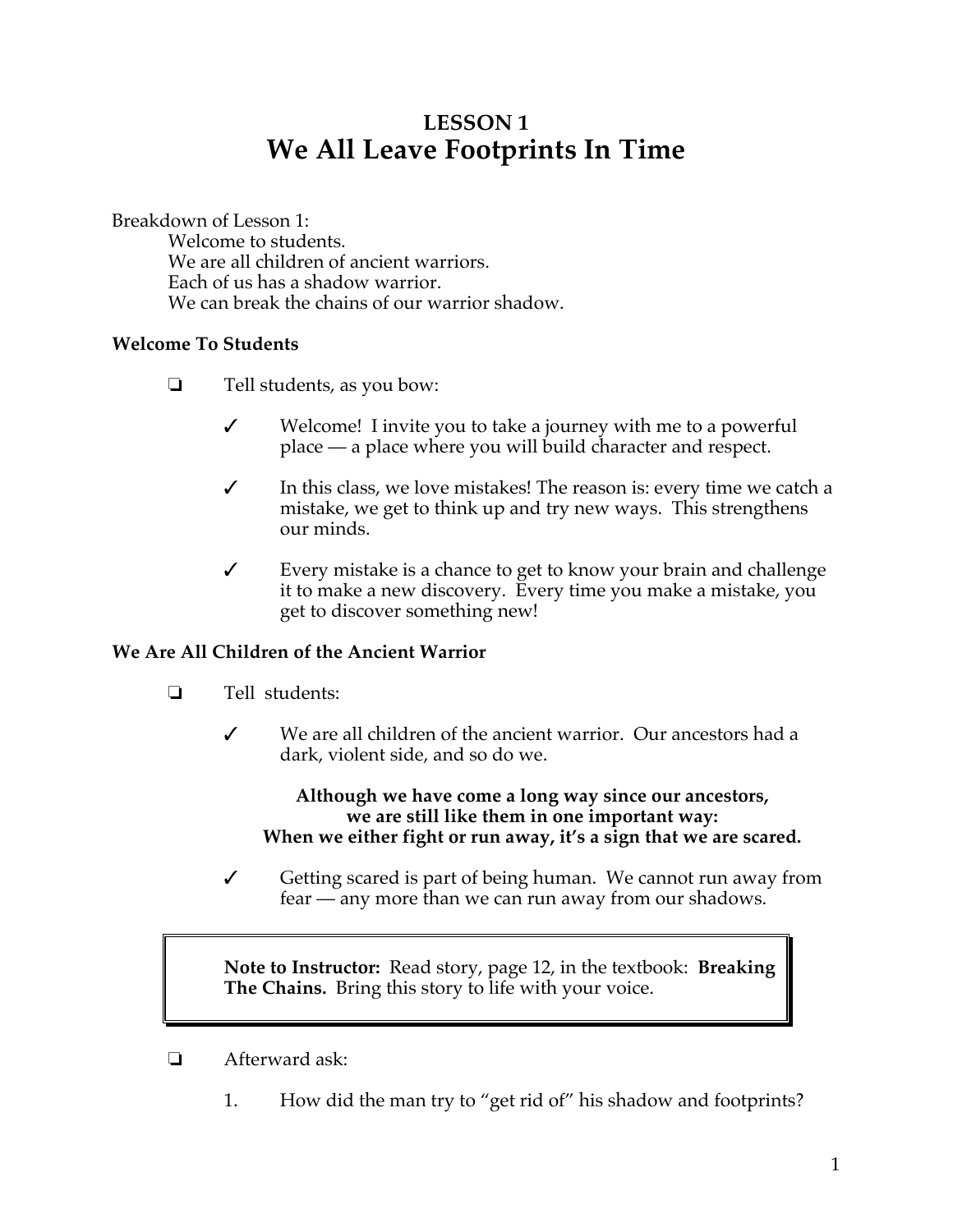- 2. Did his solution work? Why?
- 3. What do you think might have been a better solution?

## **Each Of Us Has A Shadow Warrior**

- **I** Tell students:
	- $\checkmark$  Each of us has a shadow warrior inside us.
	- $\checkmark$  It is essential to SEE that we ALL have this warrior.
	- $\checkmark$  Like this warrior, there are people, places and things we cannot run away from, even though sometimes we would certainly like to.

**Note to Instructor:** Go to **Addendum 1A: CHART. Things We Cannot Run Away From.** Helps students be aware of our sometimes impossible and humorous attempts to "get away."

- **<u>Example 1</u>** Tell students:
	- $\checkmark$  When you are at home, or in classes, this week, pay attention to things your mind would like to run away from. Make a note of them and bring them back to this class.
	- $\checkmark$  Let's ADD TO THIS CHART any time we discover something new, from home or from school, funny or sad, that we cannot run away from but would really like to.
	- $\checkmark$  Sometimes we want to run away, and sometimes we want to fight when we are scared. What we decide to do depends on the greatest weapon we have: our brain.

**Note to Instructor:** Go to **Addendum 1B: Leave Your Footprints In Time.** This activity is designed to show students that becoming a warrior is a decision made in their brain.

**The way you REACT to Warhawk depends on YOU. No matter how this person has acted, YOU can REACT any way you choose. Will you run away? Fight? Try to negotiate? Just listen? Wish Warhawk well and walk away? It's up to YOU.**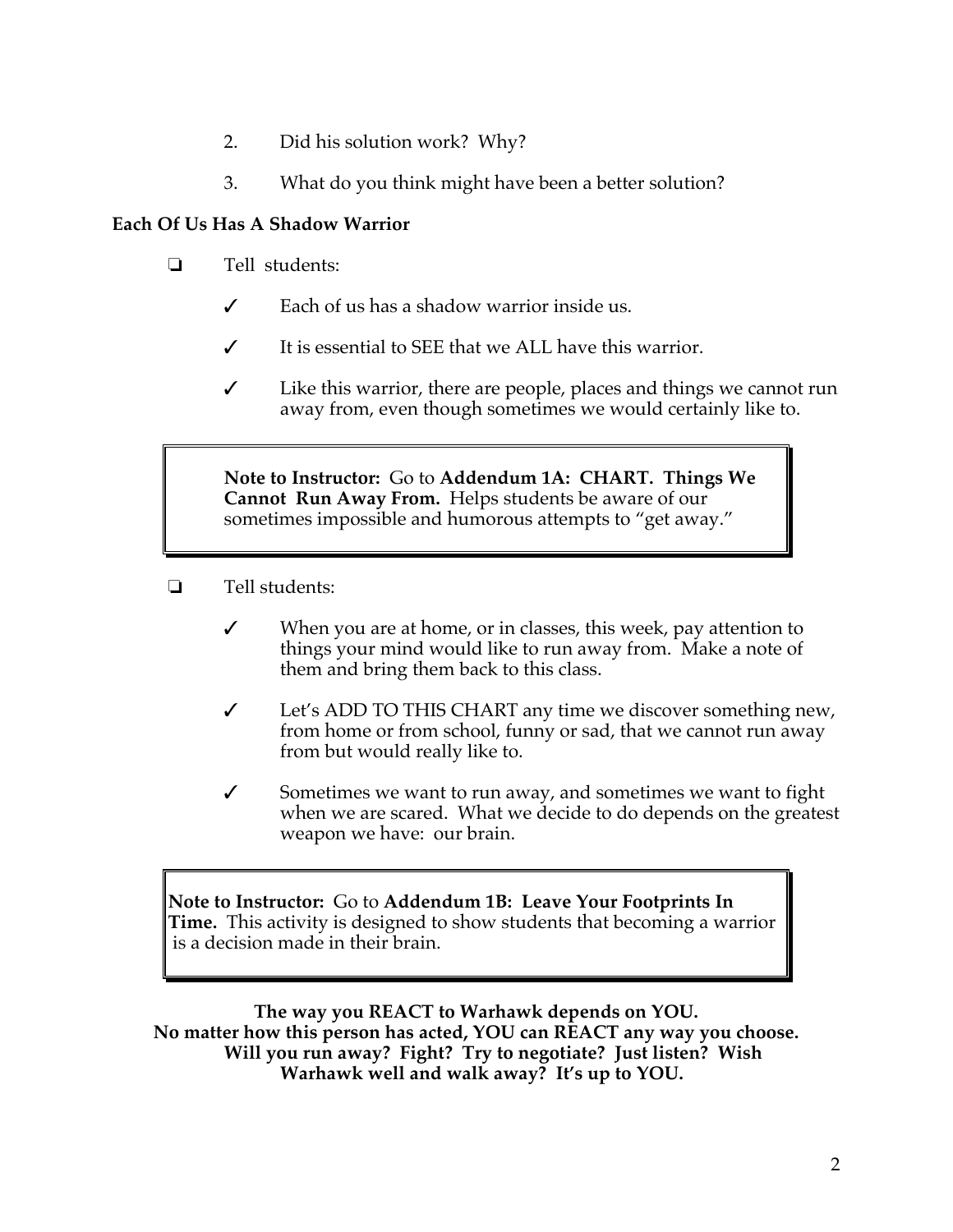## **Breaking The Chains Of Our Warrior Shadow**

- **1** Ask students:
	- 1. Do you think we can break the chains that bind us to our Ancient Warrior shadows? How? *There are no "right" or "wrong answers. Encourage all responses.*
	- 2. Is there anyone here who wants to take this journey to become the strongest, bravest, most honorable person you can be?
	- 3. Is there anyone here who wants to take some challenging tests that break the chains of our Ancient Warrior thinking?
- $\Box$  Tell students:
	- When we can stop a fight before it starts, we break the chains that bind us to our warrior shadow.
	- $\checkmark$  In so doing, we learn to understand why our fear is there and what we can do about it. This is a strong sign of respect.
	- $\checkmark$  In life, we all will leave our footprints in time. The kind we leave depends on the strength of our minds.

**Note to Instructor:** Go to **Addendum 1C. Create A Warrior Past.**  Students describe, paint, draw, create ancient warriorsto get better acquainted with them.

## **Summary**:

- $\star$  Each of us has a shadow the ancient warrior who lives inside us — who gets scared and angry.
- $\star$  We cannot run away from this violence in us no more than we can run away from our shadows or our footprints.
- $\star$  We can explore the Ancient Warrior in each of us and learn what prevents us from being Warriors for Peace.
- $\star$  We will all leave our footprints in time. The kind of prints we leave is up to us.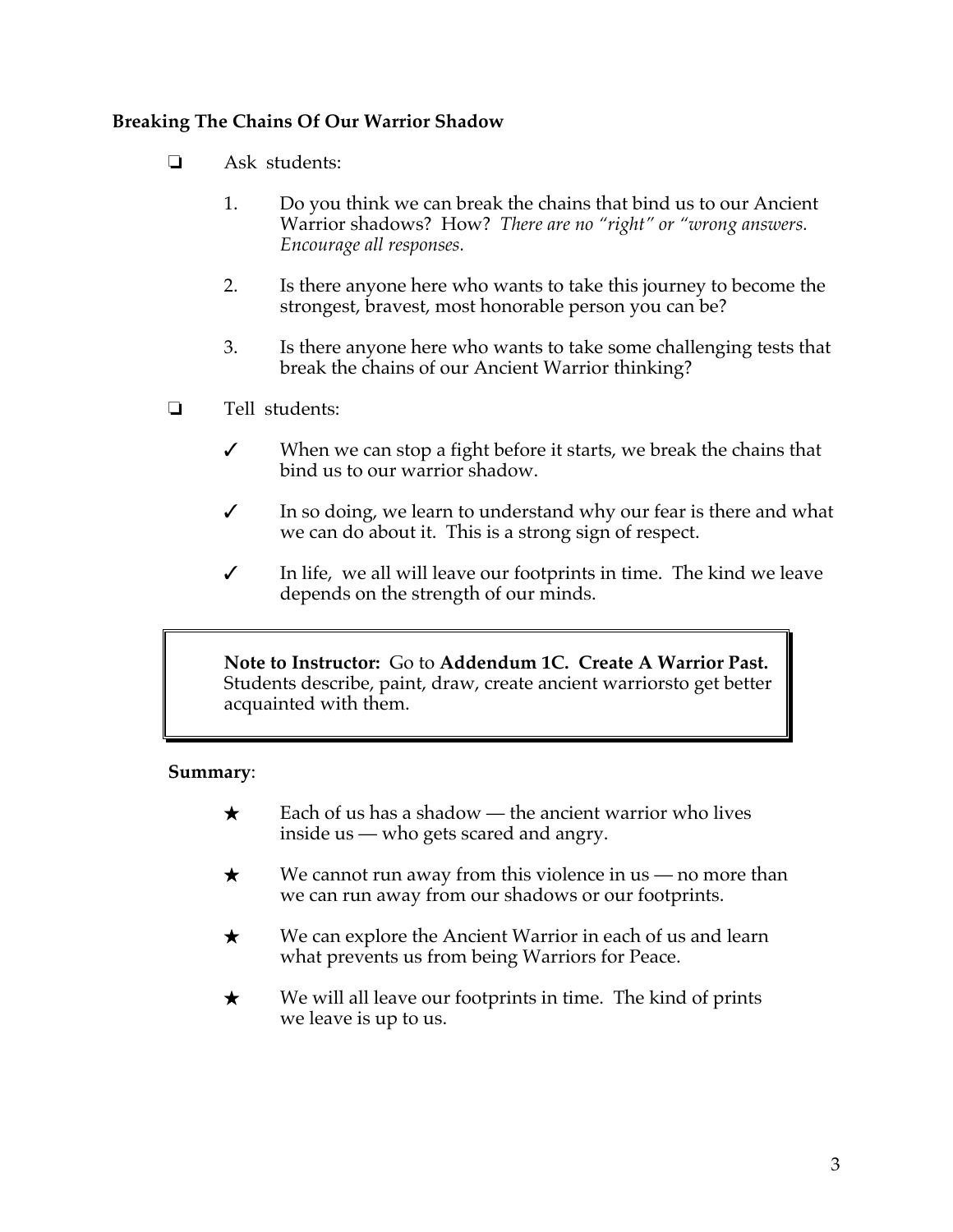## **Addendum 1A THINGS WE CANNOT RUN AWAY FROM**

Start a **LARGE CHART** on which students can write with **COLORED MARKING PENS**.

- \$ Call the chart: "Things We Cannot Run Away From."
- $\boldsymbol{\chi}$  Ask students to think of people, places and things they cannot run away from.

Possible entries:

- Our shadows Our footprints Our fingerprints Our faces Our minds Our dark side **Nightmares** Violent thoughts and feelings Silly thoughts and feelings Our bodies
- $x$  As students add to the chart, ask:
	- 1. Why can't we run away from this?
	- 2. Have you ever tried talking about this instead of running away from it? Why?
	- 3. Do you see that this is a part of you and that it's okay for it to be a part of you?
	- 4. Do you think it's important to look at thoughts and feelings we have that we may not like and learn to respect them? Why?
	- 5. Do you think it's important to respect them because they are real and part of being human?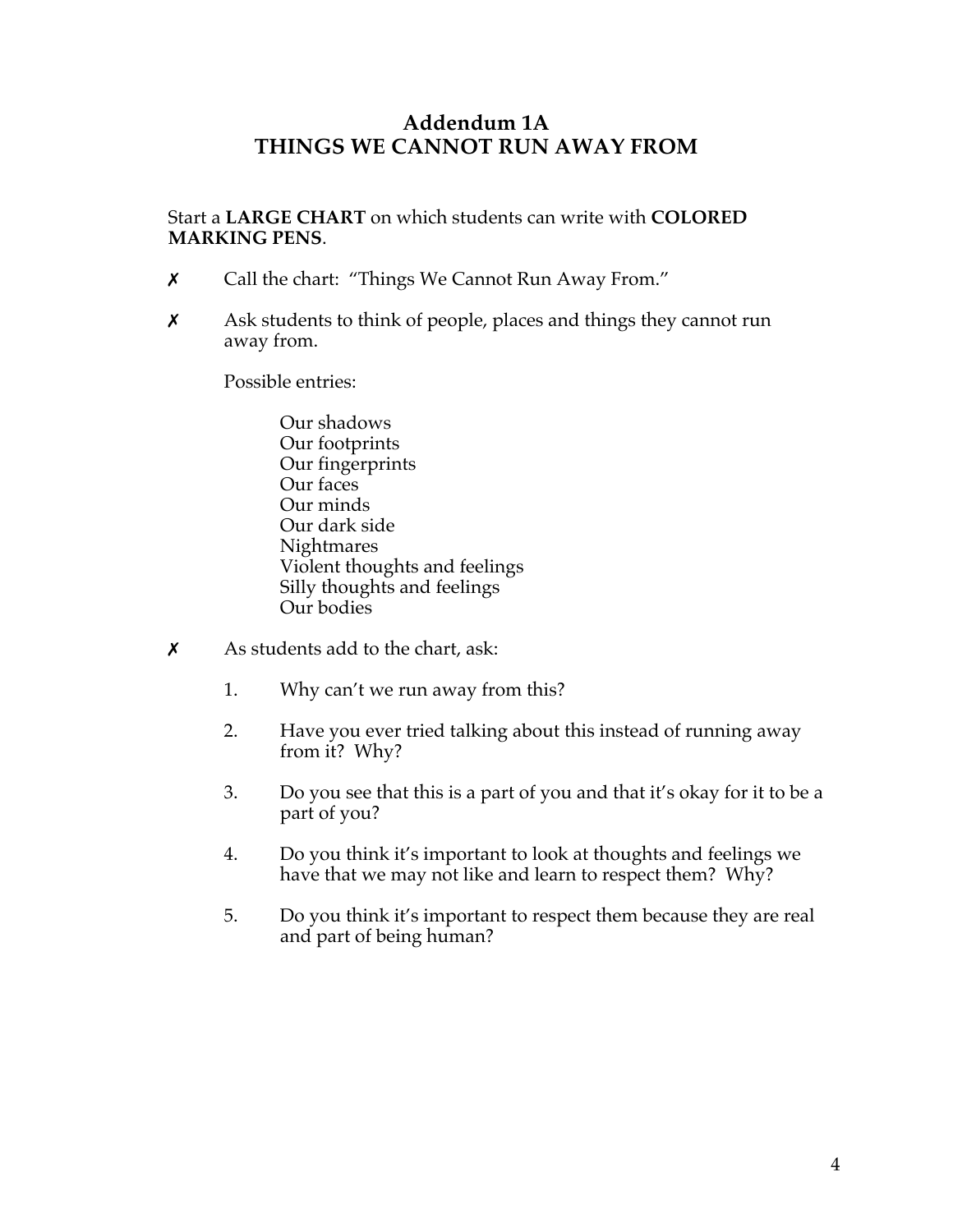## **Addendum #1B LEAVE YOUR FOOTPRINTS IN TIME**

## **Roleplay Preparation**

The following dialogue is to be read by a volunteer roleplayer who will play the part of WARHAWK, a famous Ancient Warrior Past.

- $\chi$  Choose a VOLUNTEER to play this part whom you know can act threatening, angry, verbally violent on cue. You may decide to play the part yourself.
- **x** Give the VOLUNTEER a copy of the monologue on the next page. Give the Volunteer time to look it over before reading aloud.
- **x** Instruct the VOLUNTEER to read this part as an angry warrior.

## **DO Roleplay.**

## **Roleplay Followup**

- **x** Thank the VOLUNTEER for roleplaying.
- $x$  Ask students:
	- 1. How did you feel listening to Warhawk rant and rave at you? Did Warhawk inspire you to run away? Fight? Scream? Cry?
	- 2. If you were to act based totally on your emotions how you feel — how would you react to Warhawk?
	- 3. If you were to act based on your thoughts what would you do?
	- 4. What are your options? How many do you have?
	- 5. Will you run away? Fight? Talk? Listen? Pretend you're ill?
	- 6. There is no "right" or "wrong" response. Whatever you decide determines what happens next.
	- 7. How will you leave your footprints in time in this situation?
	- 8. How do you feel leaving your footprints this way?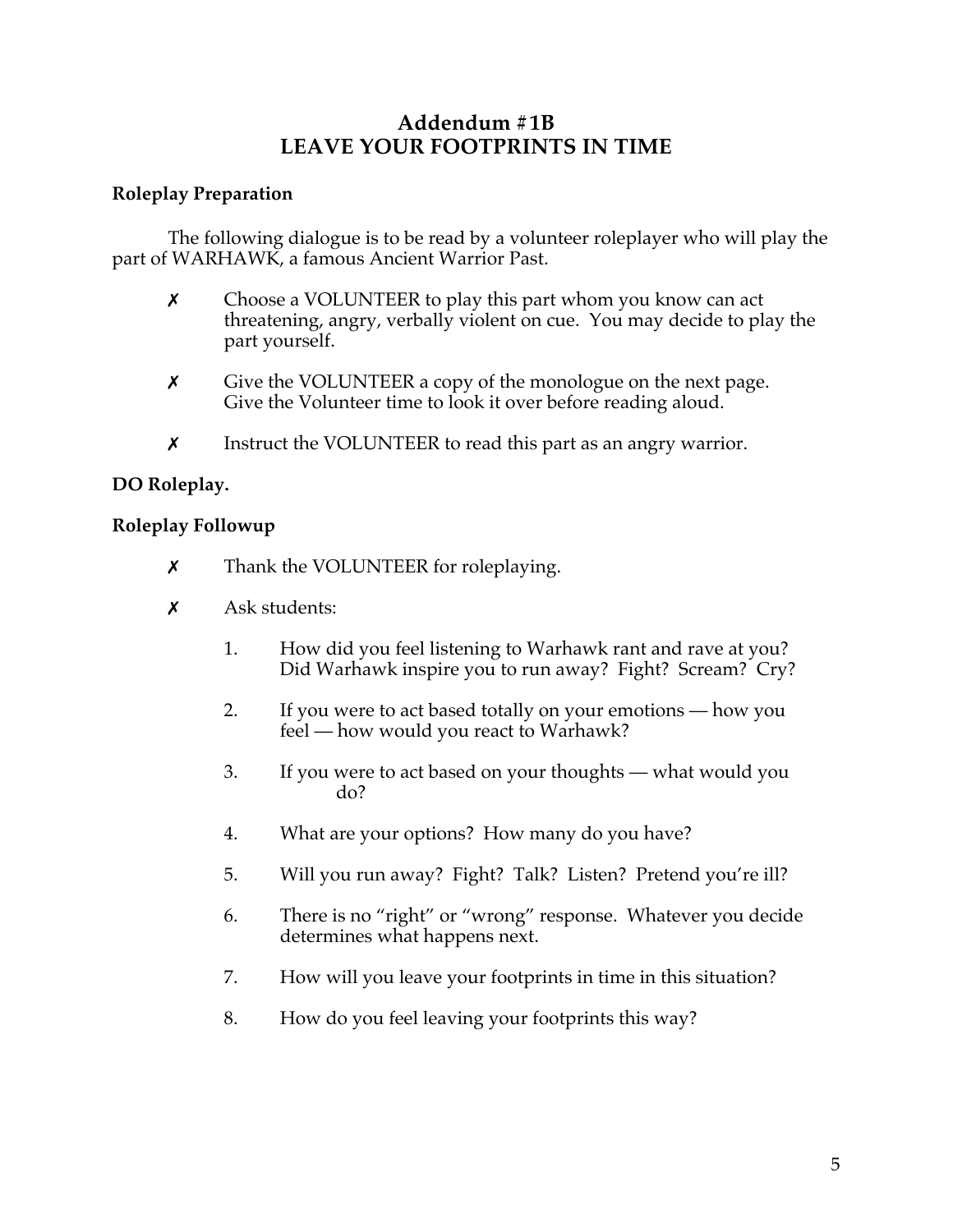#### **WARHAWK**

(Shouting:) What are you are doing on MY property? Get out of here before I make sure you never walk on anyone's land again!! What gives you the right to be here? You think because you come from a rich country and have known what YOU call freedom, that you can walk wherever you please and do whatever you want? I am here to tell you that you are WORTHLESS! It is beneath my dignity to talk to you. You are a CHICKEN! A COWARD! Nobody wants to be near you! Nobody cares about you! You know why? Because you are WEAK! Because you are STUPID! You are the sorriest excuse for a human being I've ever seen in my life!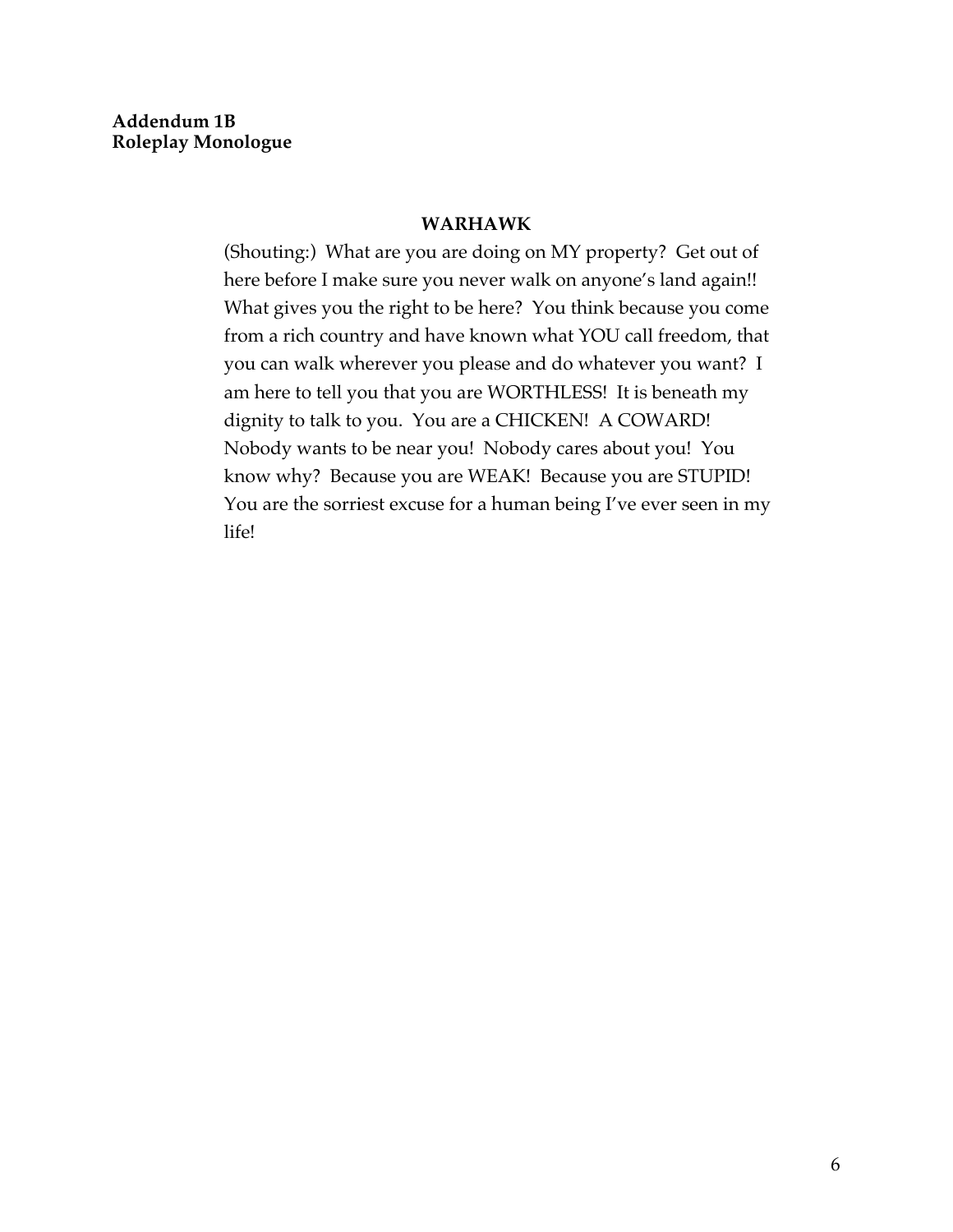## **Addendum #1C CREATE A WARRIOR PAST**

- **x** Divide students into groups of four or five. Tell them:
- $x$  Assign each group a trait they must use their imaginations to attribute to an Ancient Warrior.
- $x$  Let students decide for themselves the meaning of bravery, focus, selflessness, etc. If they have absolutely no understanding of a particular trait, give them a standard dictionary definition.
- $\chi$  Students will begin with their present understanding of these terms and then learn new Martial Arts for Peace definitions chapter by chapter.

**Example:** The Ancient Warrior's idea of bravery was to hunt animals, kill them and bring them back to their tribes for food. They fought other tribes for territory and belongings.

|   | Group 1:  | <b>Bravery</b>                                                     |
|---|-----------|--------------------------------------------------------------------|
|   | Group 2:  | Focus and purity of mind                                           |
|   | Group 3:  | Selflessness and humility                                          |
|   | Group 4:  | Order, unity and harmony                                           |
|   | Group 5:  | Understanding                                                      |
|   | Group 6:  | Honor and trust                                                    |
|   | Group 7:  | Charity and compassion                                             |
|   | Group 8:  | Strength and wisdom                                                |
|   | Group 9:  | Excellence and love                                                |
|   | Group 10: | Respect                                                            |
| X |           | Give students approximately 10 minutes to formulate a description. |

 $x$  Call time and ask one member from each group to read their description.

(continued)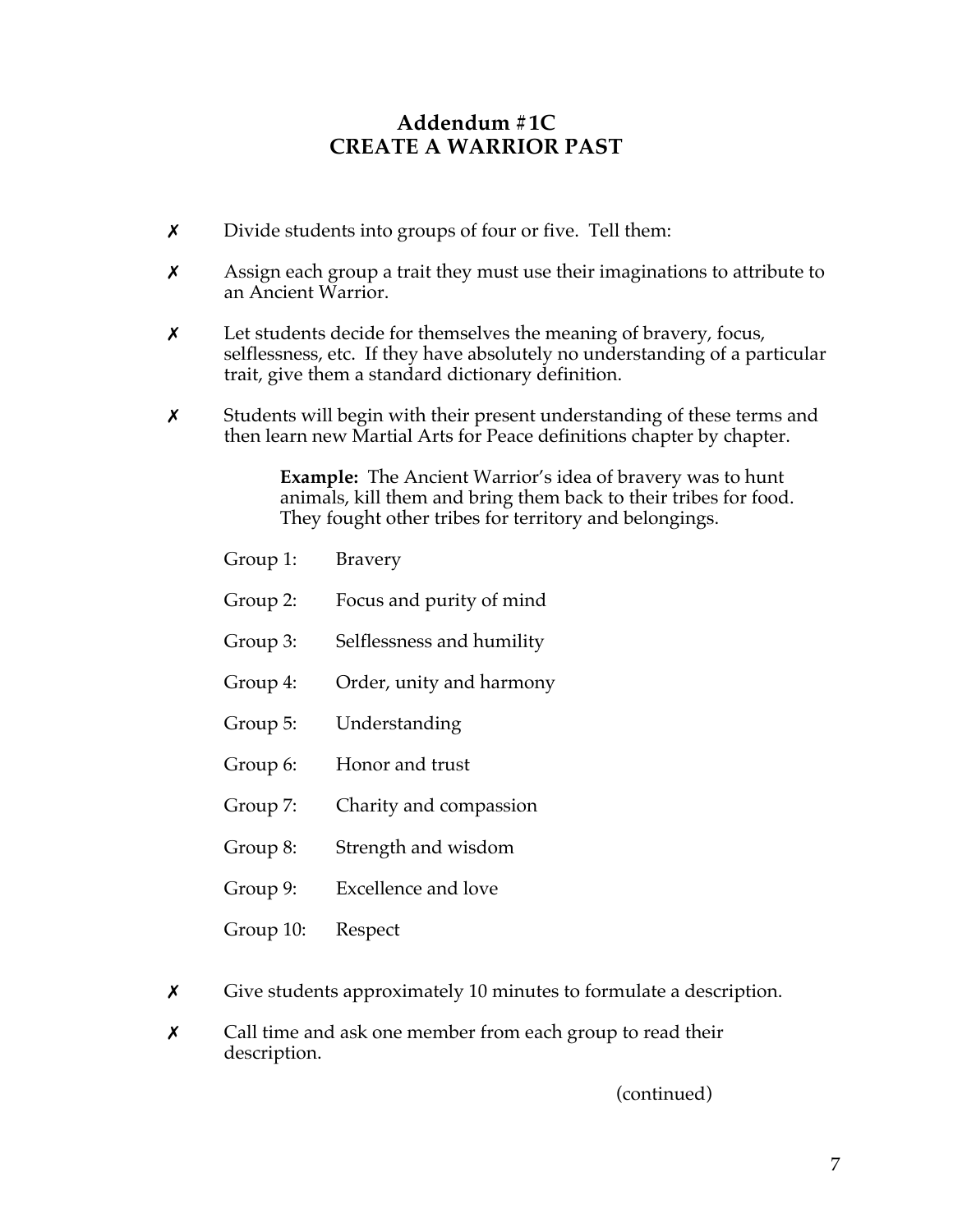## **Addendum 1C Create A Warrior Past**

- $x$  Ask students:
	- 1. Do you think our Ancient Warrior Ancestors were brave? Cowardly? Weak? Distrustful? Ignorant? Hateful?
	- 2. What did they have to be brave for?
	- 3. What were situations they had to test their bravery on?
	- 4. How do you think they left their footprints in time? Do you think, if they had the chance to come back for a day, they would feel good about how they lived and what they believed?
	- 5. How do you think we differ from our Ancient Warrior Ancestors?
	- 6. Do you think, if you had the chance to come back 200 years from now, you would feel good about how you have behaved in your daily life? How you have worked and talked with other people?
	- 5. How do you want to be remembered?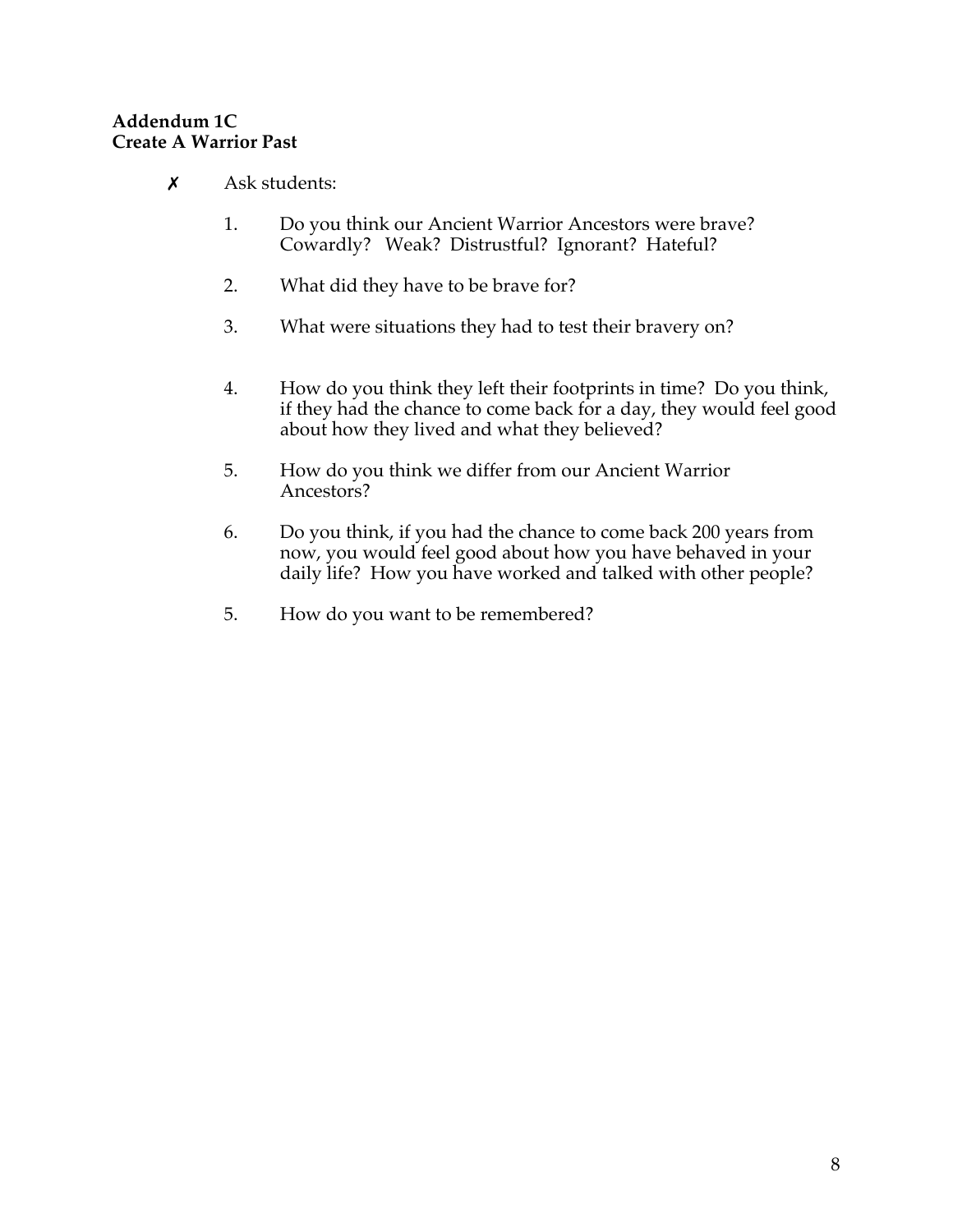# **LESSON 2 The First Step Is The Last Step**

Breakdown of Lesson 2: THE TEST OF BRAVERY

Ancient warriors were conditioned to believe bravery meant fighting. Real bravery is understanding the fighter inside you. Walking through darkness can often bring light.

## **Ancient Warriors Were Conditioned to Believe Bravery Meant Fighting**

**Note to Instructor:** Write on the board: TEST OF THE WEEK: **BRAVERY.** Read story aloud: **Hall of Battle: The Test of Bravery**  in textbook, page 18. A good storyteller entertains, excites!

- ! Afterward, ask students:
	- 1. As the hall grew narrower and darker, and all the lights went out, what could the students see? How did they feel? *Only their shadows. Depressed and lonely.*
	- 2. What did their fear feel like? Look like? *Strangers. Demons. Imagined people they couldn't see.*
	- 3. As the students felt scared, what happened to them physically? *Legs felt like cement; hearts pumped hard; they felt like screaming, running.*
	- 4. What happened to time and movement in the darkness? *There was no up, down, left, right, in or out.*
	- 5. What did the voice say to them? *Move forward. Don't look back!*
	- 6. Do you think it's braver to look forward than to look back? Why?

**Note to Instructor:** Go to **Addendum 2A: A Meeting With Your Ancient Warrior Shadow.** A roleplay to illustrate the difference between two concepts of bravery.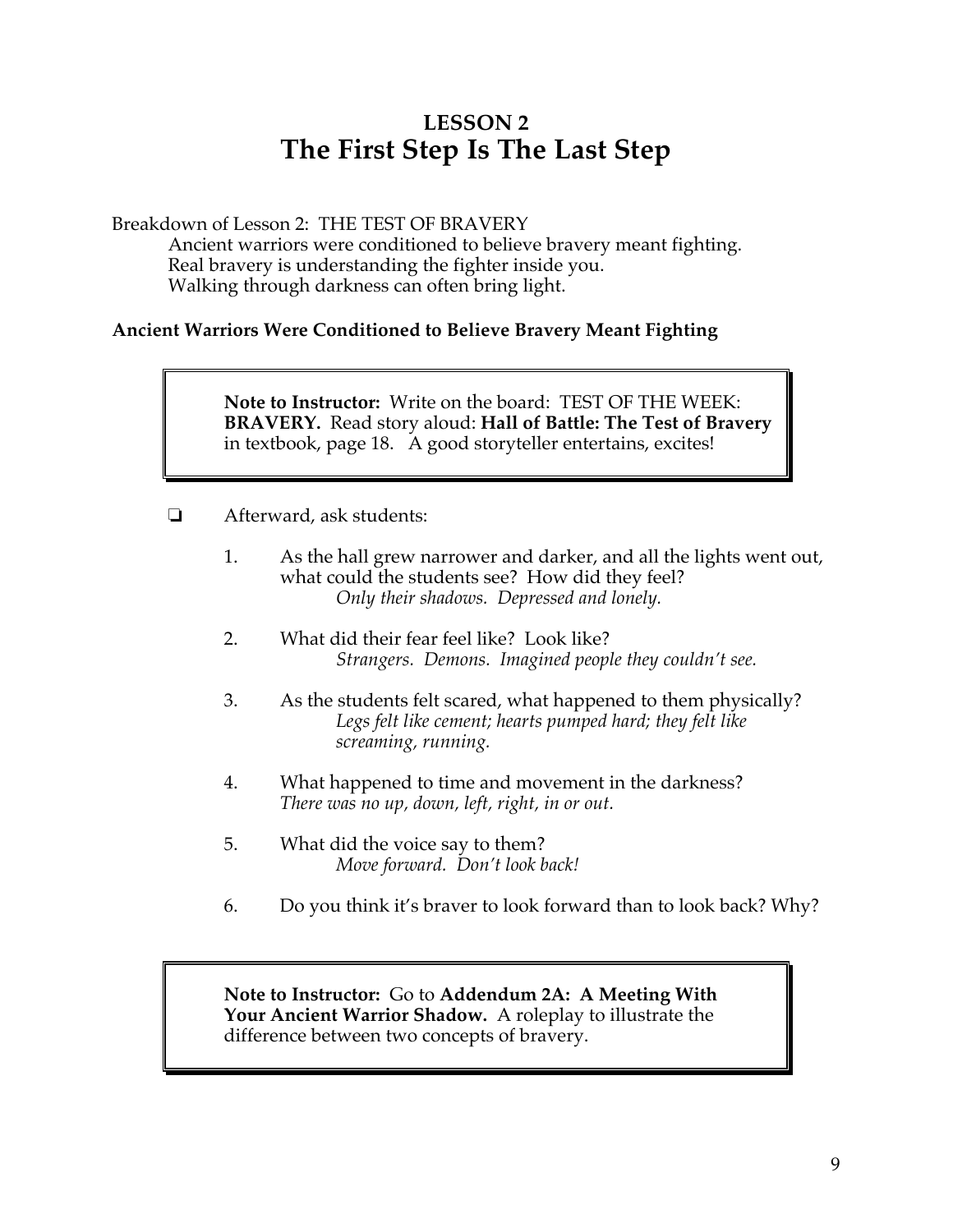- $\Box$  After this activity, ask students:
	- 1. What was the strongest emotion felt by our ancestors? *Fear.*
	- 2. What were they scared of then? *Tigers. Lions. Being eaten. Strangers.*
	- 3. What scares us today? Are there any similarities? *Violence. Guns. Drugs. Diseases. Strangers.*
	- 4. When our ancestors felt fear, what did they do for protection? *Fight. Or run away.*
	- 5. What was considered the *brave* thing to do? *Fight.*

## **Real Bravery Is Understanding the Fighter Inside You**

- $\Box$  Tell students:
	- $\checkmark$  Like the students in the story, your tests are about to begin. These tests are designed to challenge you in new areas of understanding — both mentally and physically.

**Note to Instructor:** Go to **Addendum 2B. The Test of Bravery.**  An exercise to explore students' concepts of bravery.

- $\Box$  Tell students:
	- $\checkmark$  When we talk about "conflict" in the world today, we immediately think about two or more people fighting.
	- $\checkmark$  You may be surprised to learn that conflict does not begin when two people fight. It begins BEFORE they fight.

#### **When we get into conflict with another person, it's because we feel CONFLICT INSIDE US.**

 $\checkmark$  When two or more people with conflict inside them come together, what do you think happens?

**A Note to Instructor:** Go to **Addendum 2C. CHART: Ancient Braves & Braves Today.** A chart that helps students distinguish between old and new thinking.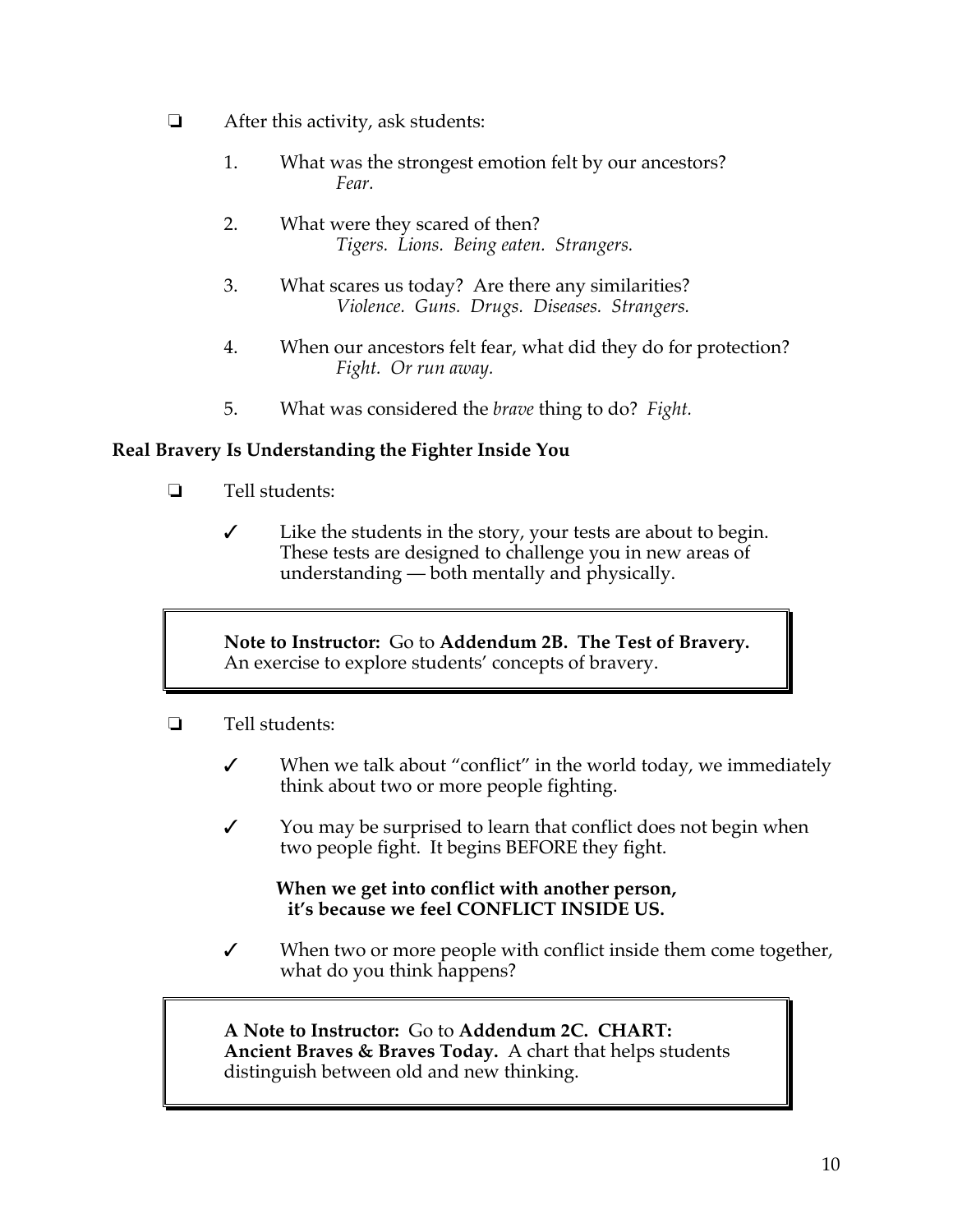## **Walking Through Darkness Can Often Bring Light**

- $\Box$  Tell students:
	- $\checkmark$  When we feel scared, we are in a kind of darkness.
	- $\checkmark$  Feeling scared, we sometimes reach for something we believe will make us feel better that really doesn't — like sugary food, alcoholic drinks, expensive new clothes, damaging drugs.
	- $\checkmark$  When these things don't make the scared feelings go away, we sometimes get angry, upset, or violent.
	- $\checkmark$  In these dark times, you have a choice: Stay afraid, or walk through your dark time and learn from it. To learn, you must:
		- **O** LOOK AT YOUR FEAR. Say, "I know you! You are my fear!" (With this recognition, your mind empties itself of conflict.)
		- &ASK YOURSELF: "Where did this fear come from?" (Empty of conflict, you begin to understand this fear.)
		- **8** ASK YOURSELF: Can I change my fear? How? (With these questions, bravery begins.)

**A Note to Instructor:** Go to **Addendum 2D. I Am Brave! Mental Freestyle.** This activity helps train students to think quickly on their feet and break the chains of ancient thinking.

## **Summary**:

- $\star$  Ancient warriors were conditioned to believe that bravery meant fighting.
- $\star$  Real bravery is understanding the fighter inside you.
- $\star$  When we get into conflict with another person, it's because we already feel conflict inside us.
- $\star$  When we stop and look at our fear, we empty ourselves of conflict.
- $\star$  Empty of conflict, we can understand our fear. This is brave!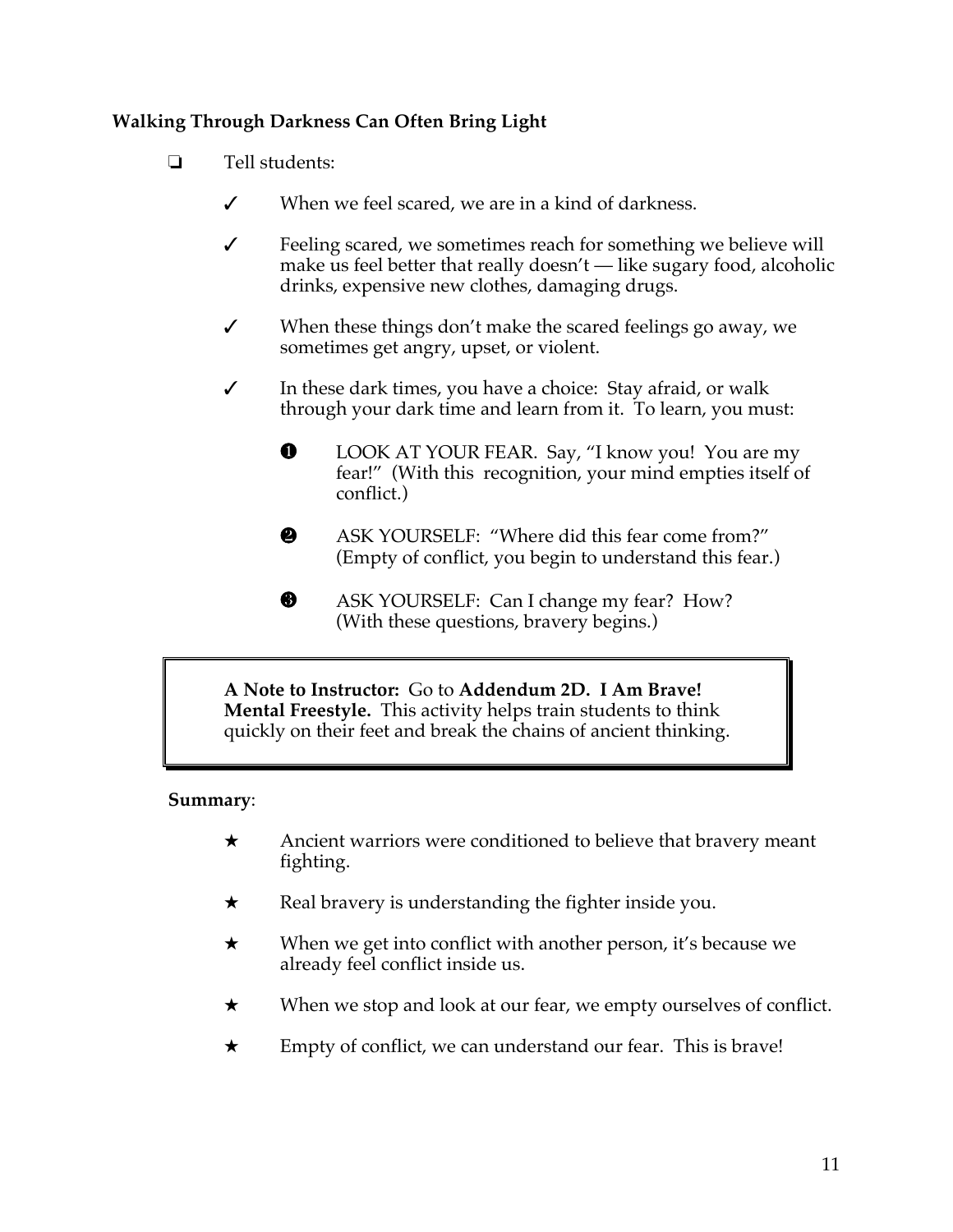## **Addendum 2A A MEETING WITH YOUR ANCIENT WARRIOR SHADOW**

## \$ Ask for TWO VOLUNTEERS:

## **An Ancient Warrior A Martial Artist For Peace**

- $x$  Make one or two photocopies of the dialogue so each reader has a copy.
- $x$  For this first roleplay, you will need a teacher or student to help you perform. Students, perhaps new to roleplay, will then see how it is done. They will watch your rehearsed presentation of this dialogue and see that it is important to:
	- $\checkmark$  Get involved in the part.
	- $\checkmark$  Use a strong, clear voice.
	- $\checkmark$  Express appropriate inflections of fear, surprise, bravery and gratitude.
	- $\checkmark$  Let yourself "be" the character you are playing.
- $x$  If you decide to ask student Volunteers to read these parts, give them plenty of time to read them over before reading aloud. Ask them to "get into" their parts and read with vitality and excitement to keep their audience on the edge of their seats. Tell them this is a verbal video game that's come to life.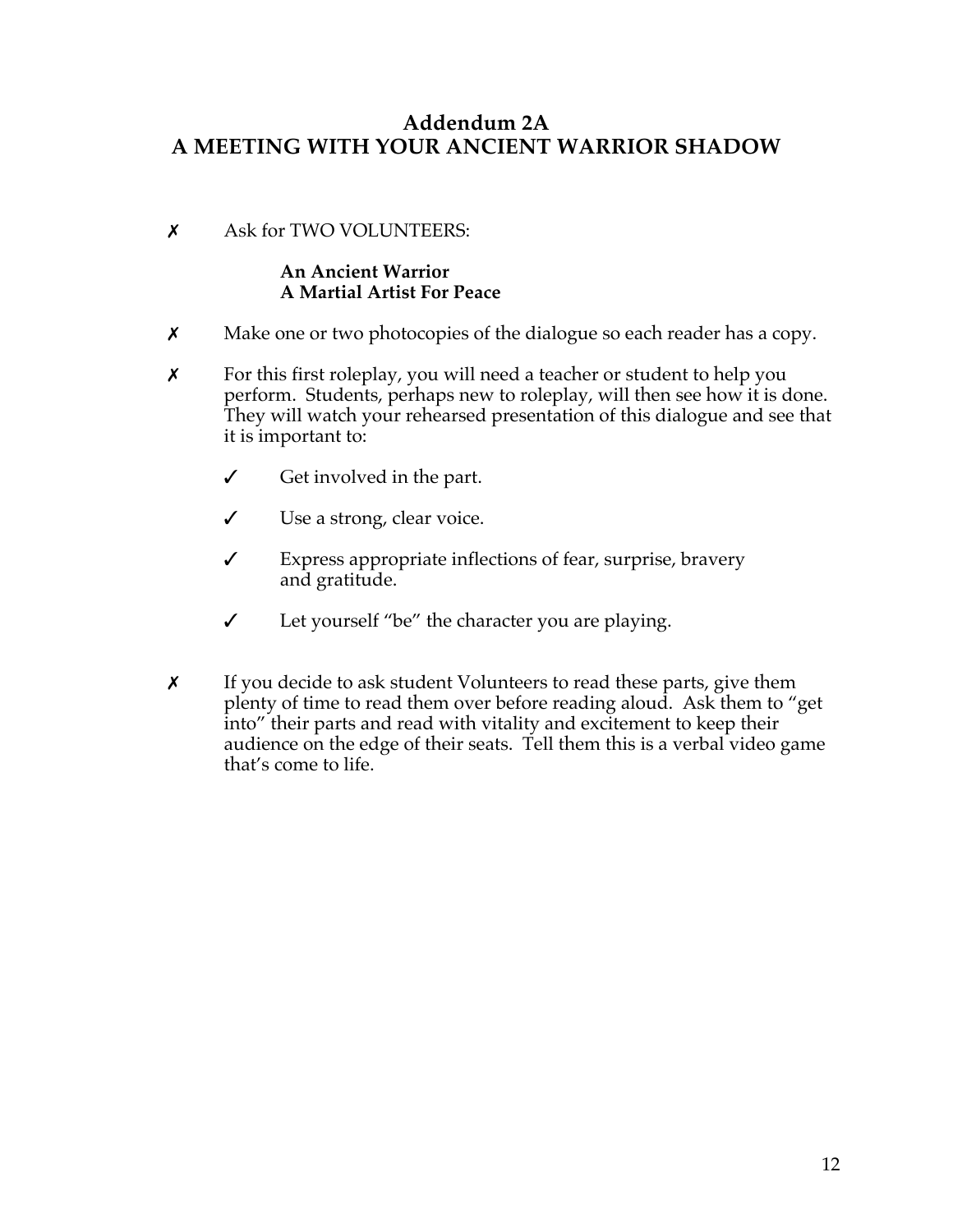## **Addendum 2A A Meeting With Your Ancient Warrior Shadow**

#### **ANCIENTE**

Who are you?

#### **TAMARON**

I am Tamarón, a warrior for peace. And you?

#### **ANCIENTE**

I am Anciente, a brave warrior from your past, who has fought many battles so you can live in freedom. You may thank me any time you like.

#### **TAMARON**

(Bows to Anciente.) Great Anciente, you have indeed carried out all that was expected of you in your time. Unfortunately, you had to fight battles because you did not know how to live in peace.

#### **ANCIENTE**

But you have not thanked me. I have been very brave for you.

#### **TAMARON**

Great Anciente, we have a different definition of bravery. Bravery is not hurting others. Bravery is understanding what creates conflict.

#### **ANCIENTE**

There is only one bravery, Tamarón. You defeat as many of your enemy warriors as you can, and kill animals and bring them home to your family for food. I did that for years, so that you and your kind could carry on. You still haven't thanked me.

#### **TAMARON**

These days, Anciente, we want no warriors. We want friends so NO ONE has to be defeated.

#### **ANCIENTE**

A noble ambition, but impossible. There are always enemies to defeat. There always have been, and there always will be.

#### **TAMARON**

My respected friend, Anciente. You will forgive my saying so, but I do not think that just because something has "always been" that it therefore must "always be."

In war, NOBODY wins. We all lose.

#### **ANCIENTE**

There ARE winners. I have won many battles, many times.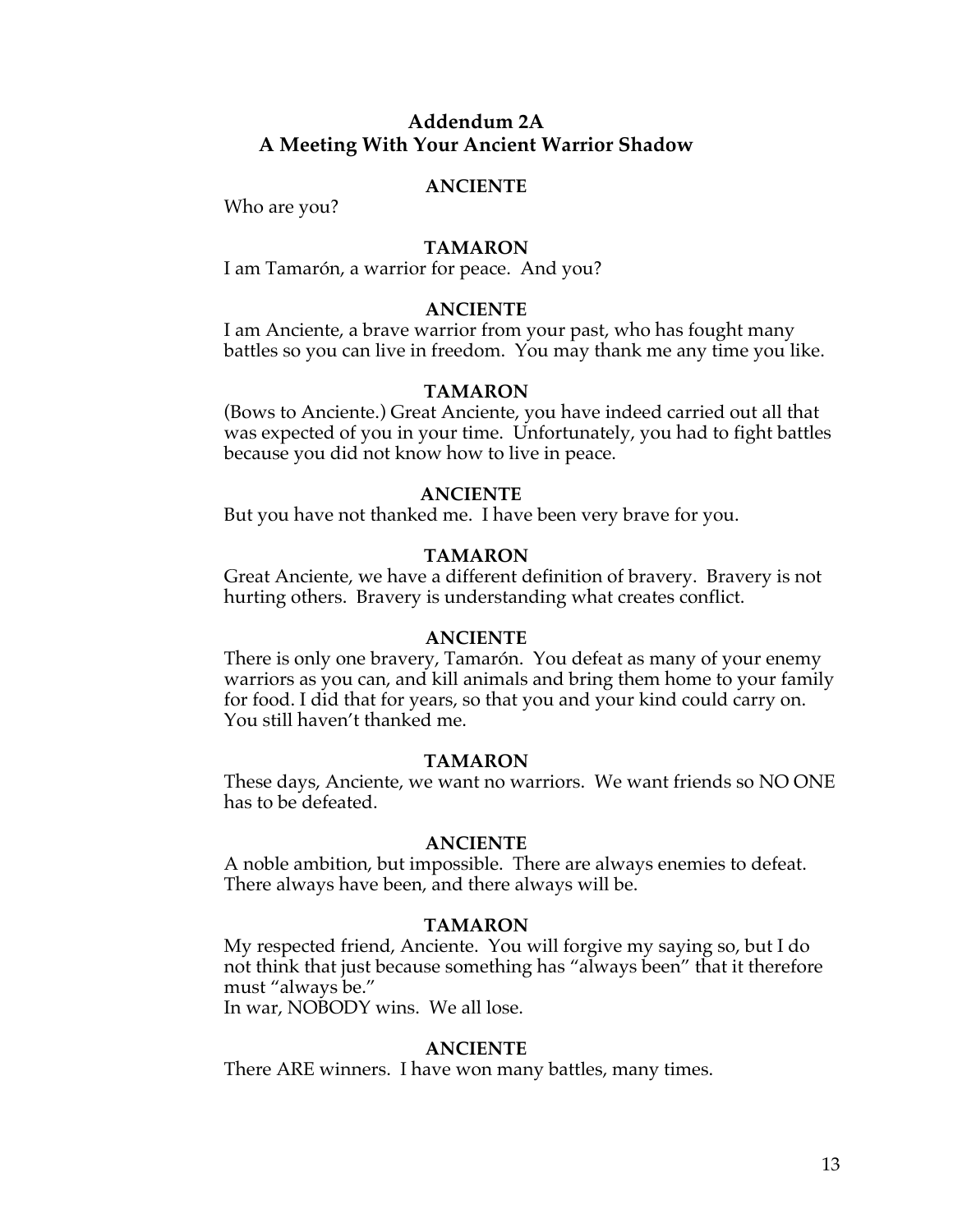#### **TAMARON**

But I dare say you have LOST many PEOPLE in the process. When there is war, people get hurt and die, needlessly.

#### **ANCIENTE**

(Angry:) It is not needless! We need war to fight for peace!

#### **TAMARON**

(Calmly:) Have war? To fight for peace? Does it make sense to FIGHT for peace? Shouldn't we GET ALONG for peace? Defeating and killing only leads to more defeating and killing. All we WIN is great conflict and sorrow. People who work and live together peacefully reap more benefits than people who fight one another.

#### **ANCIENTE**

You call this your "modern" thinking, Tamarón. But I have been revisiting Earth and I see that the way of the Ancient Warriors is still with you. People are still fighting people. People are still killing people.

#### **TAMARON**

(Sadly:) You are right. The Ancient Warrior way is still alive. When humans experience dark times, sometimes they get scared. Afraid, they feel they must defend themselves — perhaps lie, rob, steal, kill....

#### **ANCIENTE**

They always have and they always will.

#### **TAMARON**

No! There have been brave men and women who have refused to fight and kill.

#### **ANCIENTE**

We cannot change people, Tamarón.

#### **TAMARON**

Ah! But we CAN change ourselves.

#### **ANCIENTE**

Ourselves?

#### **TAMARON**

Yes, Anciente. Each of us is capable of changing our self to think and act any way we choose.

#### **ANCIENTE**

Ridiculous!

#### **TAMARON**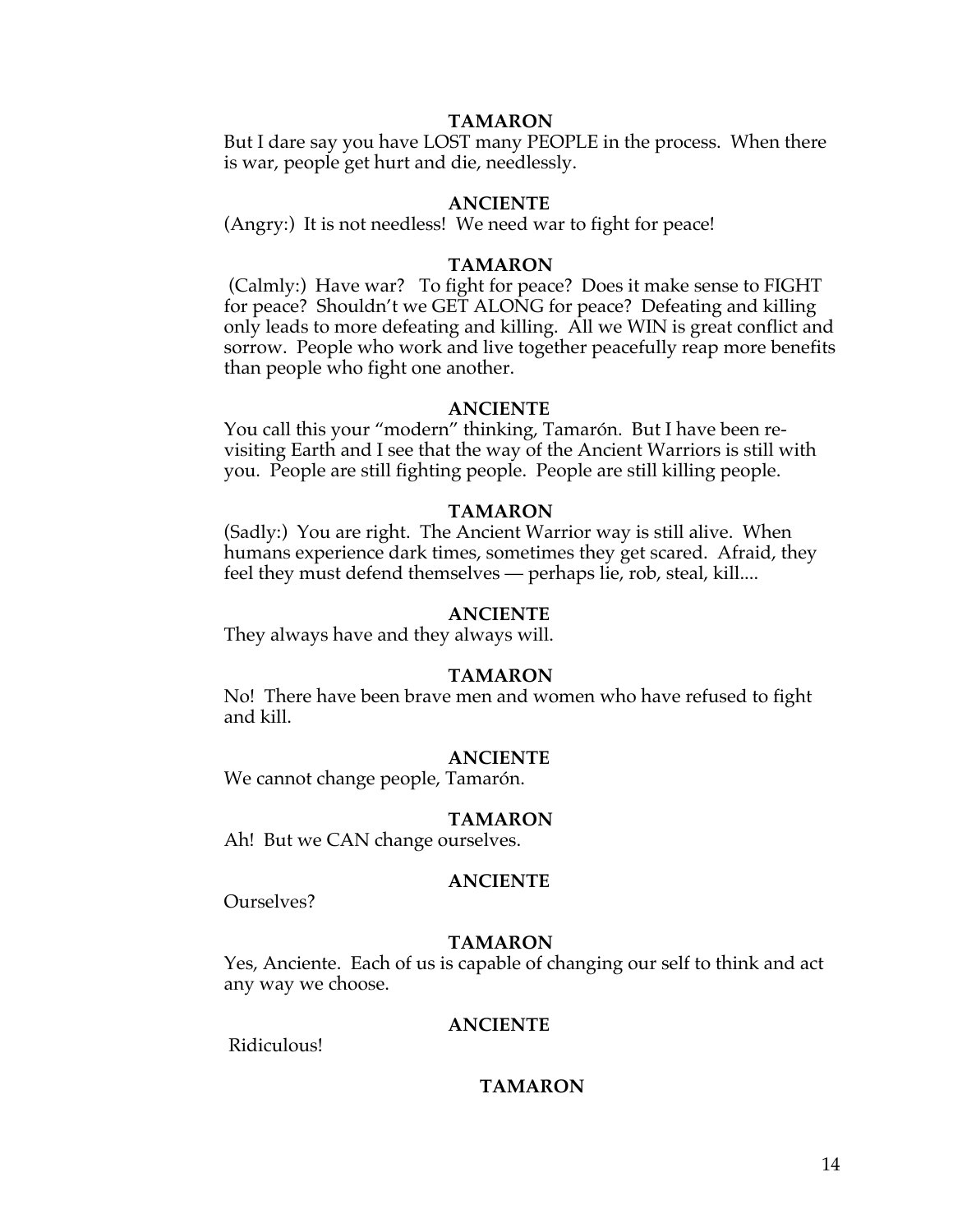Not so! Are you not powerful enough to change your thinking if you want to?

## **ANCIENTE**

I am.

#### **TAMARON**

Could you not decide to NOT kill, if you wanted to NOT kill?

#### **ANCIENTE**

(Thinks for a moment.) Now I am filled with sorrow.

#### **TAMARON**

Why?

#### **ANCIENTE**

Because this knowledge tells me I could have lived my life differently. If we had worked together instead of fought, we could have harvested MORE food and saved MORE lives. My heart is filled with sadness. It is too late for me, Tamarón. You don't have to thank me after all.

#### **TAMARON**

It is never too late, Anciente. You can start now.

#### **ANCIENTE**

How?

#### **TAMARON**

Every time you feel afraid, LOOK at your fear.

#### **ANCIENTE**

WHAT!?

#### **TAMARON**

LOOK at your fear and SEE it for what it is — something that lives only in your head.

#### **ANCIENTE**

No! Really? But I feel it in my chest. In my stomach!

#### **TAMARON**

It starts in your head. Just WATCH your thoughts of fear without doing anything about them. Don't judge them. Don't try to make them go away. Just stop! Look! Listen! — to what these thoughts are telling you. Have respect for the thoughts! Have respect for the fear!

#### **ANCIENTE**

You and the ancient spirits are putting me on!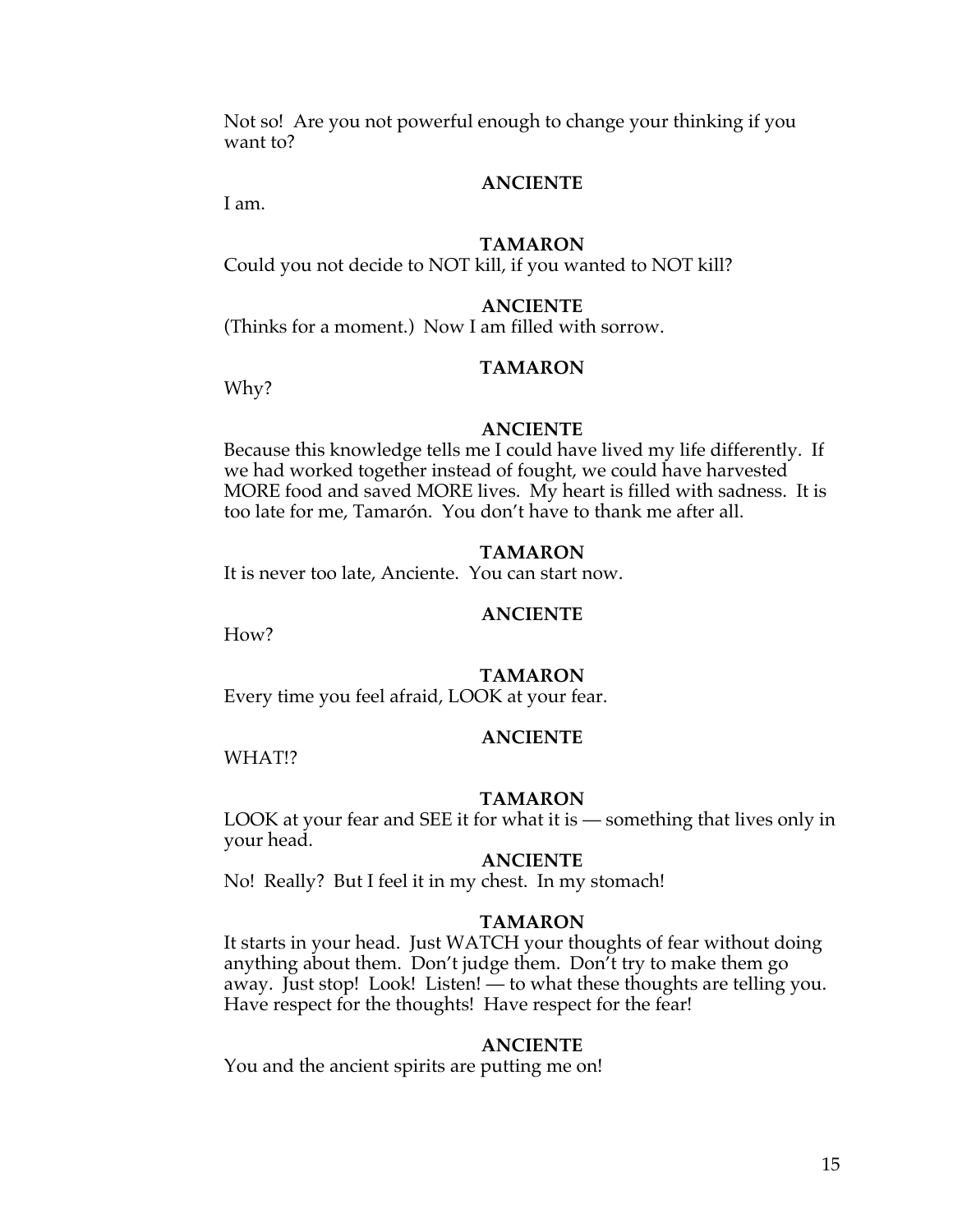#### **TAMARON**

No, Anciente. No! First, you must say, "I am scared."

#### **ANCIENTE**

(Pauses.) I don't know. That's not very brave.

#### **TAMARON**

Yes it is! It is very brave to respect your fear - a strong human quality. When you say it, you take your first step toward making it disappear!

#### **ANCIENTE**

Impossible!

#### **TAMARON**

Look! (Points to the air.) There is your fear! Yes! Yes! Now look at it. LOOK at it. And say, "Hello, old friend! Hello emotion in my head!" (To Anciente:) Go ahead, try it! Be brave. You'll thank me.

#### **ANCIENTE**

(Hesitates.) Hello, old friend! Hello emotion in my head! (Smiles.) I see it! It's....waving at me. Ugly thing! Ugh!

#### **TAMARON**

Good! Good! Now make it beautiful instead of ugly. You can do it! Say, "I see you! I recognize you!"

#### **ANCIENTE**

I see you! I recognize you! (Waves back.) I see it! It's floating — up, up, up and away!

#### **TAMARON**

It is a beginning, Anciente. Once you SEE your fear, you begin to understand it. In understanding it, you are free!

#### **ANCIENTE**

Really? (Smiles, continues to wave.) But how do I free myself from old ideas of the past? (Keeps smiling and waving.) How do I break the chains that bind me to being a "fighter"? (More smiling and waving.) How will I know when I reach new understanding? When I am truly brave?

#### **TAMARON**

The first step is the last, Anciente. You are asking questions. (Smiles.) You are already there.

#### **ANCIENTE**

(Smiling and waving:) Thank you, Tamarón. Thank you!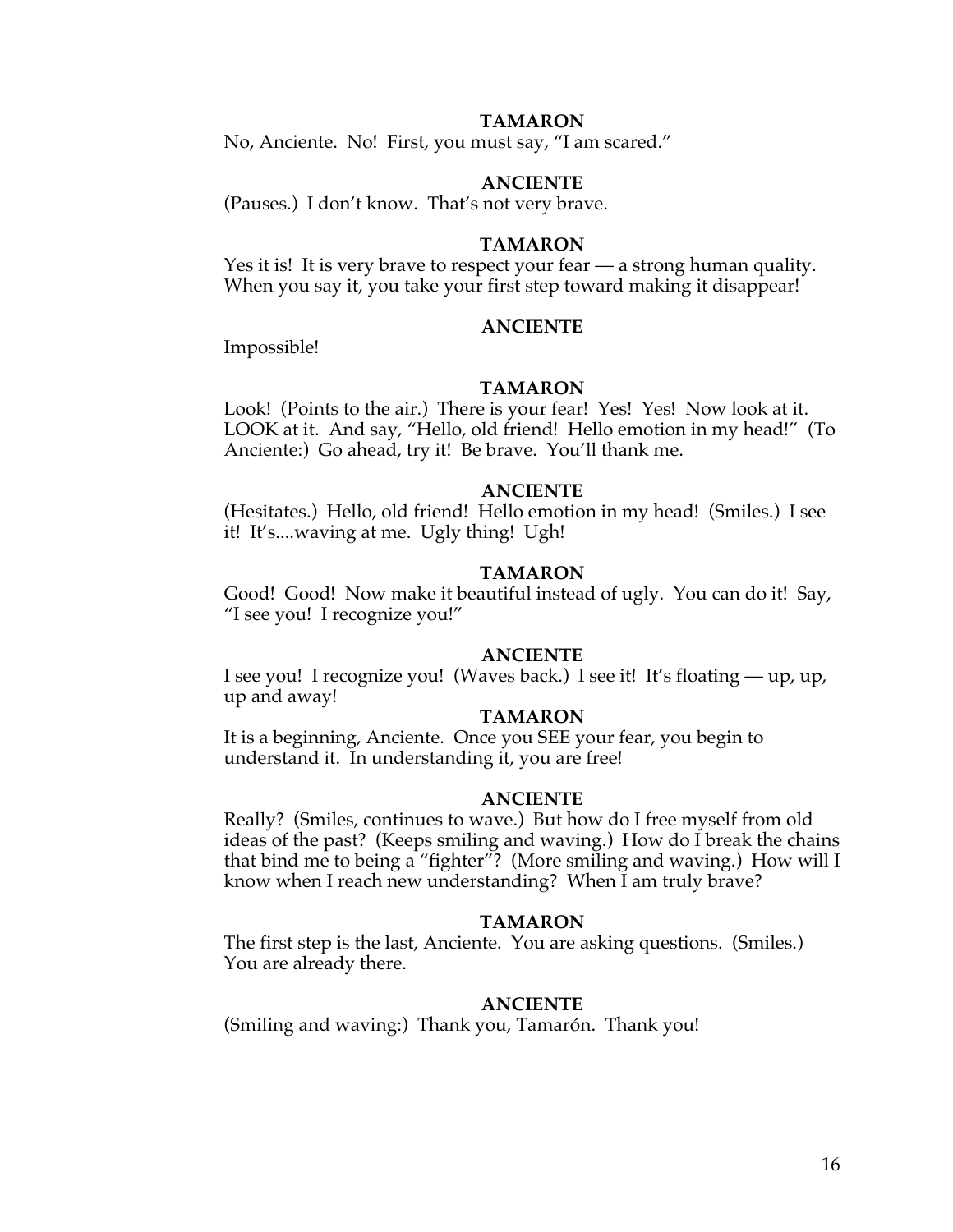## **Addendum 2B THE TEST OF BRAVERY**

- **x** Select one topic for students to focus on:
	-
	- 1. Going first.<br>2. Standing up Standing up for what I believe.
	- 3. Making a promise and keeping it.
	- 4. Being yelled at, and staying peaceful inside.
	- 5. Telling the truth when I've made a mistake.
	- 6. Being willing to learn when I've done something wrong.
	- 7. Walking through a neighborhood I feel is unsafe.
	- 8. Facing a bully who has been picking on me.<br>9. Taking a risk no one else was willing to take
	- Taking a risk no one else was willing to take.
	- 10. Helping someone in distress.
- $x$  After you've selected a topic, ask:
	- 1. What situation in your life comes to mind when you think of this topic?
	- 2. Was it something that happened at school? At home?
	- 3. How many people were involved?
	- 4. Do you think the people involved acted bravely? Why?
	- 5. Do you think you acted bravely?
	- 6. If not, what do you think might have been a brave response?
	- 7. What are some times in our lives when we really need to be brave? When we're most scared?
	- 8. What prevents bravery from happening? Do we get too scared to move or think? Too angry?
	- 9. Have you ever been told that you SHOULD be brave? Does this create conflict in your mind? How?
	- 10. Is the conflict between what people think you SHOULD do and what you really WANT to do?
	- 11. Does this make you feel you are bad, or wrong?
	- 12. No matter what you think your parents, teachers or friends believe, how do YOU feel knowing how you responded?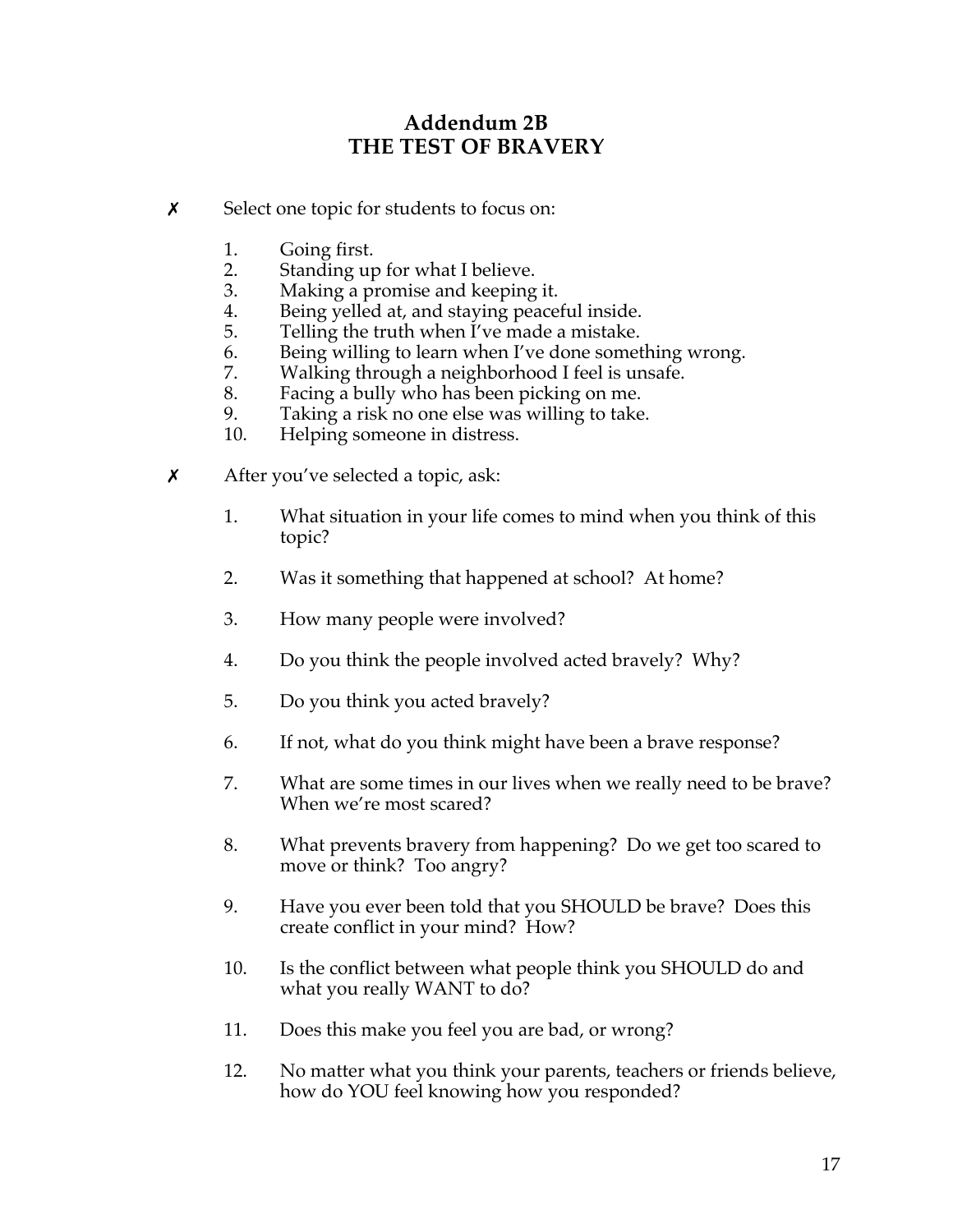## **The Test of Bravery Addendum 2B**

- 13. How do you think your behavior fits in the Martial Arts Code of Conduct?
- 14. No matter what anyone in the world thinks, how did YOU feel about your behavior? Were you proud?
- 15. If you had to re-live that situation, would you have acted in the same way?
- 16. What would you have said or done differently?
- **x** If time permits, select another topic and ask the same questions.
- **x** Congratulate students on their bravery. Tell them:
	- $\checkmark$  Just being willing to talk about these things is the first step to bravery!
	- " Good for you!
	- " As they say in Spanish and Italian: "Bravo!" A perfect word for this lesson.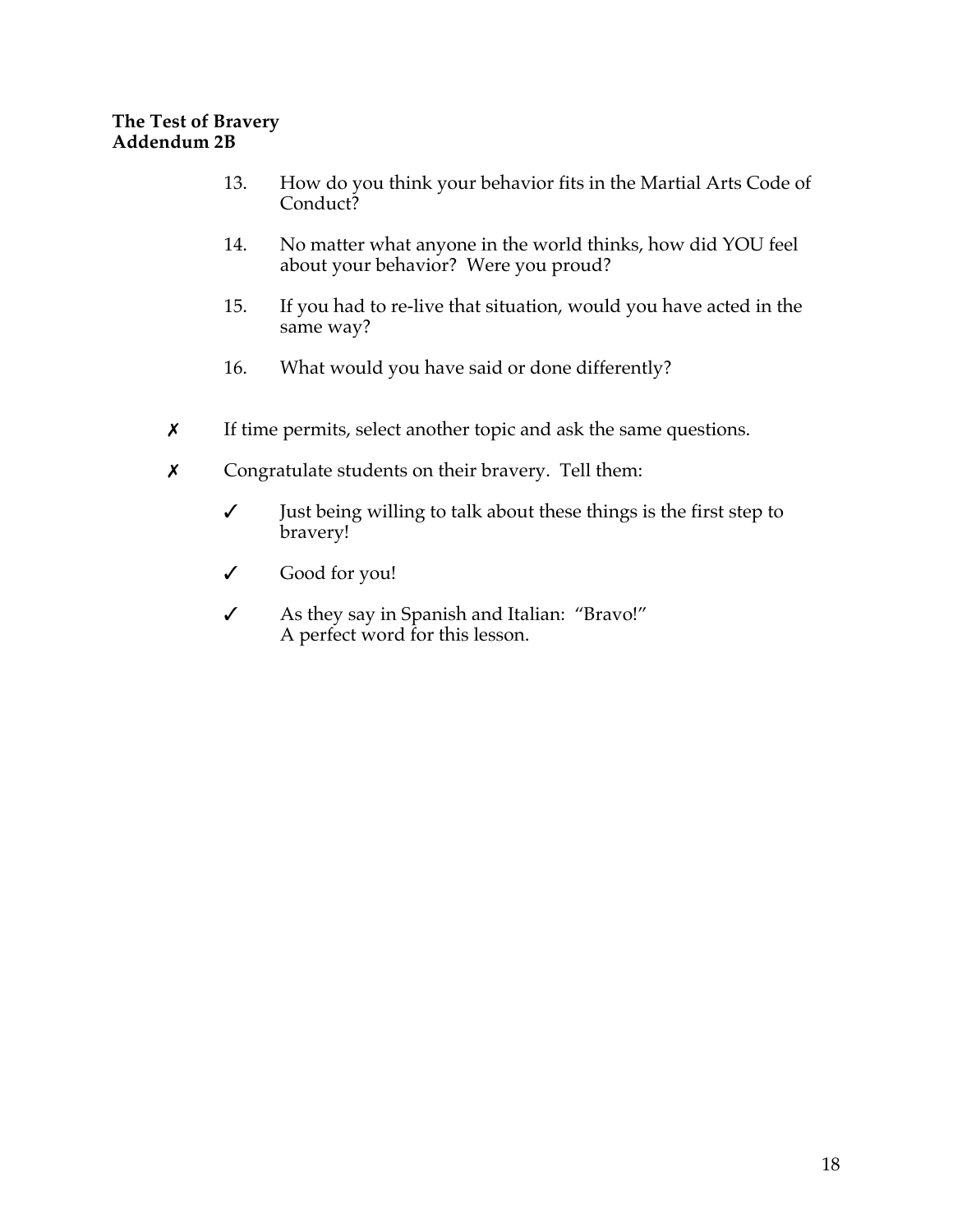## **Addendum 2C CHART: ANCIENT BRAVES & BRAVES TODAY**

- $x$  Ask students:
	- 1. What did bravery mean to ancient warriors?
	- 2. Do some of these old ways promote conflict and sorrow?
	- 3. How do we want to think of "bravery" today?
	- 4. Does bravery come from questioning old ways?
	- 5. When you think of someone "brave," who comes to your mind? *Encourage all responses. There are no "wrong" answers.*
	- 6. Are most of these people you've named fighters? Are they war-like? Violent?
	- 7. Is your concept of "bravery" changing?
- $x$  Tell students:

Enter the name of an "Ancient Brave" or a "Modern Brave." After you write in the name, tell us why you believe this person is brave.

## **ANCIENT BRAVES MODERN BRAVES**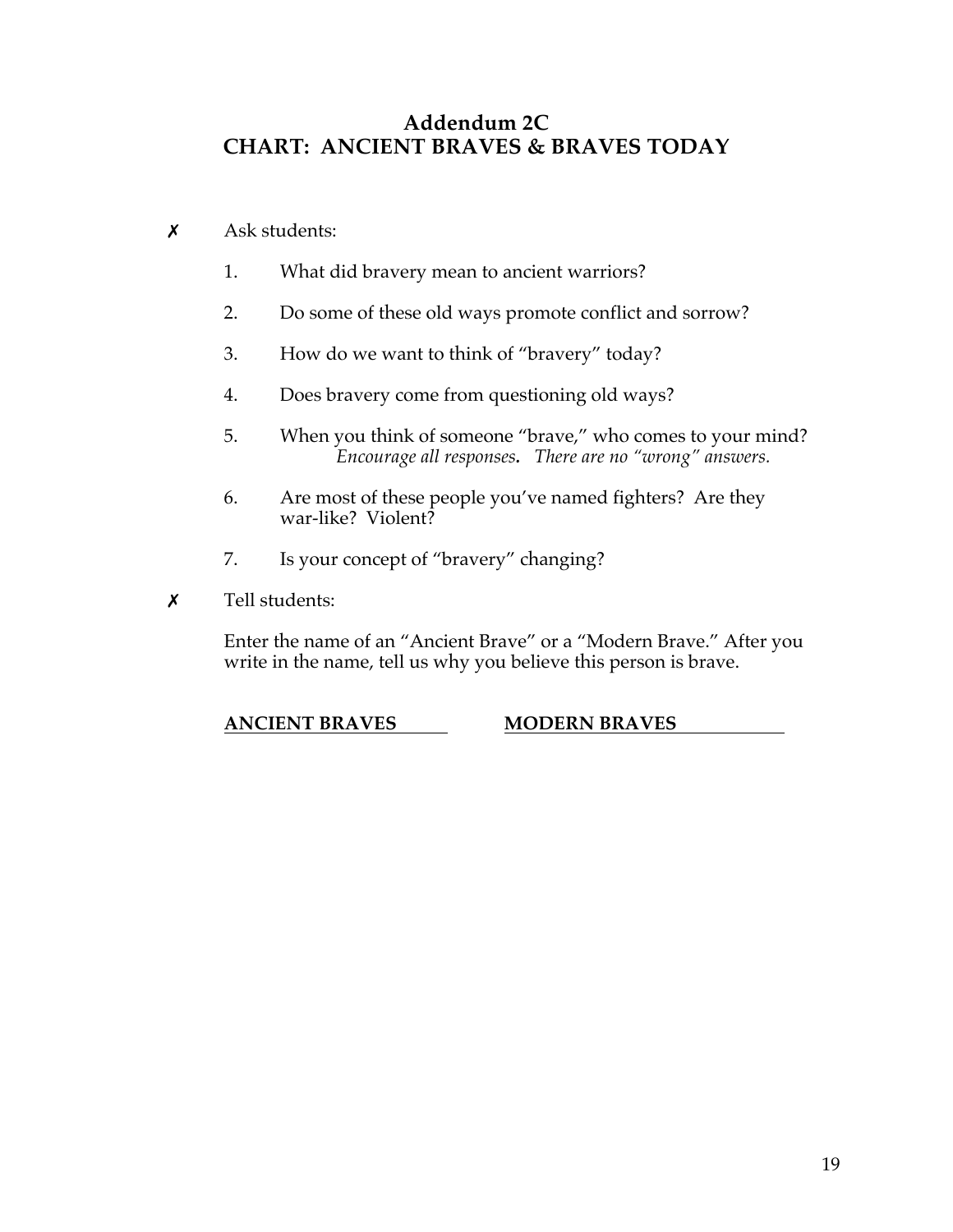## **Addendum 2D I AM BRAVE! MENTAL FREESTYLE**

- $\boldsymbol{\chi}$  Ask for a team of THREE VOLUNTEERS to come before the class who are willing to be targets of questions. (This exercise will be used in every lesson to help students learn to think quickly on their feet.)
- $\chi$  Tell Volunteers they must answer immediately, quickly, in rapid-fire succession. We are not concerned with right or wrong answers. We are concerned with fast, intuitive answers.
- **x** Tell other students to WATCH and LISTEN carefully.

#### **The fun is in walking in the dark. Empty yourself of old thinking. Trust your intuition to give you a brave answer.**

- $\boldsymbol{\chi}$  Fire the following questions at the students:
	- 1. If you were an Ancient Warrior, what would think of as brave?
	- 2. What's something you could do at home today that would make you brave?
	- 3. What's something you could do at school today that would make you brave?
	- 4. Who is someone you think is NOT brave? What prevents this person from being brave?
	- 5. How can you act bravely when you are in conflict?
	- 6. What is a brave thought that would precede acting bravely?
	- 7. What is something you completely understand about bravery?
	- 8. What must you focus on to be brave?
	- 9. Where does bravery begin?
	- 10. What do brave people talk about?
- $\chi$  Thank the Volunteers for being brave enough to take this test. They deserve applause!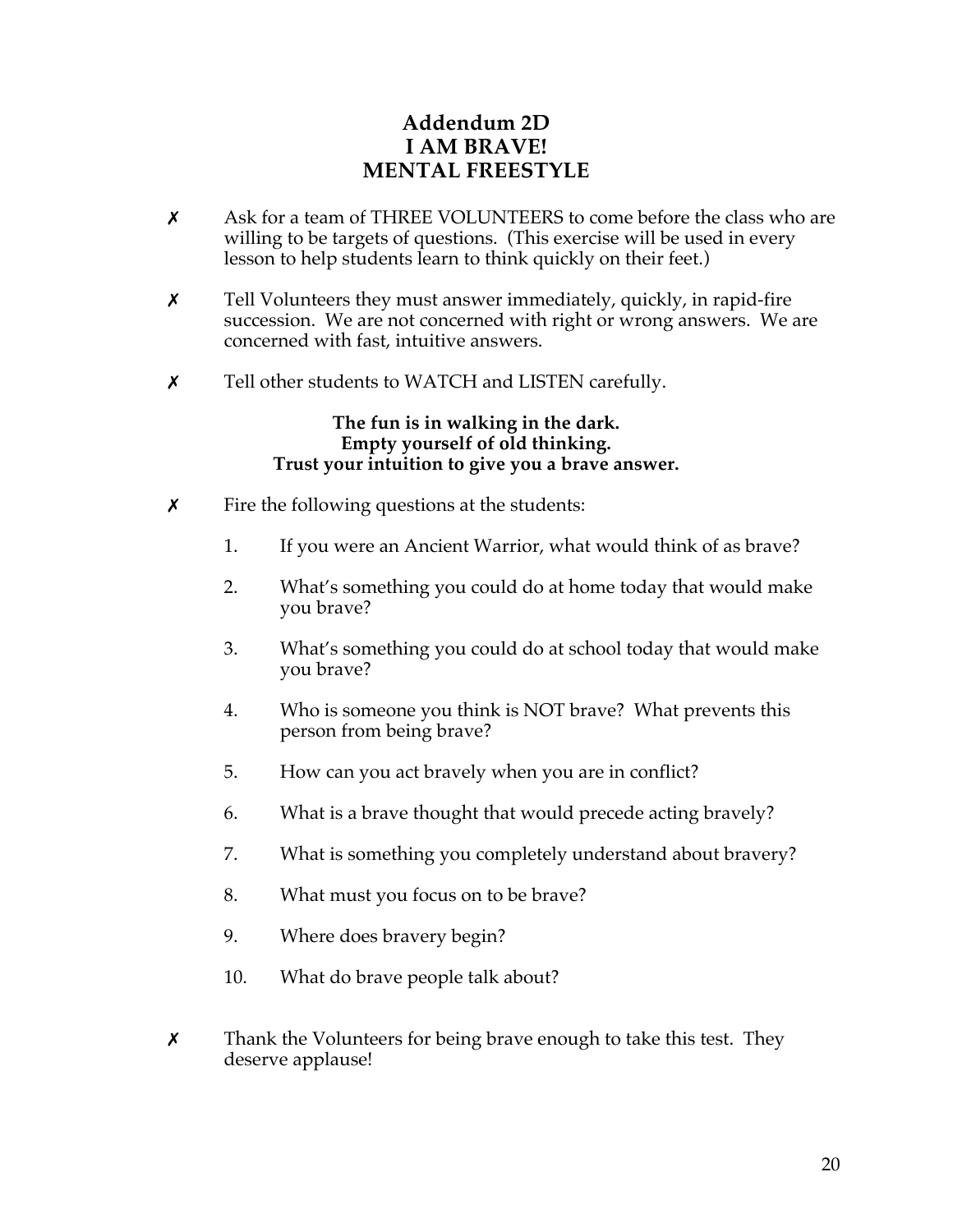# **LESSON 3 The Place Where No Fear Can Go**

Breakdown of Lesson 3: THE TEST OF FOCUS

Concentrating the mind and body on one point. Releasing the energy of concentration on a target. When there is focus, there is no room for fear to enter.

## **Concentrating the Mind and Body on One Point**

**Note to Instructor:** Write on the board: TEST OF THE WEEK: **FOCUS.** Read aloud: **Fighting the Paper Tiger: The Test of Focus,** page 108 in textbook.

- ! Afterward, ask students:
	- 1. Do you think most TV and movie watchers believe that the study of Martial Arts is about breaking boards? Why?
	- 2. What kind of power comes from being relaxed? *Mental.*
	- 3. What kind of power comes from knowing *how* to strike?
	- 4. Does clear focus include your mind as well as your body?

**Note to Instructor:** Go to **Addendum 3A: Beyond The Contact Point.** An activity to enhance students' awareness.

- $\Box$  Ask students:
	- 1. Do you think that when a fire fighter rushes into a burning house, the fire fighter focuses only on the flames? What else? *Falling roofs, walls, the ability to breathe.*
	- 2. Would the fire fighter look for crevices, cubbyholes, places where people or animals might be hiding from the fire?
	- 3. Would the fire fighter's ears be sharply tuned to cries for help?
	- 4. Would the fire fighter be concerned with the weather? Air temperature? Why?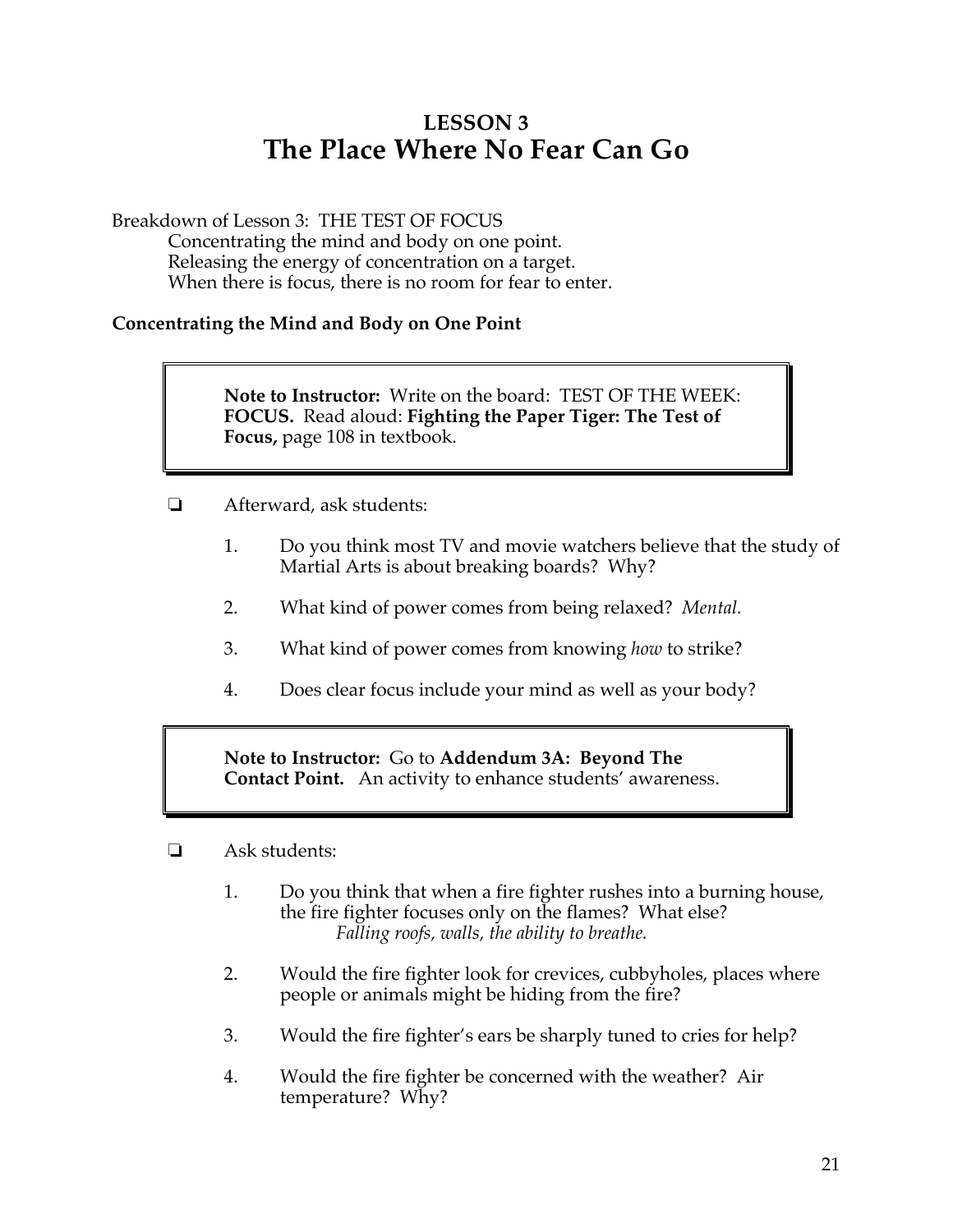## **Releasing the Energy of Concentration on A Target**

- $\Box$  Tell students:
	- $\checkmark$  Like the fire fighter, you and I must tune all of our senses to what's happening around us, as well as to what's happening right before our eyes.

#### **The only time we don't see clearly is when our focus is interrupted by thoughts in our heads. Fear sometimes interrupts our focus.**

**Note to Instructor:** Go to **Addendum 3B: My Focus, Interrupted!**  An activity to help students begin to understand what prevents them from focusing.

- $\Box$  Afterward, select some of the students' interrupting thoughts for further discussion:
	- 1. What do you think put that thought in your head?
	- 2. By having this thought, do you see how your focus is interrupted?
	- 3. When you are told that you *should, must, have to* do something, does something inside you want to rebel? Why?
	- 4. When you do, what happens to your focus?
	- 5. Instead of judging yourself *good* for cleaning your room and *bad* for not cleaning your room, do you think it could be more helpful to understand *why* you decide to clean it or not clean it?
- $\Box$  Tell students:
	- $\checkmark$  When we look at our thoughts, we start to understand them.
	- $\checkmark$  With an understanding of our thoughts, we see how to get out of our own way and let our focus be clear.

## **When There Is Focus, There Is No Room for Fear to Enter**

- $\Box$  Tell students:
	- $\checkmark$  When your thoughts are in tune with the world around you, you feel empty, clear — free of conflict.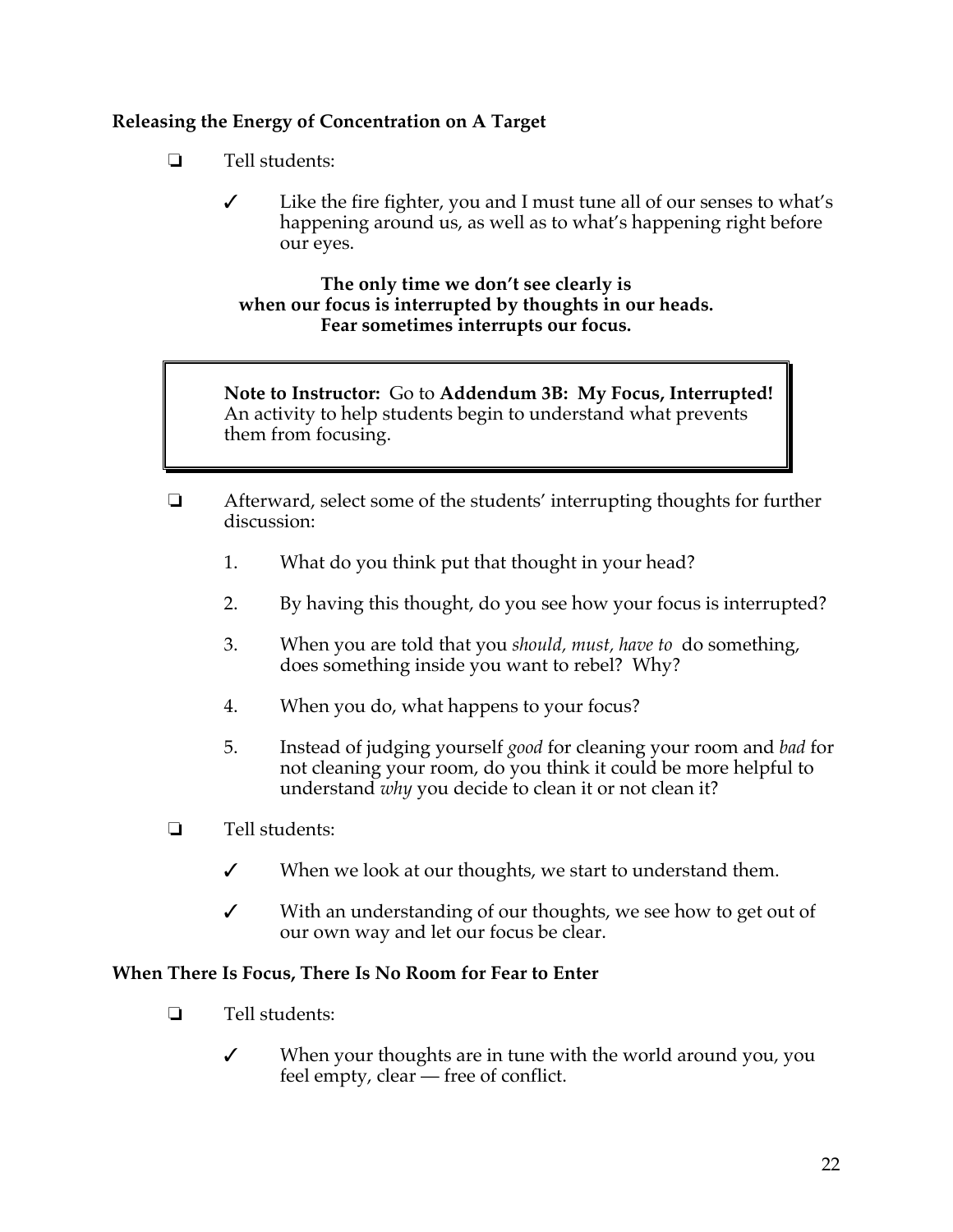- $\checkmark$  Feeling no conflict, you create no conflict. You are at peace, with yourself and in the world.
- $\checkmark$  At peace, you are able to develop an understanding of the fighter in your mind.
- $\checkmark$  Focused and brave, you can wing your way into the unknown as if it was nothing at all.

**Note to Instructor:** Go to **Addendum 3C: My Focus, Restored.** An activity to help students re-play their old habits.

- **E** Afterward, tell students:
	- 1. It took time for you to learn the language you speak. It happened, word by word, phrase by phrase.
	- 2. Now, the words you speak flow without your having to think about them one word at a time.
	- 3. So it is with focus. With practice, your thoughts and actions flow from one to the next with no past, no future, no conflict.

**Note to Instructor:** Go to **Addendum 3D: Unbroken Flame of Attention. Mental Freestyle.**

**Summary**:

- $\star$  Focus is concentrating the mind and the body on one point.
- $\star$  This energy of concentration is released on a target.
- $\star$  So focused on here and now, there is no room for conflict that is caused by fear.
- $\star$  Focus is the place where no fear can go.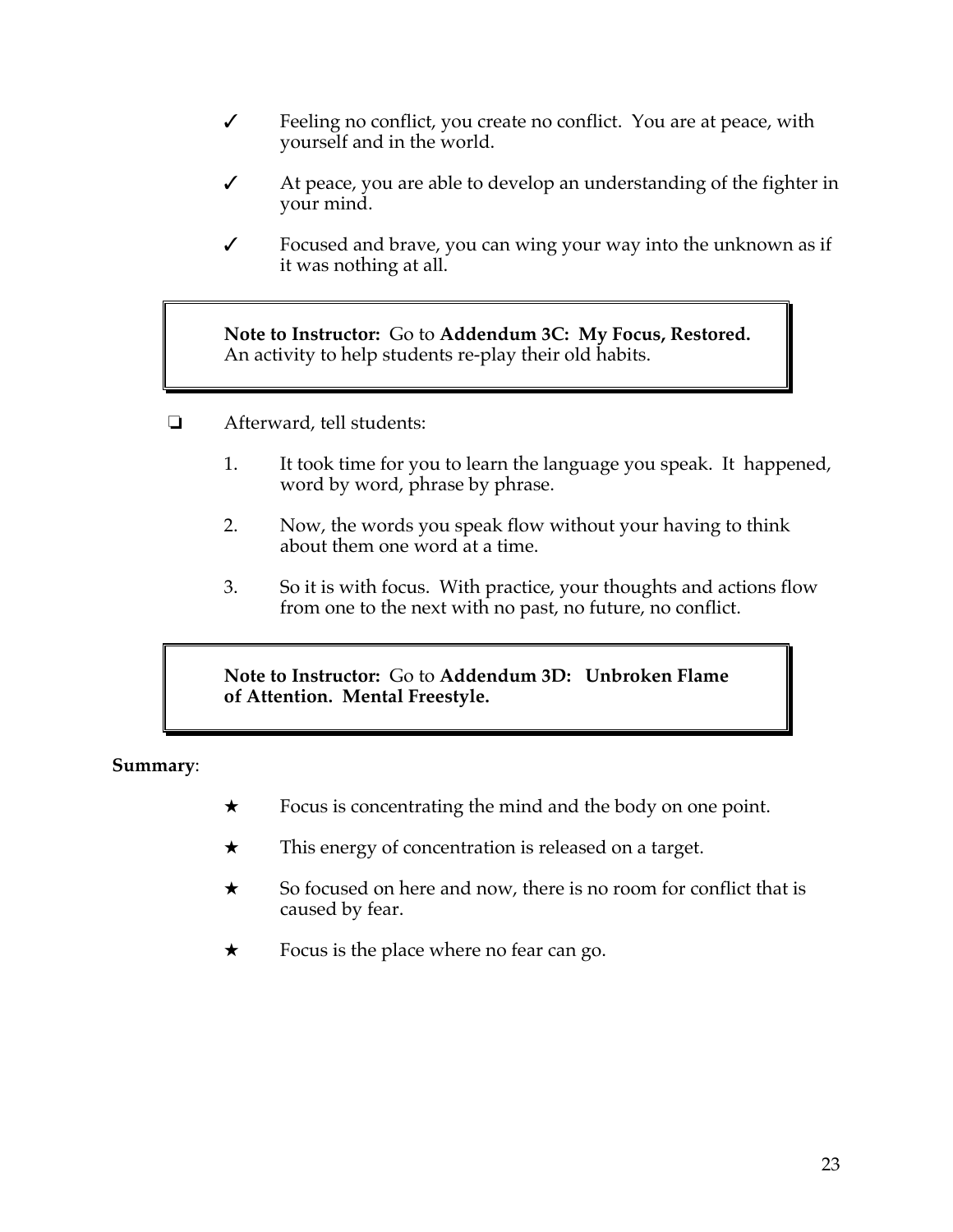## **Addendum 3A BEYOND THE CONTACT POINT**

- $\boldsymbol{\mathsf{x}}$  Ask students to:
	- 1. Sit in a circle as you stand in the center.
	- 2. Get comfortable, then hold up one hand in front of their face, the inside of their hand facing toward them.
- $\boldsymbol{\mathsf{x}}$  Tell students:
	- 1. Your test of the week is FOCUS.
	- 2. Let's begin by focusing on something very familiar to us. Focus on the hand in front of your face. *Give students time to get into a focused mood.*
	- 3. Focusing totally on your hand, what do you see? *Encourage all responses, from five fingers to the intersecting lines of veins.*
	- 4. Still holding your hand where it is, let your peripheral vision come in. You are staring at your hand, but you also see a little *beyond* your hand. What do you see? *Give students a few seconds to adjust their senses. Encourage all responses, from the room windows/ doors, to other students, you, blurry colors, the floor.*
	- 5. Still focusing on your hand, listen carefully to the sounds around you — fellow students breathing, a bird singing outside, a lawn mower cutting the grass (use whatever sounds you hear in your classroom). You're still focused on your hand. But what are your ears seeing? What are your eyes smelling? What is your mind tasting? What do you sense? When you are truly focused, all your senses are one. *Once again, allow for adjustment of senses, and encourage all responses.*

6. This is the beginning of focus. We concentrate our mind and body

at one point; at the same time, we are aware of everything around us.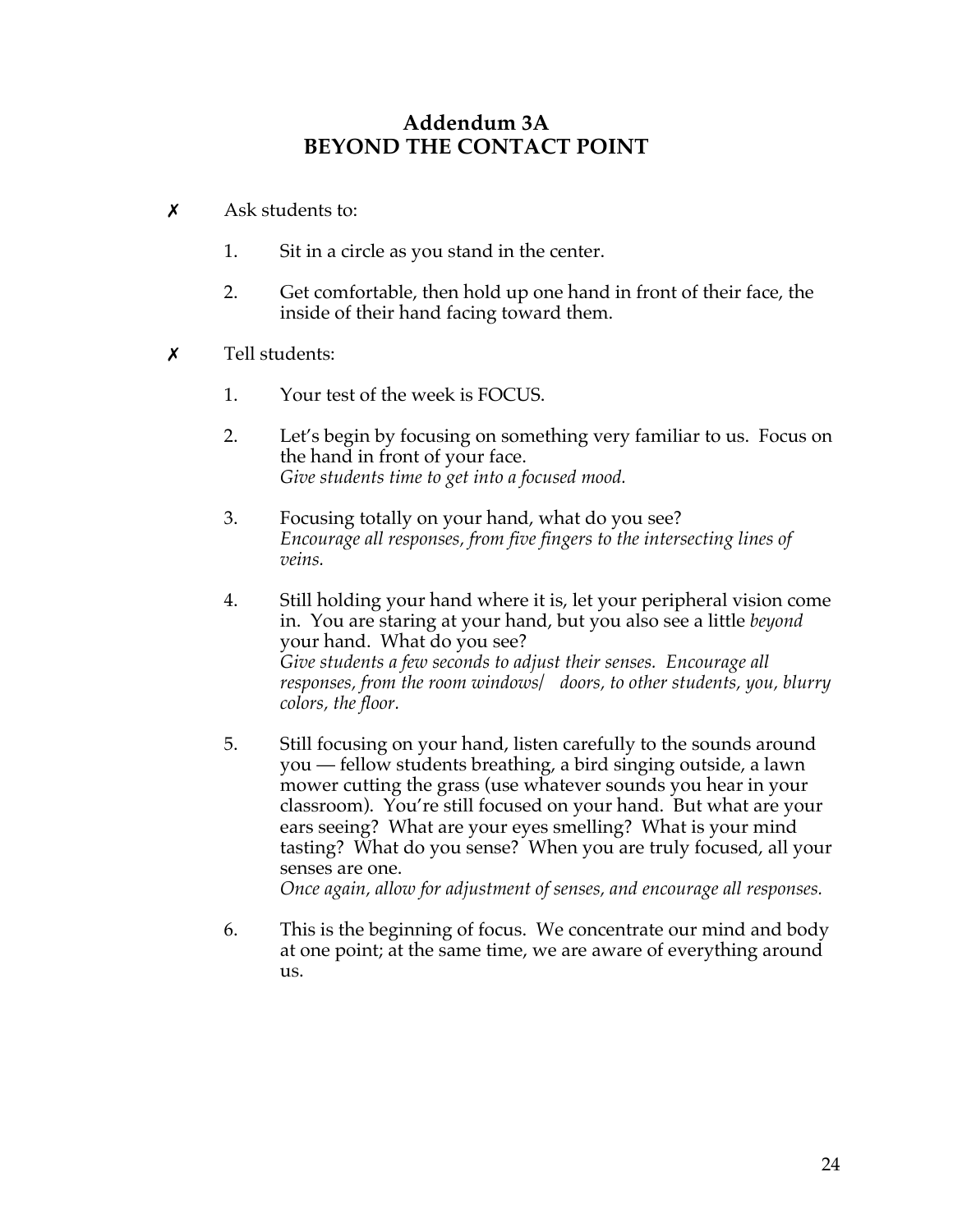## **Addendum 3B MY FOCUS, INTERRUPTED!**

 $\chi$  Divide students into groups of four. Each group will have a: Facilitator: Conducts the questioning. **Recorder:** Writes down group's discoveries. **Reporter:** Reports group's findings to the class. **Representative:** Fields questions about group's findings.

 $x$  Assign each group one of the following subject areas. It's all right if more than one group gets the same subject area: Home Community School Friends

#### $\chi$  Tell them:

- $\checkmark$  You already know that we are what we think. With focus, we transfer what we think to what we do.
- $\checkmark$  Sometimes our actions are interrupted by thoughts that get in the way of our focus.
- V Within your group subject area, discuss some THOUGHTS that get in the way of your focus. Here are some examples:

#### **Home example:**

When my mother asks me to do the dishes, instead of just doing them to help out, my THOUGHTS tell me that such a chore is a waste of time.

#### **School example:**

Sometimes during classes, I don't hear everything that my teacher says, because my THOUGHTS are on a bully who said he would get me after school today.

#### **Community example:**

When a police officer says hello to me, I don't always answer, because my THOUGHTS are filled with the memory of one of them shooting someone I knew.

#### **Friends example:**

I have a friend who always makes fun of me, thinking it's just a joke. I get scared about losing this friend, so my THOUGHTS tell me to just laugh it off.

- $\checkmark$  You have five minutes for discussion.
- **X** Call time. Ask each group representative to report findings.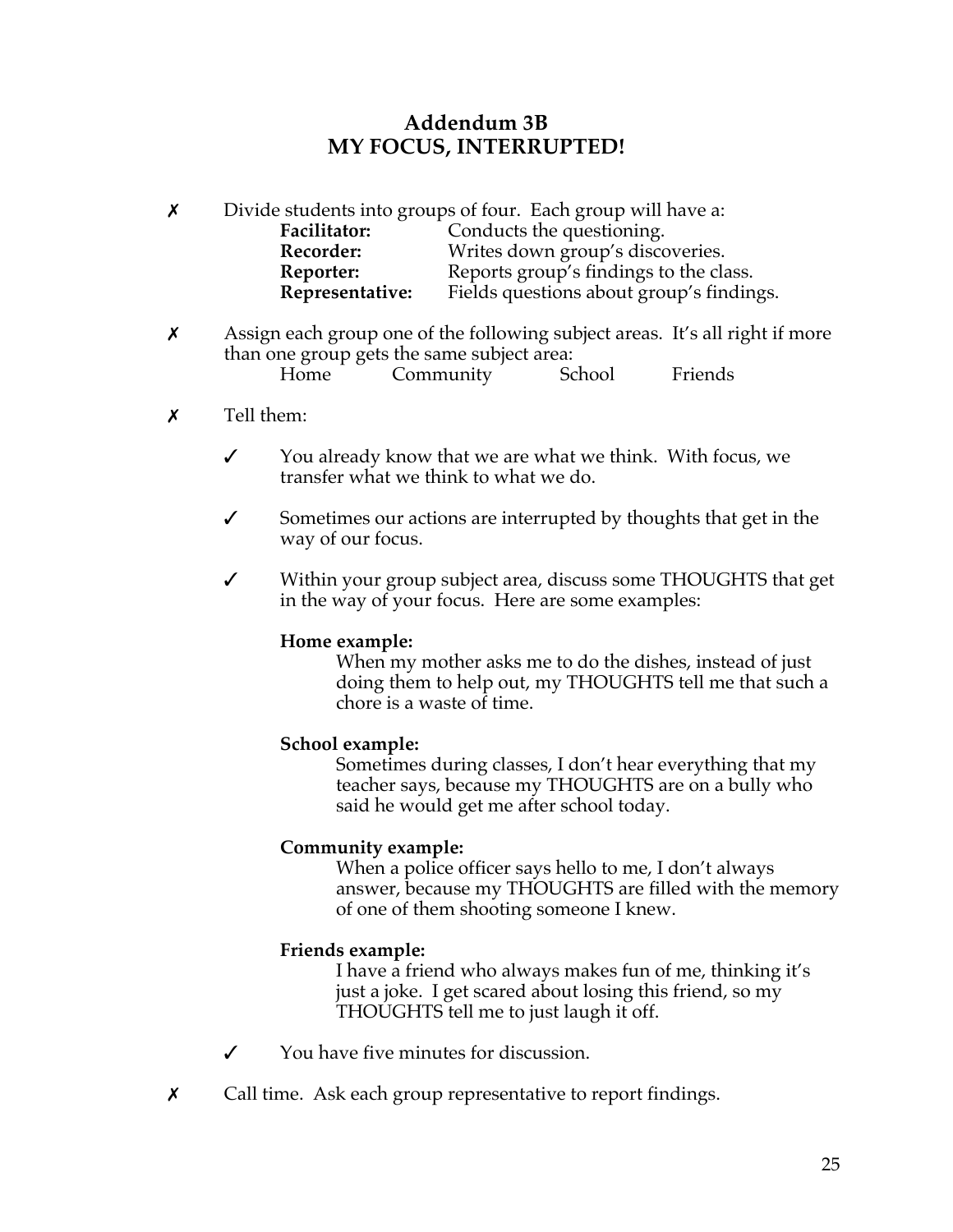## **Addendum 3C MY FOCUS, RESTORED**

- $\chi$  Ask students to stay in or return to their groups of four, each with its own: Facilitator: Conducts the questionning.<br> **Recorder:** Writes down group's discov Writes down group's discoveries. Reporter: Report's group's findings to the class.<br>
Representative: Fields questions about group's finding Fields questions about group's findings.
- $x$  Tell them:
	- " The Recorder will remind you of the THOUGHTS you selected that got in the way of your focus.
	- " With as many as you can, come up with a way to *prevent interruption* of your focus.
		- **Example:** When my mother asked me to do the dishes, my thoughts said that chore was a waste of time, which was an interruption of focus.

#### **One way to** *prevent* **interruption of my focus would be:**

To ask myself why I believe it's a waste of time.

## **Another way to** *prevent* **interruption of my focus would be:**

To look at the fighter inside me who wants to rebel against my mother's request.

- $\chi$  Give students 5 10 minutes. Call time.
- $x$  Ask one group at a time, either via their Representative, or anyone else who wants to contribute, to report their discoveries.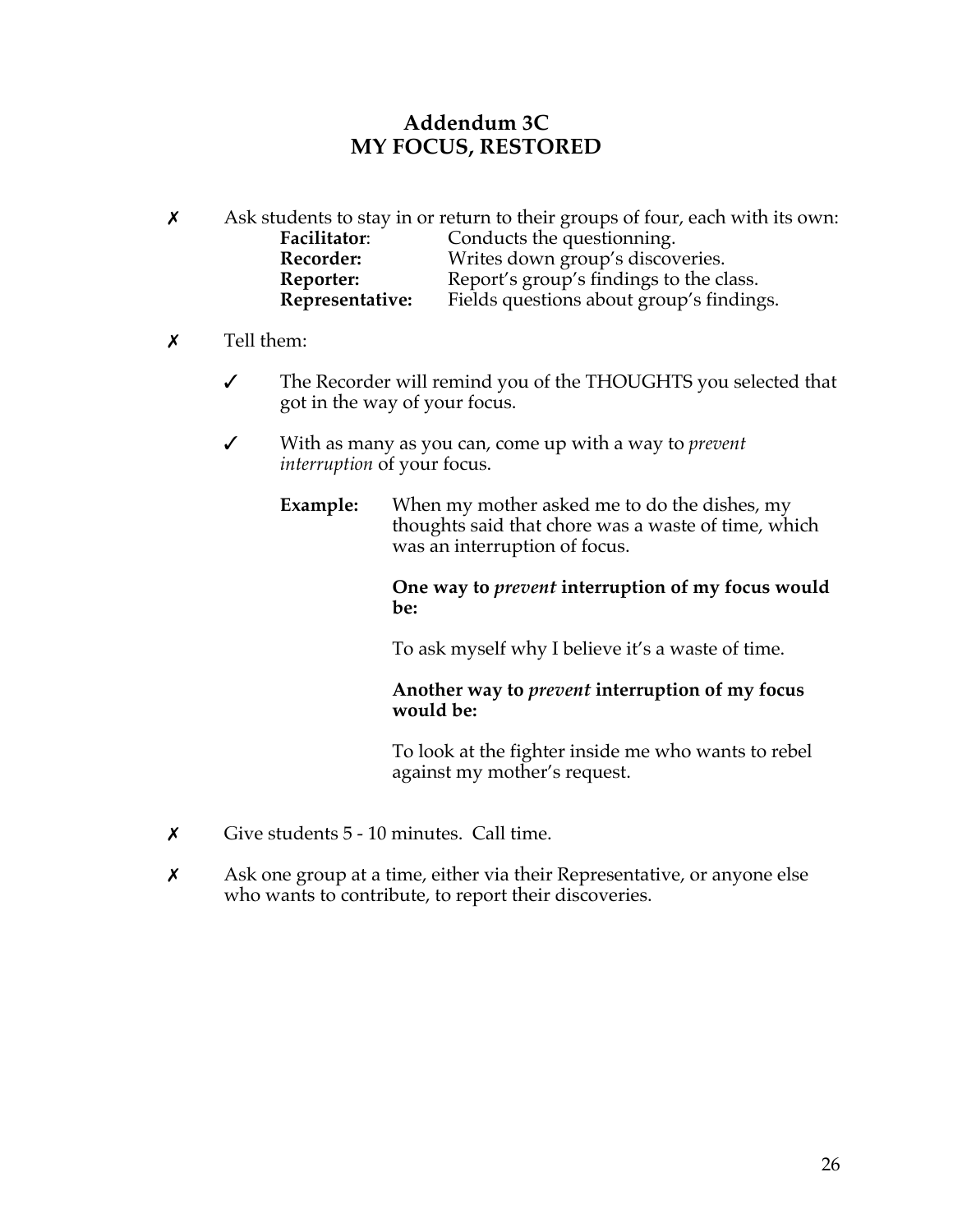## **Addendum 3D UNBROKEN FLAME OF ATTENTION: MENTAL FREESTYLE**

- **X** Bring up a team of THREE VOLUNTEERS who are ready, willing and able targets for questions.
- $x$  Remind Volunteers they must answer immediately, quickly, in rapid-fire succession. We are concerned with fast, intuitive answers.
- $x$  Remind all other students to WATCH and LISTEN carefully.
- \$ Tell Volunteers:

**The fun is in walking in the dark. Empty yourself of old thinking. Act based on your focused mind.** 

- $\boldsymbol{\chi}$  Fire the following questions at the students:
	- 1. What is the secret of focus?
	- 2. How does it help you to see something in your mind before you actually do it?
	- 3. Why does focus require both mind and body?
	- 4. When we are focused, why is there no room for fear?
	- 5. How is focus like a whip?
	- 6. What is your least favorite chore? When will you do it again?
	- 7. How will you do your least favorite chore differently than you did it last time?
	- 8. What will you do this week to give yourself the test of focus?
	- 9. Which test of focus do you think you need more than any other?
	- 10. How can you be brave AND focused at the same time?
	- 11. Where is the focus when you understand that there is an ancient warrior fighter in you?
- $\chi$  Thank the Volunteers for their willingness to show us their focus.
- $\boldsymbol{\chi}$  Applaud their unbroken flame of attention!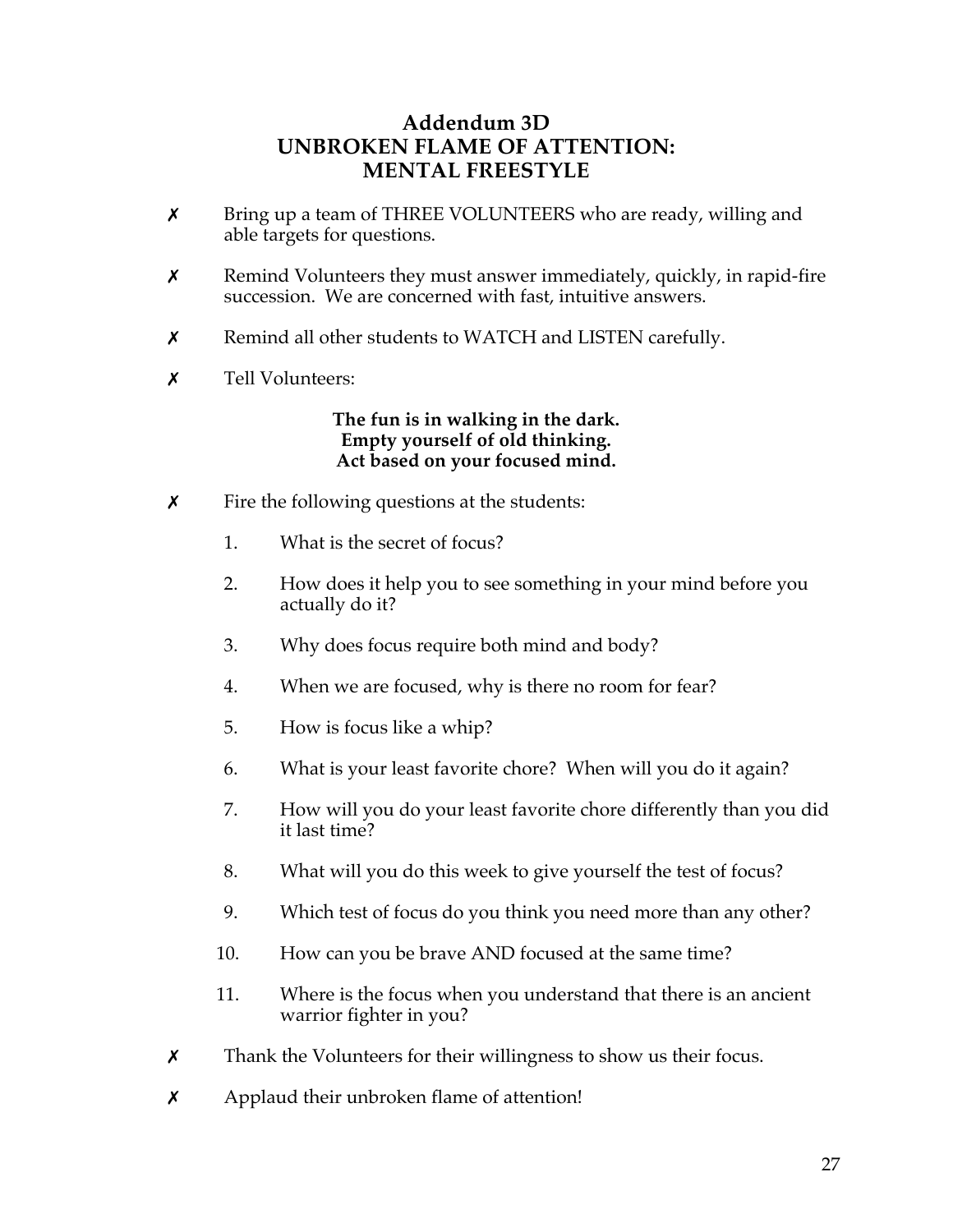# **LESSON 4 The Moment Between Night and Day**

Breakdown of Lesson 4: THE TEST OF SPIRIT

Thoughts can tie the mind up in knots. A knotted mind creates turmoil in the world. Spirit can cut through the confusion of self-made illusions.

## **Thoughts Can Tie The Mind Up In Knots**

**Note to Instructor:** Write on the board: TEST OF THE WEEK: **SPIRIT.** Read aloud the story, **Gordian Knot: The Test of Spirit**, page 49. Use yourpvoice to interpret the story.

- **d** Afterward ask:
	- 1. Although the Master's movements were physical, the Master called his presentation a test of spirit. Why do you think so?
	- 2. Is spirit giving your full focus to something, with great passion, energy and boldness?
	- 3. When you are full of spirit, are you empty of fear?
	- 4. Do you think you can slash fear from your thoughts the same way the Sword Master slashed the bundle of hay?
	- 5. Did the Sword Master carefully think out his movements before slashing the hay bundle, or just move swiftly, spiritedly ?
	- 6. Why do you think it's defeating to think your way out of a fight?
	- 7. To stop fighting, do we have to do something besides fight?
	- 8. Do you think by opening our minds to "new thinking," our "old thinking" will fall away naturally, like snow from a branch?

## **A Knotted Mind Creates Turmoil In The World**

**Note to Instructor:** Go to **Addendum 4A. Thinking Our Way Out of Thinking.** An activity to help students discover innovative ways of problem-solving.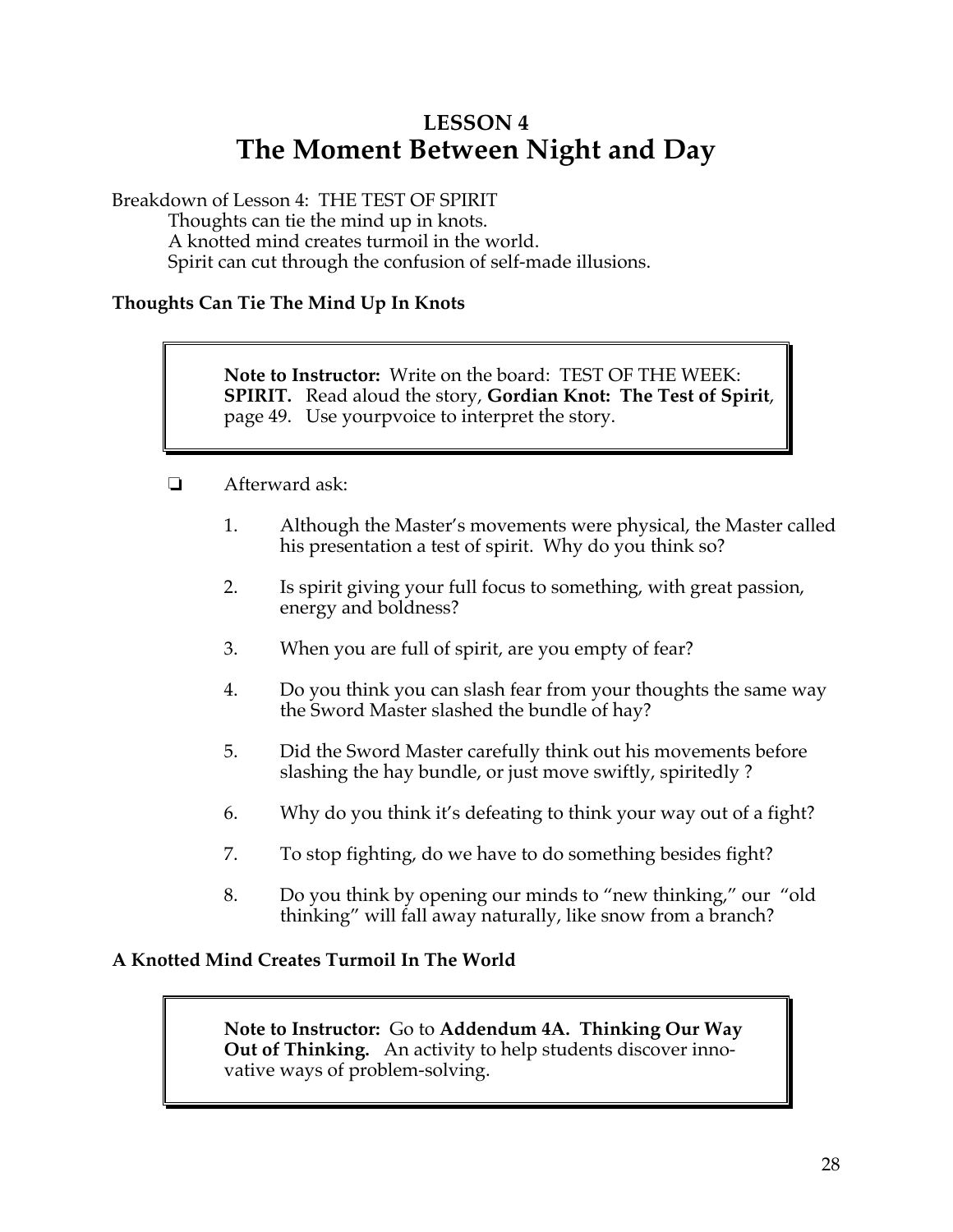- **E** Afterward, tell students:
	- 1. Every day, there are people, places and things in this world that scare us. We may not even be aware we're frightened. *A teammate yells at us for missing a point. Someone we know is a victim of disaster.*
	- 2. Afraid, we think thoughts that are negative, thoughts that don't make us feel good.

*I'm not good enough to play on the team. I have no control over my life.*

- 3. Negative thoughts create inner conflict. We make war inside ourselves which makes us angry, upset, vengeful. *If they throw me off the team, I'll show them! If Rambo can get what he wants, so can I!*
- 4. Full of inner conflict, we encounter family, friends and strangers, and act tough, angry, spiteful, warrior-like. *This is MY block. Stay on your own block! You're in MY room! Get out of here!*
- 5. As a result, we create outer conflict, conflict between ourselves and other people.

*You don't belong here! Get off my property!*

6. When forces of angry people gather, they can become violent. Groups fight with groups, towns with towns, countries with other countries. Inner conflict becomes global conflict.

*My ancestors were here first. This country does not belong to you. You have no right to be here. Get out!*

7. In one easy lesson, we go from fear to war. This is how a knotted mind can create turmoil in the world.

**Note to Instructor:** Go to **Addendum 4B. CHART. From Fear To War In One Easy Lesson.** To show students how easily fear can produce war.

## **Spirit Can Cut Through the Confusion of Self-Made Illusions**

- $\Box$  Tell students:
	- 1. You and I can learn to untie the knots in our minds.
	- 2. The line between confusion and clarity is focus.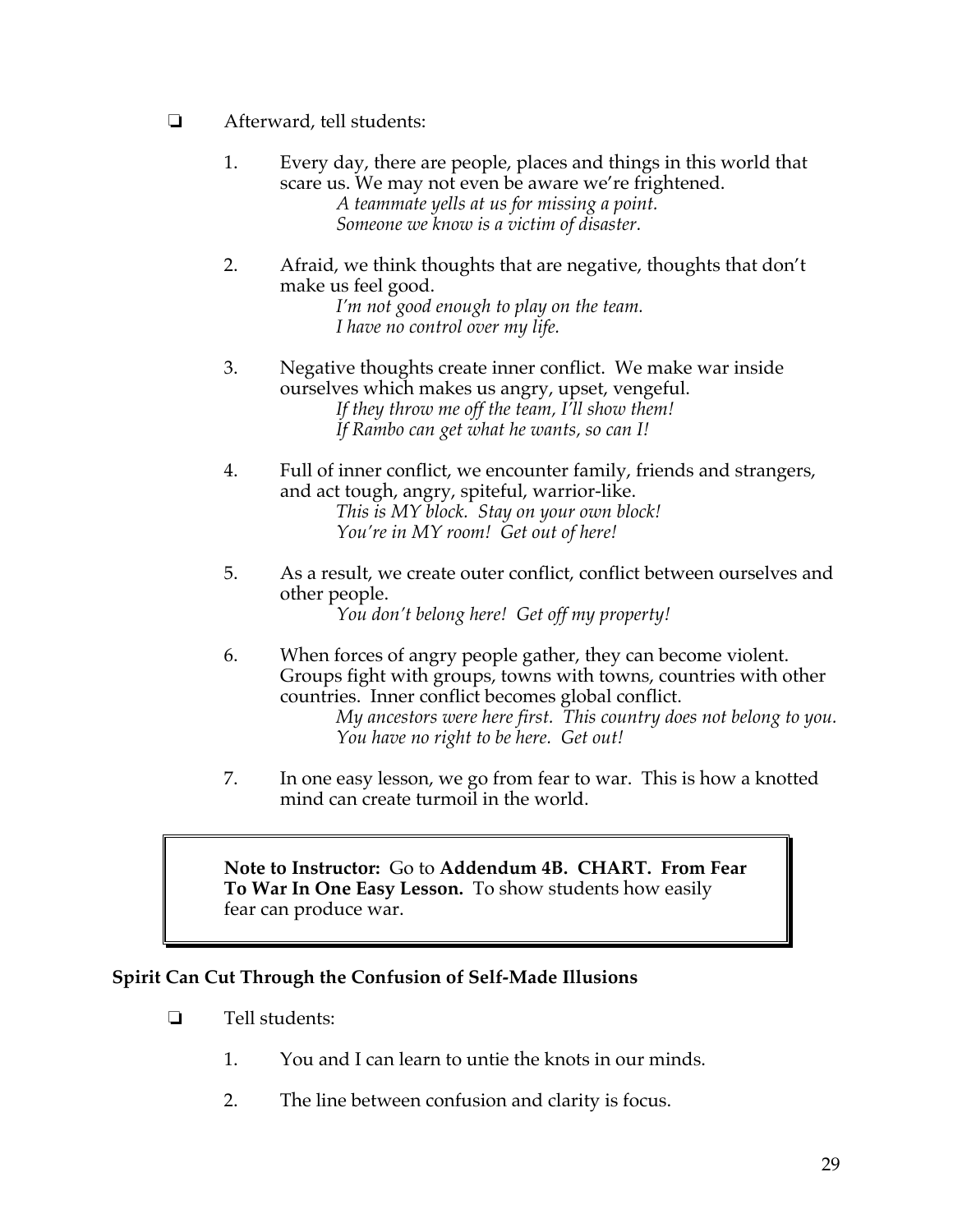- 3. When through spirited focus we give our full attention to what we are doing here and now, we "slay" confusion with the sword of truth.
- ! Afterward tell students:
	- 1. This test of spirit is tightly bound to the test of focus. Spirit is the flash of lightning that lights up the sky and makes focus possible.
	- 2. Spirit is that fleeting moment between day and night that is neither one and yet both. You cannot put your hands on it, but you know it's there.

**Note to Instructor:** Go to **Addendum 4C. The Fire of Fearlessness. Mental Freestyle.**

#### **Summary**:

- $\star$  When the moon shines, it shines on everything. When we are in conflict, we must shine our brains on all aspects of it.
- $\star$  When we stop, listen and understand a situation that provides conflict, unity begins.
- $\star$  Stopping and listening helps us gather information we do not have and gives us the whole picture.
- $\star$  When we have the whole picture, conflict ends and peace begins.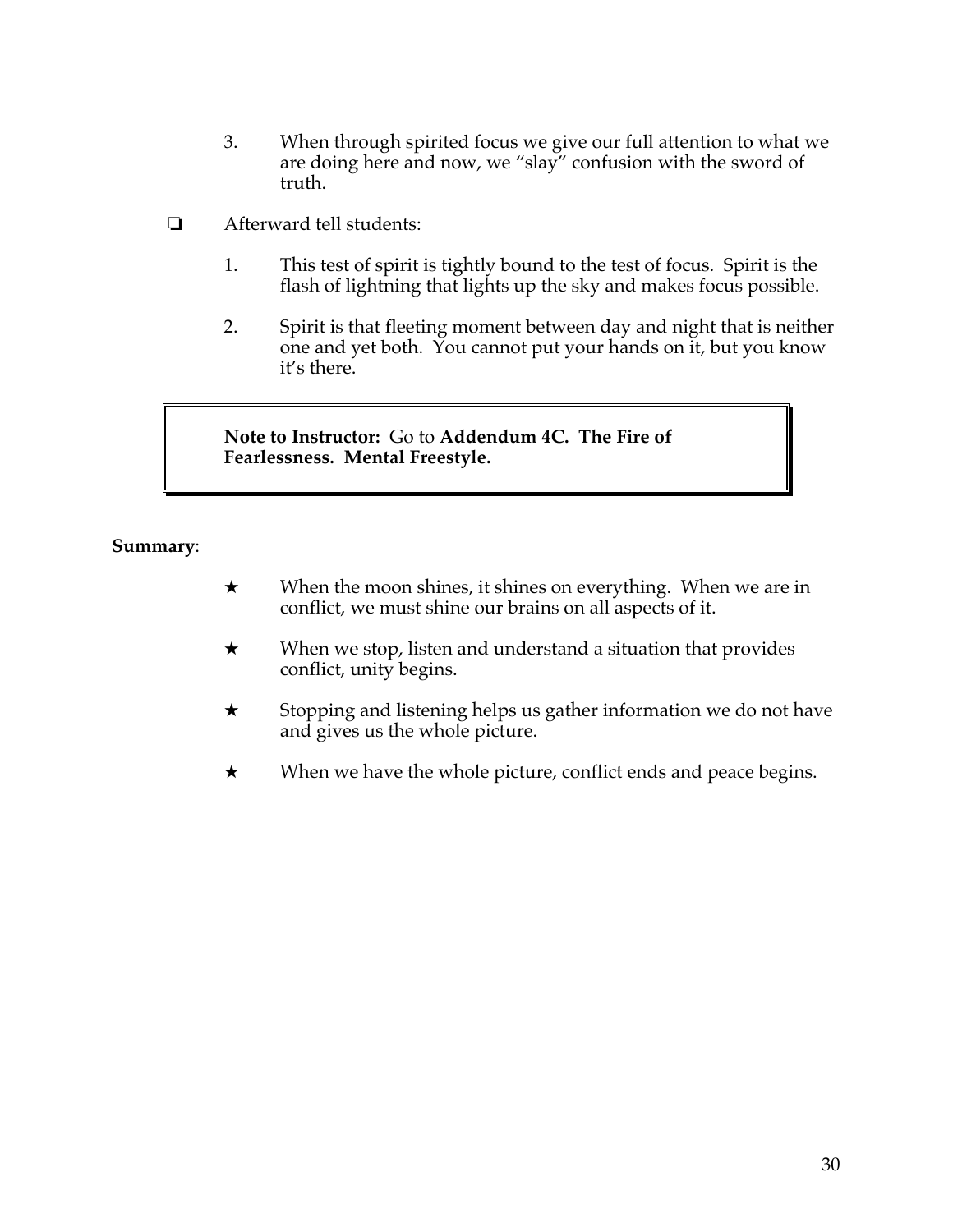# **Addendum 4A THINKING OUR WAY OUT OF THINKING**

- $\boldsymbol{\mathsf{x}}$  Tell students:
	- $\checkmark$  Close your eyes, and sit comfortably where you are.
	- $\checkmark$  Focus on something or someone in your life you find disturbing. Maybe someone makes fun of you; maybe a parent won't allow you to do something you want to do. Maybe there's a teacher who believes you have more potential than you're showing, and that teacher never lets you forget it.
- $\boldsymbol{\mathsf{x}}$  Ask students:
	- 1. What kind of thoughts enter your mind? Thoughts from the past? Thoughts that cloud your vision and prevent clarity? Feelings of fear? Anger?
	- 2. Is it possible that you could sit here forever, caught in the web of blame, anger, and depression and never think your way out of this problem?
	- 3. Is it possible that you could tie your mind into so many knots that you'd be more confused than you were before we started?
- $\boldsymbol{x}$  Tell students:
	- $\checkmark$  Don't let the wrath of the Ancient Warrior flood your brain.
	- $\checkmark$  Focus your mind on something you could do right now to stop the anger. Stop the fear. Stop the depression.
	- $\mathcal V$  Raise your hand when you've thought of something.
	- $\checkmark$  When everyone has a hand up, we'll pass the test of spirit, and not until then.
- $\times$  When all hands are up, ask students to open their eyes. Ask them, one at a time:
	- 1. What did you think of that you can do to stop the Ancient Warrior in your brain?
	- 2. What will you do to cut the knot?
	- 3. How will you break the chains?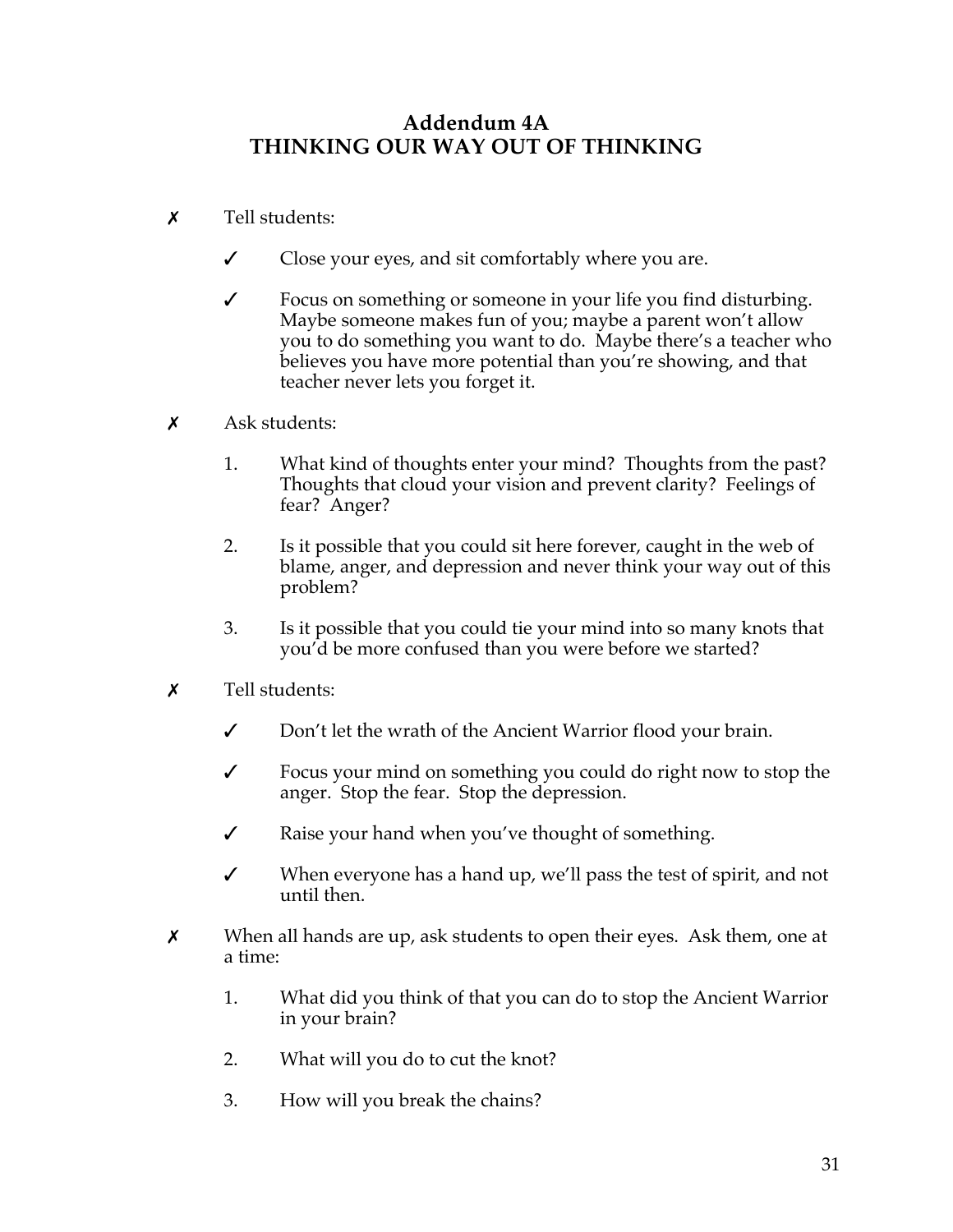# **Addendum 4B CHART: FROM FEAR TO WAR IN ONE EASY LESSON**



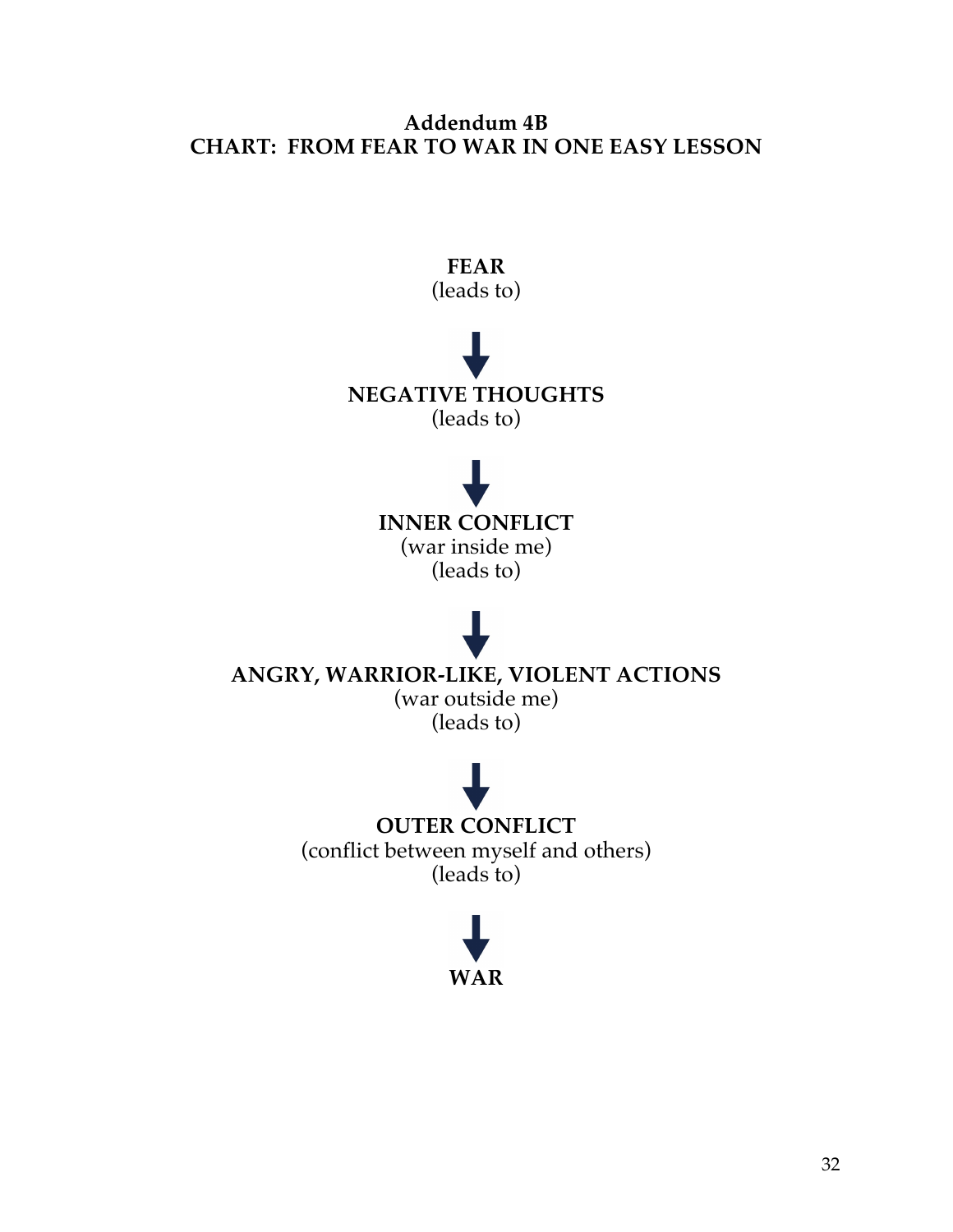# **Addendum 4C THE FIRE OF FEARLESSNESS: MENTAL FREESTYLE**

- **X** Bring up a team of THREE VOLUNTEERS who are ready, willing and able targets for questions.
- $x$  Remind Volunteers they must answer immediately, quickly, in rapid-fire succession. We want fast, intuitive answers.
- $x$  Remind all students to WATCH and LISTEN carefully, as if they had to answer.
- **x** Tell Volunteers:

### **The fun is in walking in the dark. Empty yourself of old thinking. Act based on your spirited mind.**

- $\boldsymbol{\chi}$  Fire the following questions at the students:
	- 1. What difference does spirit make in your focus?
	- 2. What does spirit have to do with hesitation?
	- 3. Do you feel spirit in your mind or your body?
	- 4. If focus is a fireplace, spirit is \_\_\_\_\_\_\_\_?
	- 5. What does spirit have to do with failure?
	- 6. What does spirit have to do with brute force?
	- 7. How can spirit help you in doing chores at home?
	- 8. What will you do this week to give yourself the test of spirit?
	- 9. Which test of spirit do you think you need more than any other?
	- 10. If you had to be brave, focused and spirited all at once, what would be one way to do so?
- $x$  Thank the Volunteers for their willingness to show us their firey spirit.
- $x$  Applaud their dazzling minds!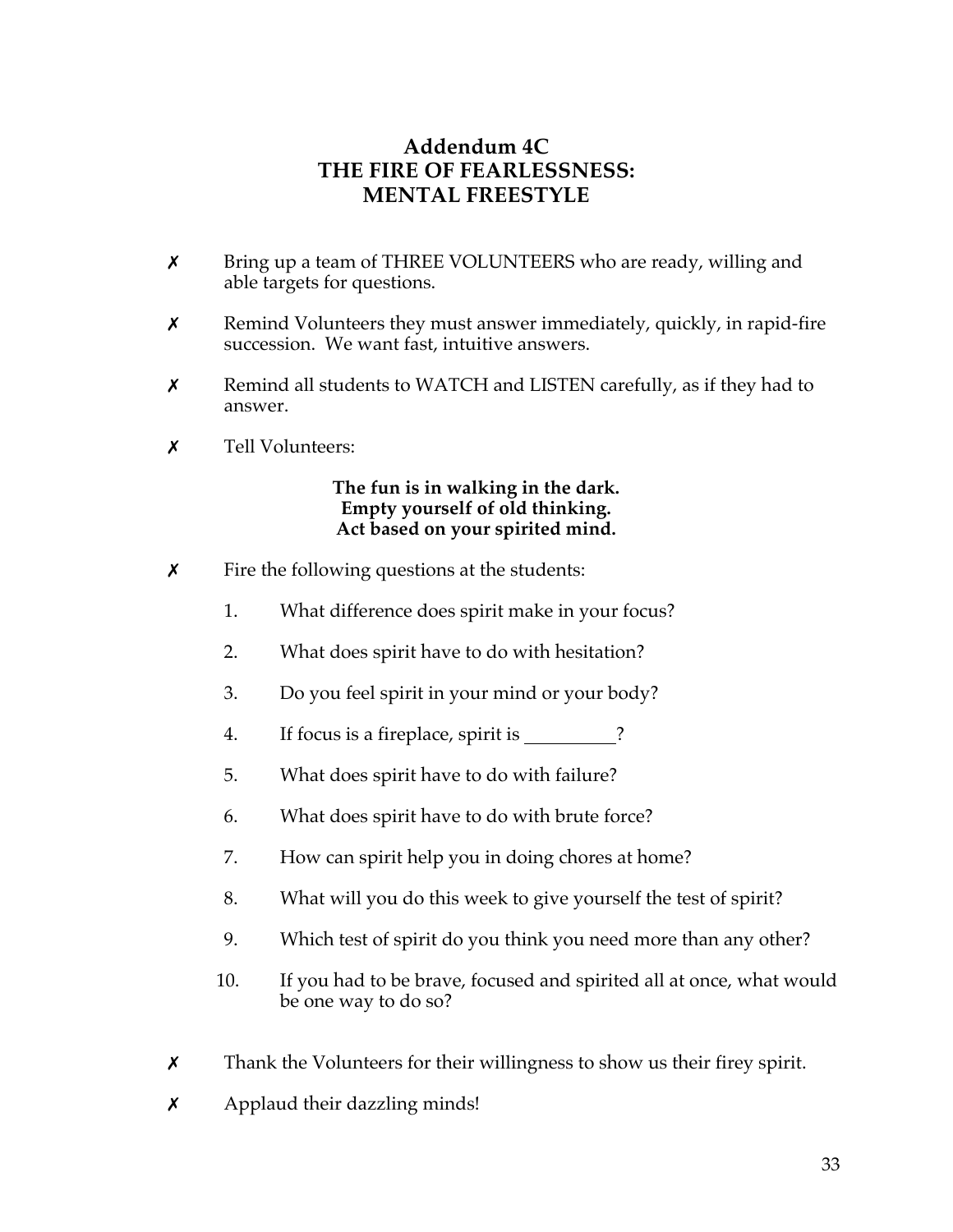# **LESSON 5 The Glory of the Endless Moment**

Breakdown of Lesson 5:

A pure mind is untouched by the past.

A pure mind understands its limitations.

A pure mind goes beyond its boundaries.

## **A Pure Mind Is Untouched by the Past**

**Note to Instructor:** Write on the board: TEST OF THE WEEK: **PURITY.** Read aloud: **Faceless Face: The Test of Purity,**  page 130 in textbook.

- ! Afterward, ask students:
	- 1. In relation to this story, would you rather die, or become the Ancient Warrior forever?
	- 2. What does "to die" mean in this story?
	- 3. When the students witnessed the sky filled with millions of stars, did they die or were they with the Ancient Warrior?
	- 4. When the students left the comfort of the known, were they with the Ancient Warrior, or did they die?
	- 5. Can you see how the unknown can be an exciting place? A place we do not have to fear?

**Note to Instructor:** Go to **Addendum 5A: Touched by the Past!** An activity to show students what prevents them from achieving pure minds.

- $\Box$  Ask students:
	- 1. When you feel your Ancient Warrior past at work, do you want to run away from the Warrior? Fight the warrior?
	- 2. When you look at and see the way your Ancient Warrior lives inside you, do you want to understand your Warrior? Why?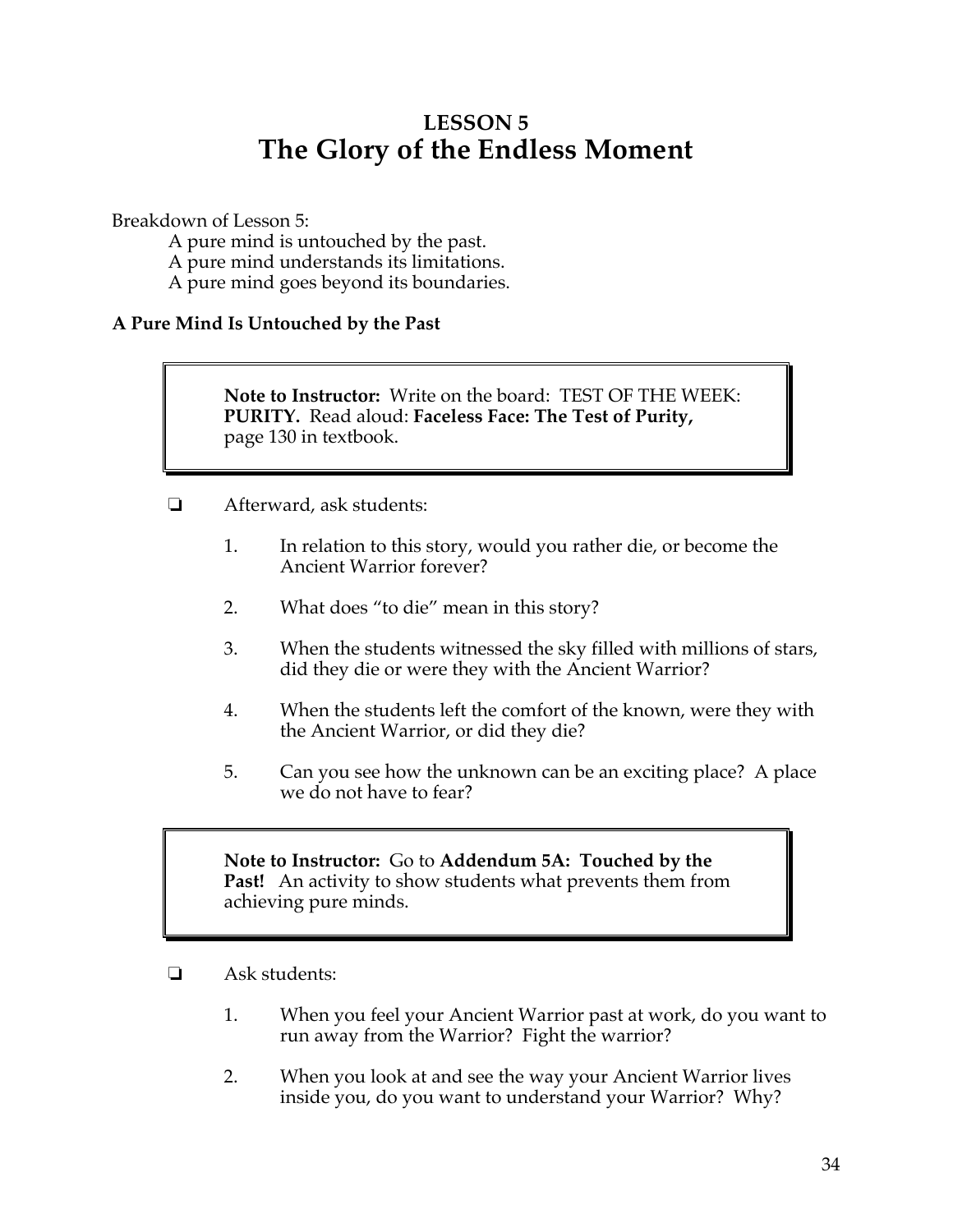3. Do you think it's helpful to understand what you do that prevents you from achieving a pure mind? How can you benefit?

## **A Pure Mind Understands Its Limitations**

- $\Box$  Tell students:
	- $\checkmark$  Most of us wake up every day and fall into a routine take a shower, eat breakfast, brush our teeth, go to school.
	- $\checkmark$  Caught up in our routine, we rarely stop and think: The world did a complete revolution since yesterday morning! Or, people who live thousands of miles away are now asleep, while we are awake! The starlight I saw last night flickered thousands of years ago, and I'm just seeing it now!
	- $\checkmark$  When we do entertain new thoughts like this, it is then easier to understand how we limit our thinking much of the time.

**Note to Instructor:** Go to **Addendum 5B: A Moment Of Awe!**  To encourage students to shake up their thinking.

- $\Box$  Tell students:
	- $\checkmark$  When we catch ourselves in a moment of fear, trapped by the Ancient Warrior, we can clear our minds of the past.
	- $\checkmark$  Just as the tea servant became a Master Swordsman doing nothing but serving tea in his mind, you can achieve great strength by clearing your mind with a moment of awe.
	- $\checkmark$  In your moment of awe, you achieve purity of mind. Empty of fear, you are clear to face whatever comes before you.

### **A Pure Mind Goes Beyond Its Boundaries**

**Note to Instructor:** Go to **Addendum 5C: The End of Time.**  An activity to help students practice achieving purity of mind.

 $\Box$  Tell students: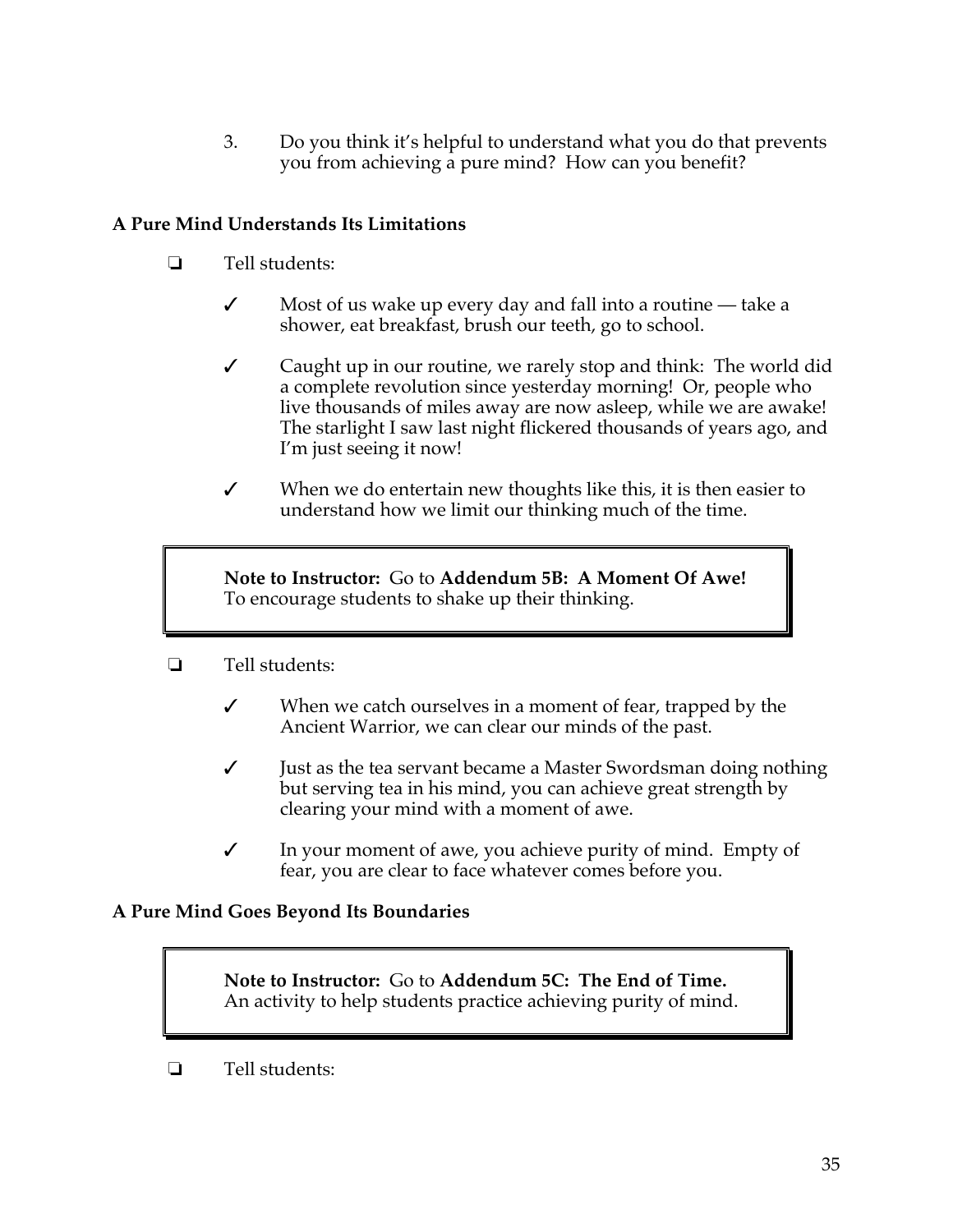- $\angle$  A pure mind feels the energy of spirit and the unbroken flame of focus.
- $\sqrt{\phantom{a}}$  A pure mind is free of conflict and therefore sees what is before it clearly.
- $\checkmark$  The pure mind frees itself of Ancient Warrior thinking and welcomes the new, the unknown.
- $\checkmark$  Upon questioning its conditioned thinking, the mind understands this thinking and travels beyond it.

### **Note to Instructor:** Go to **Addendum 5D: Your Faceless Face! Mental Freestyle.**

- $\Box$  Ask students:
	- 1. When you are in the moment of a mental freestyle, what happens to your concerns about being right or wrong?
	- 2. Do you find it exciting to be challenged by questions you cannot anticipate?
	- 3. Do you think there's a thin line between fear and excitement?
	- 4. What does fear have to do with purity of mind?
	- 5. What does excitement have to do with purity of mind?

### **Summary**:

- $\star$  A pure mind is untouched by the past, by the Ancient Warrior.
- $\star$  A pure mind, instead of afraid to be "wrong," is excited to understand the truth.
- $\star$  The more we allow new thoughts into our minds, the easier it becomes to understand how we limit our thinking.
- $\star$  Upon questioning its conditioned thinking, the mind understands this thinking and travels beyond it.
- $\star$  We can achieve inner strength by clearing our minds with a moment of awe.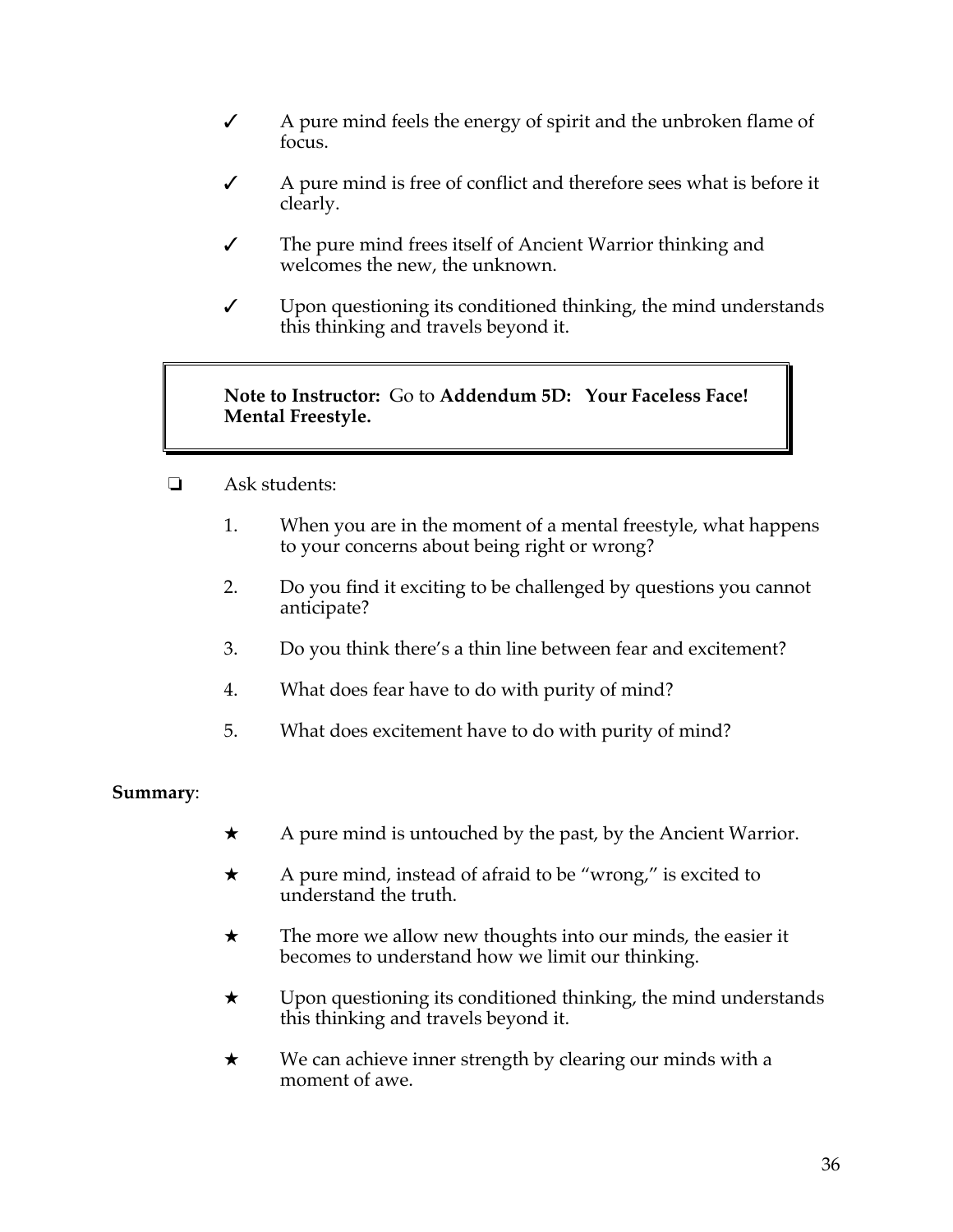## **Addendum 5A TOUCHED BY THE PAST!**

 $\chi$  Tell students we are going to play: Fill in the blanks.

.

.

- **x** Read the following statements and stop in front of a student you designate to fill in the blank. It's okay to repeat questions.
	- 1. When I am alone in a strange place, I feel **with the U** is the U is the U.
	- 2. The Ancient Warrior lives in me whenever I.
	- 3. A time when I meet Death, away from my Ancient Warrior is .
	- 4. When I meet someone from a foreign country, I usually think that
	- 5. When a Teacher asks me a question I don't know the answer to, I usually .
	- 6. When someone gets angry with me, I .
	- 7. When I hear about criminals who go to jail and are then released in two months, I .
	- 8. When I look at the moon and stars, I think .
	- 9. When I stand at the top of a high hill or mountain and stare at the world down below, I .
	- 10. Every time I think about outer space and the wonders out there we have not yet explored, I
	- 11. The times I feel most upset are when \_\_\_\_\_\_\_\_\_\_\_\_\_.
	- 12. I know, being human, that I sometimes get caught up in negative thoughts. One of them is: .
	- 13. When I am living in the illusion of my negative thoughts, I am generally not aware that .
	- 14. The way I plan to catch myself filling up with negative thoughts is
	- 15. The glory of the endless moment comes when I .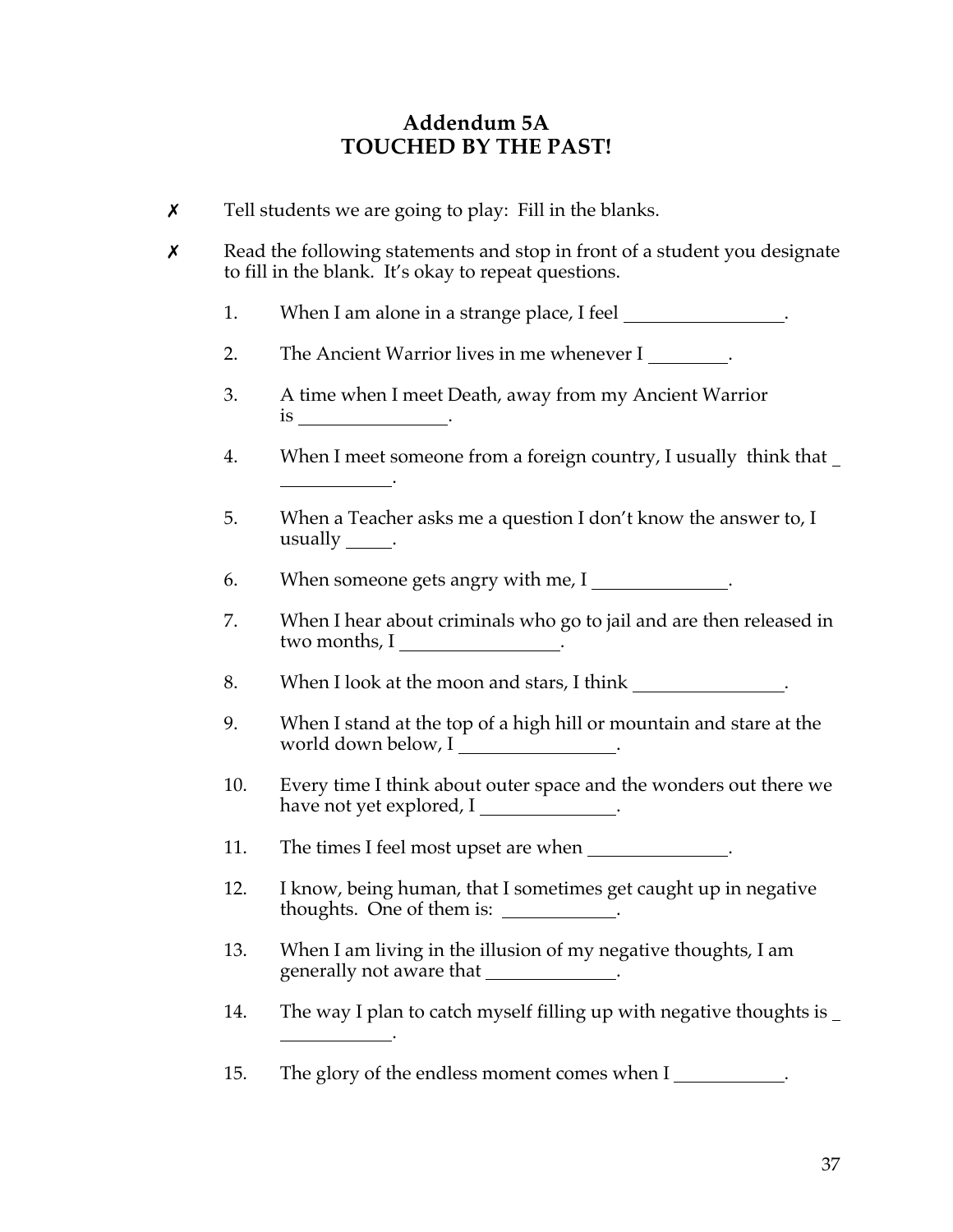# **Addendum 5B A MOMENT OF AWE!**

- $\boldsymbol{\chi}$  Ask students to sit comfortably.
- $\boldsymbol{x}$  Tell them:
	- 1. Close your eyes for a minute or two.
	- 2. Think of a moment you were awestruck absolutely enthralled, amazed, in rapture over something you experienced.
	- 3. Was it something you saw? Something new somebody showed you? A trick? An experiment? A photograph? Something in nature? The first time you saw a plane take off?
	- 3. Think about this for the next couple of minutes.
- $\chi$  Call time after two minutes. Ask:
	- 1. Was this thing that enthralled you something you had never seen before? Was it new? Fresh? Exciting?
	- 2. Even though it had been unknown to you before, was it some-thing you immediately accepted as real? True? Thrilling?
	- 3. Who wants to tell us your experience?
	- 4. As you recalled this wonder, where were your worries of the day?
	- 5. How did you feel being caught up in this rapturous moment of wonder? Were you happy? Thrilled? Excited?
	- 6. Would you feel this way if you were lost in a forest? Trapped in the dark? Locked in a closet for a day? Challenged by a bully?
	- 7. How do you think your brain would best be challenged by the test of purity if you were being pursued by a school bully? *Encourage all responses. Allow students to fantasize or get silly.*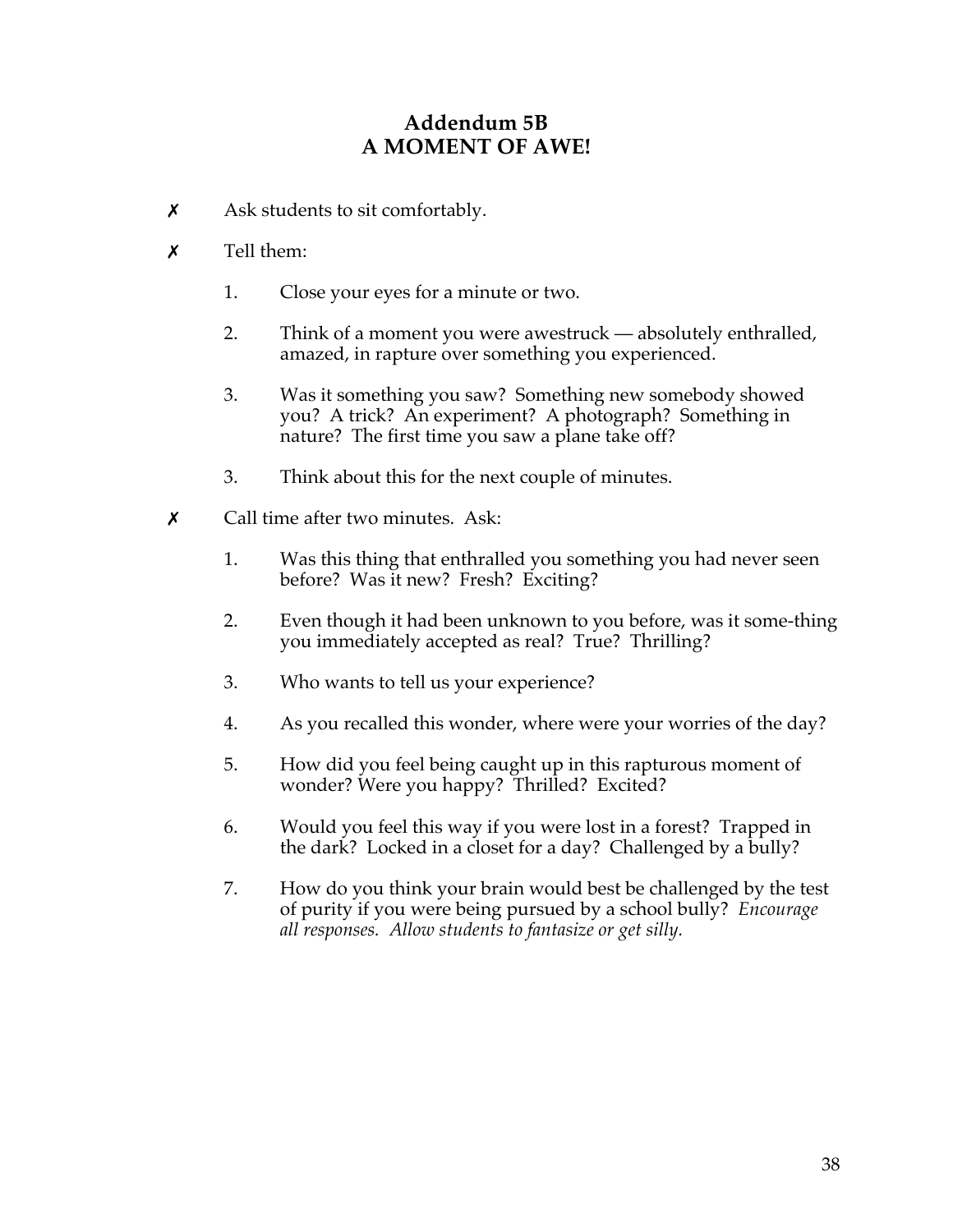# **Addendum 5C THE END OF TIME**

#### \$ **CREATE A SERIES OF AWE-INSPIRING STATEMENTS**, or use the following:

- 1. The universe is limitless. You could travel in a spaceship all your life and never repeat the same course.
- 2. In one second, light travels 186,000 miles.
- 3. In one year, light travels almost 6 trillion miles.
- 4. We can see stars millions of light years away.
- 5. In only 10 years of war (between 1982 and 1992), 4 million children have been physically disabled by land mines, firearms, and torture.
- 6. Every minute 30 children die of hunger and inadequate health care, while the world spends \$1,700,000 on war.
- 7. Five percent of the military budget could take *every* child out of poverty.
- 8. Two weeks of global military spending is over \$30 billion (\$30,000,000,000). The U. S. alone will spend over \$3 trillion (\$3,000,000,000,000) on only the military in a year.
- 9. We are drowning in information but starved for understanding.
- 10. Although human beings have had wars since the beginning of human time, we don't ever have to have them again.
- $x$  Ask students to sit in a circle, as comfortably as they can.
- $x$  Tell them you will read a series of statements, leaving one minute between each. Ask them to do nothing more than LISTEN to the statements, contemplate them, and then, when a new one is read, LISTEN to that one and contemplate it.
- $x$  After each statement, leave a minute for contemplation; then read the next one.

(continued)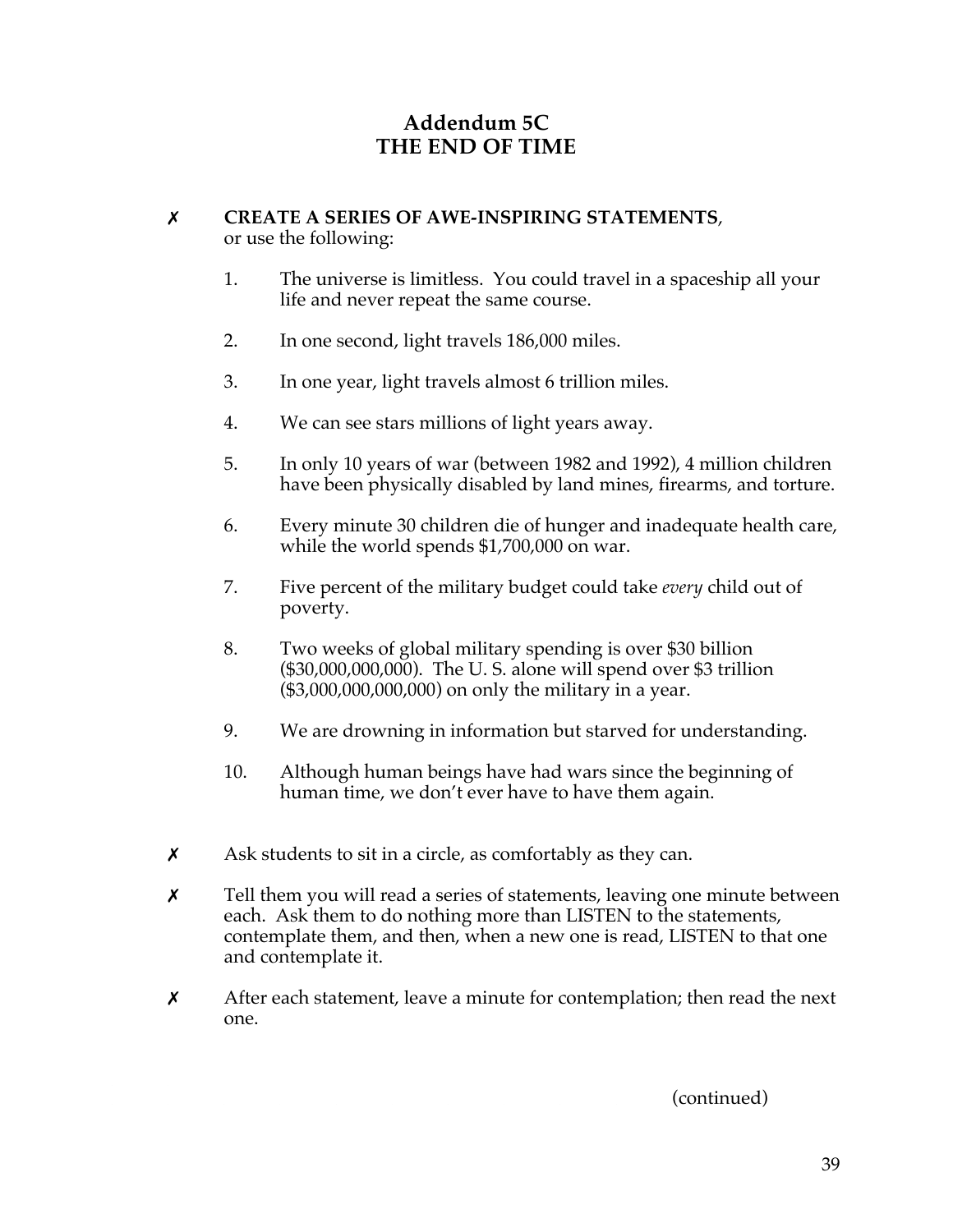### **Addendum 5C The End of Time**

- $x$  Afterward, tell students:
	- $\checkmark$  For about 10 minutes, your mind was filled with awe-inspiring facts.
	- $\checkmark$  If you stayed focused on these facts, you spent 10 minutes totally in the present, purifying your mind with here and now.
	- $\checkmark$  You had no thoughts of the past, no worries, no concerns about being right or wrong, good or bad.
- $x \quad \text{Ask:}$ 
	- 1. How did your body and mind do on this journey?
	- 2. Did you feel the glory of the endless moment?
	- 3. Were you lost in time, untroubled by what day it was, what time it was, who you were, what you were wearing, what anyone thought of you?
	- 4. What do you see as the advantages to emptying your mind in this way? Disadvantages?
	- 5. Do you think you saw signs of your pure mind?
	- 6. Do you think your mind went beyond its limitations?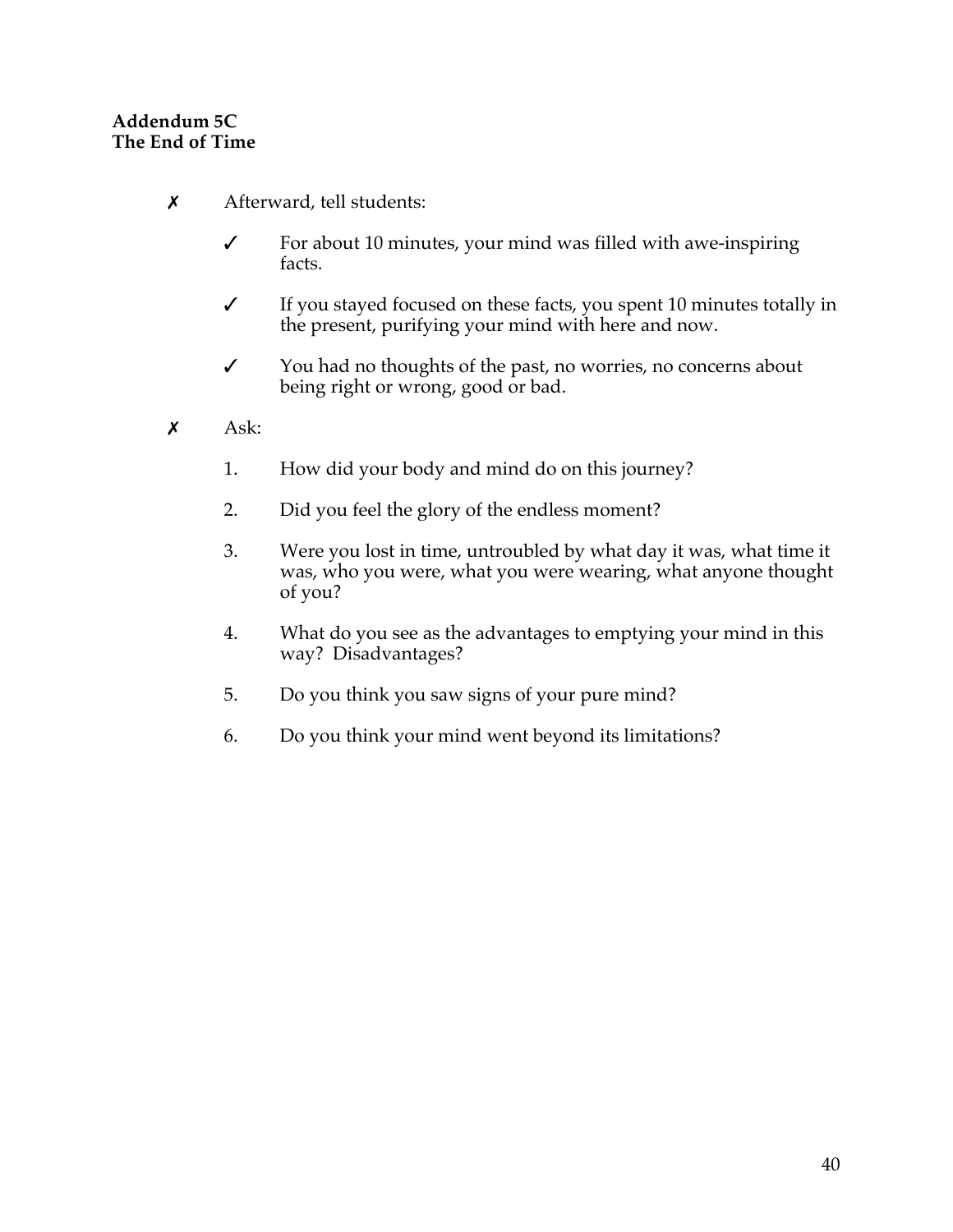# **Addendum 5D YOUR FACELESS FACE! MENTAL FREESTYLE**

- **X** Bring up a new team of THREE VOLUNTEERS who love to be challenged by questions.
- $x$  Remind Volunteers to answer immediately, quickly, in rapid-fire succession. We want fast, intuitive answers.
- **x** Remind all other students to WATCH, LISTEN carefully, and think of how they would answer these questions.
- $\boldsymbol{x}$  Tell Volunteers:

#### **The fun is in walking in the dark. Empty yourself of old thinking. Act based on your pure mind.**

- $\boldsymbol{\chi}$  Fire the following questions at the students:
	- 1. What do you plan to do to encourage the "death" of your filled-up self?
	- 2. What is one step you can take at home to help purify your mind?
	- 3. What was your face before you were born?
	- 4. When you are at school, when do you feel the least comfortable?
	- 5. What can you do about your sense of discomfort?
	- 6. In our limitless universe, how important is a pair of dirty socks?
	- 7. In a city of millions of homeless people, how important is your having your own telephone?
	- 8. What is the most self-centered thought you probably have ?
	- 9. Where is the only place you can live freely?
	- 10. Give me your purest thought.
- **x** Thank the Volunteers for loaning us their pure minds!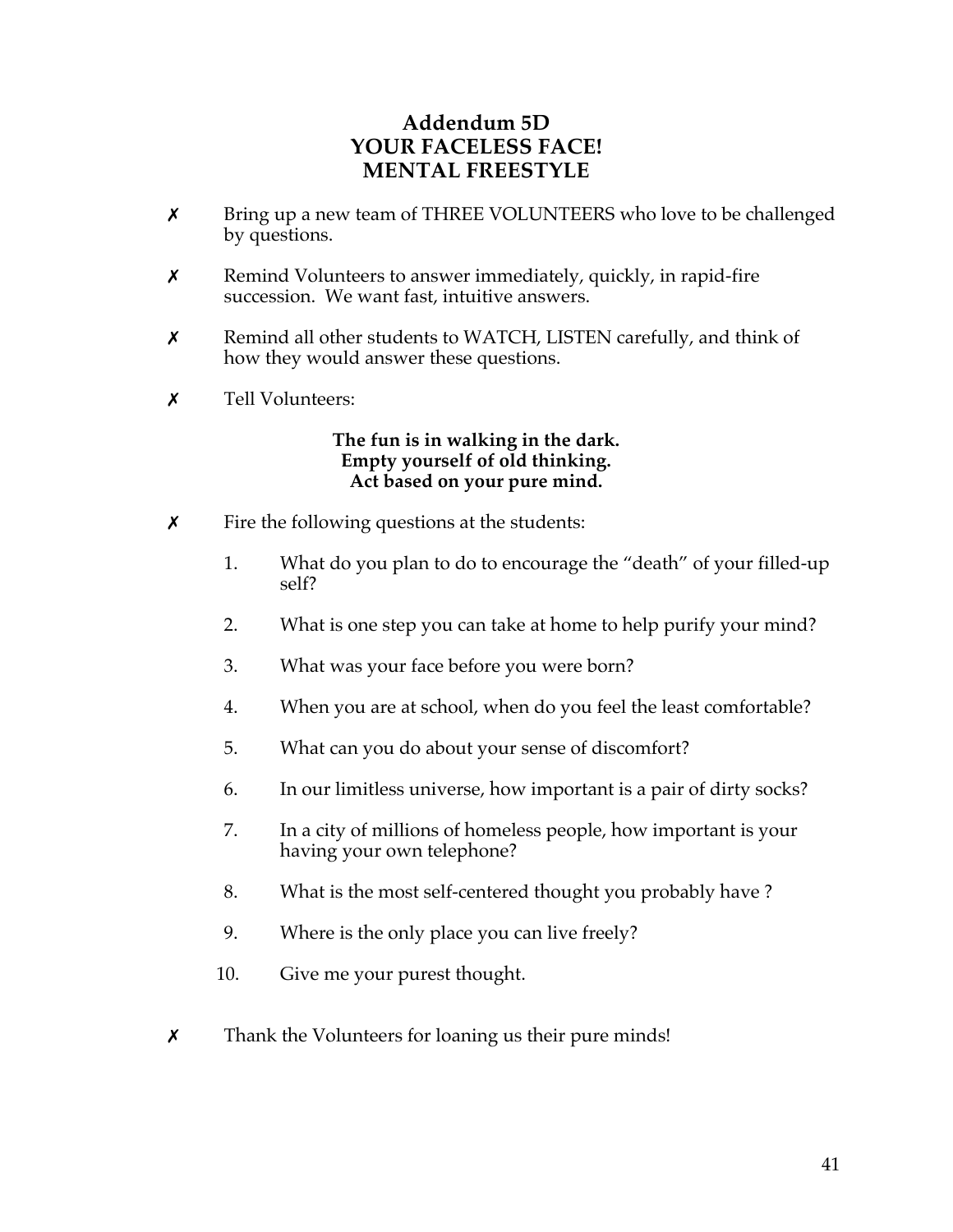# **LESSON 6 Learning To Welcome The Dark**

Breakdown of Lesson 6:

Our fears are ancient warriors from our past. Paying attention to the present empties us of fear. Once empty, we are free of the conflict fear gives us.

### **Our Fears Are Ancient Warriors from Our Past**

**Note to Instructor:** Write on the board: TEST OF THE WEEK: **SELFLESSNESS.** Read aloud: **Way of the Golden Dragon: The Test of Selflessness.** Bring the story to life with your voice: read scary sections mysteriously; describe scenery slowly and colorfully; action scenes, quickly. A good storyteller inspires!

- $\Box$  Afterward, ask students:
	- 1. What does it mean to expect the unexpected? *Be aware, listen, look, pay attention, be prepared.*
	- 2. What was the "creature of the night" that lay in the darkness waiting for the students? *Attackers? Strange creatures? Fear?*
	- 4. Was the "Ancient Warrior" a real person? A scary animal? *The Ancient Warrior is fear.*
	- 5. Who were the dark figures darting between the trees? *Other instructors? The students' imagination? Fear?*
	- 6. What is the way of the Golden Dragon?
	- 7. How does the Golden Dragon come to you?
	- 8. Does the art of listening use only your ears?
	- 9. How do you think learning to pay attention to trees rustling, birds singing, rivers flowing, stars sparkling can help you in the Martial Arts?
	- 10. How does "listening" help us deal with this Ancient Warrior called Fear?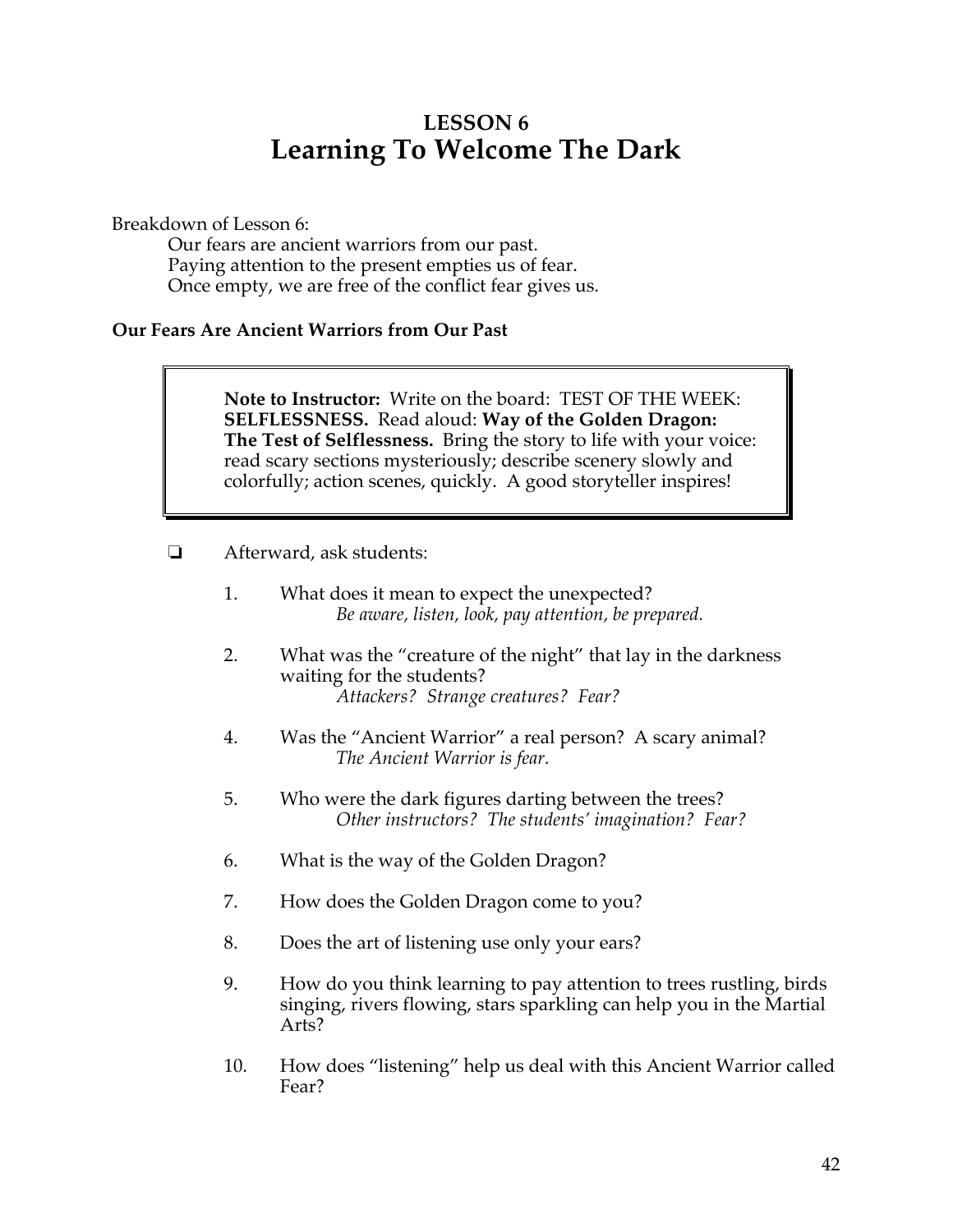**Note to Instructor:** Go to **Addendum 6A. The Golden Dragon. Mental Freestyle.** Students practice thinking quickly on their feet, and learn to break the chains of ancient thinking.

### **Paying Attention to the Present Empties Us Of Fear**

- $\Box$  Tell students:
	- " Listening, seeing, paying attention, keeps our senses focused on what's around us — right here, right now.
	- $\mathcal I$  As you look around this room and notice floor, ceiling, windows, colors, shapes, people, movements — you are aware and alert living life in the moment.
	- $\checkmark$  Aware and alert, there are no fears filling your mind, no painful thoughts filling your heart, no negative thoughts making you feel bad.
	- $\checkmark$  When we are filled with thoughts that make us feel bad, we don't tune in to what's around us. Fear takes over and clouds our thinking. It throws us off balance and gives us away.
	- $\checkmark$  Aware and alert, we are empty inside listening, sensing travelling the path of the Golden Dragon, expecting the unexpected.

**Note to Instructor:** Go to **Addendum 6B. Expecting The Unexpected.** A two-part activity that introduces students to the arts of listening and seeing. Do one part, or both.

## **Once Empty, We Are Free of the Conflict Fear Gives Us**

- $\Box$  Tell students:
	- $\checkmark$  We have all had past experiences that have scared us.
	- $\checkmark$  Fear, the Ancient Warrior, returns to us and reminds us how we felt in those past experiences every time we meet a new challenge. Fear says: **Don't take on this new challenge. You'll get hurt! Remember how you suffered? Don't do this!**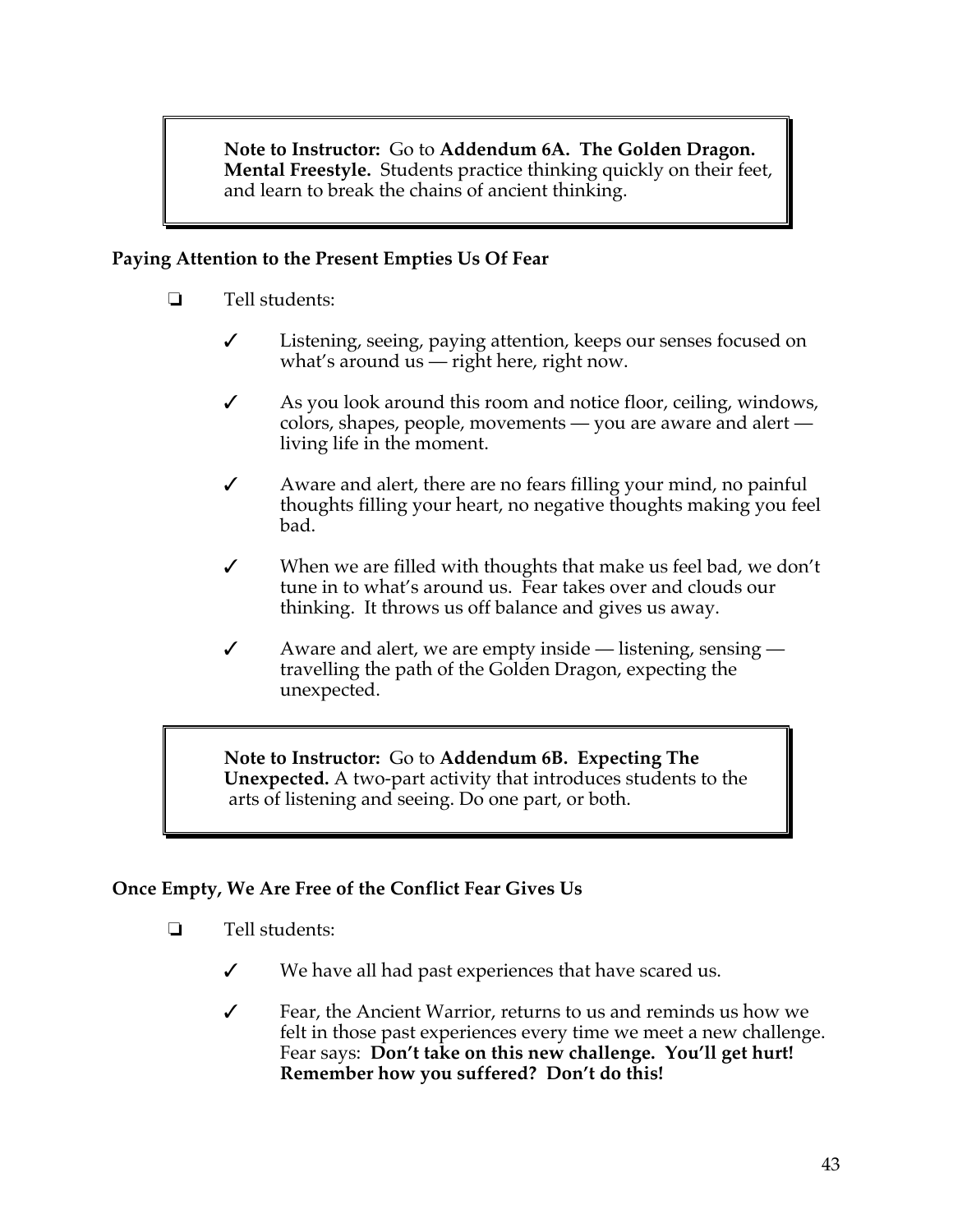- $\checkmark$  We can, however, empty ourselves of those memories by focusing totally on what is happening right now. You say to fear: **Yes, Ancient Warrior, I remember you. But that was then! This is now! I am here. I must face this challenge based on what I see, hear, feel, sense, think — now!**
- $\checkmark$  Empty of fear, we no longer feel conflict inside us. Empty, we can deal with the new challenge. **I'm about to face a new test. I see the challenges. I hear what is before me. I'm ready to move forward.**

**Note to Instructor:** Go to **Addendum 6C. Creating A Scene.** An activity that helps students create, in a group, a scenario that indicates where they are on the road between the Path of The Ancient Warrior and the Way of the Golden Dragon.

- $\Box$  While students work on creating their scene:
	- $\checkmark$  Prepare for the following addendum.
	- $\checkmark$  Write on the board the flowered descriptions in Addendum 6D: How Am I Doing?

**Note to Instructor:** Go to **Addendum 6D. How Am I Doing?**  An activity to help students assess their own progress.

#### **Summary**:

- $\star$  Our fears are Ancient Warriors from our past.
- $\star$  They enter our minds and fill us with conflict.
- $\star$  Tuned in to here and now, we empty our minds of ancient fears.
- $\star$  Empty, we are free of the conflict that fear provides.
- $\star$  Free of conflict, we are ready to face whatever crosses our path.
- $\star$  Free of conflict, our senses are open, and we are able to travel the way of the Golden Dragon.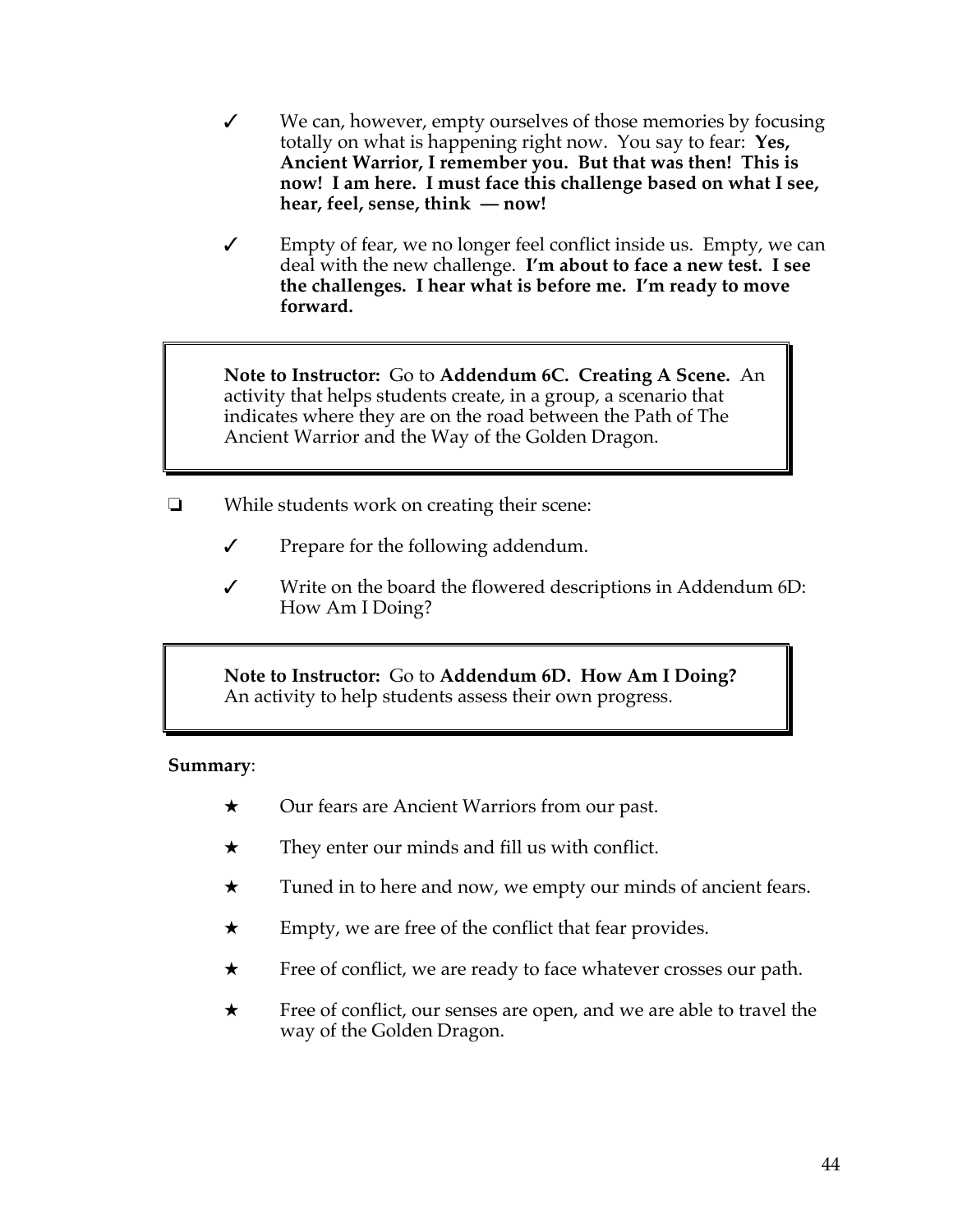# **Addendum 6A THE GOLDEN DRAGON: MENTAL FREESTYLE**

- $\chi$  Ask for a team of THREE VOLUNTEERS to come before the class who are willing to be targets of our questions. (This exercise, used throughout this curriculum, helps students learn to be more comfortable with thinking on their feet.)
- $x$  Tell Volunteers they must answer immediately, quickly, in rapid-fire succession. We are not concerned about right or wrong answers. We are concerned with fast, intuitive answers.
- $\chi$  Tell other students to WATCH and LISTEN carefully.
- **x** Tell Volunteers:

#### **The fun is in walking in the dark. Empty yourself of old thinking. Trust your intuition to give you a selfless answer.**

- $\boldsymbol{\chi}$  Fire the following questions at the students:
	- 1. Can you see without seeing? Hear without heaing? How?
	- 2. Do you chase away your fears or welcome them? How?
	- 3. Do you think it's better to greet your fear instead of hide it? Why?
	- 4. Can fear fill you up with war-like feelings? How?
	- 5. What kind of war-like feelings do you get when you're scared?
	- 6. How would you like to practice battling your Ancient Warrior?
	- 7. How does the way of the Golden Dragon help you do this?
	- 8. "The stars are shimmering like sparkling jeweled diamonds in the heavens!" Where was your fear when I said that?
- $\chi$  Thank the Volunteers for taking the test of selflessness. They deserve applause!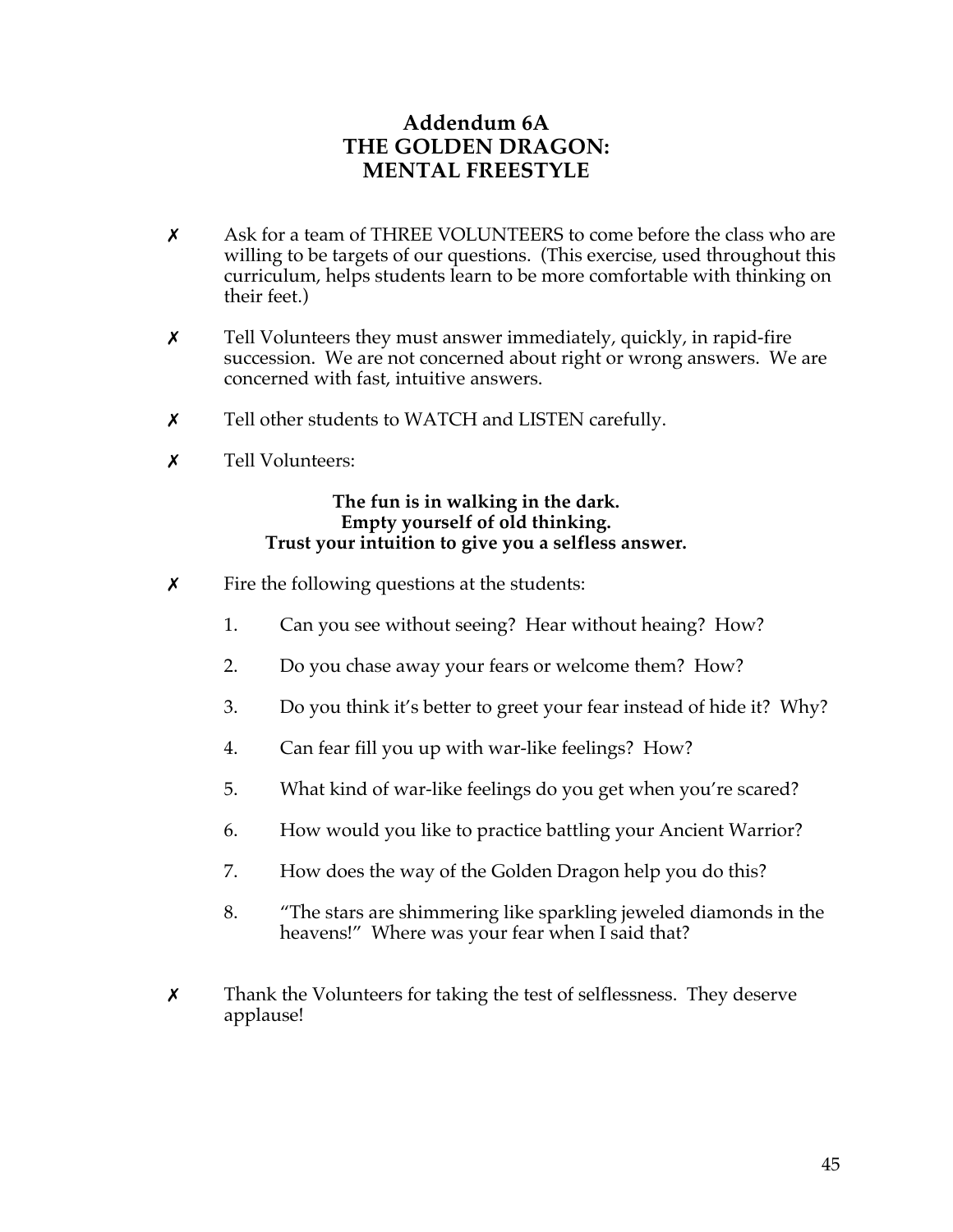## **Addendum 6B EXPECTING THE UNEXPECTED**

## **Part A: The Art Of Listening**

- $x$  Take students outside and ask them to sit on the grass. Or, stay indoors, and ask students to sit on the floor.
- $\chi$  Tell them, softly:
	- 1. Close your eyes, and take a deep breath. Relax.
	- 2. The Golden Dragon can fill you with power and clarity of mind. If you sit quietly, the Golden Dragon will come to you.
	- 3. As you learn the art of listening, you will know the Golden Dragon.
	- 4. Listen to the silence. Pay attention to what you are hearing.
	- 5. Other thoughts may try to creep into your mind, but they will only take you on a journey to the past.
	- 6. If the past sneaks in, tell it silently, "Hello, past." Then let it go. The past is like a flowing river. It reflects what's there but then it's on its way. For the next few minutes, just listen.
- $x$  Let students just listen, for 2-5 minutes.
- $\boldsymbol{\chi}$  Ask students to open their eyes. Ask them:
	- 1. What did you hear?
	- 2. Did you hear anything you normally don't pay attention to?
	- 3. Did you hear the birds? The wind whistling through the treetops? Traffic? Airplanes? Voices? Pipes?
	- 4. Did the past try to sneak in and intrude on your listening?
	- 5. What was the past saying to you?
	- 6. Were you able to tell your past hello and let it go?
- $\chi$  Congratulate students. Tell them:

### **Opening yourself to the Golden Dragon, you break the chains that bind you to the wrath of the Ancient Warrior.**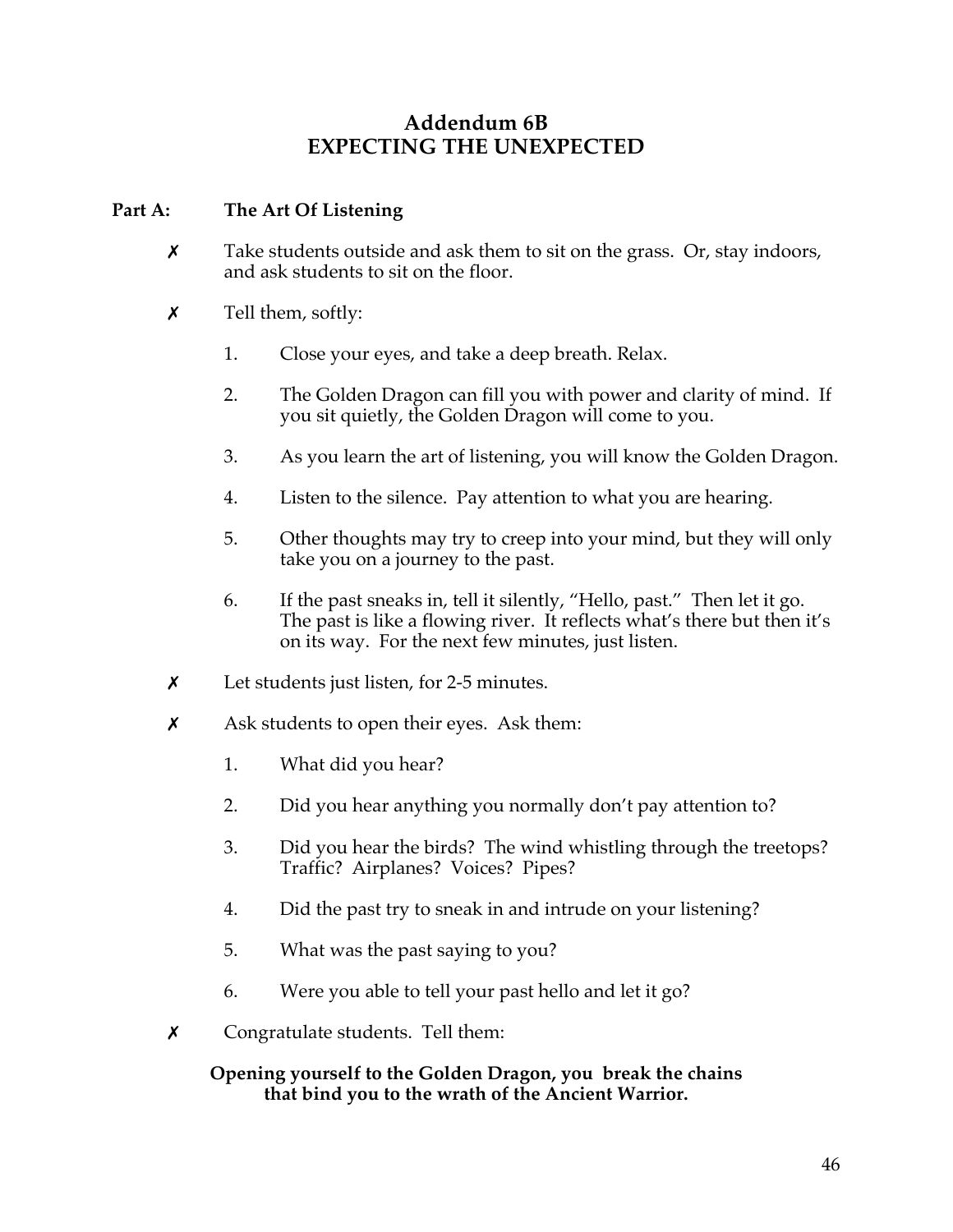## **Part B. The Art Of Seeing**

- $\boldsymbol{\mathsf{x}}$  Tell students:
	- 1. The art of seeing is the art of listening with your eyes.
	- 2. Take a deep breath, sit quietly and look around you. When you are truly looking and seeing, nothing can distract you.
	- 3. The Golden Dragon is waiting to fill you with power and clarity of mind. When you sit quietly, the Golden Dragon comes.
	- 4. Pay attention to what is around you: people, places, colors, shapes, sizes, movement.
	- 5. Other thoughts may try to creep into your mind, but they will only take you on a journey to the past.
	- 6. If the past sneaks in, tell it, "Hello, past." Then let it go.
- $x$  Let students just look and see, for 2-5 minutes.
- $\boldsymbol{\mathsf{x}}$  Call time and ask:
	- 1. What did you see?
	- 2. Did you see anything you normally don't pay attention to?
	- 3. What colors, sizes, shapes, movement did you see?
	- 4. Did the past try to sneak in and intrude on your seeing?
	- 5. What was the past saying to you?
	- 6. Were you able to tell your past hello and let it go?
- $\times$  Congratulate students. Tell them:

### **Break the chains that bind you to the Ancient Warrior of the past! Ride with the Golden Dragon.**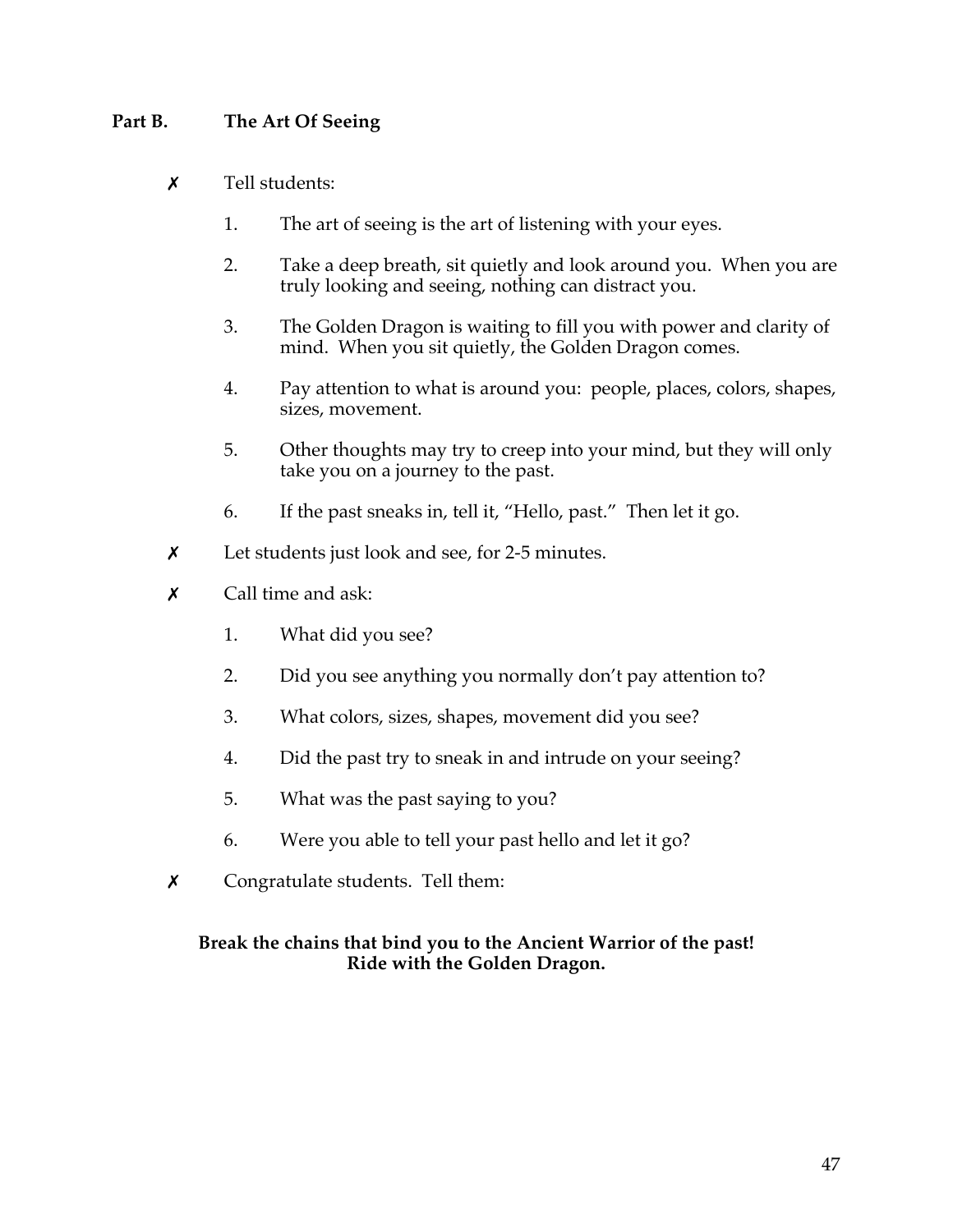# **Addendum 6C CREATING A SCENE**

- $\boldsymbol{\chi}$  Divide students into groups of four or five.
- $\boldsymbol{\chi}$  Ask each group to come up with a story with the following elements:
	- 1. **Describe a place**. It can be any place where you are practicing your moves. What time of day is it? How does the sun look? Are there hills? Streets? What kind? Stars? Wind? Are you indoors? How does the room feel? Pin-drop quiet? Noisy?
	- 2. **Describe a change in atmosphere.** This place, which once felt safe, suddenly feels threatening. How? Is electricity suddenly off? Is there a rumbling earthquake? A dizzying tornado? Did a gold moon hide behind frizzy clouds? Are you in an echoey cave? A bone-chilling basement? A doorless dungeon?
	- 3. **What movement do you hear? See?** Are there dark, black-caped figures? Rustling footsteps? Creaky doors? Strange looking animals? Ghosts you can practically touch?
	- 4. **How do you feel?** Terrified? Energized? Shocked? Sweaty? Abandoned? Shakey? Excited? Knowledgeable? Trained? Ready? Trapped? Resistant? Empty? Aware? Panicked? Frozen in time? Unconscious? Acutely aware?
	- 5. **How do you act?** Are you listening? Watching for figures in the dark? Hiding in a corner? Letting fear come up? Staying attentive? Moving forward? Looking back? Singing? Laugh-ing? Whispering? Staying silent? Confused? Lashing out at the darkness? Screaming? Angry? Defensive? Aggressive?
- $x$  Tell students they must work together quickly. One person per group will be Recorder and will write as the group creates. Give students 10-15 minutes to develop their stories.
- $x$  Call time. Ask a student from each group to read that group's story.
- $x$  Ask the following questions after each group's presentation:
	- 1. Did we get a good sense of the place described?
	- 2. How did we feel when the atmosphere changed?
	- 3. Did you see signs of the Ancient Warrior? Where?
	- 4. Did you see signs of the Golden Dragon? When?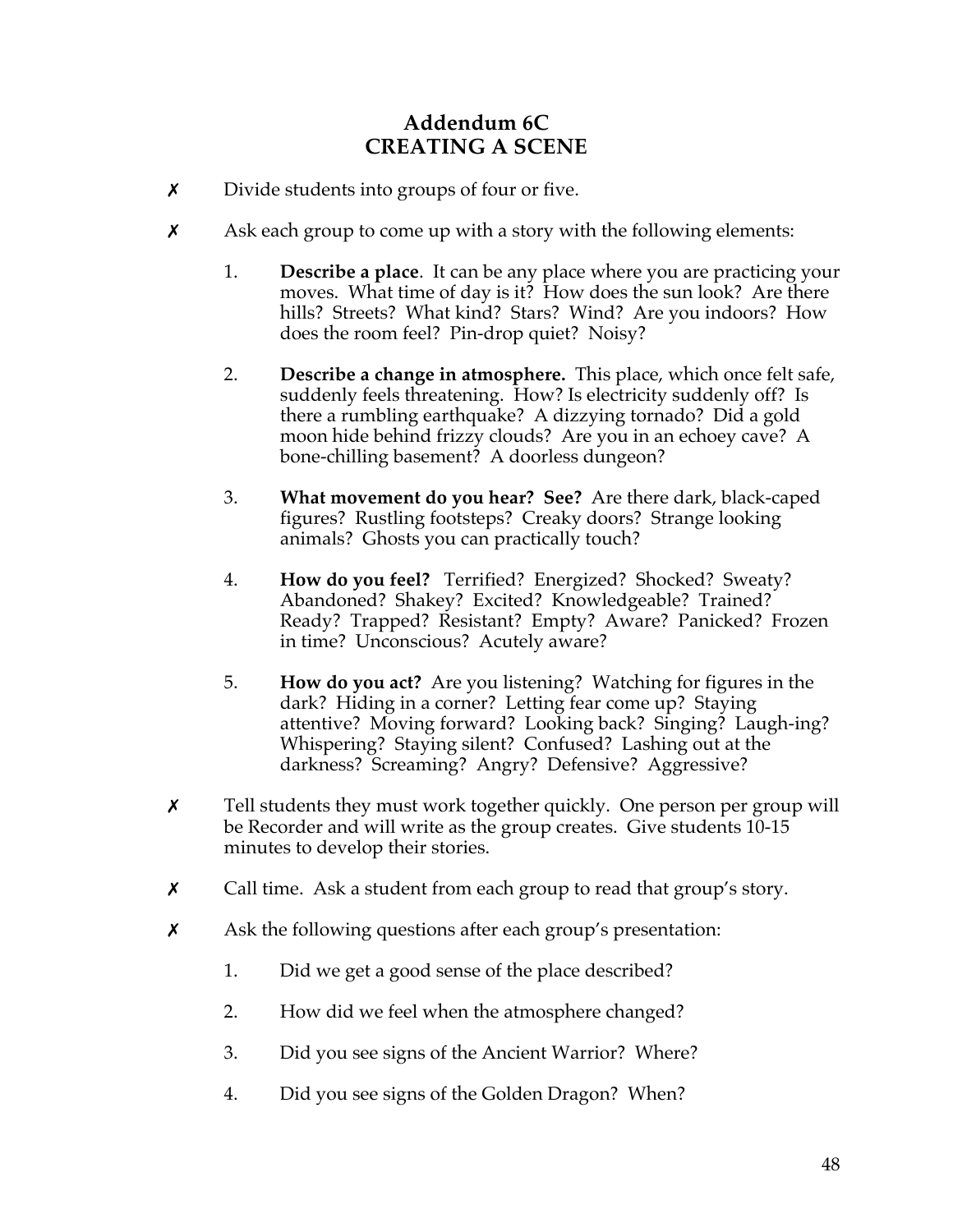# **Addendum 6D HOW AM I DOING?**

- $x$  Ask students to look at the following descriptions you have written on the board. Ask:
	- 1. Which of the following best describes you, so far?
		- $\bullet$  The Ancient Warrior is totally with me.
		- $\boldsymbol{\hat{\mathsf{s}}}$  The Ancient Warrior appears and disappears.
		- $\mathbf{\hat{x}}$  I need practice dealing with the Ancient Warrior. Fortunately, I look forward to the challenge.
		- $\bullet$  I had a flash of the Golden Dragon, but not for long.
		- $\bullet$  I am ready for prime-time Golden Dragoning.
	- 2. How is the test of selflessness like the test of purity?
	- 3. Is a pure mind untouched by the past?
	- 4. How is the test of selflessness like the test of spirit?
	- 5. Can spirit cut through the confusion of illusions we've created in our own minds? Does it promote selflessness?
	- 6. What do the tests of selflessness, purity and spirit have to do with the test of focus?
	- 7. When we welcome the dark, do we sometimes find new light?
	- 8. When, this week, did you welcome the dark?
	- 9. How do selflessness and purity break the chains of Ancient Warrior thinking and put us on the path of the Golden Dragon?
	- 10. How do focus and spirit clear our minds and make them able to expect the unexpected?
	- 11. Do they untie the knots in our confused thinking and make us excited to understand the truth?
	- 12. In the act of asking all these questions, do we clear our minds of negative thinking? How?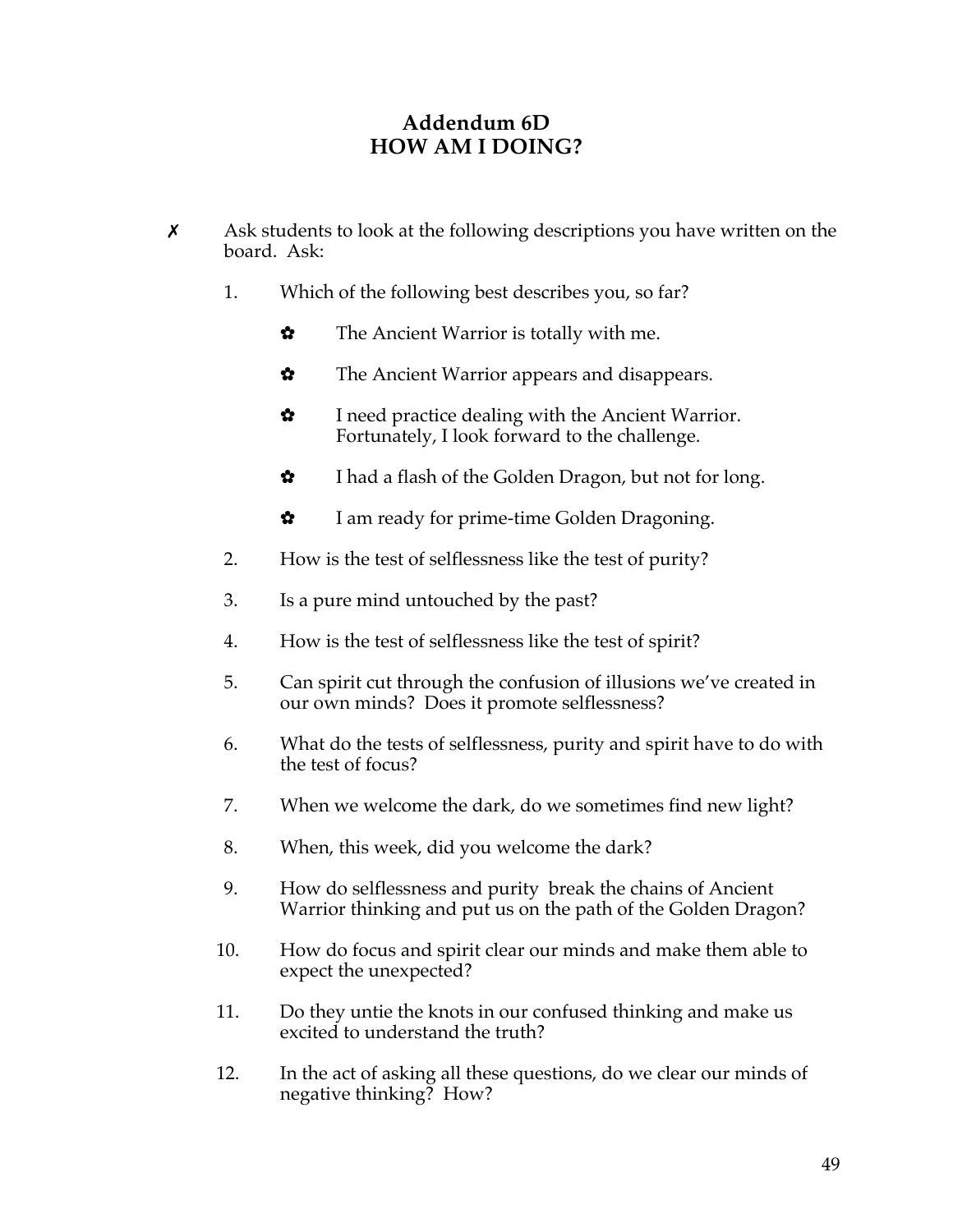# **LESSON 7 The Force of Nature Within Us**

Breakdown of Lesson 7:

Mistaking fiction for fact can create conflict. We want to understand and resolve conflict *before* it becomes conflict. Understanding conflict does not require physical technique.

### **Mistaking Fiction for Fact Can Create Conflict**

**Note to Instructor:** Write on the board: TEST OF THE WEEK: **HUMILITY.** Read aloud: **Face of the Enemy: The Test of Humility,** page 137 in textbook.

- ! Afterward, ask students:
	- 1. What is the difference between what we are scared of and an image of what scares us?
	- 2. Can an image hurt you?
	- 3. Do you think sometimes we get scared of images in our minds and confuse them with the real thing?
	- 4. What would be an example of this kind of confusion? Movies? Commercials? Scary stories? *Encourage all responses.*
	- 5. Do television and movies show us "warriors" who aren't real? Do we still get scared when we watch them?

### **Note to Instructor:** Go to **Addendum 7A: Fact Or Fiction?** To help students see the difference between the two.

- **E** Afterward, ask students:
	- 1. Do you think people often confuse fact and fiction? Why?
	- 2. Have we been conditioned to believe some things are true when they are beliefs?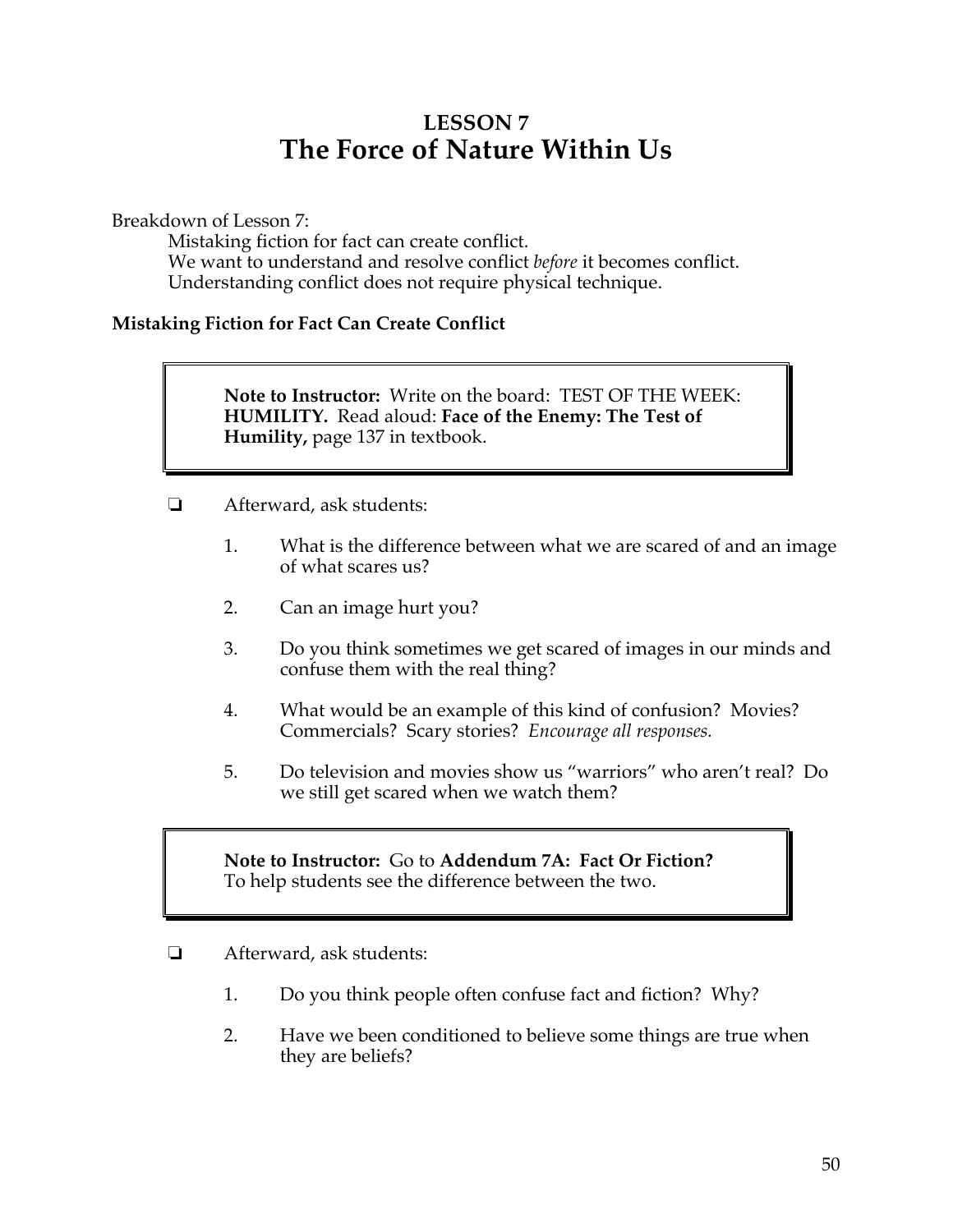- 3. What's something you were conditioned to believe that you have begun to question? *Encourage all responses.*
- 4. What is the danger in mistaking something imagined for something that's real?
- 5. Does making that kind of mistake create a strong breeding ground for conflict?

## **We Want to Understand and Resolve Conflict** *Before* **It Becomes Conflict**

- ! Tell students:
	- $\checkmark$  Physical defense skills are taught, not to develop your ability to hurt someone, but to give you the confidence to *not fight.*
	- $\checkmark$  Self-defense skills represent the force of nature within you. The energy you get from these skills wakes you up to feel as powerful as thunder and lightning — not meant to hurt anyone, but to enliven, empower and refresh.
	- $\checkmark$  In our Martial Arts practice, we make believe people get hit or kicked, but we take care not to hurt anyone. Outside, in the real world, the danger of fighting is not make believe. This is why we study these arts: to hopefully stop conflict before it begins.

**Note to Instructor:** Go to **Addendum 7B: Conflict Is Coming!**  To help students see conflict before it begins.

- $\Box$  Tell students:
	- $\checkmark$  There is no such thing as an "expert" in understanding conflict. We are all learning every day.
	- $\checkmark$  Some Martial Arts masters believe that the only answer to conflict is developing strong physical technique.
	- $\checkmark$  You and I know that physical and mental strength, combined, treat conflict with understanding and intelligence.

## **Understanding Conflict Does Not Require Physical Technique**

**Note to Instructor:** Go to **Addendum 7C: Becoming Your Own Master.** To help students practice personal decisionmaking.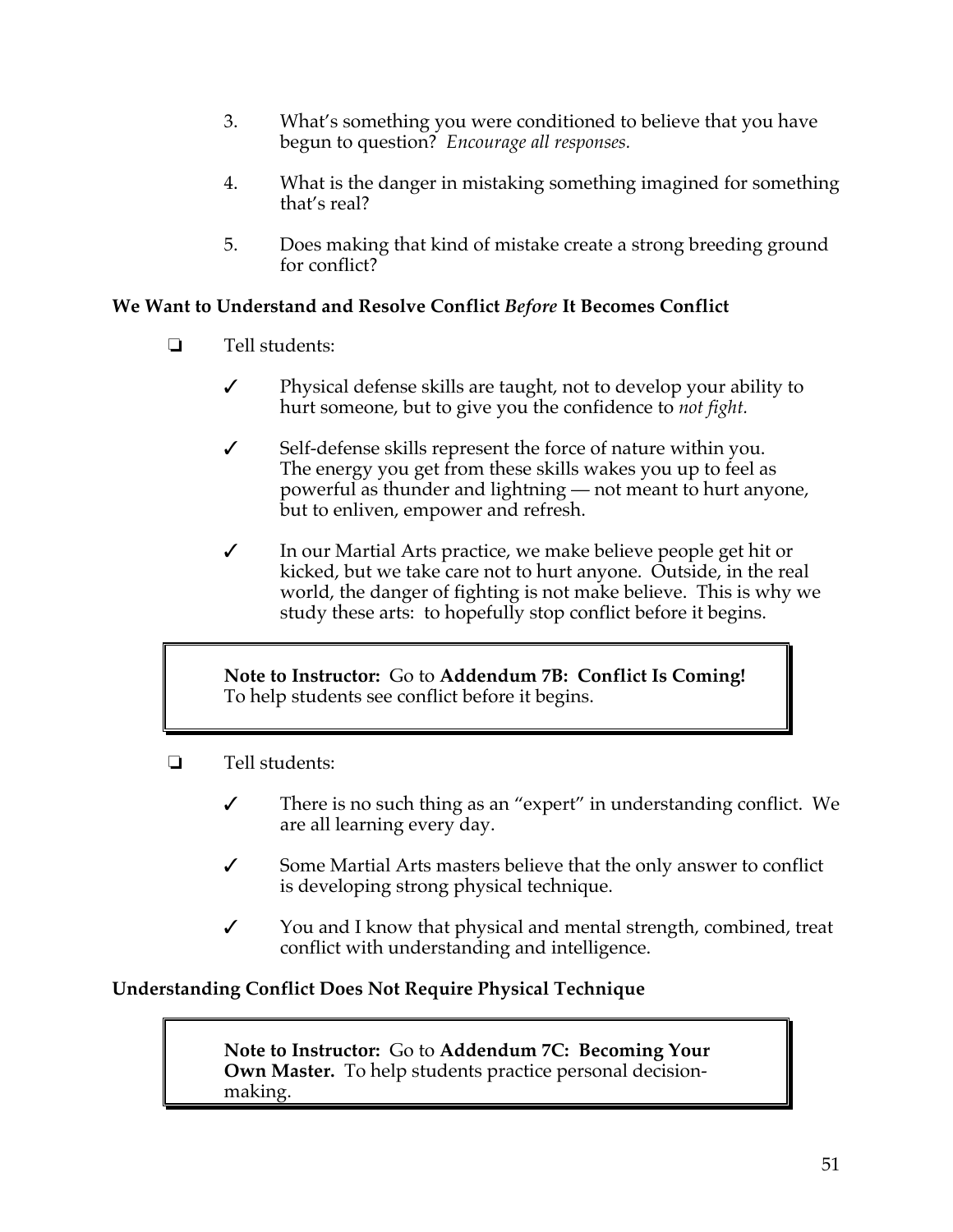$\Box$  Tell students:

### **No one ever completely masters life, but the more you can become your own master, the more masterful you become!**

- $\checkmark$  The more masterful you become seeing the difference between fact and fiction, feeling the spirit of bravery, purity and focus —the more you realize the importance of being simple, empty, nothing inside! This is humility.
- $\checkmark$  In awe of the magnitude of endless challenges we face every day, we become more humble, more accepting and understanding of our Ancient Warrior roots.
- $\checkmark$  This opens us to more careful listening, seeing, feeling, sensing, understanding — which can prevent conflict.

**Note to Instructor:** Go to **Addendum 7D: The Beauty of Nothing! Mental Freestyle.**

- $\Box$  Ask students:
	- 1. How is the test of humility like the test of focus?
	- 2. How does having a humble mind help us stop conflict before it starts?
	- 3. How does a humble mind help us act respectfully?
	- 4. Do you think images of our "enemies" are based on reality?
	- 5. Do you think sometimes we are our own enemies? How so?

### **Summary**:

- $\star$  Every day, millions of people confuse fact with fiction. Mistaking fiction for fact can create conflict — in our minds, and between us and other people.
- $\star$  When what we believe creates conflict in our minds, or between us and others, it's time to question those beliefs.
- $\star$  Questioning helps us become our own masters awed by the world around us and humbled by its magnitude.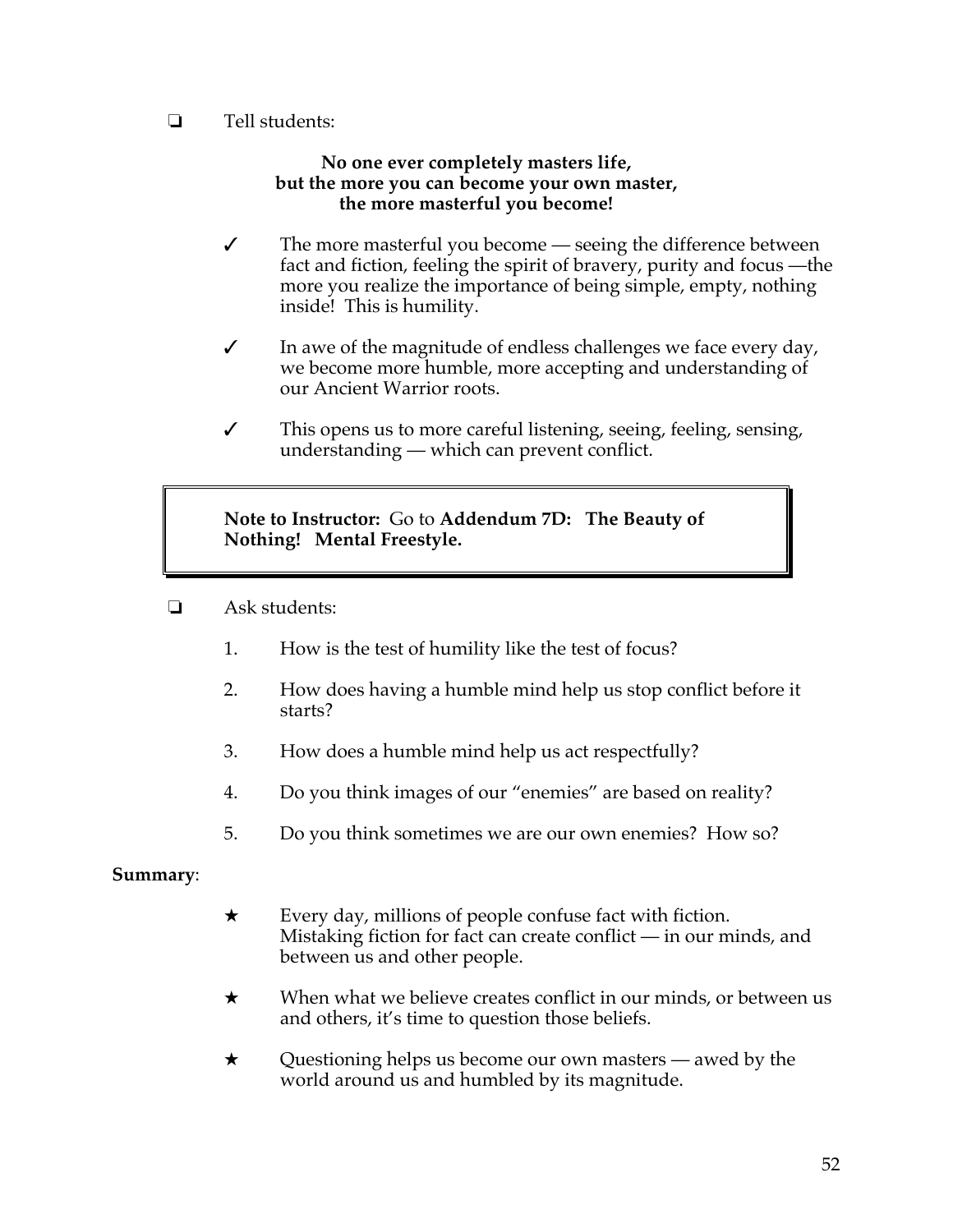## **Addendum 7A FACT OR FICTION?**

**x** In a hat or bowl, place slips of paper on which one of the following phrases is written (or you can make up phrases you think are more relevant to your class). Photocopy and cut into strips.

|   | Nightmare creatures                  |                                     | Crazy killers                 |
|---|--------------------------------------|-------------------------------------|-------------------------------|
|   | Graveyard ghosts                     |                                     | Perfectly behaved person      |
|   | Young warriors                       |                                     | Adults who are always right   |
|   | School bullies                       |                                     | Children who are always wrong |
|   | Good guys                            |                                     | Bad guys                      |
|   | Foreigners                           |                                     | Immigrants                    |
|   | Serbs                                |                                     | Croatians                     |
|   | Catholics                            |                                     | Jews                          |
|   | The highest goal of the martial arts |                                     | Your country                  |
|   | Physical defense alone               |                                     | An eye for an eye             |
|   | Real confidence and strength         |                                     | Understanding conflict        |
|   | Experts                              |                                     | <b>Grand Masters</b>          |
|   | The Ancient Warrior                  |                                     | The Golden Dragon             |
|   | When I am angry                      |                                     | When I am focused             |
|   | The world                            |                                     | The universe                  |
| Х | Write on the board:                  | It is a fact that<br>I believe that |                               |

- $x$  Ask students:
	- 1. What is the difference between these two statements?
	- 2. Does the first imply that we KNOW something is true?
	- 3. Does the second imply that we are NOT SURE whether something is true, but WE BELIEVE it to be true?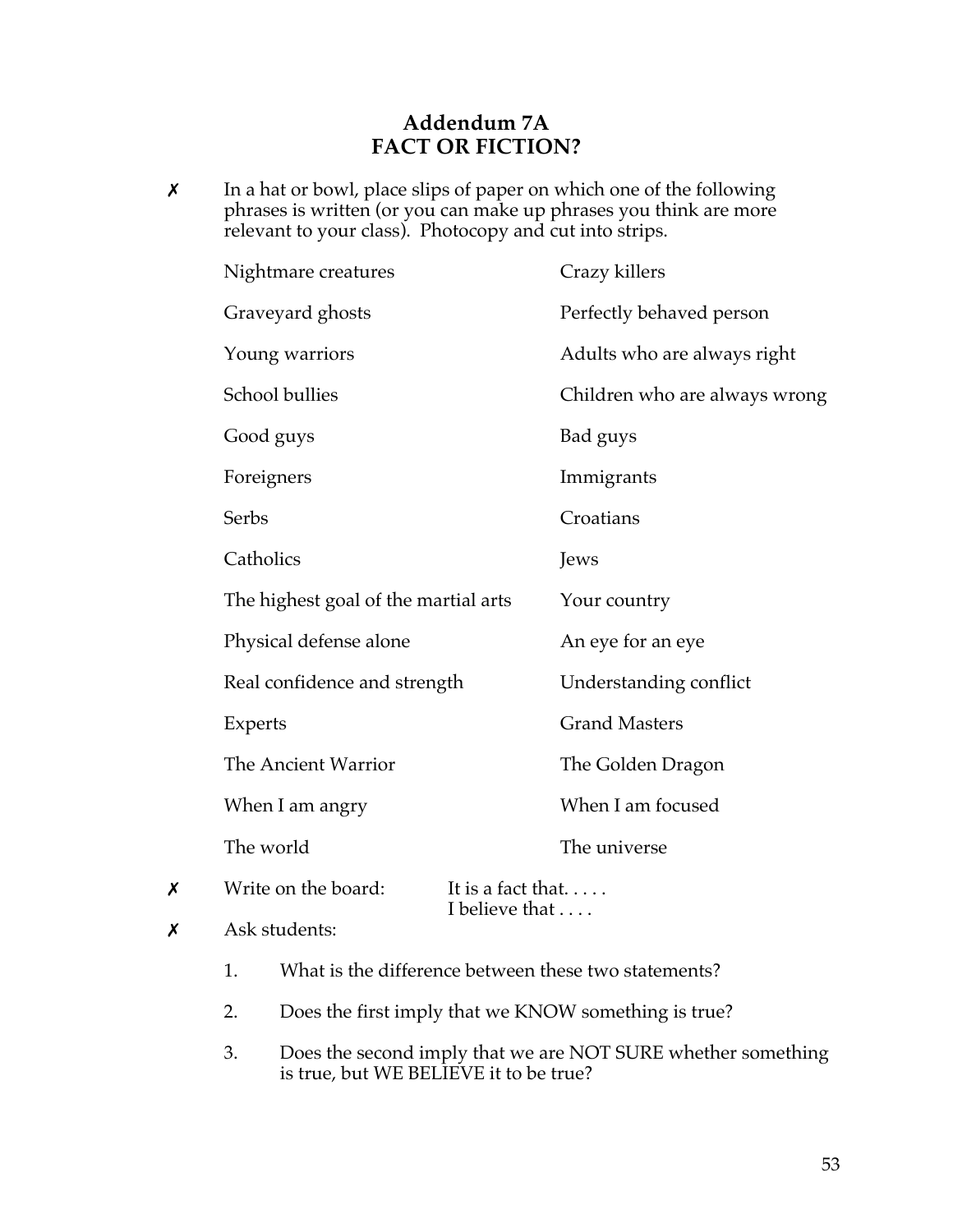## **Addendum 7A Fact or Fiction?**

| Х | Pass around the bowl or hat and ask students to select a slip of paper.<br>Tell them: |                                                                  |           |                                               |  |  |
|---|---------------------------------------------------------------------------------------|------------------------------------------------------------------|-----------|-----------------------------------------------|--|--|
|   | 1.                                                                                    | Look at your piece of paper.                                     |           |                                               |  |  |
|   | 2.                                                                                    | Say: "It is a fact that $\dots$ ." or "I believe that $\dots$ ." |           |                                               |  |  |
|   | 3.                                                                                    | Then, say whatever phrase is on your piece of paper.             |           |                                               |  |  |
|   | 4.                                                                                    | Finish the statement according to the truth that you believe.    |           |                                               |  |  |
|   | 5.                                                                                    | Examples:                                                        |           |                                               |  |  |
|   |                                                                                       | It is a fact that                                                | the Earth | is round.                                     |  |  |
|   |                                                                                       | I believe that                                                   | the Earth | is the only planet<br>on which there is life. |  |  |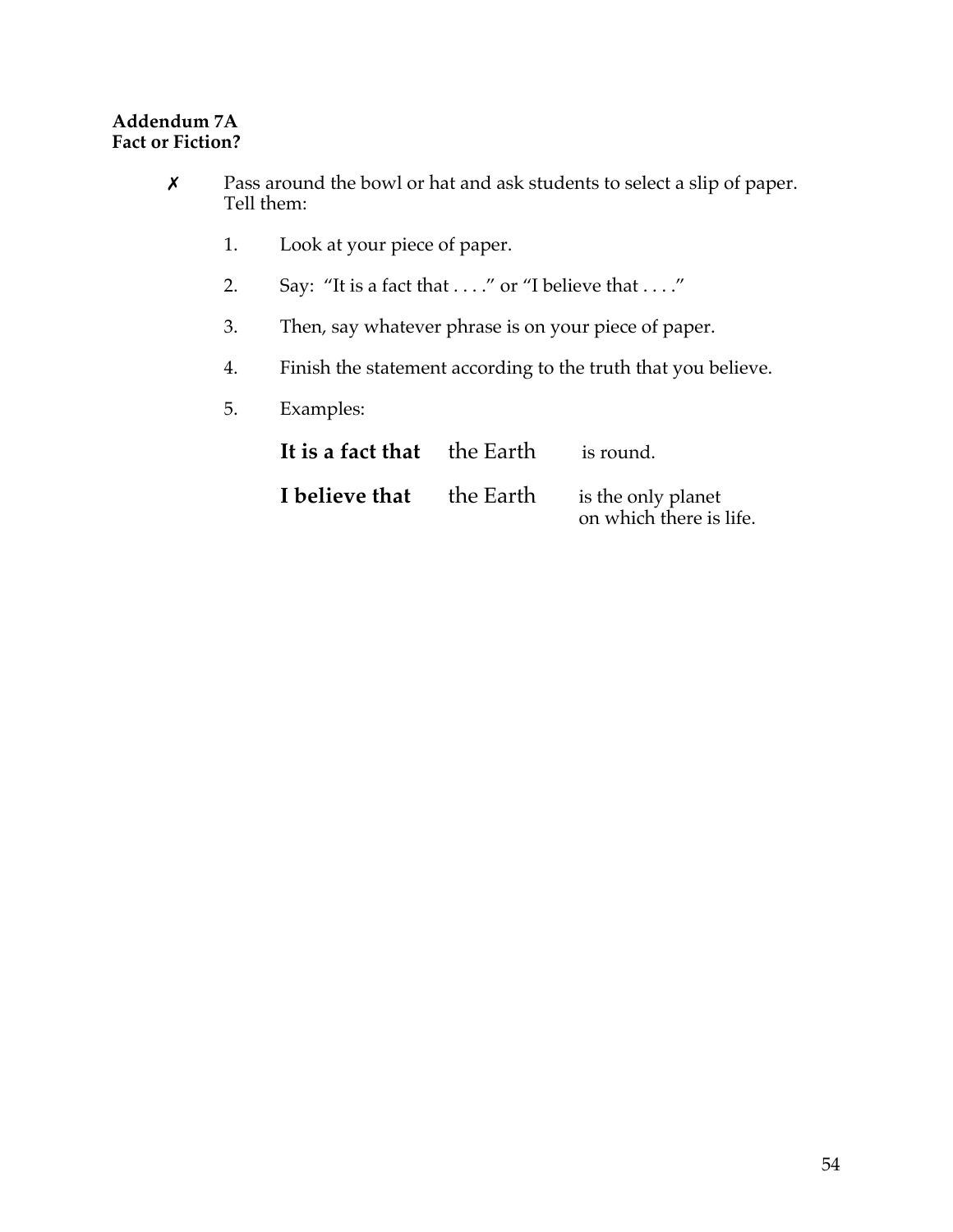## **Addendum 7B CONFLICT IS COMING!**

 $x$  Divide students into groups of four. Each group will have a:

**Facilitator:** Conducts the questioning. **Recorder:** Writes down group's discoveries. **Reporter:** Reports group's findings to the class. **Representative:** Fields questions about group's findings.

If you prefer, the group can operate without specific job descriptions.

 $\boldsymbol{\chi}$  Assign each group one of the following situations:

**Situation A:** A female figure skater who is tall, beautiful and skilled is about to compete in the Olympic Games. This skater has trained long and hard and comes from a healthy, middle-class family that supports her financially and emotionally. Another female figure skater, who has a short, muscular, bulky body and a harder looking face is also about to compete in the Olympics. She has also trained long and hard, coming from a poor, lower-class family, consisting primarily of a divorced mother who is unable to support her either financially or emotionally. The shorter figure skater hangs around with bullies and crooks, who attack the first figure skater with a metal pipe, which seriously bruises that skater's leg.

**Situation B:** You are in gym class and your teacher has picked two team captains for volleyball. It is now up to the captains to choose the rest of their teams. You are not a strong volleyball player, and everyone knows it. The team captains are calling out names, and you know that you are going to be the last person anyone picks, and whichever team gets you is going to be disappointed that you are on their team. You ask yourself why you are so weak and so unable to play volleyball well. You wish you were in English class where you can do well, or at home reading a good book. If your brother had just taken the time to play volleyball with you, you'd be a better player. But he doesn't seem to want to spend time with you. You've decided you're just not going to play, no matter who picks you.

**Situation C:** A new student has just arrived at your school. She hardly speaks your language and she dresses differently from anyone else. She doesn't smile and looks scared all the time. Everyone says she comes from an "enemy" country and that maybe we shouldn't talk to her. Somebody says her father, who is a terrorist, left the family and never came back. Somebody else says that her mother has not been able to find work and that she is poor. She sat in the lunchroom yesterday eating by herself. When she accidentally put her lunch tray in the wrong place, a table of students laughed loudly as she walked by.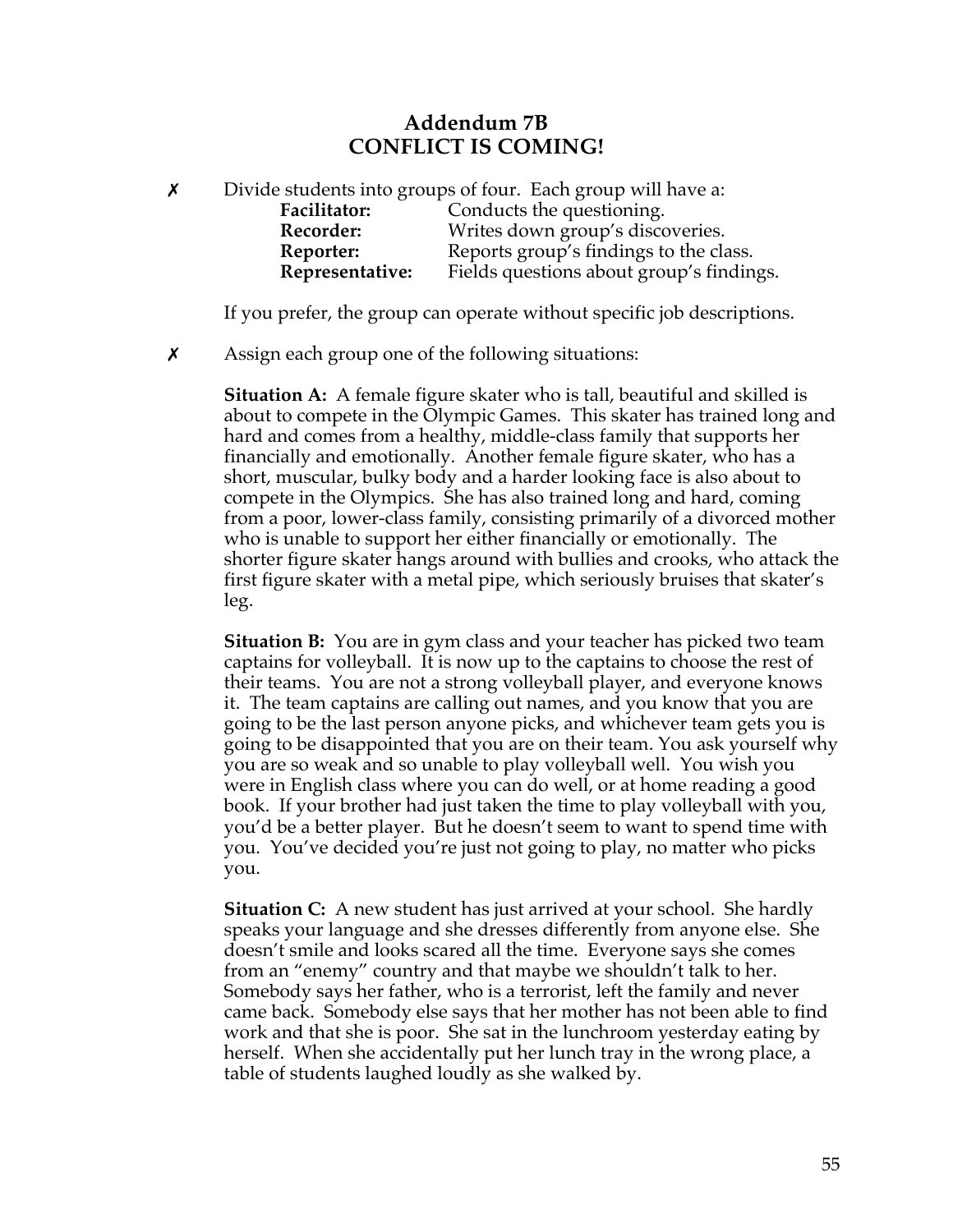## **Addendum 7B Conflict Is Coming!**

- $x$  Ask them to determine:
	- 1. What kind of conflict(s) do you see brewing in this situation?
	- 2. What are the warning lights pointing to this conflict?
	- 3. What thought(s) do you think brought on this conflict?
	- 4. Do you think the action(s) were based on these thoughts?
	- 5. What action(s) would you take to prevent this conflict?
- X Give them 10 minutes of discussion; then call time and ask for Volunteers.
- $x$  Ask the Volunteers the above questions, 1 through 5.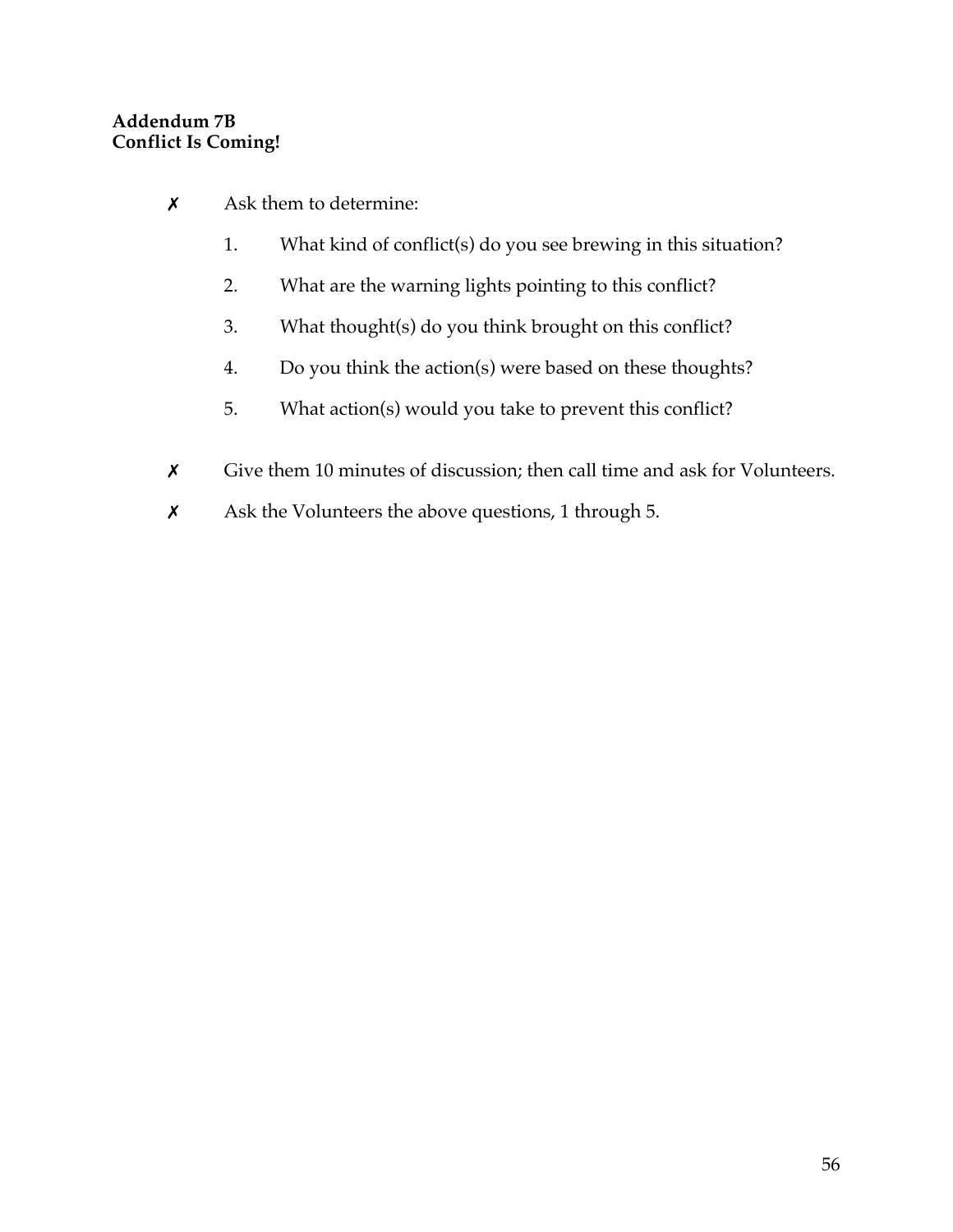# **Addendum 7C BECOMING YOUR OWN MASTER**

 $x$  Ask students to sit comfortably in a circle. You can join them.

## $x$  Tell them:

- 1. Think of a situation at home that sometimes troubles you. It could be a problem between you and your brother or sister, between you and your mother or father, between you and someone you see every day.
- 2. In this situation you've sometimes become so frustrated that you've either physically fought, or almost come to blows with this person. Or maybe, you've just imagined hitting or hurting this person. Or maybe running away from this person forever.
- 3. This is the human "fight or flight" response working in you; it's your Ancient Warrior at work.
- 4. Close your eyes and see this conflict between you and this other person.
- 5. Ask yourself: What would it take for me to become my own master in this situation? What could I say or do that would resolve the conflict, or make me feel good about my actions?
- 6. Think about standing in the other person's shoes and seeing the situation from his or her point of view. If I were that person, what would I want me to do?
- 7. Think about this and only this for the next couple of minutes, during which we will give you peace and quiet to contemplate.
- $\boldsymbol{\mathsf{X}}$  Call time and ask for a Volunteer. Ask:
	- 1. What is your situation?
	- 2. What have you come up with that could make you become your own master in this situation?
	- 3. How is this different from anything you've tried before?
	- 4. Do you think this is a better solution to resolve your conflict than fighting or running away? Why?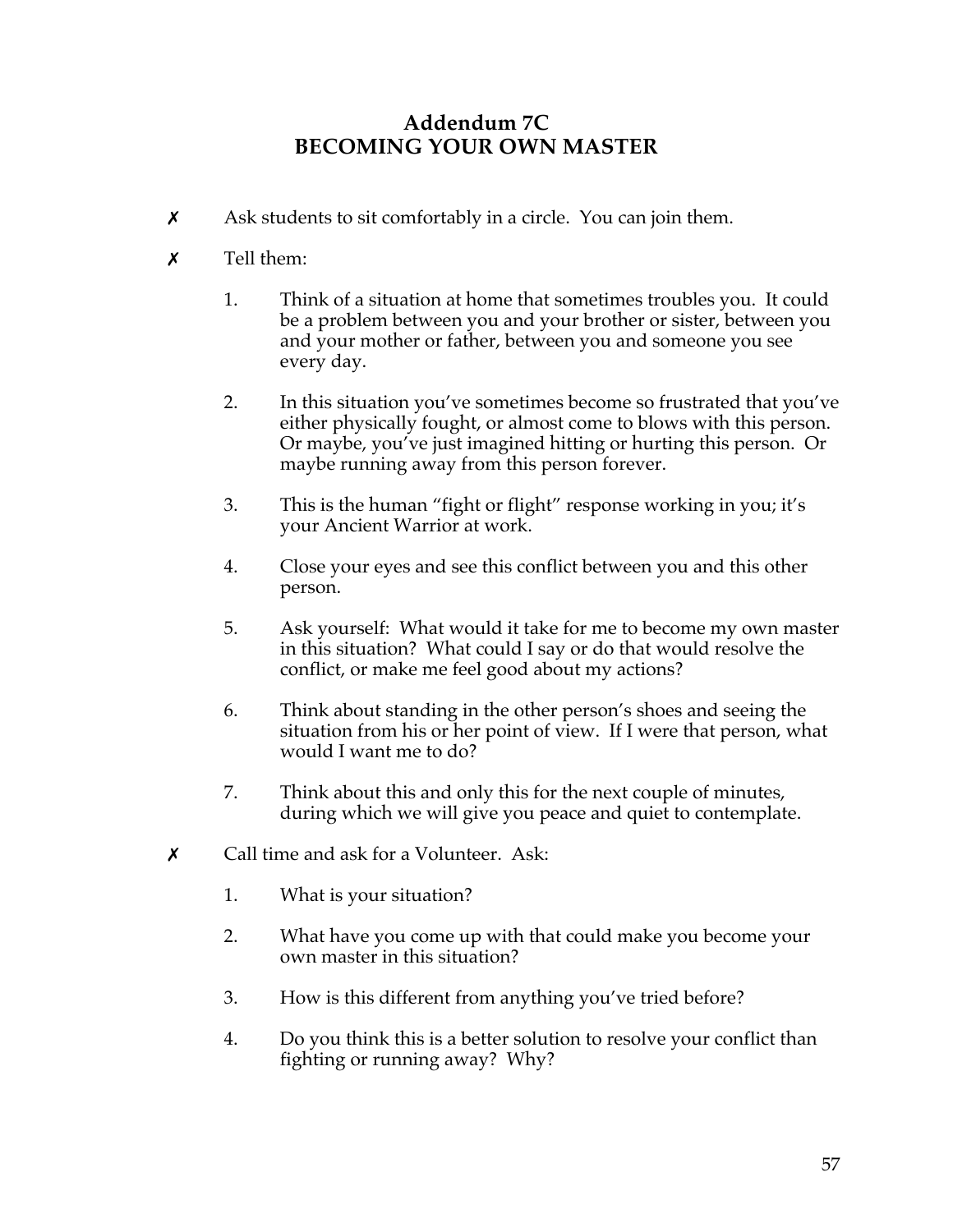# **Addendum 7D THE BEAUTY OF NOTHING! MENTAL FREESTYLE**

- $\chi$  Bring up another team of THREE VOLUNTEERS who love to be challenged by questions.
- $x$  Remind Volunteers to answer immediately, quickly, in rapid-fire succession. We want fast, intuitive answers.
- $x$  Remind all other students to WATCH, LISTEN carefully, and think of how they would answer these questions.
- $\boldsymbol{x}$  Tell Volunteers:

### **The fun is in walking in the dark. Empty yourself of old thinking. Act based on your humble mind.**

- $x$  Ask students: What would you say to someone who asks you...
	- 1. How did you perform that freestyle so brilliantly?
	- 2. You are the smartest person I have ever met. Does that come naturally to you, or do you have to work at being a genius?
	- 3. How did you get to be such an expert in the Martial Arts?
	- 4. You are as brave and beautiful as a Greek god(dess). Did it take lots of practice?
	- 5. I understand your Martial Artists can kick the living daylights out of anyone. Want to prove it to me?
	- 6. There is nobody in this school stupider than you are. Did you learn how to be this stupid, or were you born that way?
	- 7. I think terrorists ought to be shot to death, don't you?
	- 8. Why is the President being so nice to our enemies?
	- 9. I say the only way to resolve this is to fight it out, fair and square. I say, tomorrow night. Where do you want to meet?
	- 10. The FACT of the matter is: you're WRONG.
- $x$  Thank the Volunteers for their willingness to challenge their humble minds!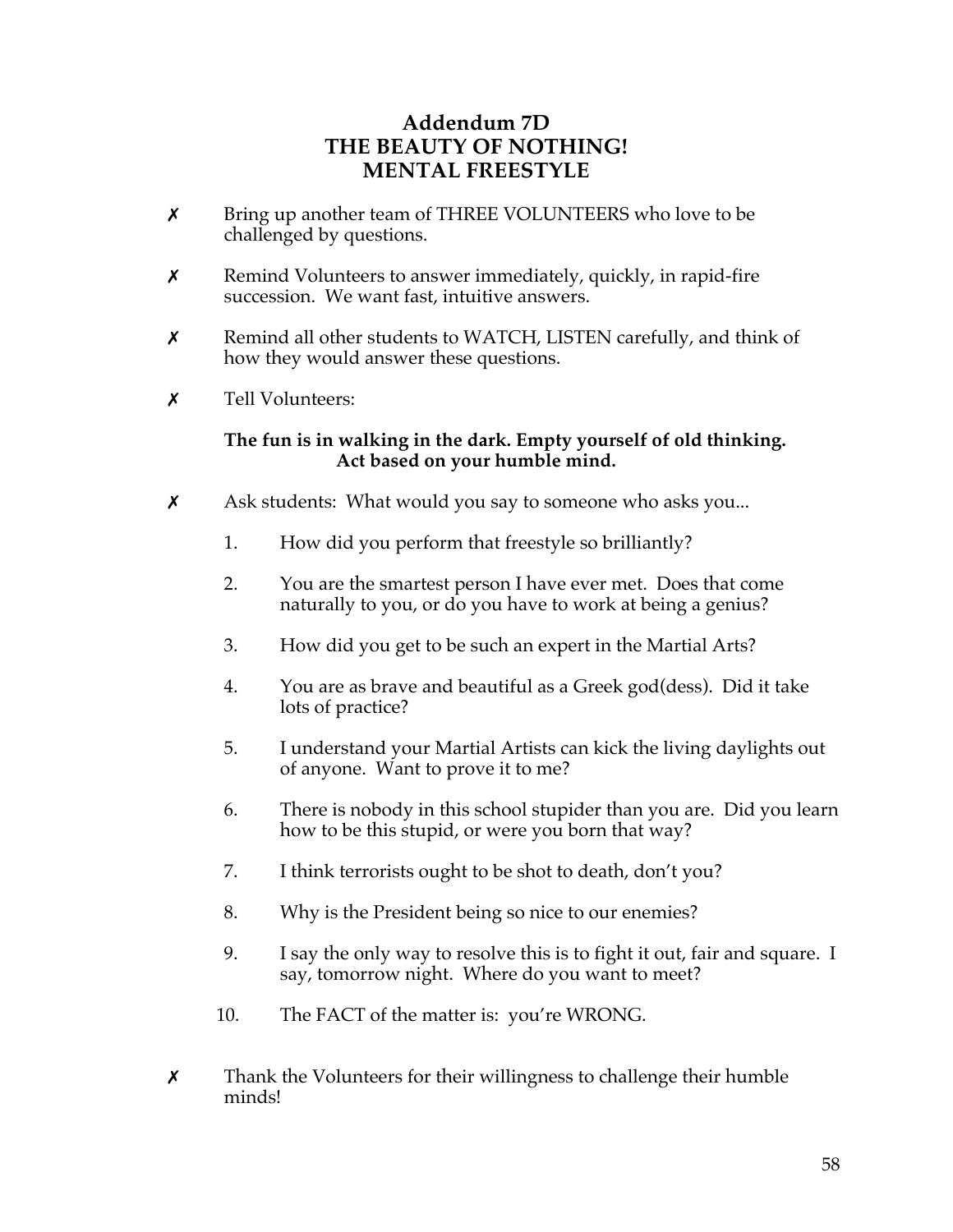# **LESSON 8 In Order To Travel Beyond**

Breakdown of Lesson 8:

Order creates beauty, and clarity of mind and body. Our insight knows it makes sense to create order. When our minds create order, our actions follow.

### **Order Creates Beauty, and Clarity of Mind and Body**

**Note to Instructor:** Go to **Addendum 8A: Line Up My Shoes.**  A test of students' understanding of the concept of order.

- ! Afterward, ask *(encourage all responses; no "wrong" answer exists):*
	- 1. Does order come from putting everything in its proper place?
	- 2. Does order come from observing and understanding your thoughts?
	- 3. Does order come from getting along well with people?

**Note to Instructor:** Write on board: TEST OF THE WEEK: **ORDER**. Read aloud: **Quest For Peace. The Test of Order,**  Page 101, in textbook.

- $\Box$  Afterward, ask students:
	- 1. Why is it an honor to be chosen for the harder cleaning tasks?
	- 2. What is order? *Encourage students to SHOW by pointing to something in the room.*
	- 3. Can an explanation or knowledge about order bring about order? Why is it essential to understand order?
	- 4. Do you think the better we are able to put our thoughts in order, the less violent our world might be? Why?
- $\Box$  Tell students: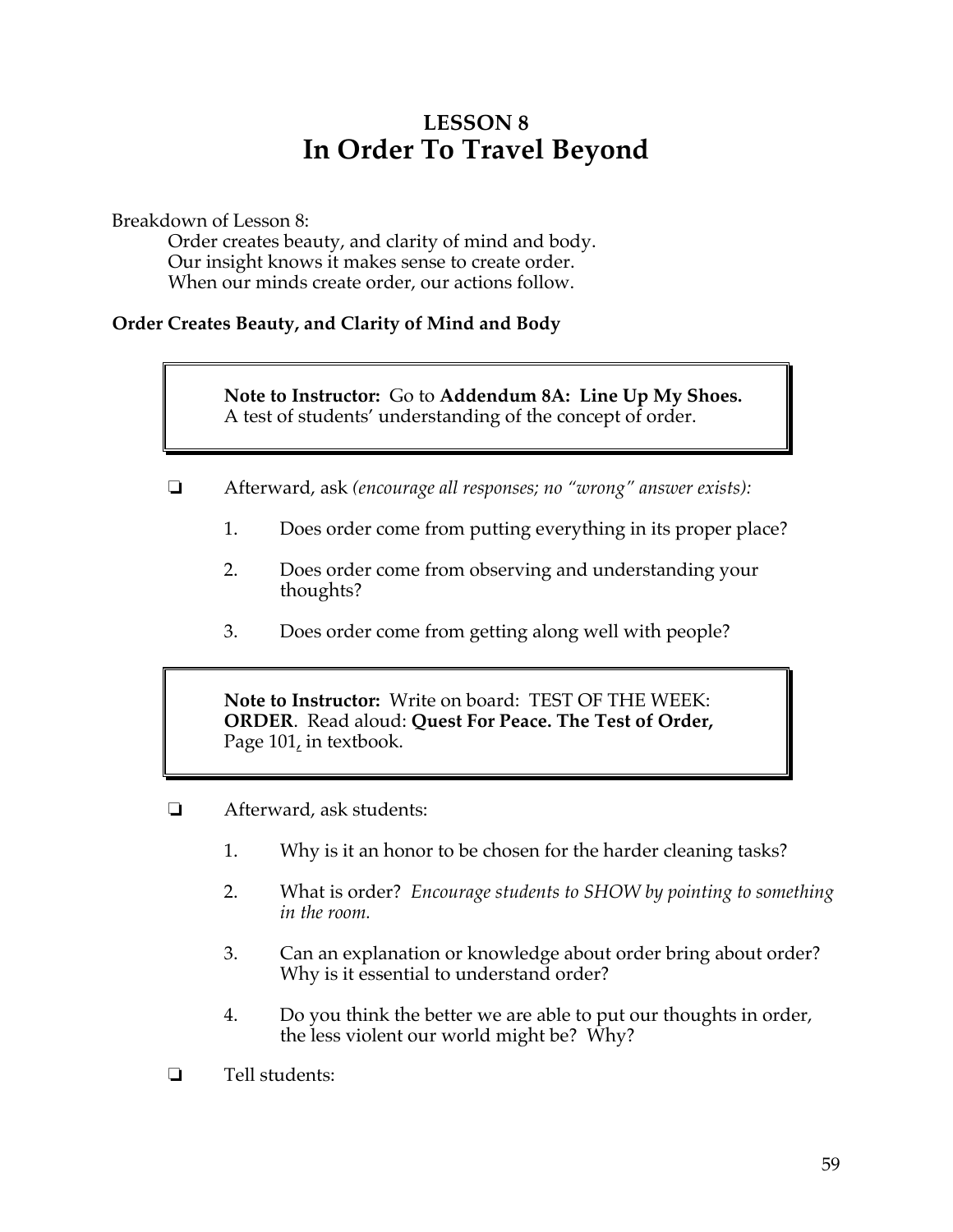- $\checkmark$  Most of us are taught that putting things in order is something we *should* do — we should clean our rooms, keep our clothes neat, do our homework in a tidy way.
- " *Experiencing* order is different from being *told about* or *shown* order.
- $\checkmark$  When we experience it, being our own masters, we discover that order makes sense.

## **Our Insight Knows It Makes Sense to Create Order**

- $\Box$  Ask students:
	- 1. Have you driven by a corn field and noticed how beautiful the rows of cornstalks look?
	- 2. Does your insight tell you that this order is not only pleasing to the eye but important to optimum growth of the corn?
	- 3. Do you think farmers grow the corn that way because someone told them to, or because they have experienced that this is the way to grow the best corn?

**Note to Instructor:** Go to **Addendum 8B: Doing My Best.**  Students discover ways to apply order to their lives.

- $\Box$  Afterward, ask students:
	- 1. In planning your order, were you seeing and experiencing the order in your mind?
	- 2. When you created order, were you focused on that and only that? Did you get a sense of humility? Selflessness? How?
	- 3. Did you have to focus on everything and everyone in that situation as well as yourself? Did that alter your focus? How?
	- 4. Do you think we sometimes refuse to be orderly because we've been told that we *should* be orderly? Why?
	- 5. Do you think that understanding what creates DISorder brings about order? Why do you think so?

### **When Our Minds Create Order, Our Actions Follow**

 $\Box$  Ask students: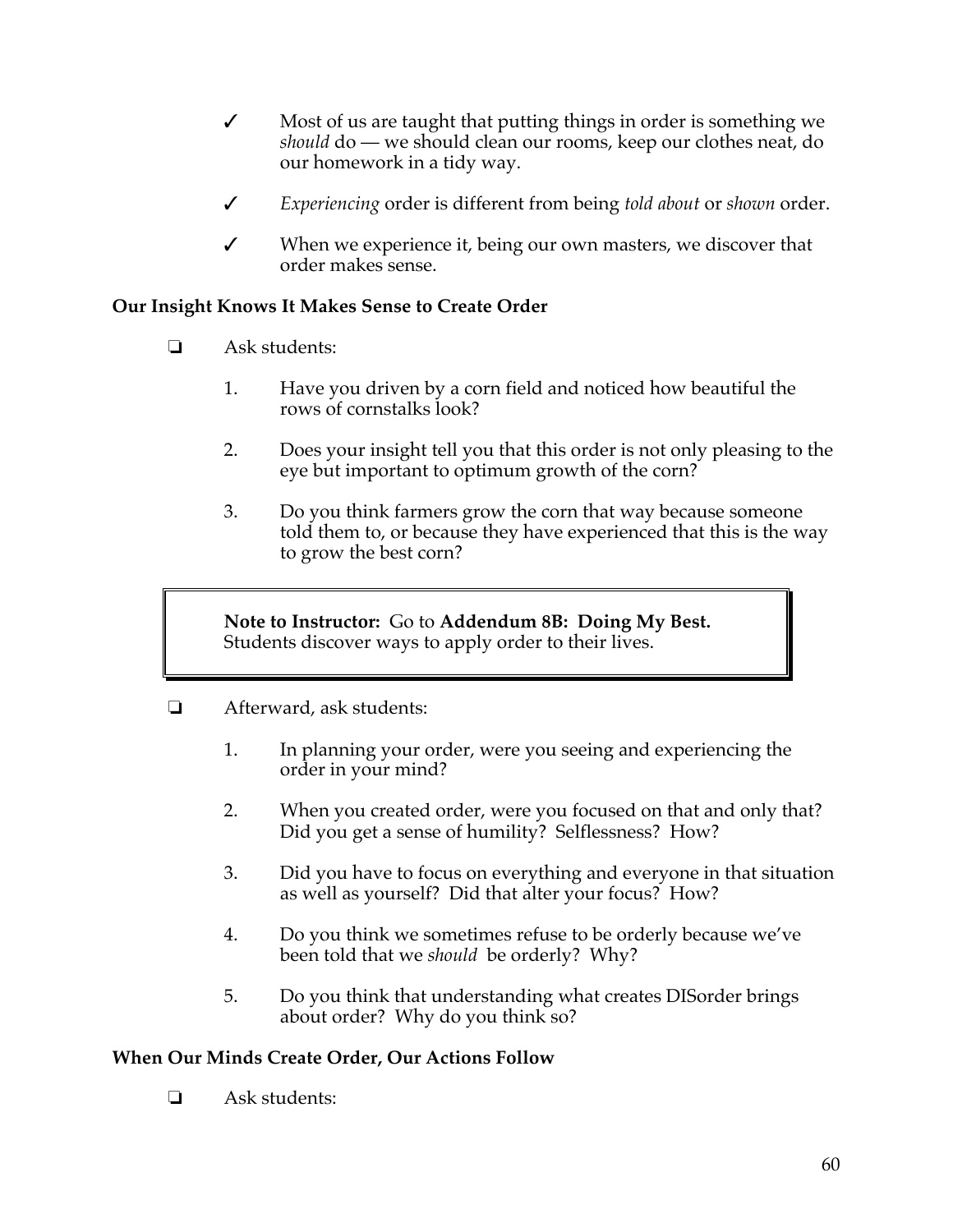- 1. Do you think the Ancient Warrior feeds on wrath that we ourselves create?
- 2. Do you think that by seeing what we do to create our own mental disorder — like piling our shoes up in a mess — that we start to understand our actions? Is understanding the beginning of order?

**Note to Instructor:** Go to **Addendum 8C: Lining Up My Moves, Just So: Physical Freestyle.** Students apply their experience of order to planning a physical freestyle.

- ! Tell students:
	- $\angle$  A person with a strong sense of order can do less and get more done in a day.
	- $\checkmark$  A sense of order clears your mind and allows you to think in an intuitive, non-conditioned way.
	- $\checkmark$  When you can think clearly, your mind is not cluttered with thoughts from the past.
	- $\checkmark$  You are prepared for whatever is beyond thought and beyond time, because you are empty, prepared, confident and strong.

**Note to Instructor:** Go to **Addendum 8D: Turning Chaos Into Order, With Care. Mental Freestyle.**

### **Summary**:

- $\star$  Order creates beauty, and clarity of mind and body. Our insight knows that it makes sense to create order.
- $\star$  Experiencing order, we understand that it is something we want to do rather than something we have to do.
- $\star$  When you can think clearly, your mind is free of the chains of past thinking.
- $\star$  Focused clearly, with care, on the order of things, we are ready for any situation that challenges us.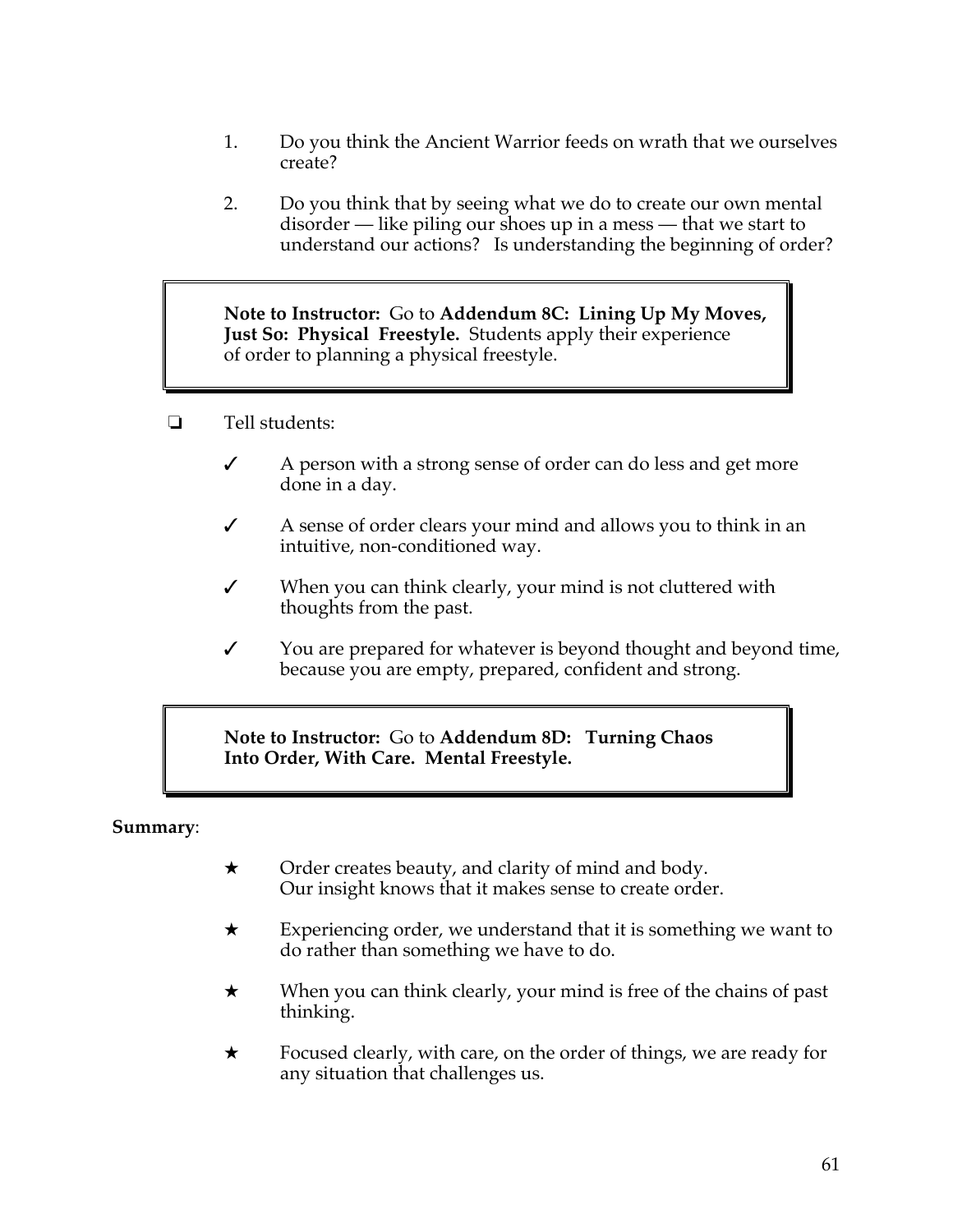# **Addendum 8A LINING UP MY SHOES**

- $\boldsymbol{\chi}$  Ask students to please remove their shoes and put them (point to where you want them).
- $x$  Watch as they unload their shoes in a disorganized manner.
- $\boldsymbol{\chi}$  Ask students to sit down and close their eyes. Mess up their shoes so no two are together. Then tell them to open their eyes. Ask:
	- 1. Looking at your shoes, would you say they are in order, or disorder? How do you know?
	- 2. What would you have to do to put your shoes in order?
- $\chi$  Ask students to quickly return to their shoes and make them orderly, then return to their seats.
- $x$  There is a good chance that, in their struggle to make order, they will bump into each other and get in one another's way.
- $x$  When they return, ask:
	- 1. Are your shoes in order?
	- 2. Do you think while putting your shoes in order that you acted in an orderly way? Why?
	- 3. What would it take for you to act in an orderly way to put your shoes in order?
	- 4. Would you have to honor everyone else's space? How would you do that? Create a line? Do it alphabetically? By size?
	- 5. Would you have to consider your fellow classmates in creating this order?
	- 6. Do you think you now understand how to put your shoes in order, in an orderly way? (Whatever students decide, do it that way.)
- $x$  Ask students to go back and retrieve their shoes in an orderly way. When they return, ask them to go back and line their shoes up where they were, just so  $-$  in order, in an orderly way. Ask:
	- 1. Are your shoes in order?
	- 2. Did you do it in an orderly way?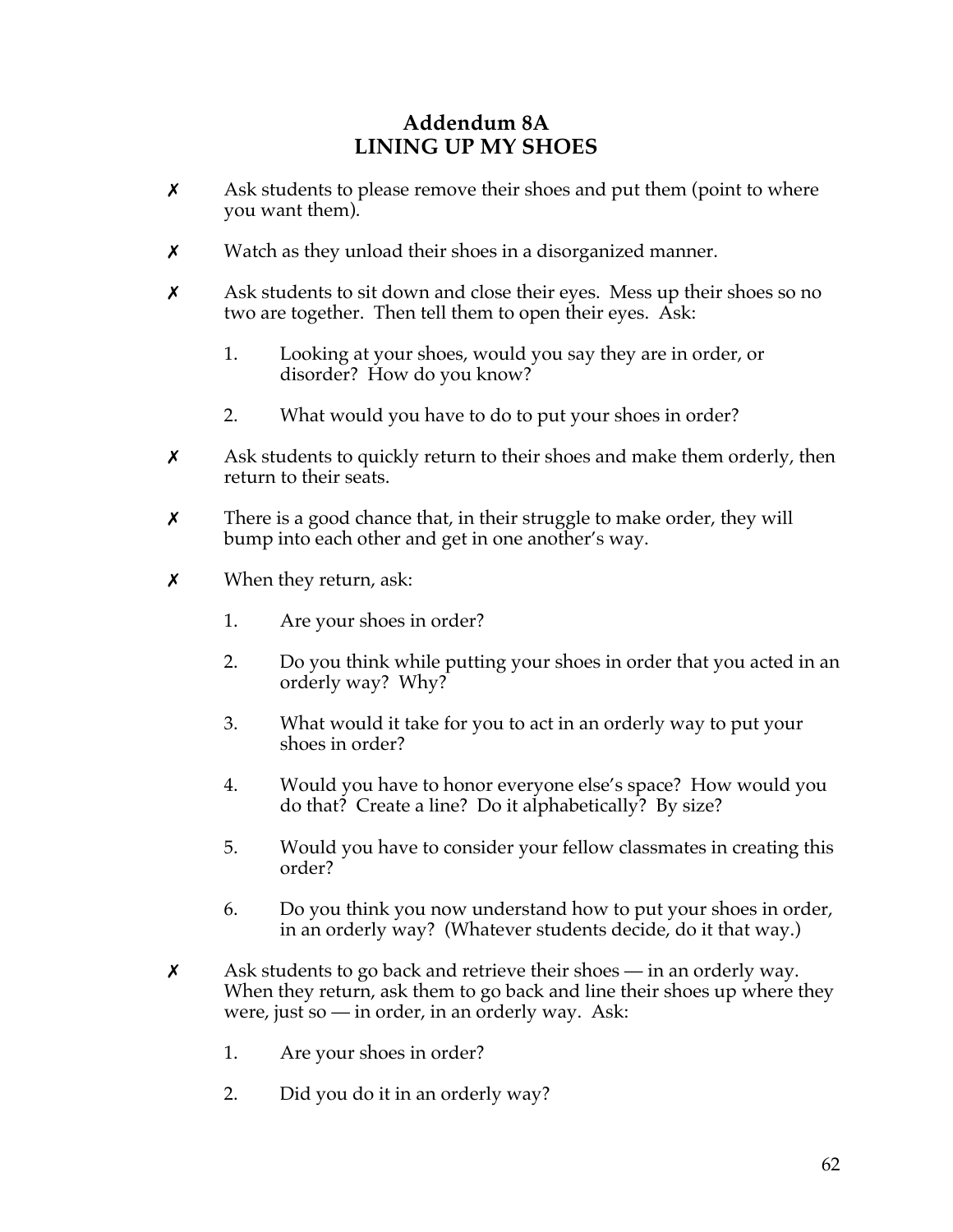# **Addendum 8B DOING MY BEST**

X Write on the board or make a chart of several activities which students do every day that could benefit from a sense of order. You may want to create your own list, since you know your students best, but the list might include:

> Doing my homework Getting ready for school Practicing my Martial Arts moves Discussing a problem with a friend Deciding what to wear Helping around the house Studying for a test Taking a walk Handling a bully Cleaning my room Going to the grocery store Helping my mother or father make dinner Dealing with a crowded bedroom Looking at what makes me angry Calming myself down when I'm upset

- $x$  Ask each student to select one topic.
- $x$  Then ask each student to sit calmly for two minutes or so, with eyes closed, and mentally create an order to this task.
- **x** Call time and request Volunteers. Ask:
	- 1. Which topic did you choose?
	- 2. Tell us the order you've created for this task.
- **x** Work with as many Volunteers as time permits.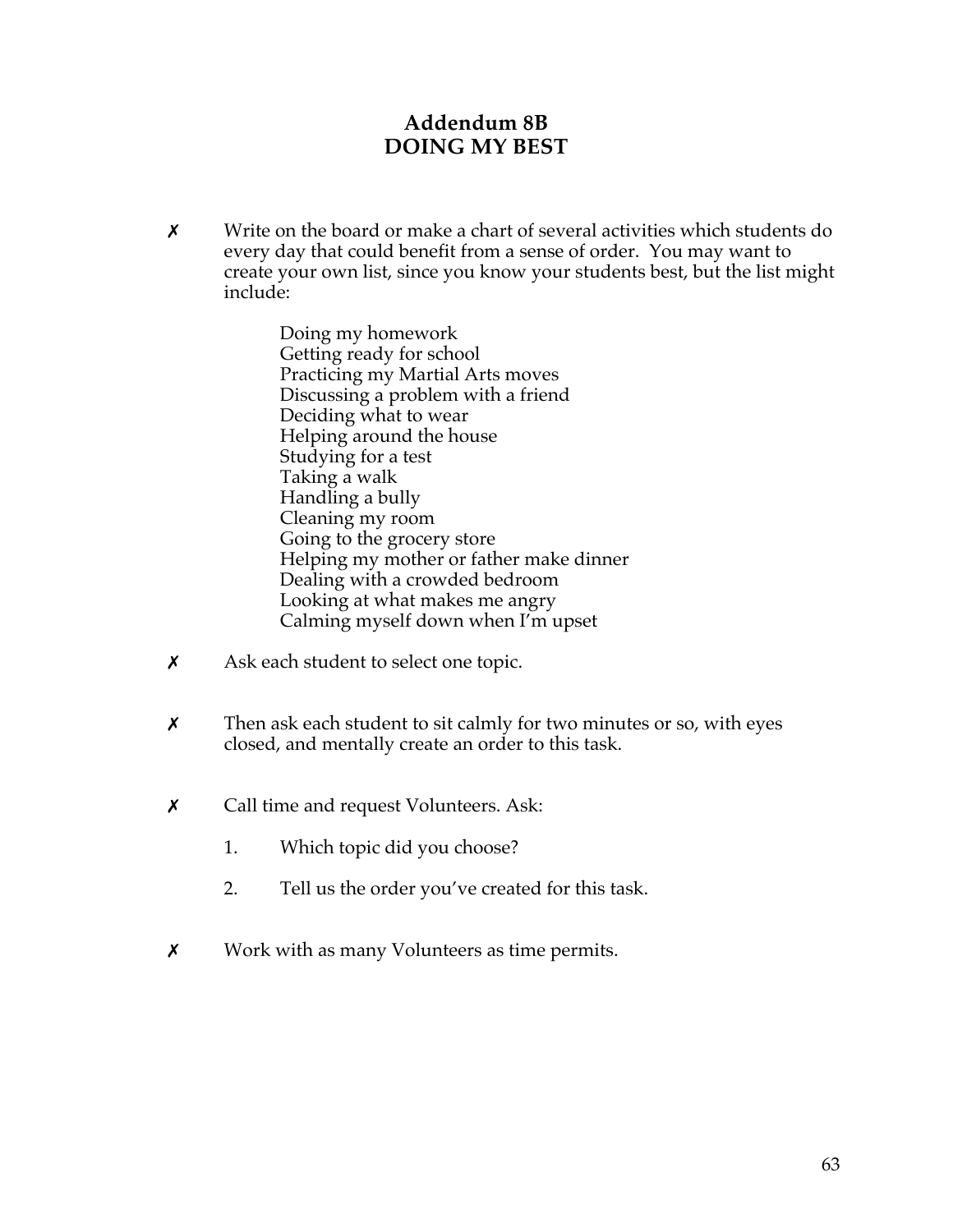# **Addendum 8C LINING UP MY MOVES, JUST SO: PHYSICAL FREESTYLE**

- $x$  Divide students into groups of three or four.
- $x$  Ask students to create a physical freestyle, consisting of four or five movements, taking the concept of ORDER into consideration.
- $\boldsymbol{x}$  Tell students:
	- 1. As you create your freestyle of four or five different movements, consider the order created by how one movement flows into the next.
	- 2. As you create this freestyle, consider the larger order of how all the movements are arranged, perhaps starting with a small move and building to a larger one, and ending with the largest — or vice versa.
	- 3. As you create your freestyle, look at the order that is created in your mind and the order created in your body.
	- 4. Finally, consider how this order helps you in the world.
- $\boldsymbol{\chi}$  Give students 5 10 minutes to put this together. Since they are working in a group, the process may take longer. The benefits of working this out in a group, however, are far greater than having them work through this alone.
- $\chi$  Call time and ask for a Volunteer from each group to present the freestyle they've created. Ask students from the presenting group:
	- 1. What small sense of order do you create in this freestyle?
	- 2. What large sense of order did you see?
	- 3. What sense of order do you get in your mind and body?
	- 4. How does this order help you in the world?
- $\boldsymbol{\chi}$  Thank students for a job well done.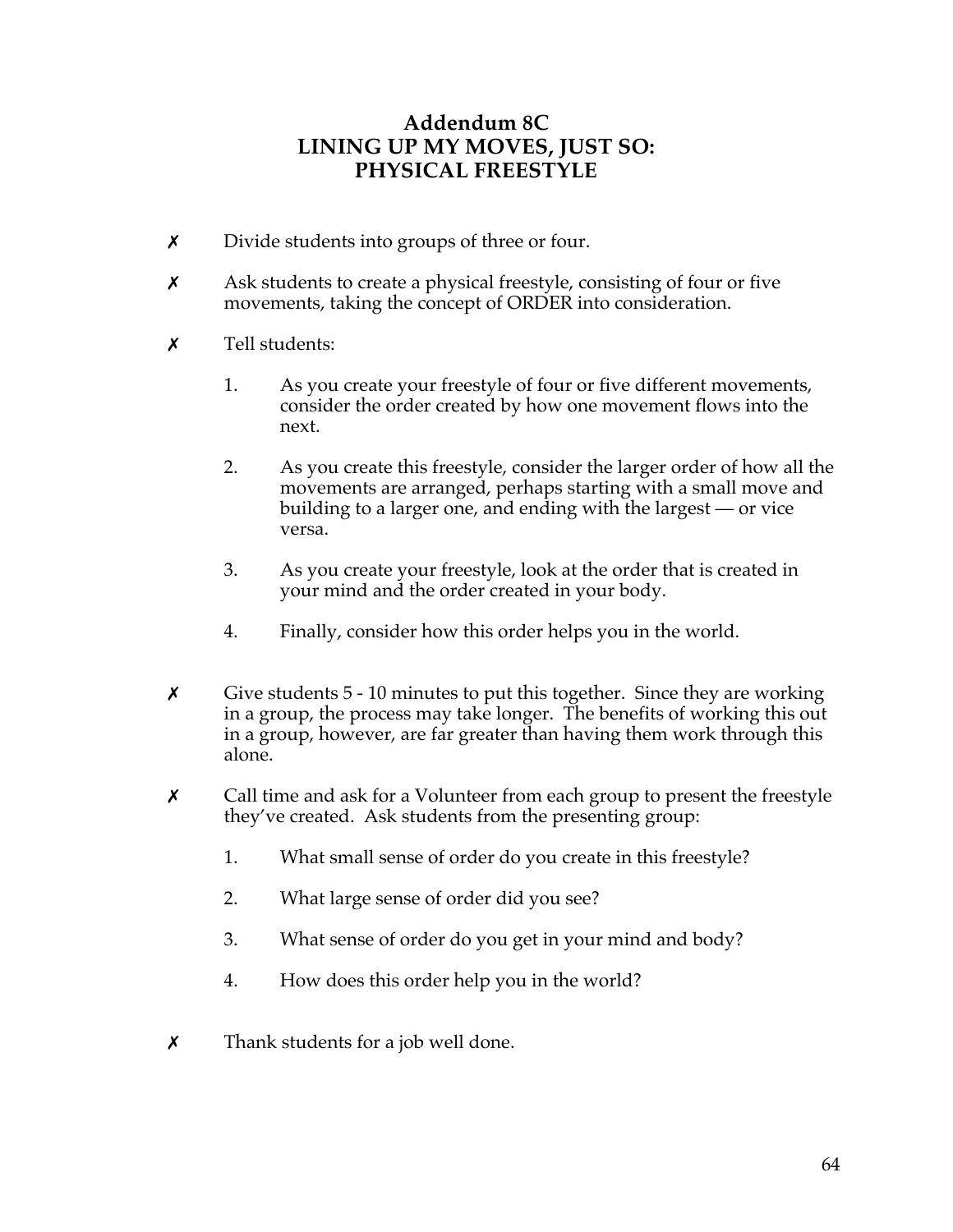# **Addendum 8D TURNING CHAOS INTO ORDER, WITH CARE MENTAL FREESTYLE**

- **x** Bring up a new team of THREE VOLUNTEERS who are willing targets for questions.
- $x$  Remind Volunteers they must answer immediately, quickly, in rapid-fire succession. We are concerned with fast, intuitive answers.
- $x$  Remind all other students to pay close attention.
- \$ Tell Volunteers:

**The fun is in walking in the dark. Empty yourself of old thinking. Act based on your orderly mind.** 

- $\boldsymbol{\chi}$  Fire the following questions at the students:
	- 1. What is order?
	- 2. Where does order come from?
	- 3. How does the Ancient Warrior keep us from thinking and acting in an orderly way?
	- 4. How is insight a factor in creating order?
	- 5. What is something in your life you want to line up, just so?
	- 6. How does a sense of order keep us from being violent?
	- 7. What is one way order will help you in your family?
	- 8. What is one way order can help you at school?
	- 9. How can a sense of order help you if you're attacked by a bully?
	- 10. Tell me something that makes you feel orderly.
- $x$  Thank the Volunteers for facing the test of order.
- $x$  Applaud their new, focused, orderly thinking!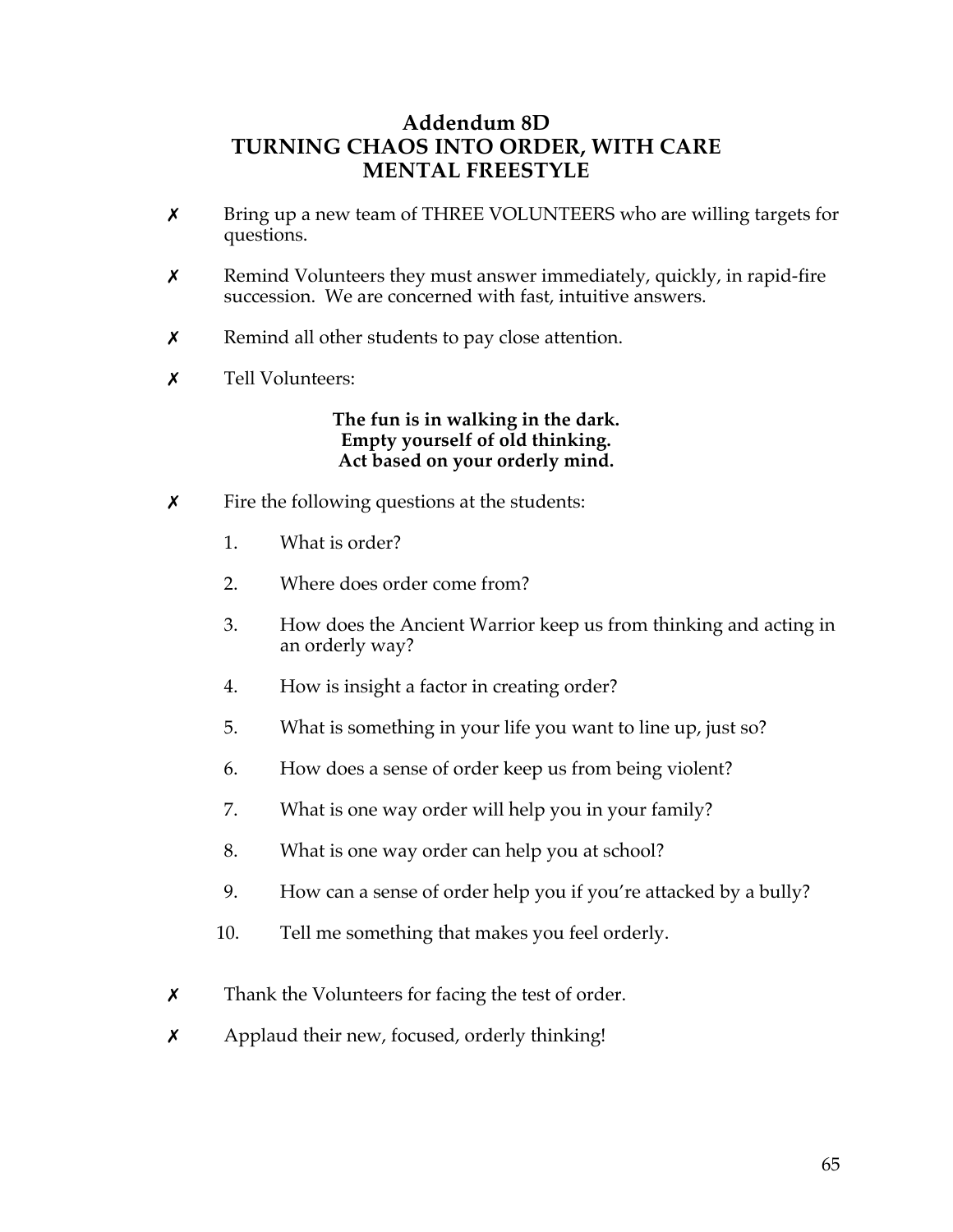# **LESSON 9 United We Stand; Divided We Fall**

Breakdown of Lesson 9:

The moon's rays touch everything equally. The Earth is a giant round mass journeying through the galaxies. One planet, timelessly united.

## **The Moon's Rays Touch Everything Equally**

**Note to Instructor:** Write on board: TEST OF THE WEEK: **UNITY**. Read aloud: **Mind Like Moon. The Test of Unity.** Do your best to reflect the peaceful feeling this story inspires.

- $\Box$  Afterward, ask students:
	- 1. Did you find yourself concerned about the mouse? Or, were you excited for the cat?
	- 2. Did you take sides in this test of life and death, or did you watch as an unbiased bystander, viewing the whole picture?
	- 3. Have you noticed that when the moon shines, it shines on everything, its rays reaching everywhere?
	- 4. Have you ever sat outside, in a quiet place, and just listened to the sound of the Earth? How does it make you feel?
	- 5. Are you aware of how tiny we are? How huge the Earth is? How amazing it is that we are on this round massive planet that makes a complete revolution every day, without fail?
	- 6. Have you ever had the sense that all people who have lived before us and all those who come after us are somehow together on a timeless journey?
- $\Box$  Tell students:
	- 1. If your mind shines equally on everything within its range, it will be open and aware of all things.
	- 2. If you understand violence, you are better able to handle it.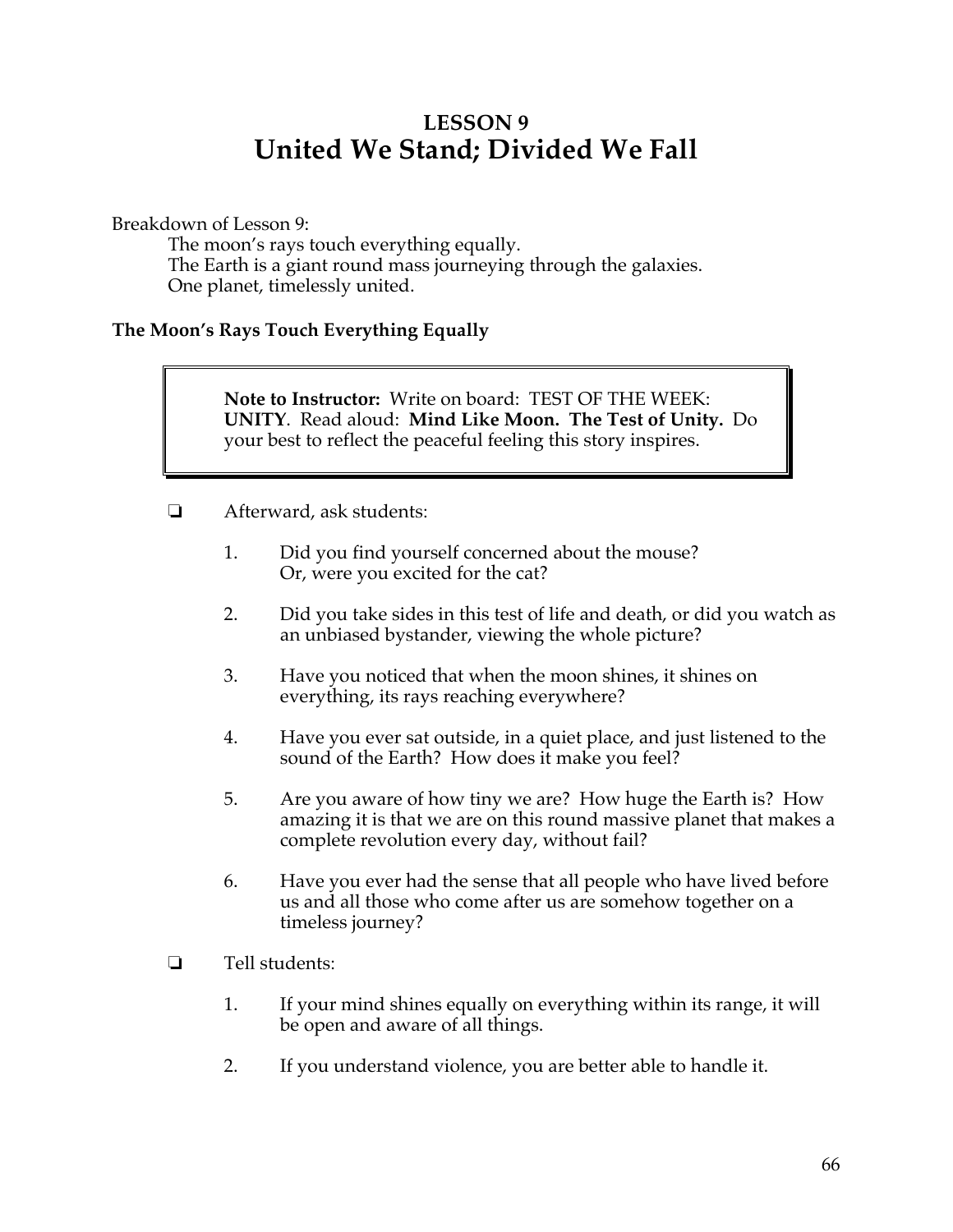- 3. If you understand why someone would want to harm you, you are better able to prepare for an unexpected attack.
- 4. If you understand your own fear, you can respond with intelligence and without violence to someone else's.

**Note to Instructor:** Go to **Addendum 9A. A Fist in the Face.**  Here is a roleplay for two students to act out while other students carefully watch.

- **E** Afterward, ask students:
	- 1. What was Chelsea's first reaction to being hit by Glendin?
	- 2. Why was Chelsea angry?
	- 3. When Glendin apologized, was Chelsea still angry? Why?
	- 4. Was Chelsea's mind open to why Glendin thought Chelseawas upset?
	- 5. Was Glendin angry with Chelsea too? About what?
	- 6. What happened when they both RESPECTED their feelings enough to admit them to each other?
	- 7. What happened when each LISTENED to the other person's reasons for being angry or hurt?
- $\Box$  Tell students:
	- $\checkmark$  Whatever feelings you have inside you are there for a good reason. Something happened to put them there. Respect your feelings by admitting them. They are yours and they are real.
	- " When the two students STOPPED, LISTENED and UNDER-STOOD each other's view, they were no longer divided. They had the WHOLE picture. This UNITED them.

## **The Earth Is A Giant Round Mass Journeying Through The Galaxies**

**Note to Instructor:** Go to **Addendum 9B. The Test of Unity.**  An activity to help students mentally unify diverse entities.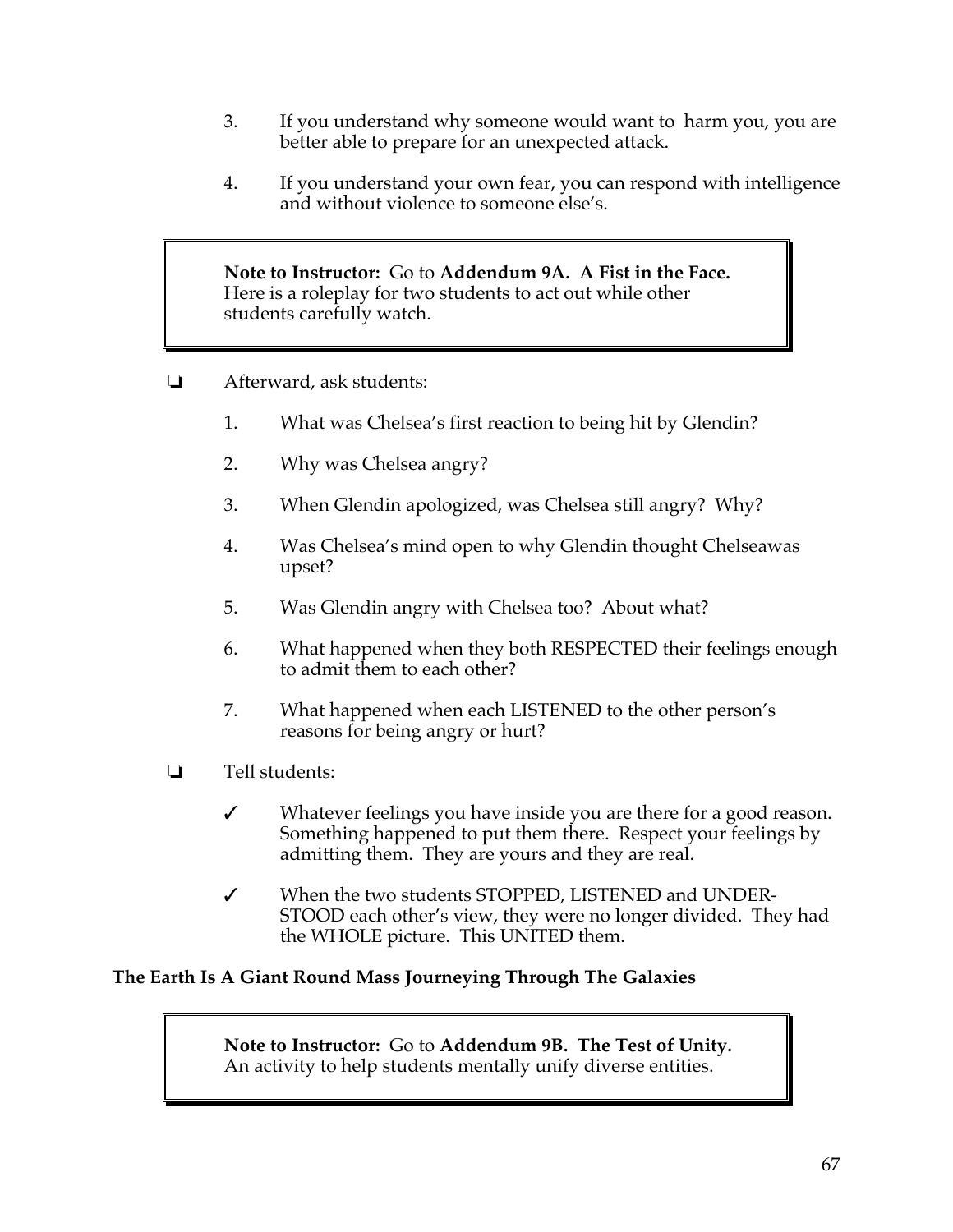- $\Box$  Tell students:
	- 1. Respect begins in your mind.
	- 2. When you are angry or upset, your mind is DIVIDED. There is CONFLICT between the part of you that is upset and the part of you that JUDGES that it shouldn't be upset.
	- 3. When you respect your anger or frustration, and accept that what you feel is there for a good reason, then your mind is not divided. Your UNIFIED mind shines like the moon. It sees the WHOLE picture and, therefore, understands.

# **One Planet, Timelessly United**

**Note to Instructor:** Go to **Addendum 9C. The Whole Picture.**  An activity that makes students aware of how often we make judgments without having a mind-like-moon view.

- $\Box$  Tell students:
	- 1. As you begin to shine your minds on understanding the full story of any situation, you will feel less conflict.
	- 2. Seeing THE WHOLE PICTURE and feeling less conflict, you will feel more at ease, more confident, more at peace.

**Note to Instructor:** Go to **Addendum 9D. Mind Like Moon: Mental Freestyle.** Another round of mental freestyle.

### **Summary**:

- $\star$  When the moon shines, it shines on everything. When we are in conflict, we must shine our minds on all aspects of it.
- $\star$  When we stop, listen and understand a situation that provides conflict, unity begins.
- $\star$  Stopping and listening helps us gather information we do not have and gives us the whole picture.
- $\star$  When we have the whole picture, conflict ends and peace begins.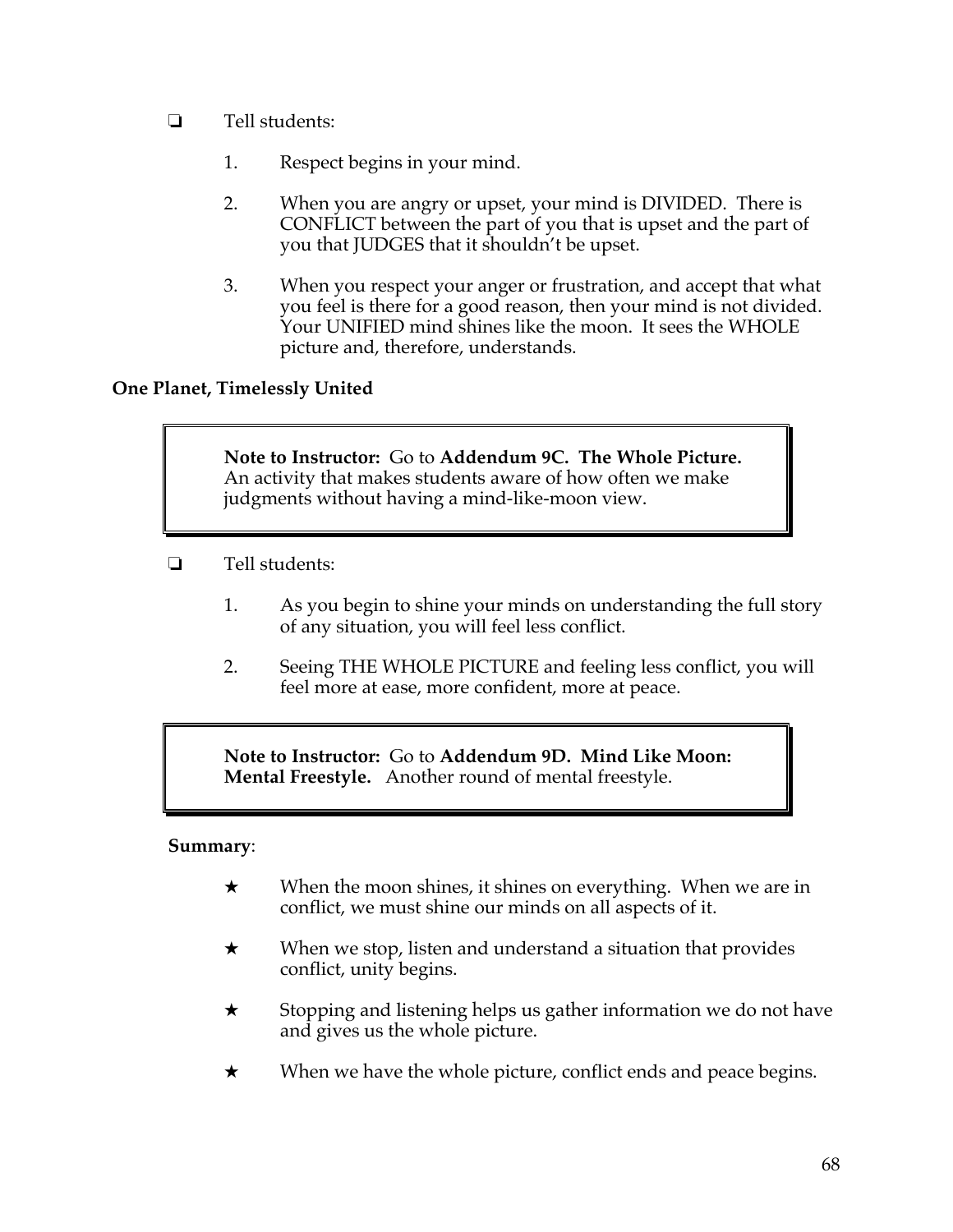# **Addendum 9A A FIST IN THE FACE**

- \$ Ask for TWO VOLUNTEERS to read the parts of **SHELLY** and **GLENN**.
- \$ **HAVE READY:** Two copies of the roleplay on the next two pages so the Volunteers can take a couple of minutes to read through their parts.
- $x$  When Volunteers are ready, ask them to begin.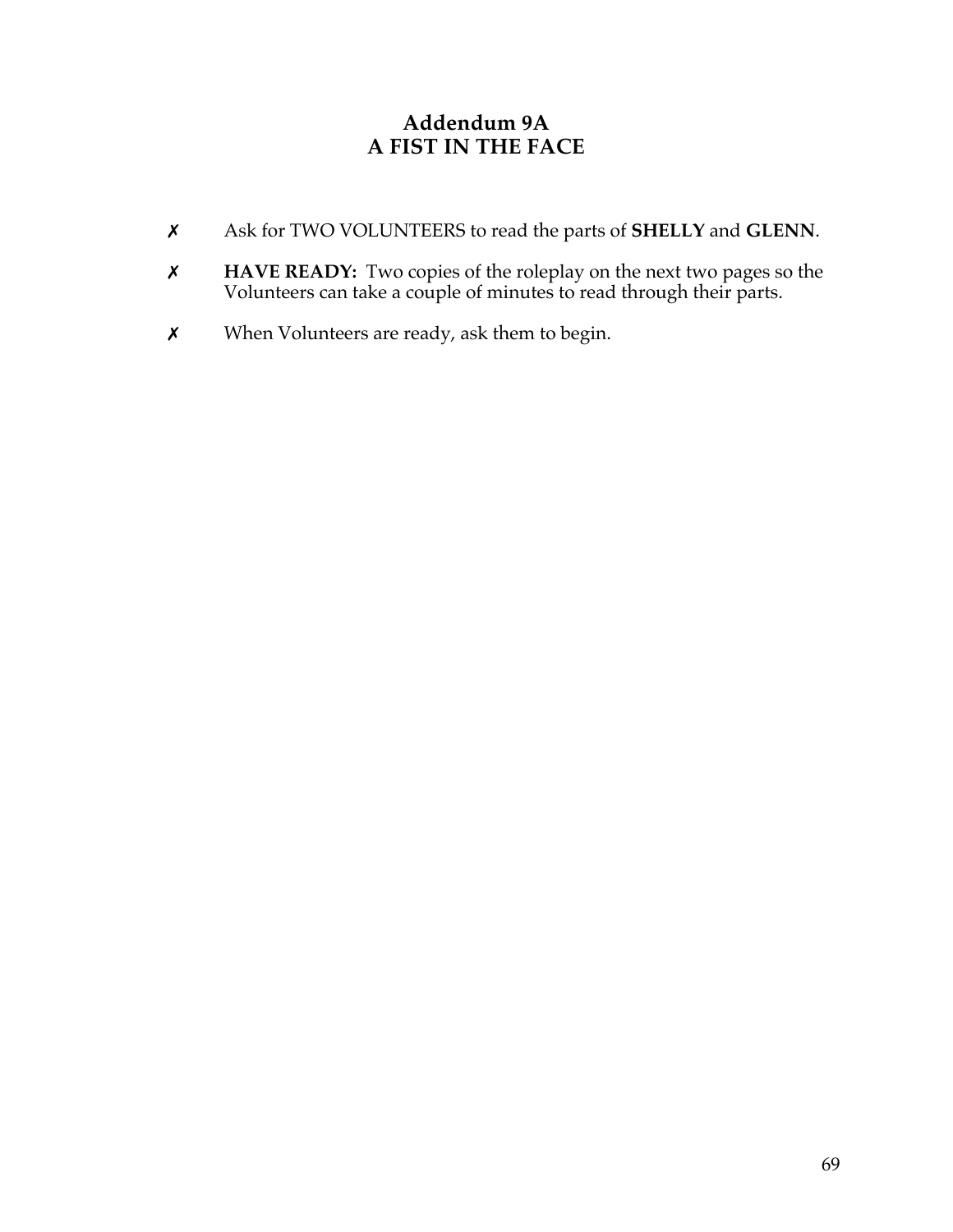## **Roleplay 9A: A Fist In The Face**

#### **SHELLY**

Ow!

#### **GLENN**

SHELLY! I'm sorry. That must have hurt.

#### **SHELLY**

You know you're not supposed to hit anyone! I mean, not for real, you dodo! Save that for the outside world!

#### **GLENN**

I said I was sorry. What are you angry about? I didn't do it on purpose.

#### **SHELLY**

Well, how do I know that for sure?

#### **GLENN**

You'll have to trust me on that one. I know what you're ticked off about.

#### **SHELLY**

Well, that's not hard, is it? I'm ticked off because you slugged me and it hurts!

#### **GLENN**

Uh-uh, you're not.

#### **SHELLY**

Right. You're gonna tell me what I'm ticked off about. You know better than I do!

#### **GLENN**

Actually, I do. Do you wanna know what I think?

#### **SHELLY**

Not really. But in the spirit of this classroom, let me try to open my mind and listen.

#### **GLENN**

You're ticked NOT because I slugged you — and it WAS accidental, by the way — but because you weren't focusing. When you got hit, your mind was not here.

#### **SHELLY**

How did you know that?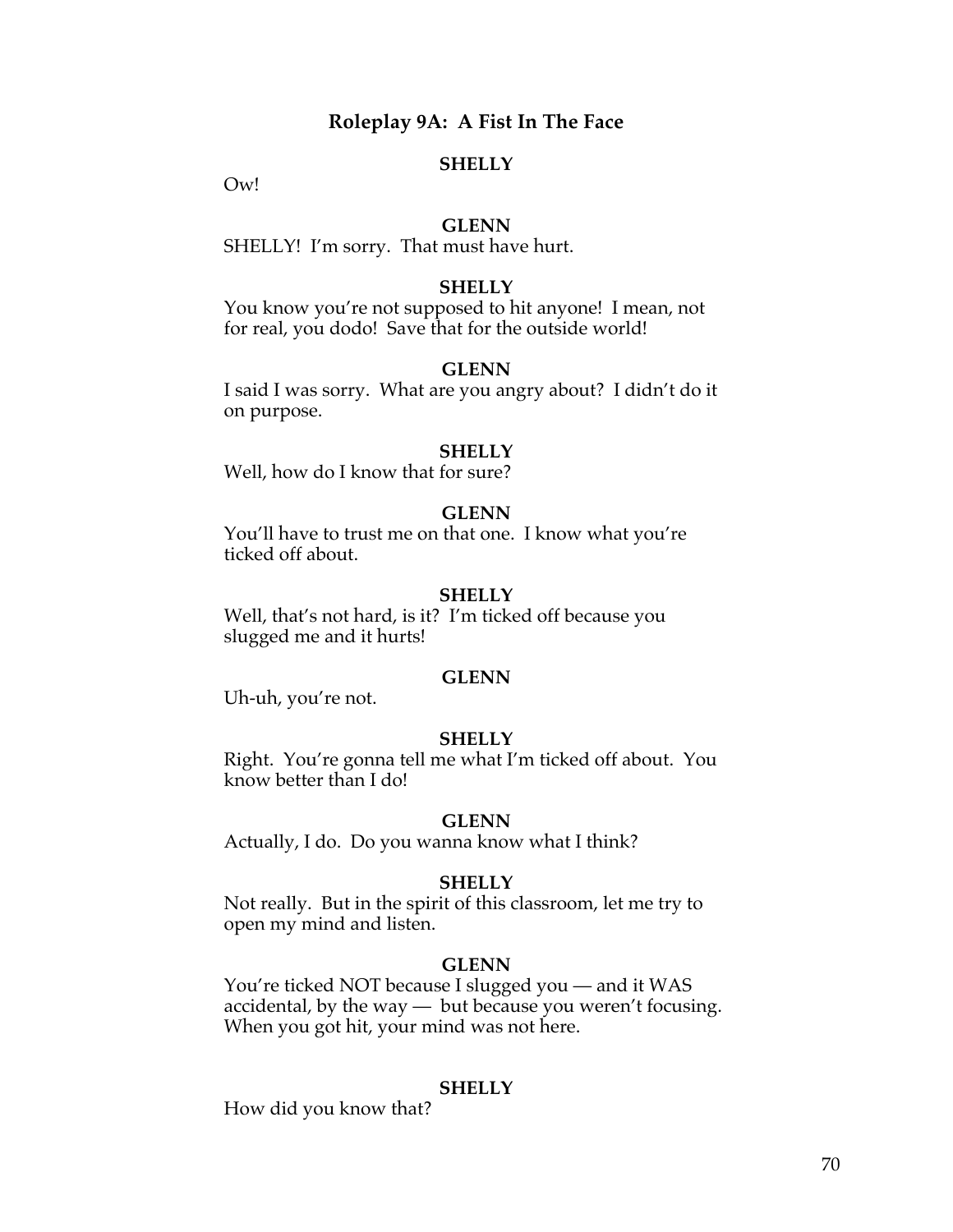#### **GLENN**

If you could have seen *you* with *my* eyes, you would have seen that you were distracted. You didn't block my punch.

#### **SHELLY**

Well, you didn't control your punch very well.

#### **GLENN**

True. True. I didn't.

#### **SHELLY**

So, you were just as distracted as I was!

#### **GLENN**

(Pauses.) Yeah. I guess I was.

#### **SHELLY**

What were you thinking about?

#### **GLENN**

Frankly, I wanted to show how good I was and forgot you were there.

**SHELLY**

So much for "mind like moon" for you, huh?

#### **GLENN**

Yeah, I guess so. And for you too.

#### **SHELLY**

It's hard to get out of the habit of thinking about winning and losing. But I remember our teacher said that thoughts of winning and losing are like clouds blocking the light of the moon. They distract and interfere with what's happening in the moment.

#### **GLENN**

That's right. Plus, I think I was hurt because you never thanked me for helping you with your freestyle the other day. I thought I did a magnificent coaching job.

#### **SHELLY**

You did. You really did. That was disrespectful of me not to thank you. Thanks, GLENN.

#### **GLENN**

You're welcome. I enjoyed it. So, you think we can take these two Minds Like Putty and turn them into Minds Like Moon?

#### **SHELLY**

Sure. Let's do it.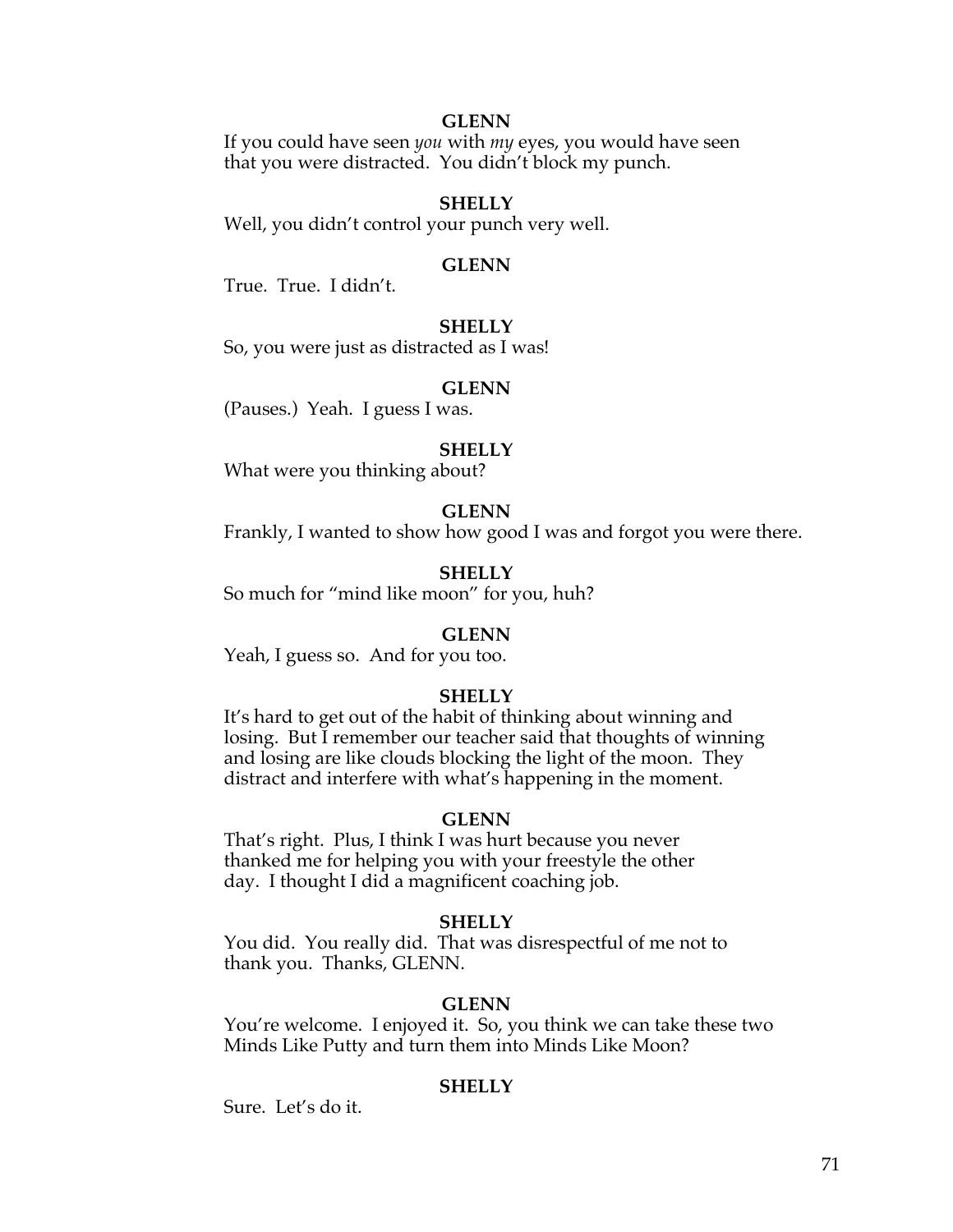# **Addendum 9B THE TEST OF UNITY: A Circle Game**

- $\boldsymbol{\chi}$  Ask students to sit in a circle.
- $\chi$  Tell students the following rules of the game:
	- 1. One person will start the game by naming one object on Earth. This can be anything — tree, ruler, apple, chair, zebra.
	- 2. The next person in the circle must name something that is somehow associated with the first object, either physically or mentally. For example, if the first person says, "tree," the second person could say, "grass," or "bird" or "earth" or "trunk."
	- 3. The next person could take the word "trunk" and say "roots" or "air" or "squirrel."
	- 4. The idea is to keep the connection going as long as we can. In reality, everything in the world is related, so we should be able to connect anything and everything.
- $x$  Another variation of this game would be to put up a map of the world and play the game connecting **country to country**, using oceans and other bodies of water as connectors.
- $x$  Another variation of this game would be to put up an illustration of a rainbow and connect names of specific items by **color**. For example, connect fruits and vegetables by colors you see in the rainbow: a yellow banana to an orange tangerine, to a red apple, to a purple cabbage.
- $x$  Another variation of this game would be to have each student choose a **job** or **profession**; then figure out how each would function and connect with another, creating a working community.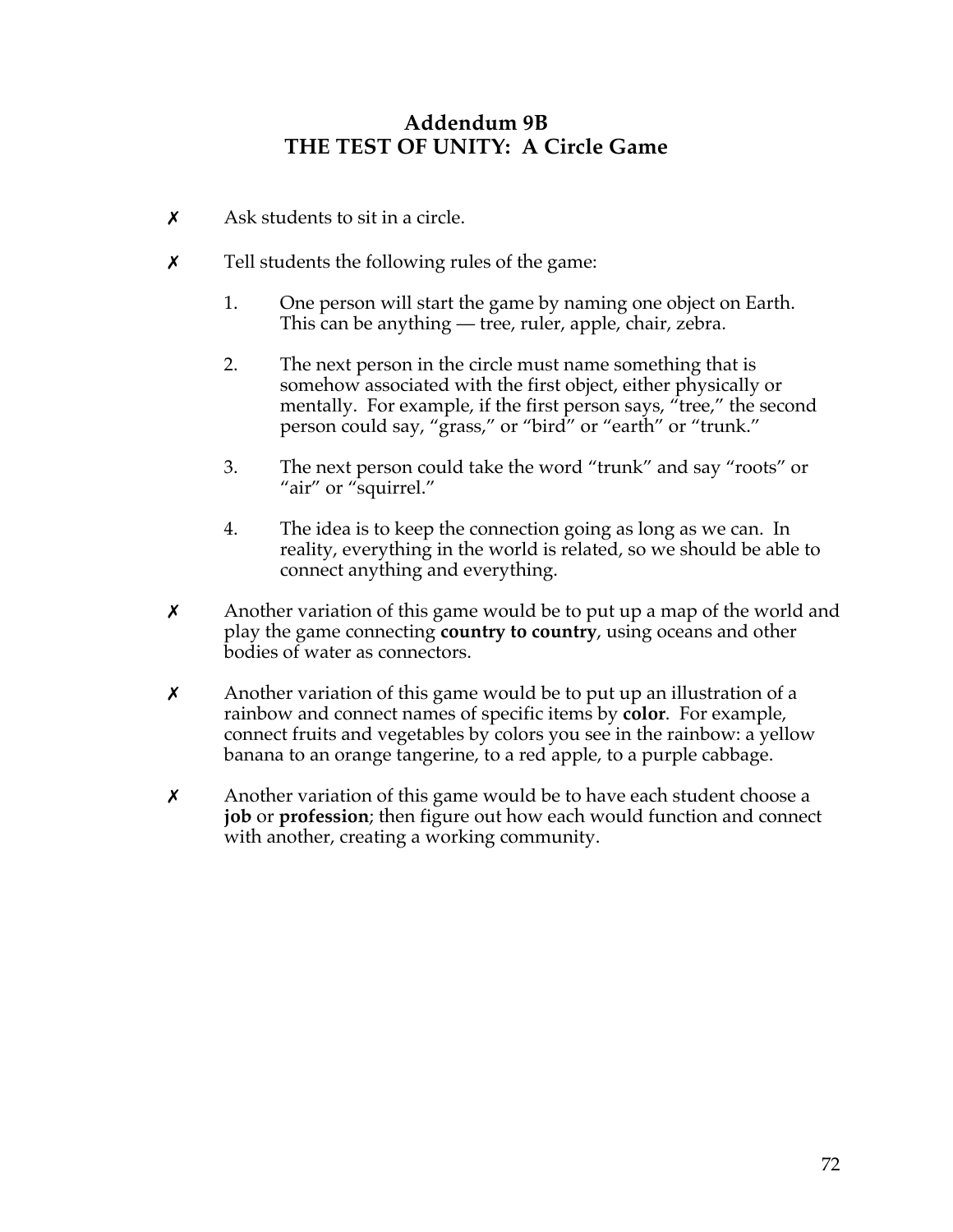# **Addendum 9C THE WHOLE PICTURE**

- $x$  Read the following story to students.
- $\chi$  Ask them to pay particular attention to who has the whole picture and who does not.

## **Woody's Story**

Woody was walking down the street quickly. He had an appointment with the school principal at 9:00 am and didn't want to be late. He had been called in to meet with the principal because he was often absent and on those days he did show up, he was constantly late. He was wondering how he would explain to the principal that his mother was an alcoholic and often demanded special attention.

As Woody walked, he encountered Jan, who liked Woody and wanted to talk with him. Jan tried to engage Woody in conversation, but although Woody said hello to Jan, he kept walking so he wouldn't be late. Jan felt snubbed by Woody and angrily yelled after him, "You're a creep, Woody. Nobody likes you!"

Woody kept walking, but he felt hurt by Jan's remark. He didn't believe nobody likes him, but right then, in that moment, he felt it was true. Why else would Jan say that? Worried that nobody liked him, Woody didn't realize that the traffic light had changed to red. He crossed the street, bringing a car to a screeching halt. The driver yelled out his window to Woody. "Watch where you're going, you idiot! You kids think you own the streets!"

The man's shouts whisked Woody out of his worries, right into the danger of the moment. He jumped when he realized he'd almost been hit. He stopped walking after crossing the street to catch his breath. The wind had been knocked out of him and he felt as if his heart had stopped. In that moment, a young girl on roller skates skated right into him. She didn't see him stop where he was.

"Oh!" she said, as she slipped and fell on the sidewalk.

"You clumsy kid!" Woody shouted at her. "Why don't you watch where you're going!" He was still shaken up from his near miss in the street.

The girl began to cry. Woody helped her get up. "I hurt my leg!" she said. "I can't walk! You carry me home. It's your fault that I fell!"

Woody could not believe this was happening to him. "Where do you live?" he asked her.

"Two blocks from here," she replied.

(continued)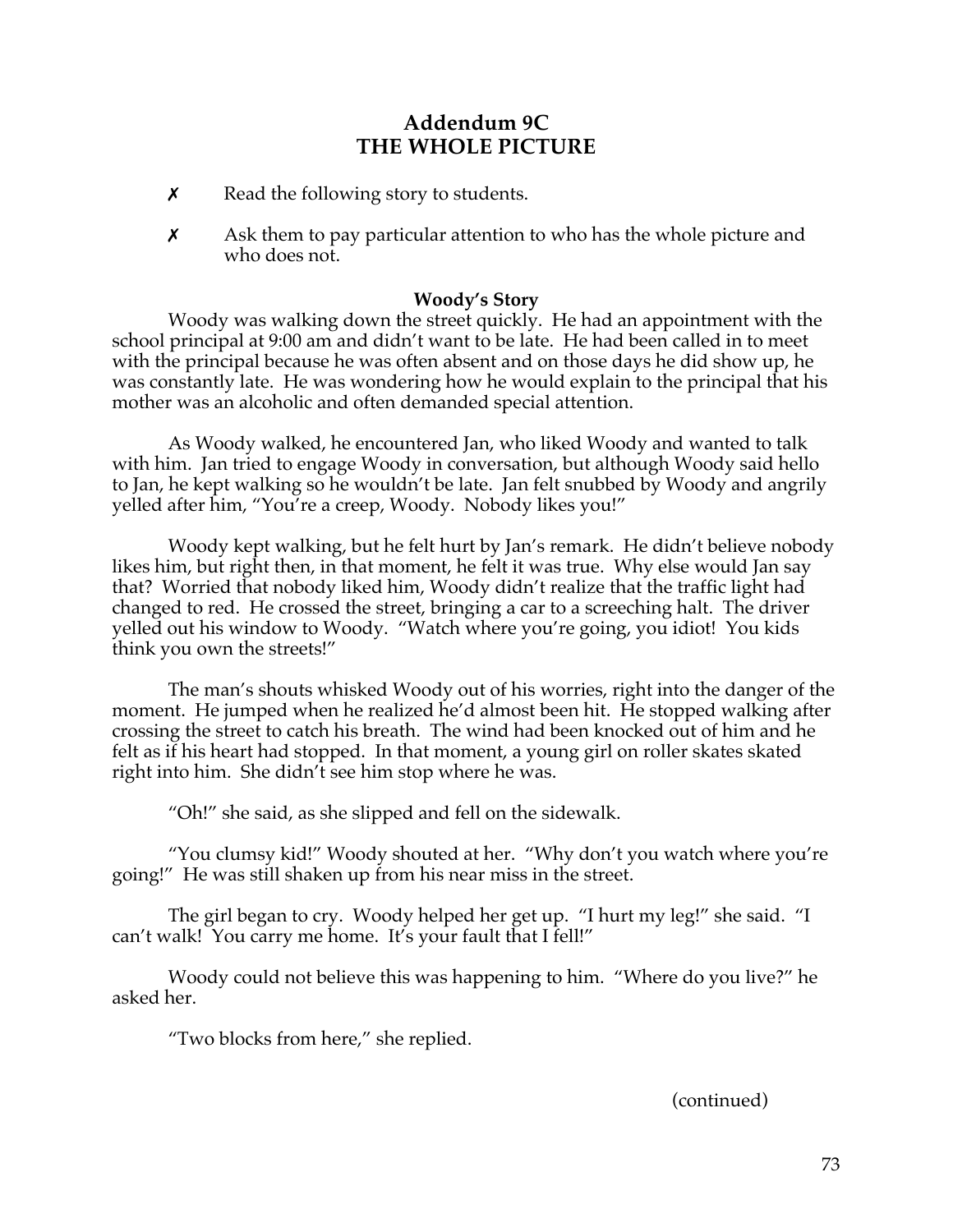### **Addendum 9C The Whole Picture**

For two blocks Woody practically carried the girl home. When he got her there safely, he looked at his watch and noticed that he had five minutes to get to school. He ran the rest of the way.

When he arrived in the principal's office, it was 9:10am. The principal said, upon seeing Woody, "Young man, you have no concept of time. I don't even want to discuss your tardiness with you. Because you are late today, of all days, I am sending you to spend the next three days with our truant officer.

"Ms. Wilson," Woody tried to explain. "I would like to explain why I am...."

"Woody," she interrupted. "No more excuses. This is the end of this discussion." And she left the room.

# # #

- $\boldsymbol{\mathsf{x}}$  Ask students:
	- 1. What do you know about Woody that none of the other people in the story knew? Do you think any of them would act differently toward him if they knew?
	- 2. What's Jan's view of her encounter with Woody? Was she angry? About what?
	- 3. Did Jan have the whole picture?
	- 4. Do you think her anger means she might be scared about something? If she thought Woody was snubbing her, what could she be scared of?
	- 5. What was the driver of the car angry about? Do you think he really believes kids think they own the streets?
	- 6. Do you think the driver's anger meant he was scared about something? What could he have been scared about?
	- 7. Why do you think the little girl yelled at Woody? What was she scared of, do you think?
	- 8. When Woody got to the principal's office, he was late. Did the principal want to know why?
	- 9. How did the principal act? Do you think the principal's anger meant the principal was scared of something? What?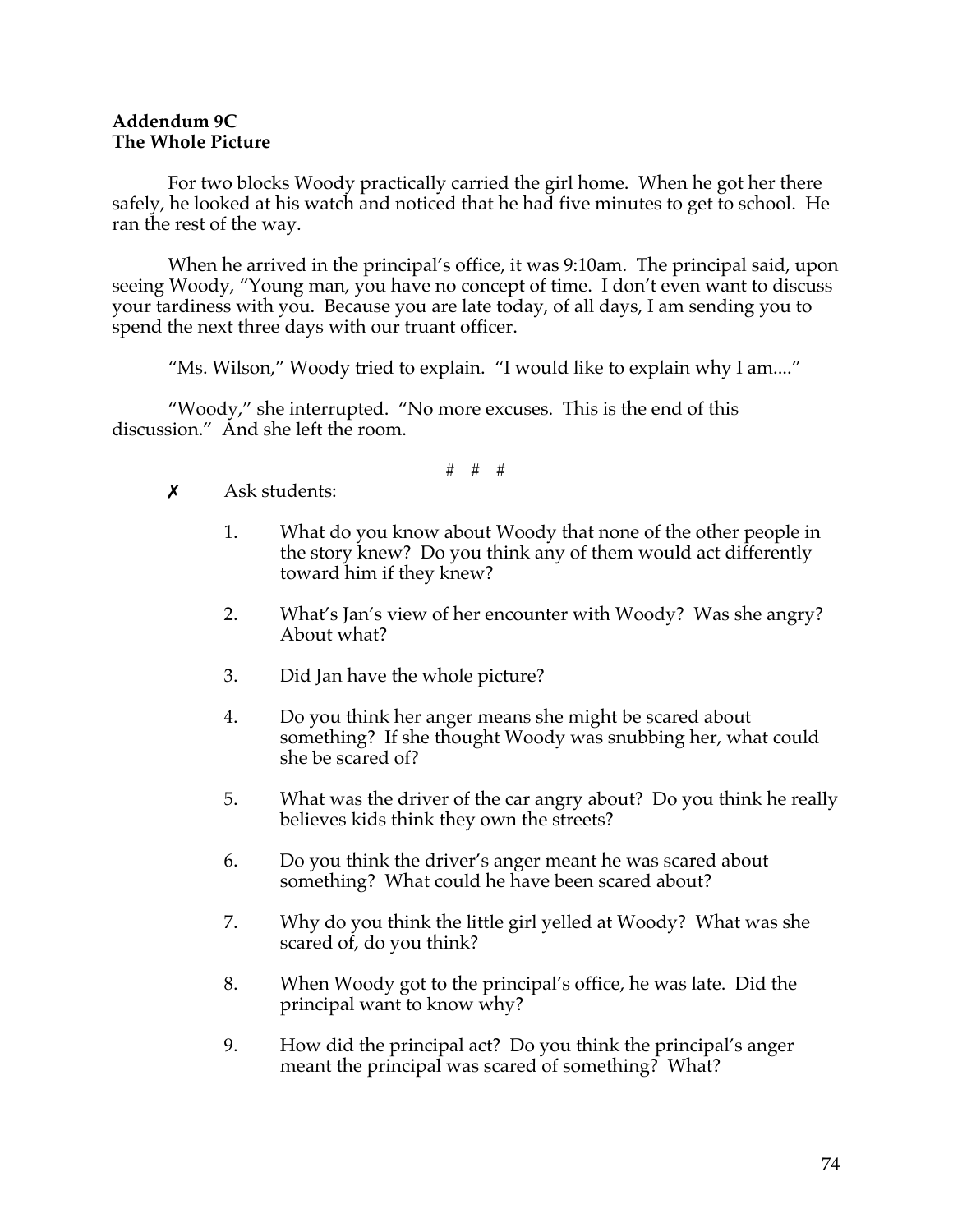### **Addendum 9C The Whole Picture**

- 10. Who in this story seems to be the one person who has the whole picture regarding Woody?
- 11. Do you think there are times when we are like Woody we are the only ones who have the whole picture, and nobody else can see it?
- 12. Do you think there are times when we are like Jan, or the little girl, or the principal — we are so concerned with our own anger that we cannot possibly open our minds to seeing the whole picture?
- 13. Do you think it's important to remember that when you are angry, you probably don't have the whole picture?
- 14. What can we do to ring a bell in our minds every time we get angry, sad, upset, or disappointed? Can we think:

## **RING! RING! STOP! LOOK! LISTEN! GET THE WHOLE PICTURE!**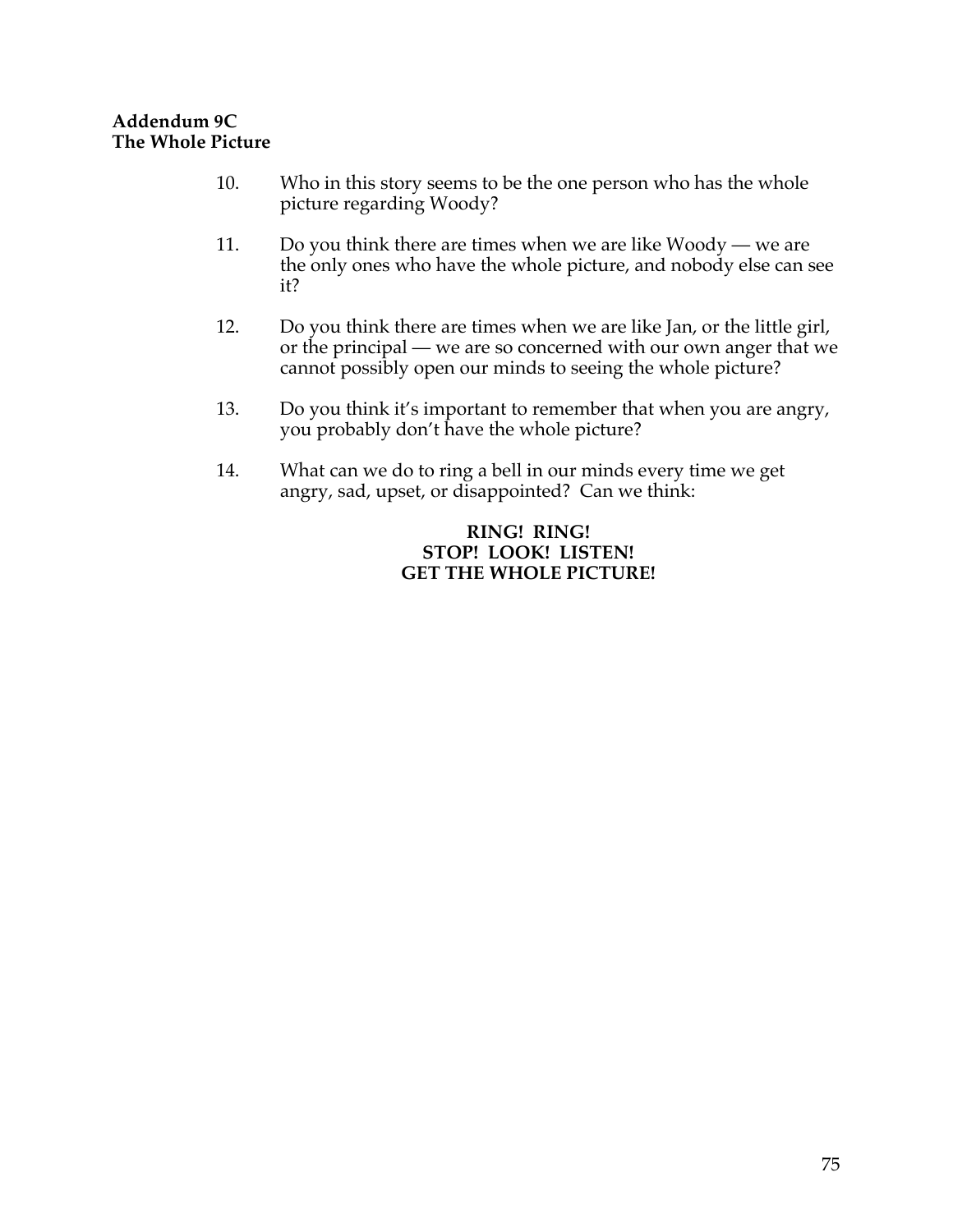# **Addendum 9D MIND LIKE MOON: MENTAL FREESTYLE**

- $\times$  Once again, ask for a team of THREE VOLUNTEERS to come before the class —willing targets for questions. Call three Volunteers who haven't had the opportunity to do mental freestyle.
- $x$  Remind the Volunteers they must answer immediately, quickly, in rapidfire succession. We are concerned with fast, intuitive answers.
- $\chi$  Ask the other students to WATCH and LISTEN just as carefully.
- $\boldsymbol{x}$  Tell Volunteers:

**The fun is in walking in the dark. Empty yourself of old thinking. Trust your intuition to give you a mind-like-moon answer.** 

- $\boldsymbol{\chi}$  Fire the following questions at the students:
	- 1. Where was your Ancient Warrior last night under the stars?
	- 2. Where was your Ancient Warrior today in school?
	- 3. How are the tests of focus and unity related?
	- 4. Does the moon discriminate? Does it cast its rays on some things and not others?
	- 5. What does it mean to say: United we stand; divided we fall?
	- 6. If our thoughts are united, how do we function?
	- 7. Do united, orderly, humble thoughts make us stronger? How?
	- 8. When our thoughts create conflict and divide our thinking, what happens to our sense of order?
	- 9. When you think of the Earth as a giant mass journeying through the galaxies, what do you think of Arabs and Jews?
	- 10. What will you do today to test your sense of unity?
- $\boldsymbol{\chi}$  Thank the Volunteers for taking this test.
- $\boldsymbol{\chi}$  Applaud their focused, orderly, unified minds!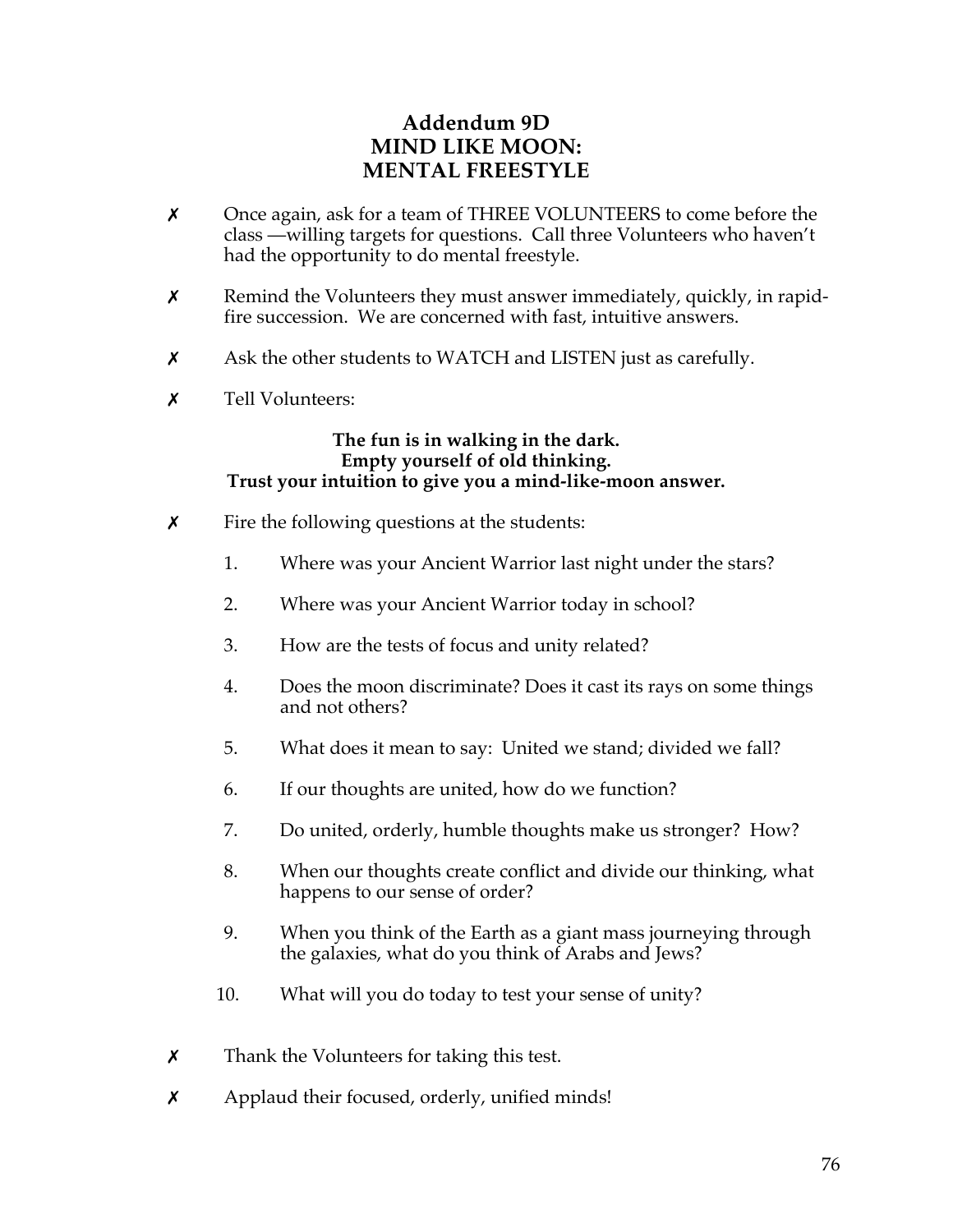# **LESSON 10 Winging Your Way Into The Unknown**

Breakdown of Lesson 10:

When we shoot arrows, our target is the bull's eye. Focusing on where we are now, our target is harmony. When we are one —the bow, the arrow, and us — we are in harmony.

# **When We Shoot Arrows, Our Target Is The Bull's Eye**

**Note to Instructor:** Write on the board: TEST OF THE WEEK: **HARMONY.** Read aloud: **Unbroken Flame of Attention. The Test of Harmony,** page 81, in textbook.

- ! Afterward, ask students:
	- 1. Did the Master Teacher's requests seem impossible?
	- 2. What do you think the Teacher wanted the students to see?
	- 3. Among the bow, the arrow and the target, where were the students originally most focused?
	- 4. Do you think in our daily lives we sometimes focus on our targets, our goals, and we forget *how* we are achieving them?
	- 5. Do you think some people today, for example, focus on getting a lot of money and will do anything, honorable or not, to get it?

**Note to Instructor:** Go to **Addendum 10A: My Goal.** An activity to make students aware of their priorities.

- $\Box$  Tell students:
	- $\checkmark$  When fruit ripens on a tree, it doesn't think, "Where will I fall?" or "Should I fall?" It just falls.
	- $\checkmark$  We can miss what is happening in life if we are not focused on what is happening to us right now.
	- $\checkmark$  In the art of self defense, it is essential to be aware of what is happening right now so we can expect the unexpected.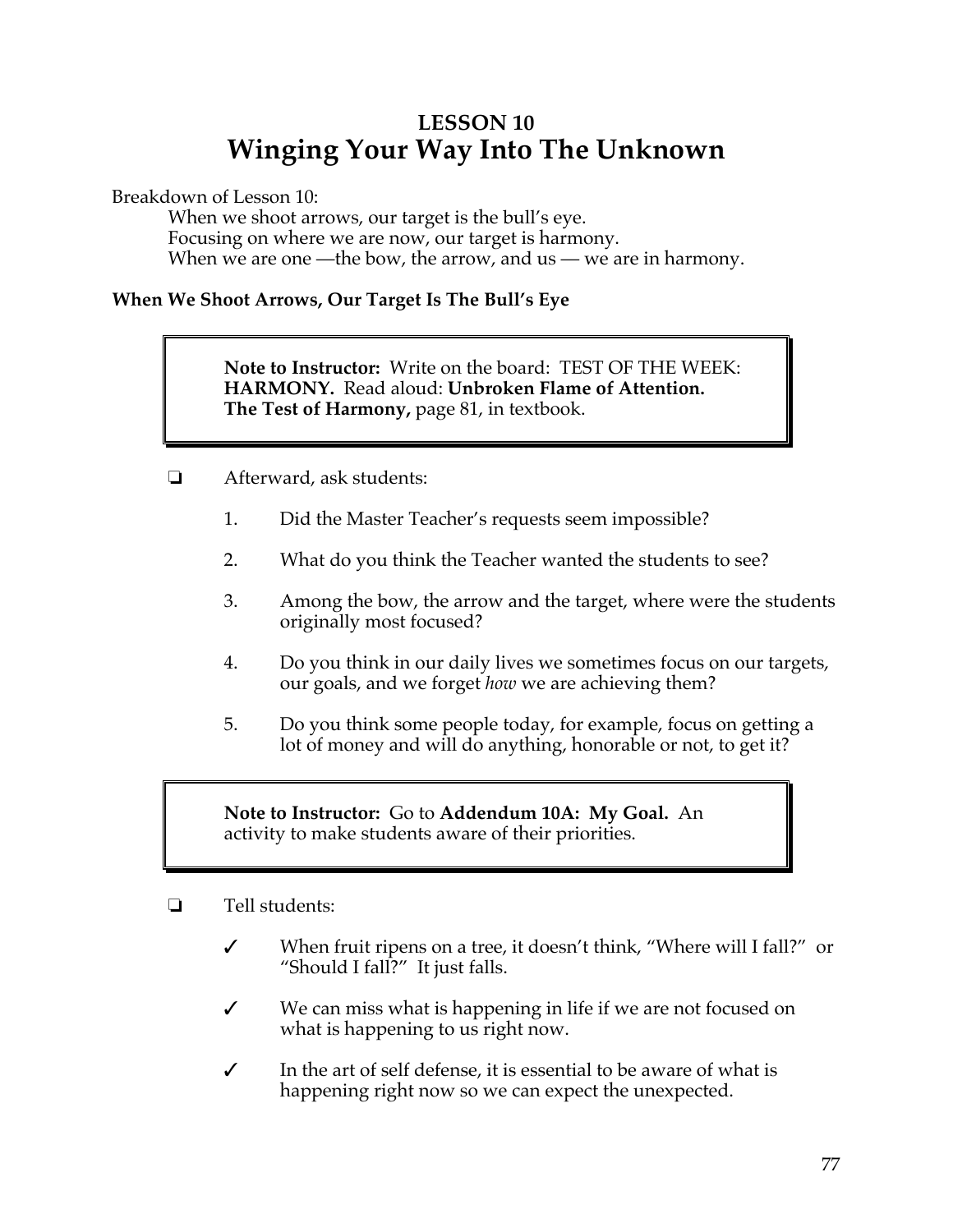# **Focusing On Where We Are Now, Our Target Is Harmony**

- $\Box$  Tell students:
	- 1. Sometimes we get in our own way. Our thoughts take us to something that happened before or something we anticipate will happen in the future.
	- 2. When we get out of our way, we can focus on now, and give life our unbroken flame of attention. Then, mind, body, spirit, focus, and sense of order, unity and humility are one.

**Note to Instructor:** Go to **Addendum 10B: My Goal, Revisited.**  An activity to help students focus on here and now.

- $\Box$  Afterward, ask students:
	- 1. Do you feel a difference between your first responses and these? What's the difference?
	- 2. Are you in the present, living life right here and now?
	- 3. Are your thoughts more relaxed or more agitated?
	- 4. Does your body feel more or less comfortable?
	- 5. Do you feel in tune with what's happening around you, or are you in conflict?

### **When We Are One —the Bow, the Arrow, and Us — We Are In Harmony**

- $\Box$  Tell students:
	- $\checkmark$  In tune with everything around you, you feel no conflict.
	- $\checkmark$  Feeling no conflict, you create no conflict.
	- $\checkmark$  Creating no conflict, you are at peace within yourself and in the world.
	- $\checkmark$  At peace and empty, you can wing your way into the unknown as if it were nothing at all.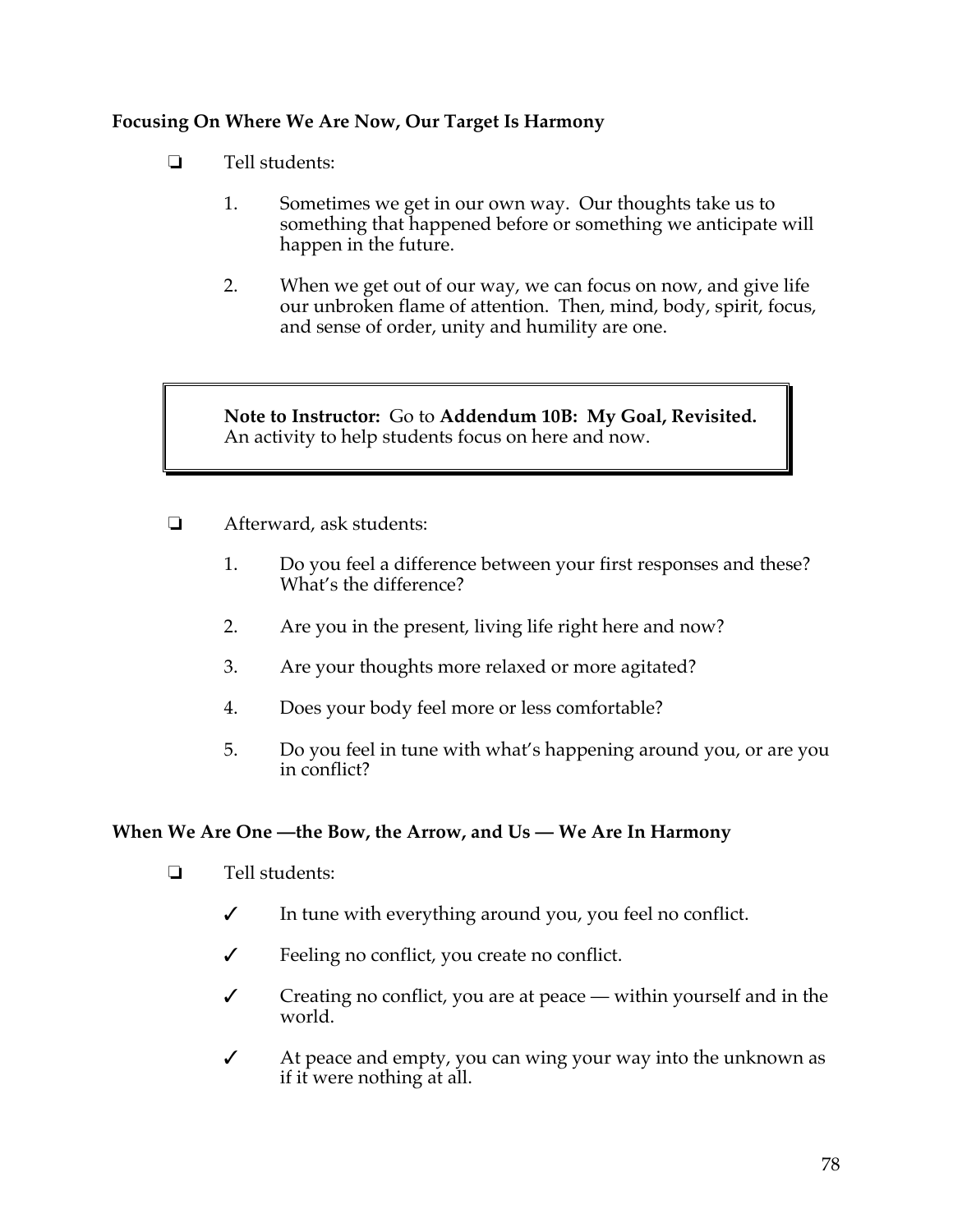- **E** Afterward, tell students:
	- 1. It took time for you to learn the language you speak. It happened, word by word, phrase by phrase.
	- 2. Now, you speak what you mean without thinking.
	- 3. So it is with harmonious thinking and movement. With practice, your thoughts and actions flow from one to the next with no past, no future, no conflict.

**Note to Instructor:** Go to **Addendum 10C: Like Apples From A Tree. Mental Freestyle.**

## **Summary**:

- $\star$  When we shoot arrows, our target is harmony between the bow, the arrow and  $us$  — not the bull's eye.
- $\star$  In life, when we focus only on hitting a target, we miss the experience of unity between our selves and the people, places and things that help us get to the target.
- $\star$  How we achieve our goals is just as important as reaching them. Our goals are in the future; the act of achieving them is here and now.
- $\star$  Focusing on where we are now puts our thoughts in the present, making them harmonious with our bodies.
- $\star$  In the present, we observe things as they are, without judging them.
- $\star$  When there is no judgment, and we see the world as it really is, there is no conflict inside us.
- $\star$  Imagine a world in which no one feels conflict!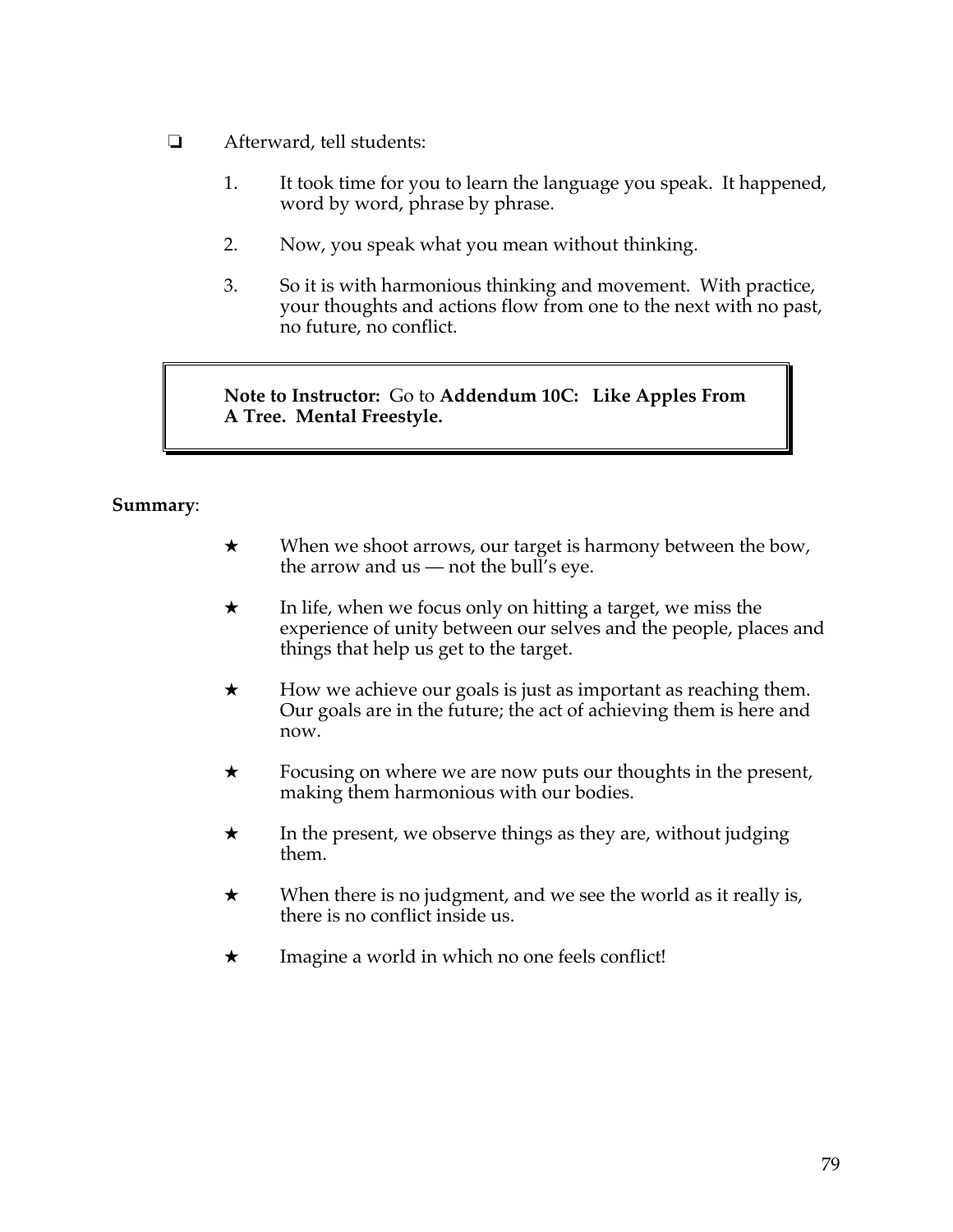# **Addendum 10A MY GOAL**

- $\boldsymbol{\chi}$  As you walk around the room, read the following incomplete sentences to students. As they verbally fill in the blank, ask them to go the board and write their response there.
	- 1. When I get up in the morning the first thing I think is .
	- 2. As I get dressed on a weekday, I am concerned about .
	- 3. As I walk to school, I usually think about .
	- 4. When the bell rings for class, I want to \_\_\_\_\_\_\_\_\_\_\_\_\_.
	- 5. When I'm sitting in my math class, I'm thinking .
	- 6. When I run into a student I know in the hall, the first thing that comes to my mind is .
	- 7. Around 2:30 in the afternoon, what's on my mind is .
	- 8. After school, all I want to do is \_
	- 9. At dinner time, I usually think about .
	- 10. When it's time for bed, I think .
- $x$  Tell students to look at their responses carefully. Ask:
	- 1. How many of your responses refer to something in the past? *Probably very few, but encourage all responses.*
	- 2. How many refer to something in the present? *Again, probably few.*
	- 3. How many of your responses are future-oriented? *Probably, a lot.*
	- 4. Why do you think we are so focused on the future on what's going to happen *next* instead of what's happening right now?
	- 5. Do you think we are scared of what might be happening next?
	- 6. Do you think we've been conditioned to look ahead instead of enjoying what's happening right here, right now?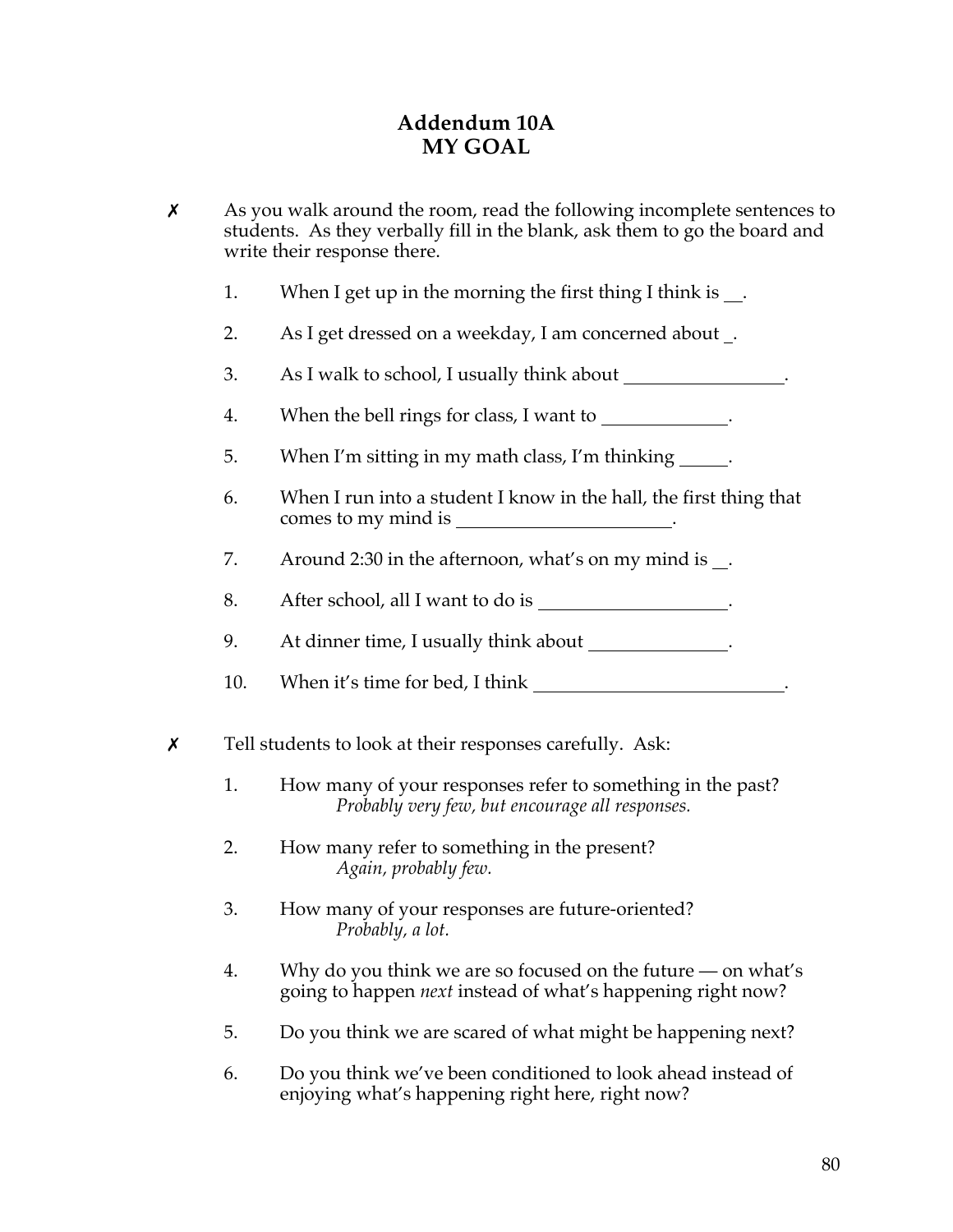# **Addendum 10B MY GOAL REVISITED**

- $\boldsymbol{\chi}$  Walk around the room again and read the same sentences to students.
- $\boldsymbol{x}$  Tell them:
	- $\mathcal I$  As you hear the sentence, put yourself in the moment of what is happening. Close your eyes, if it helps.
	- $\checkmark$  Picture yourself doing this activity, and fill in the blank with something *in the present.*
- $\boldsymbol{\chi}$  As they verbally fill in the blank, ask them to go the board and write their response. (Possible answers are in italics.)
	- 1. When I get up in the morning the first thing I think is . *What a beautiful, sunny morning it is.*
	- 2. As I get dressed on a weekday, I am concerned about . *How the clothes feel next to my body.*
	- 3. As I walk to school, I usually think about . *How colorful these maple trees are in the fall.*
	- 4. When the bell rings for class, I want to \_\_\_\_\_\_\_\_\_\_\_\_. *Get up and stretch before my next class.*
	- 5. When I'm sitting in my math class, I'm thinking . *About how much 4 to the 4th power is.*
	- 6. When I run into a student I know in the hall, the first thing that comes to my mind is . *It's John! Just the person I want to see!*
	- 7. Around 2:30 in the afternoon, what's on my mind is . *Science. This is my favorite class.*
	- 8. After school, all I want to do is *Walk home on Main Street and look in shop windows .*
	- 9. At dinner time, I usually think about . *How good the food tastes.*
	- 10. When it's time for bed, I think *About how good it feels to be sleepy.*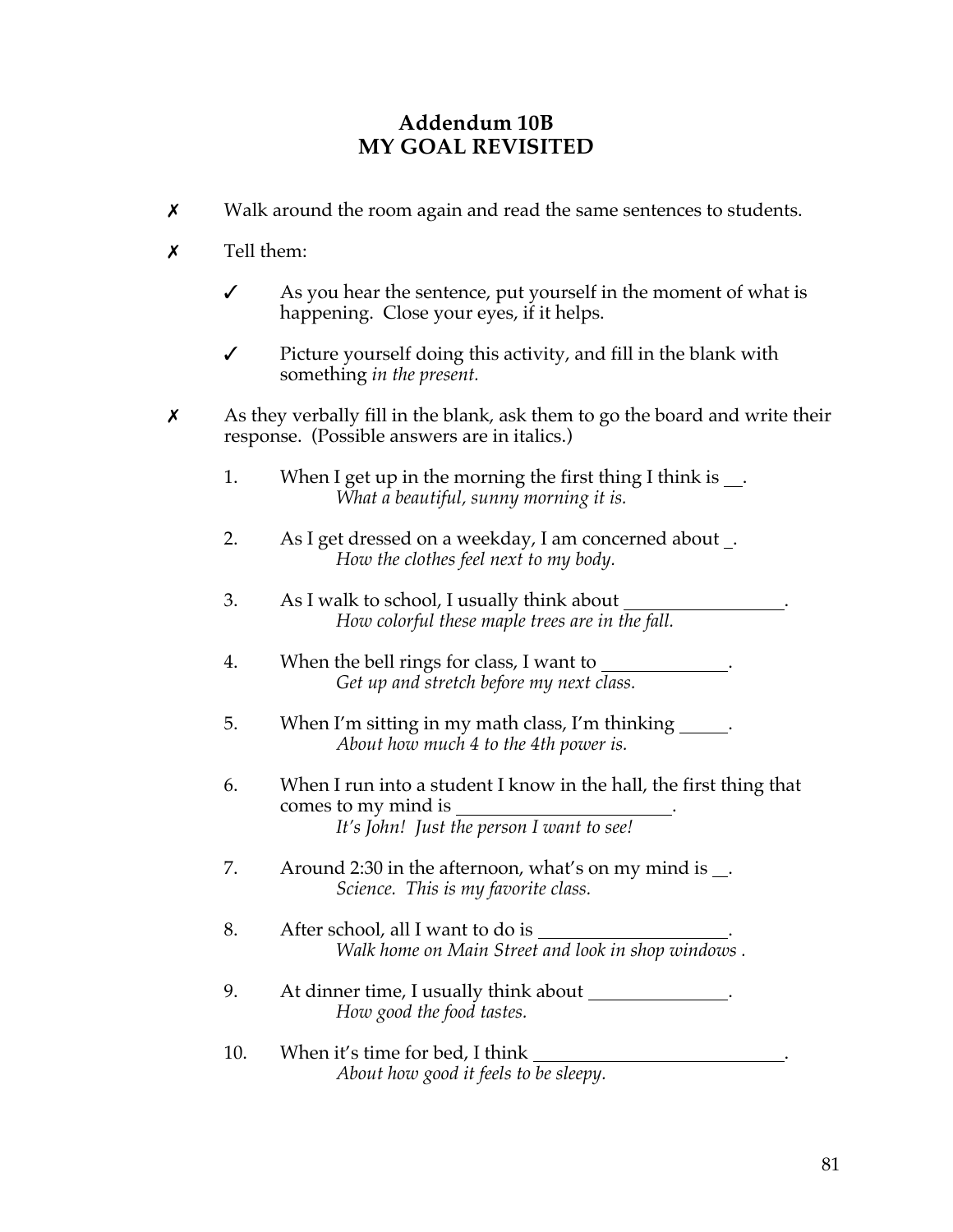# **Addendum 10C LIKE APPLES FROM THE TREE: MENTAL FREESTYLE**

- X Bring up a team of THREE VOLUNTEERS who are sharp, understanding, willing targets for questions.
- $x$  Remind Volunteers they must answer immediately, quickly, in rapid-fire succession. We are concerned with fast, intuitive answers.
- $\chi$  Remind all other students to WATCH and LISTEN carefully.
- $\boldsymbol{x}$  Tell Volunteers:

### **The fun is in walking in the dark. Empty yourself of old thinking. Act based on your harmonious mind.**

- $x$  Fire the following questions at the students:
	- 1. In harmony, there is no actor acting. What does this mean?
	- 2. Can you hit a target without seeing?
	- 3. Is the target our goal?
	- 4. What does it mean to observe, like apples falling from a tree?
	- 5. What do you see when you observe nonjudgmentally?
	- 6. How can an arrow fit through the eye of a sewing needle?
	- 7. What is the unbroken flame of attention?
	- 8. Why is it important to forget the bull's eye?
	- 9. What is the essence of harmony?
	- 10. In harmony with this room, what do you see?
- $\chi$  Thank the Volunteers for their willingness to show us their presence of mind.
- $x$  Applaud their harmonious nature!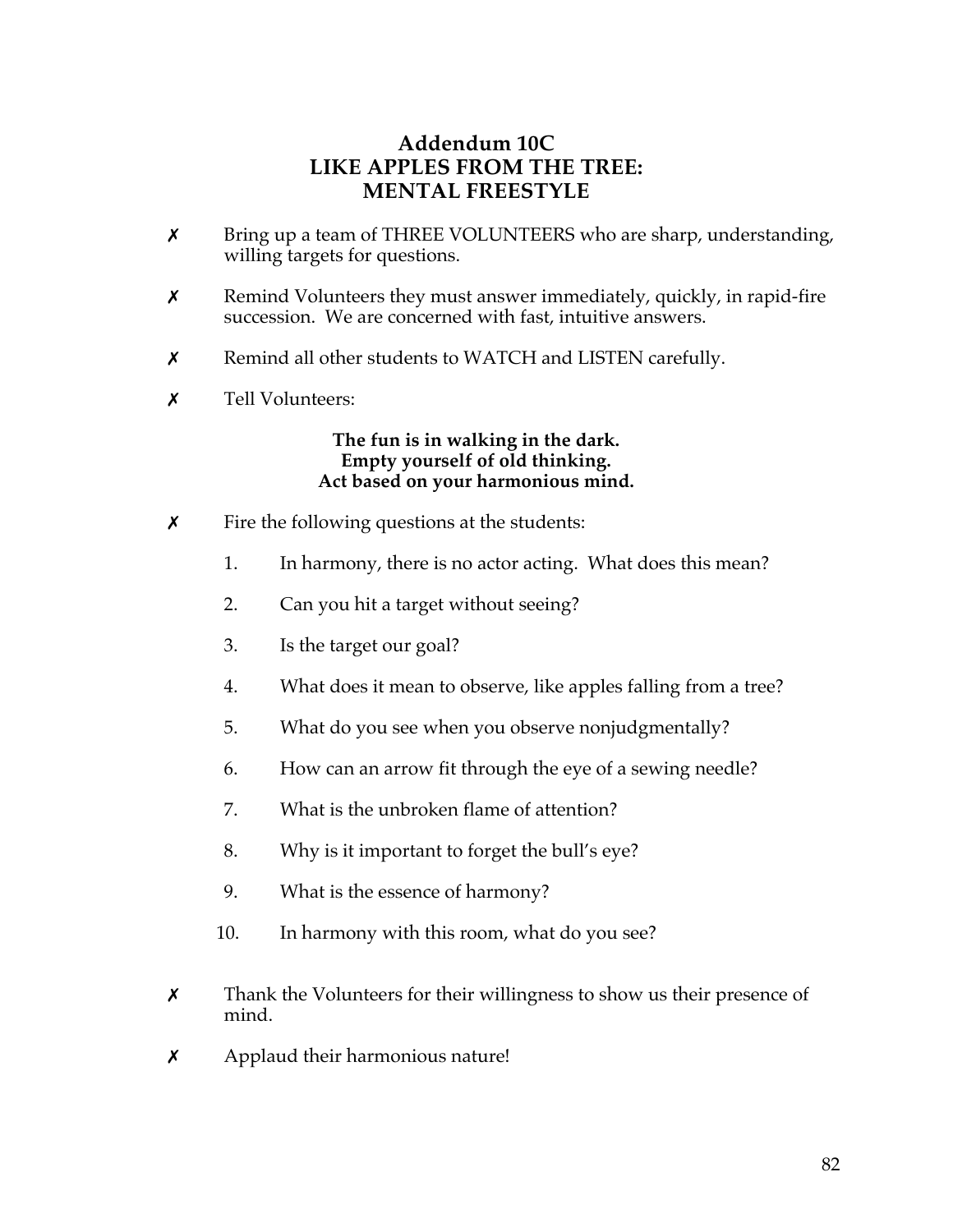# **LESSON 11 The Illusions That Thought Weaves**

Breakdown of Lesson 11:

We are what we think. All that we say and do arises from our thoughts. With our thoughts we make the world.

## **We Are What We Think**

**Note to Instructor:** Write on the board: TEST OF THE WEEK: **UNDERSTANDING.** Read aloud: **Defeating the Enemy Without Fighting. The Test of Understanding,** page 75, in the textbook.

- ! Afterward, ask students:
	- 1. To be free of the chains of the Ancient Warrior, is it enough to be physically strong?
	- 2. Why do you think it's essential to be mentally strong as wel
	- 3. Do we need our minds in order to cut through the confusion and chaos that comes with daily life? Can physical strength help us do that?
	- 4. Are all our thoughts positive thoughts? Necessary thoughts? Conflict-creating thoughts? Do we have some of each?
	- 5. Do you think most of us, at one time or another, have false thoughts we believe are true?
	- 6. Does false thinking divide people? Create conflict? How?

**Note to Instructor:** Go to **Addendum 11A: We Are What We Think**. An exercise to make students aware of how their thinking makes them the people they are.

 $\Box$  Tell students: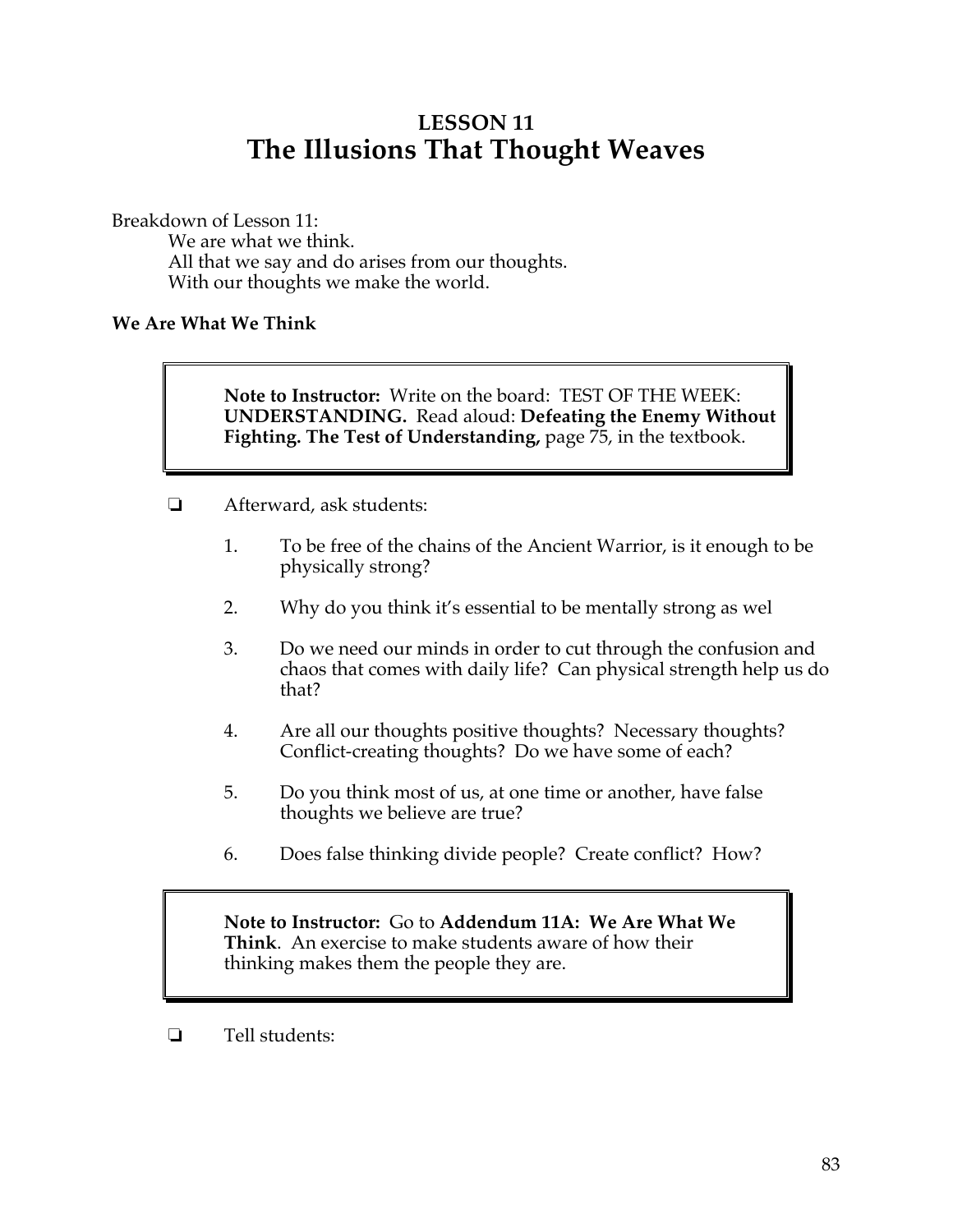- $\checkmark$  People in our lives sometimes give us their opinions of us. They may say, "You're too lazy." "You're too fat." "You're not smart enough." "You talk too much."
- What people say about us affects how we see ourselves and sometimes causes us to feel inner conflict.
- $\checkmark$  If we think we're too lazy, too fat, too dumb, or too talkative, then we are!
- $\checkmark$  We are conditioned to believe what we are told, when, in fact, things people say about us may not be true.

# **All That We Say And Do Arises From Our Thoughts**

- $\Box$  Tell students:
	- All that we SAY and DO is based on what we THINK. If you think: "I'm stupid!" everything you say and do will reflect that.
	- $\checkmark$  Habits, traditions, customs, values and beliefs, which we get from families, friends, what we learn from books, newspapers, television and movies — all affect how we THINK and, therefore, what we SAY and DO.

**Note to Instructor:** Go to **Addendum 11B: I Am Conditioned!** To help students recognize their conditioned thinking.

- $\Box$  Ask students:
	- 1. Do you think we are all conditioned in the same way?
	- 2. Do we all learn to get up at the same time every morning? To comb our hair the same way? Dress the same way? Think the same way?
	- 3. Have you noticed there are people in this classroom who think much differently than you do? In what ways? *Encourage responses that are respectful.*
	- 4. The people who are the first to condition us are our families. They are the ones we spend the most time with before we ever get to school.

### **Note to Instructor:** Go to **Addendum 11C: A Creature of Habit!** To help students see where there conditioning begins.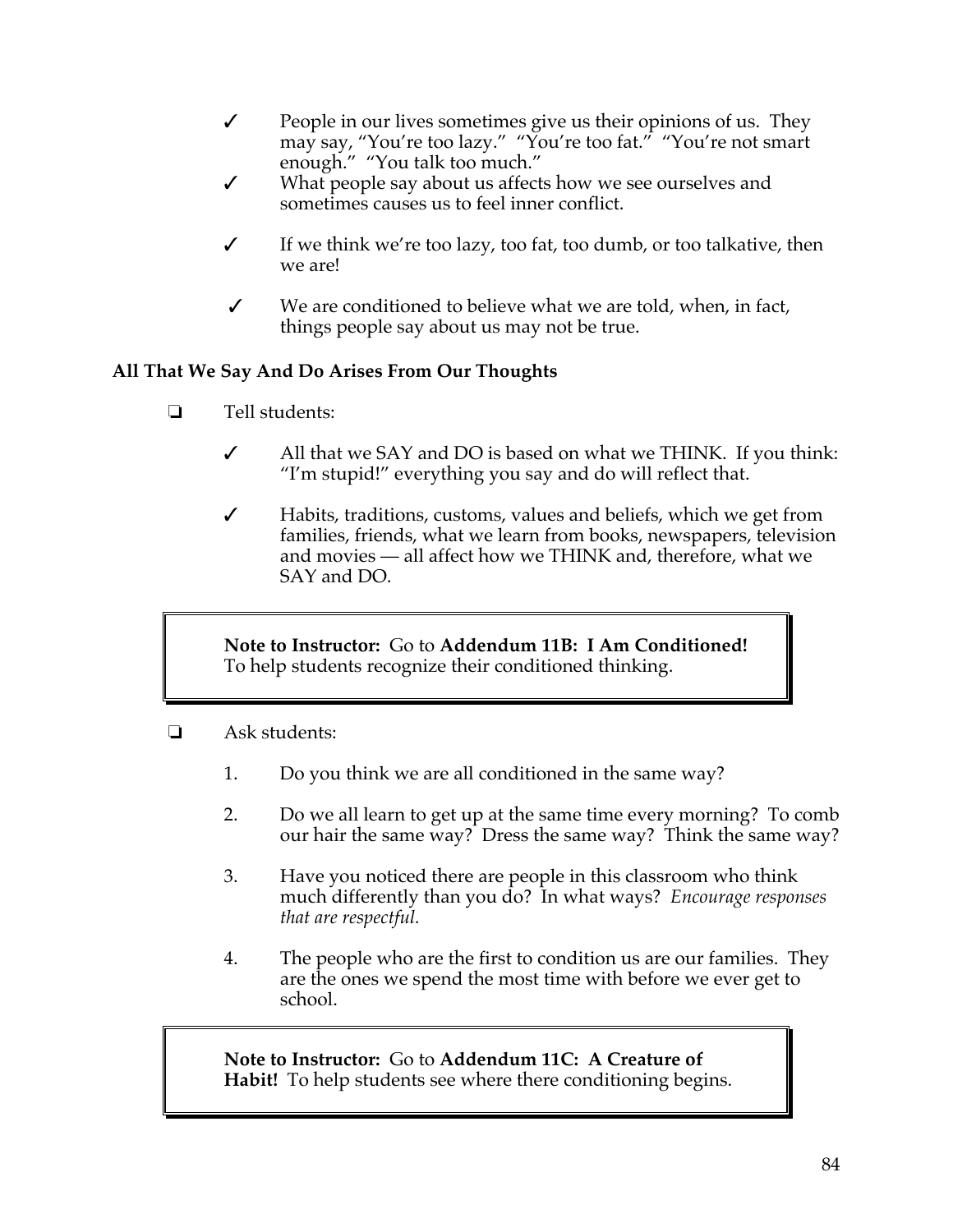- **E** Afterward, ask students:
	- 1. Do you see how we are conditioned by our surroundings?
	- 2. Can you see how we can sometimes not be AWARE of how we've been conditioned by our surroundings?
	- 3. What kinds of conflict arise between you and others you know because of your backgrounds? Your habits and traditions?

**Note to Instructor:** Go to **Addendum 11D: Similarities Instead of Differences! Mental Freestyle.** Another challenging opportunity for students to think on their feet.

- $\Box$  Tell students:
	- Subset As you now know, what we think as a tremendous effect on whether or not we create conflict in our own minds.
	- $\checkmark$  What we think has an enormous effect on what we say and do.
	- $\checkmark$  What we say and do has a huge effect on whether or not we create conflict in the world.
	- $\checkmark$  If you've ever looked at all the conflict that exists in the world today, and wondered how it got there — now you know. You and I put it there by the way we think and act!
	- $\checkmark$  In this lesson we have examined our thinking and where it comes from. In our next lesson, we look at how our thinking affects our actions — another test of our understanding.

## **Summary**:

- $\star$  We are what we think. Our brains are filled with thoughts -- some positive, some necessary, some mere illusions.
- $\star$  What we think determines what we say and do.
- $\star$  Your mind is your greatest weapon. It can shoot you down in a mess of confusion and chaos, or it can act as a sharp sword of truth and bring you clear, harmonious understanding.
- $\star$  Respect your thoughts both positive and negative and understand that they foretell what you say and do.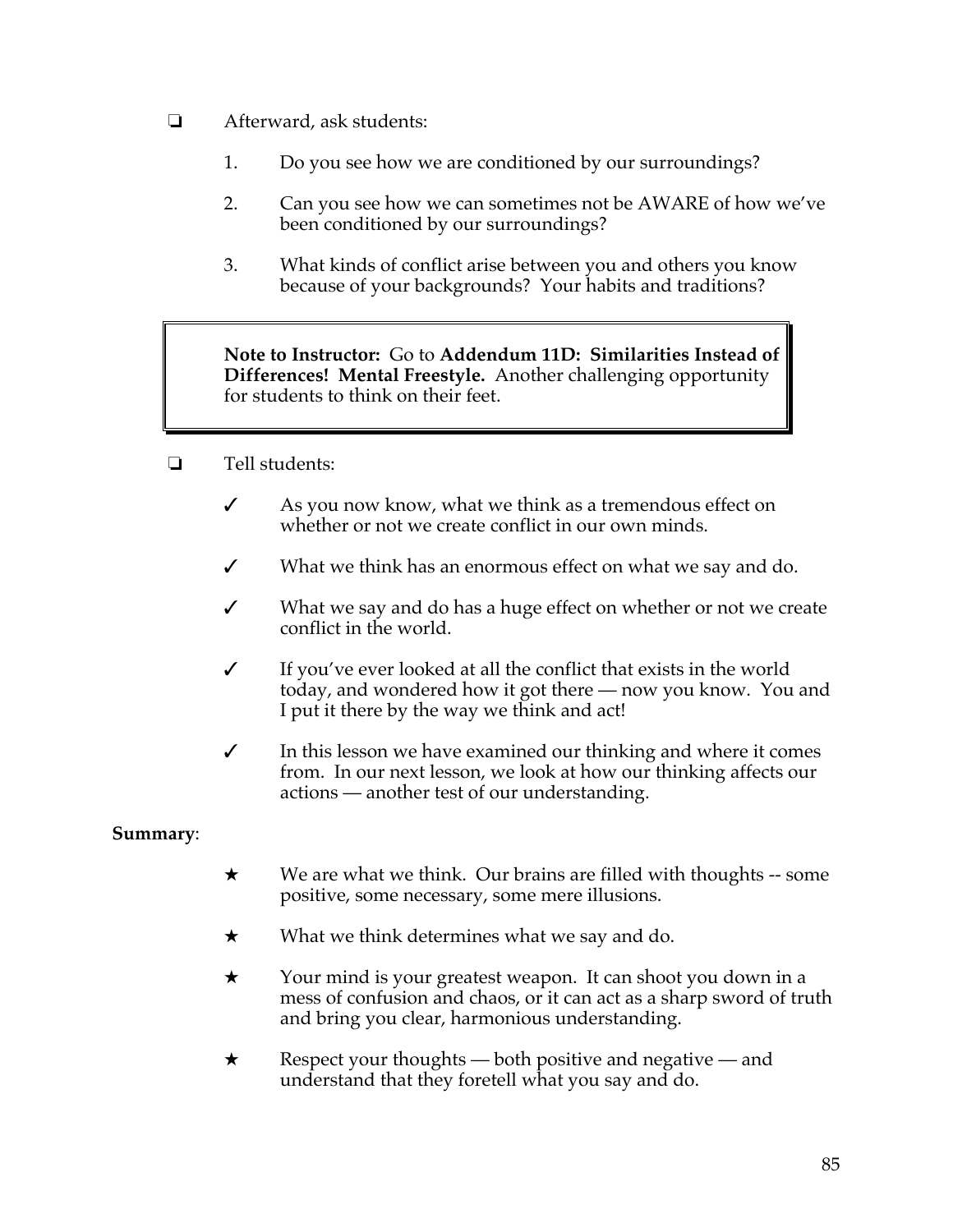# **Addendum 11A WE ARE WHAT WE THINK**

 $x$  Write on the board the following classifications:

Super Jock Athlete

Very Cool Musician

Extra Smart Mathematician

Top-Notch Organizer/Group Leader

Hard-Working Organization Follower

Super Independent Thinker

Get-Along-With-Everyone Team Player

Belly Laugh-A-Minute Comedian

Hard Rock 'n Roller

Preppy Class Officer

Shy, Intelligent Scientist

- $\boldsymbol{\chi}$  Ask students to look at these classifications and select one they like the best. (It's okay to add classifications.)
- $\boldsymbol{\chi}$  Present them with the following situation:

You have been chosen to participate in an experiment in which you and your classmates will be living in one house, under one roof, for one year. The house is very large, with room for everyone.

The house rules are: There will be three meals a day, and everyone must eat only what is served in the house. Only classical music will be allowed and only during meals. Otherwise, the house must remain quiet. There will be television watching allowed from 6pm to 8pm evenings only. Three hours per day will be spent learning a new language; four hours per day will be spent reading books and magazines; and two hours per day will be spent planting and gardening. The rest of the time is to be spent as you wish. You can leave the house only on Sundays, between 8am and 3pm.

(continued)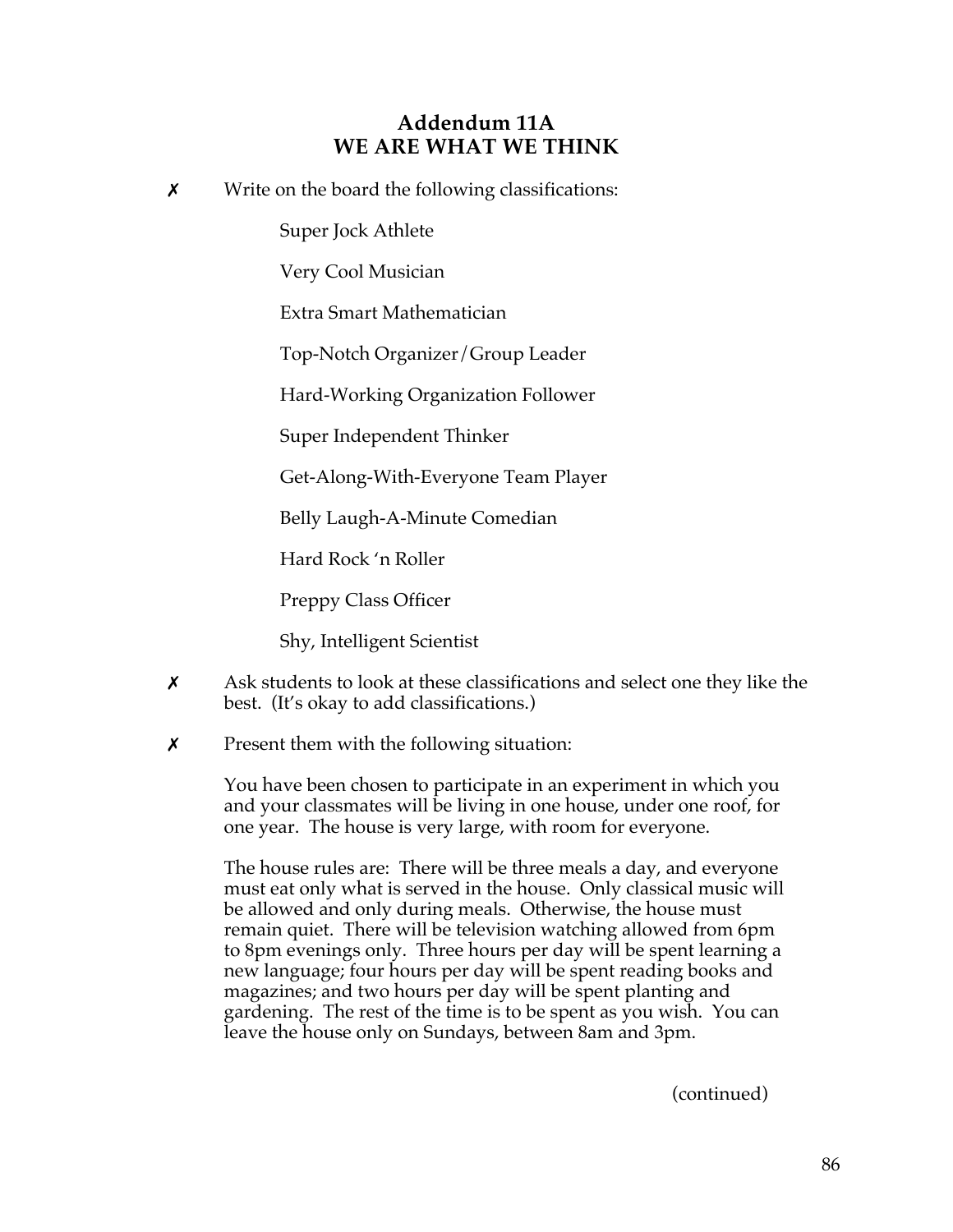- $x$  Ask students, according to their category:
	- 1. What's your response to this situation?
	- 2. What do you think about living with these people for one year?
	- 3. How do you feel about eating only the food served in the house?<br>4. What do you think about restricted TV watching and the kind of
	- What do you think about restricted TV watching and the kind of music to be played?
	- 5. How do you feel about planting and gardening every day?
	- 6. What's your greatest excitement about this project?
	- 7. What's your greatest fear about it?
	- 8. What do you see as potential sources of conflict?
	- 9. Do you think everyone will get along? Why?
	- 10. Do you already have a good idea of who you would like to spend more time with?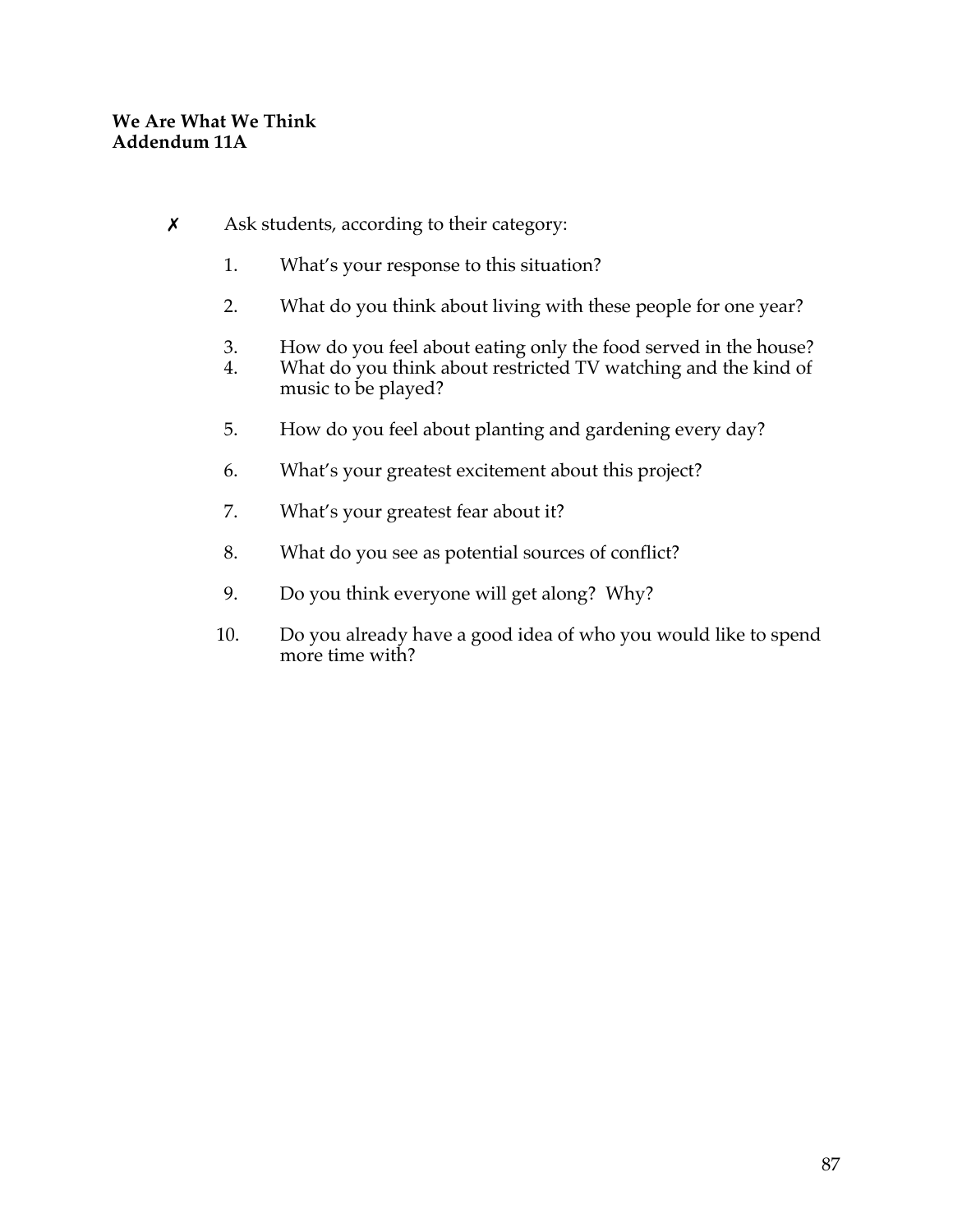# **Addendum 11B I AM CONDITIONED!**

- $x$  Ask students:
	- 1. What are some things you've been **punished** for doing? Coming home late? Not saying where you were going? Doing something you were asked not to do? *Encourage all responses. Make a list on the board or on a chart.*
	- 2. What are some things you've been **rewarded** for doing? Doing what you're told? Getting good grades in school? Smiling? Being kind? Respectful? *Encourage all responses. Make a list on the board or on a chart.*
	- 3. When you are rewarded or punished for certain behavior, what is the message you get?
	- 4. Is the message: You will be loved, appreciated and respected when you do what someone else wants you to do?
- $\chi$  Divide students into groups of three or four. Write on the board:

Get up in the morning Eat breakfast Exercise Talk Walk to school Get a ride to school<br>Listen in class **Example 2** Participate in class Eat lunch<br>
Have dinner<br>
Have dinner<br>
Bo my homework Watch television

Participate in class discussions Do my homework<br>Go to bed

- $\chi$  Ask each group to select two topics (doesn't matter if more than one group selects the same topic) and to discuss:
	- 1. The way I (TOPIC) is the result of conditioned behavior.
	- 2. The way I was conditioned was when I was (REWARDED/PUNISHED) for (fill in the blank).
- \$ Give groups about 10 minutes. Call time. Ask for Volunteers to tell or read their responses.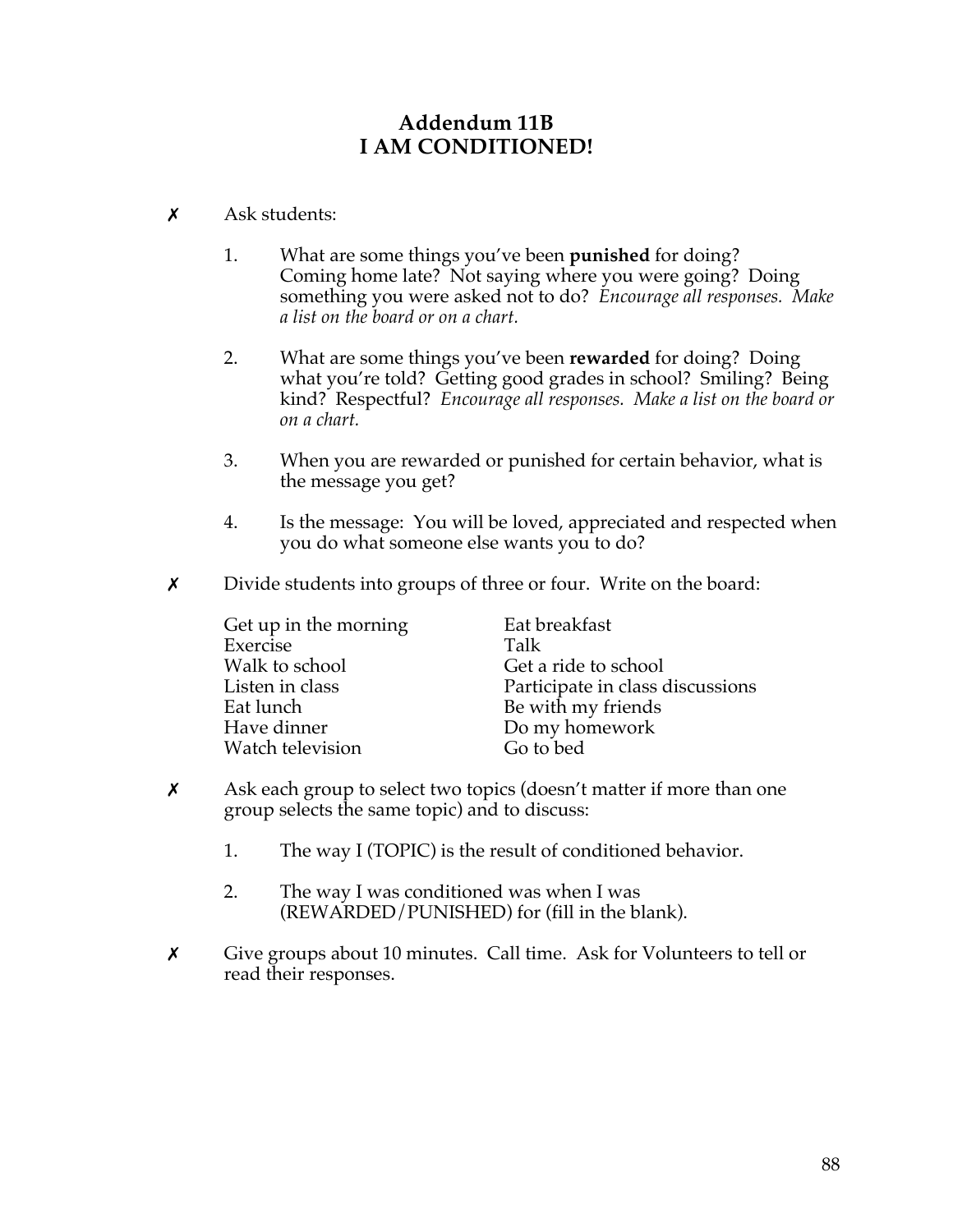# **Addendum 11C A CREATURE OF HABIT!**

- \$ **MAKE COPIES** for every student of the form that follows on the next page. Pass them out. Provide enough pens/pencils for students.
- $\boldsymbol{\chi}$  Ask students to take ten minutes to fill out the form. (If students need more time, please allow for it.)
- **x** Ask for Volunteers to read aloud what they've written.
- $x$  As students read, ask each reader:
	- 1. Have you been "conditioned" to believe that if you do not conform to these habits and traditions that you are wrong? Bad? Not spiritually correct?
	- 2. Have you met other students who have been "conditioned" to believe things that are different from what you believe?
	- 3. How do you feel about these people?
- $x$  Ask other students:
	- 1. Are these habits, traditions, values different from yours? In what way?
	- 2. Do you think this person is bad? Wrong? Not proper?
	- 3. Do you feel in conflict with this person's values? How so?
- $\boldsymbol{\mathsf{x}}$  Ask students:
	- 1. If you believe one thing, and your friend believes another, do you feel a difference between you? Why do we need beliefs?
	- 2. Using the tests of harmony and order, how would you help them understand how established beliefs divide people and create conflict?
	- 3. Using the test of focus, how would you change this thinking?
	- 4. Challenging yourself to the tests of bravery and spirit, how would you tell your brain to alter this thinking?

(continued)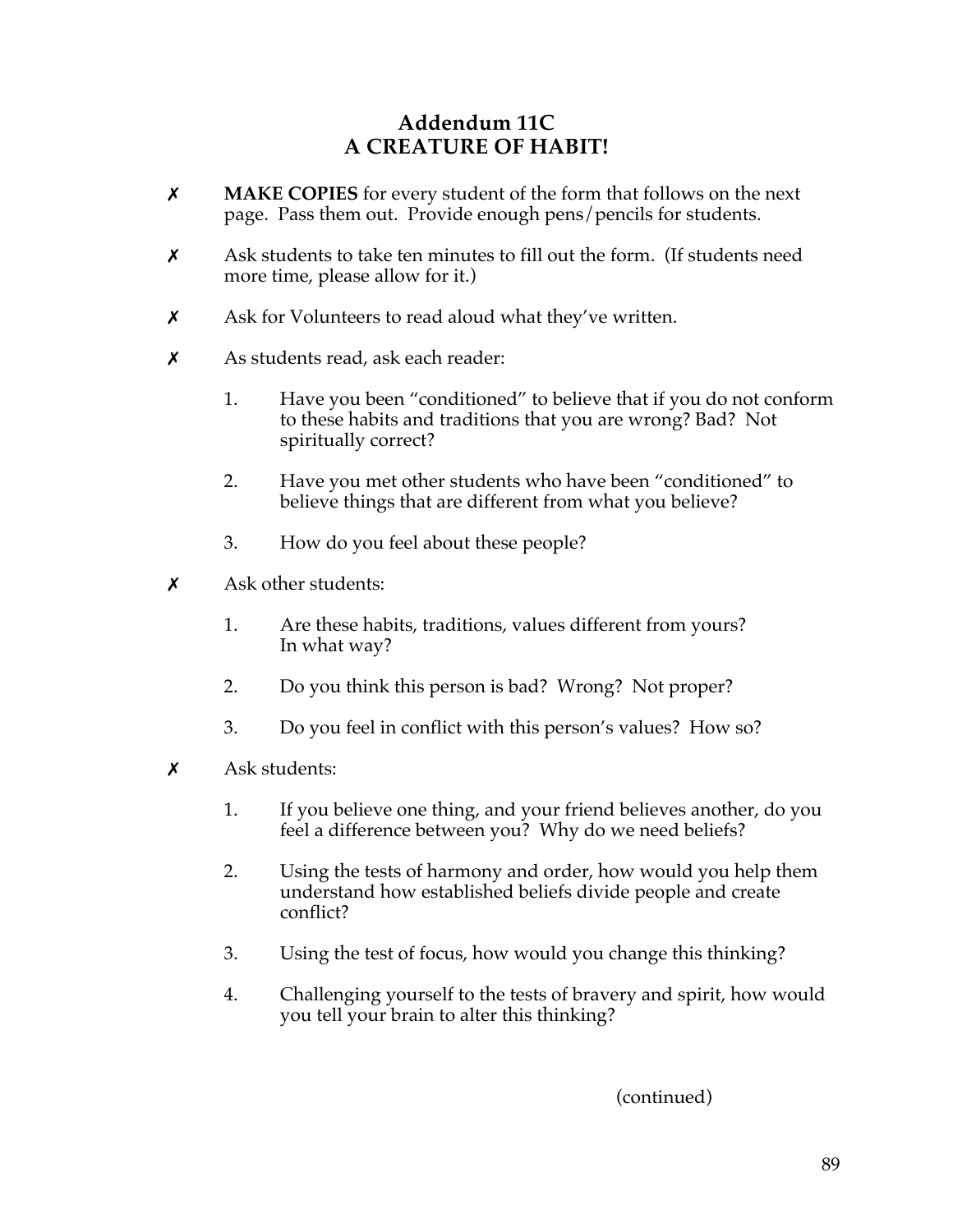# **CONDITIONED BY MY SURROUNDINGS**

1. My name is (fill in your name):

.

.

**.** The contract of the contract of the contract of the contract of the contract of the contract of the contract of

- 2. I live with my (parents/grandparents/other) in a (house/apartment/complex) .
- 3. My ancestors come from the country \_\_\_\_\_\_\_\_\_\_\_\_\_\_\_\_\_\_\_\_\_, and some of the traditions we follow include: (going to church/synagogue, eating certain food on certain days/celebrating certain holidays, praying) [100]
- 4. A custom at our household is to (offer visitors a place to sleep for the night/say a prayer before eating) <u> 1989 - Johann Stoff, deutscher Stoffen und der Stoffen und der Stoffen und der Stoffen und der Stoffen und de</u>

<u>. In the second control of the second control of the second control of the second control of the second control of the second control of the second control of the second control of the second control of the second control</u>

<u> 1989 - Johann Stoff, die staatskriuw fan de Amerikaansk kommunister († 1908)</u>

<u> 1989 - Johann Stoff, amerikansk politiker (\* 1908)</u>

<u> 1989 - Johann Stoff, amerikansk politiker (d. 1989)</u>

- 5. A strong value I have is (doing well in school/earning lots of money/treating other people as I want to be treated) <u> 1989 - Andrea Station Barbara, amerikan personal (h. 1989).</u>
- 6. Something I strongly believe in is (God/we are all sinners/we are all fallen angels/money is the root of all evil/the good of humanity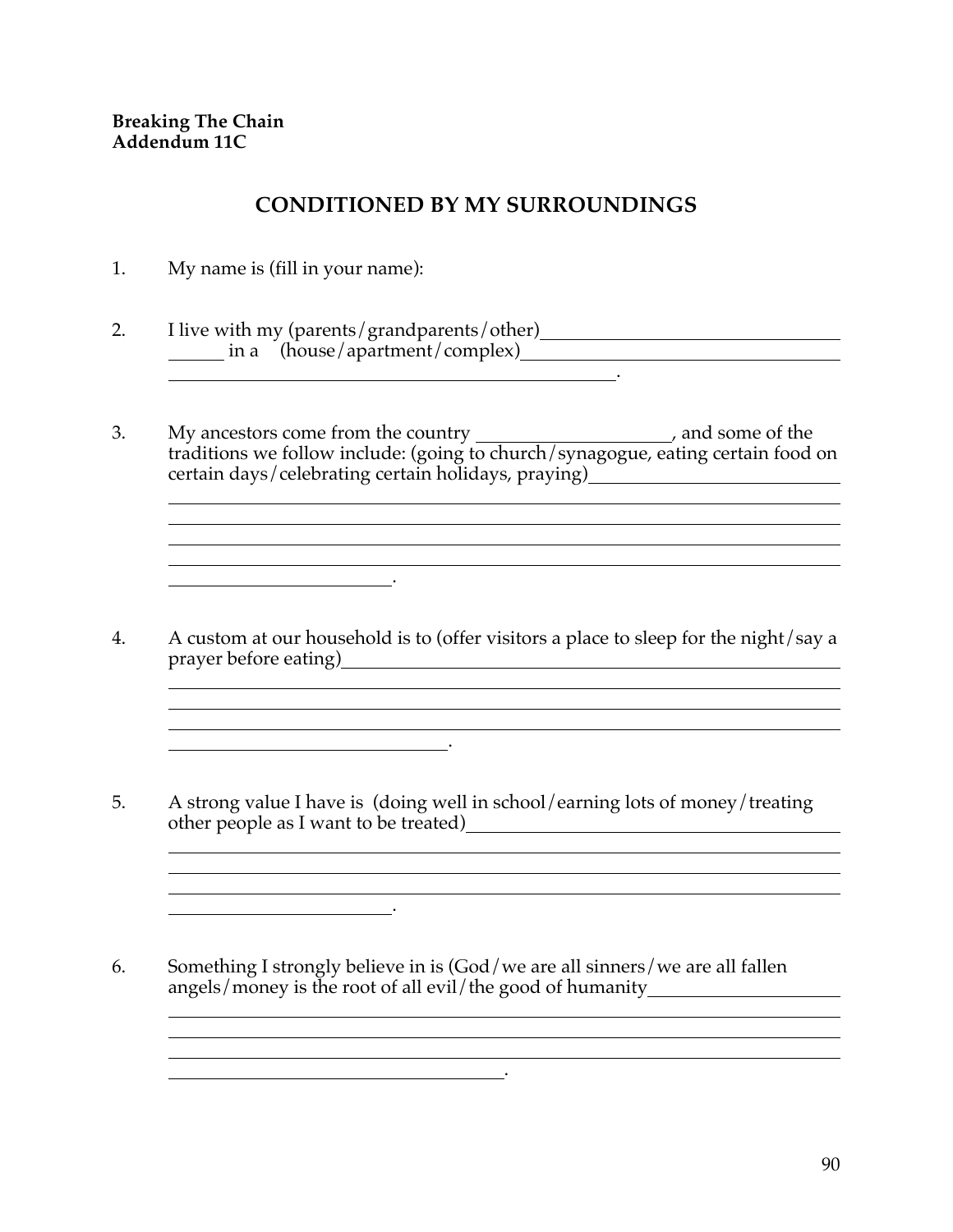# **Addendum 11D SIMILARITIES INSTEAD OF DIFFERENCES! MENTAL FREESTYLE**

- **x** Time for another team of THREE VOLUNTEERS who are sharp, willing targets for questions.
- $x$  Remind Volunteers to answer immediately, quickly, in rapid-fire succession. We are concerned with fast, intuitive answers.
- $x$  Remind all other students to WATCH and LISTEN carefully. Tell Volunteers:

### **The fun is in walking in the dark. Empty yourself of old thinking. Act based on your understanding mind.**

- $\boldsymbol{\chi}$  Fire the following questions at the students:
	- 1. Who is someone very different from you? How are you the same?
	- 2. What is a false thought you have had? How do you put yourself in harmony with this thought?
	- 3. What is your understanding of someone who says to you, "You are stupid!"
	- 4. What is your understanding of someone who bullies you?
	- 5. If you think and believe, "I am weak!" how will you act? How can you resolve this thought in your mind?
	- 6. What is a family tradition that has helped you over the years?
	- 7. What is a family habit that is a test of harmony for you?
	- 8. How do you feel about being a creature of habit?
	- 9. If established belief systems divide people and create conflict, why do we keep believing in them? What purpose do they serve?
	- 10. Can understanding how we divide ourselves end these divisions? Is this being "empty" (as in Kara-te "empty self")?
- **x** Thank the Volunteers for demonstrating their understanding.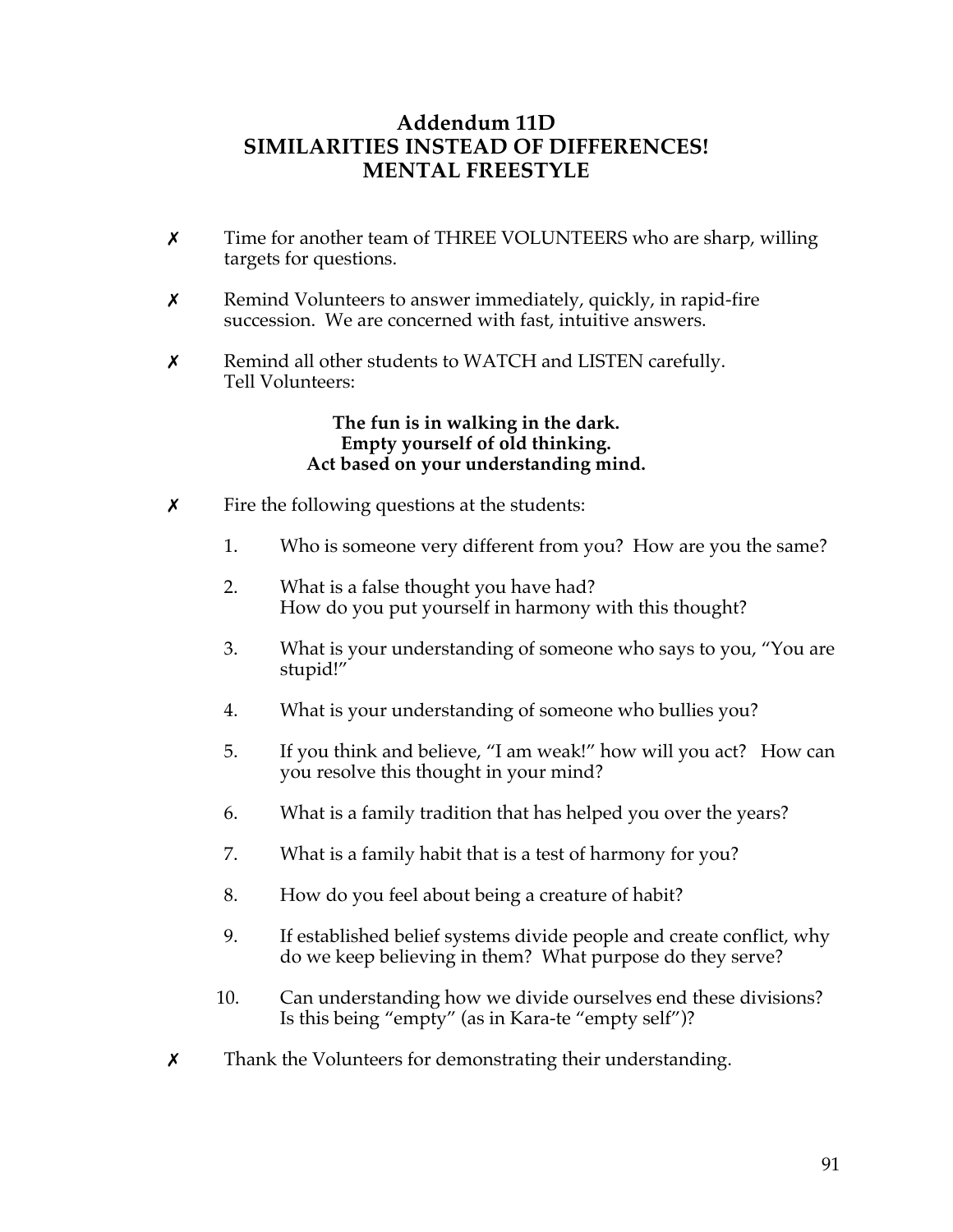# **LESSON 12 Seeing The Timeless Face of Humanity**

Breakdown of Lesson 12:

You cannot escape fear. The harder you try, the more tension you create. Honoring our fear acknowledges mankind's humanity. Understanding our fears sets us free.

# **You Cannot Escape Fear. The Harder You Try, the More Tension You Create**

**Note to Instructor:** Write on board: TEST OF THE WEEK: **HONOR.** Read **Curse of the Ancient Warrior. The Test of Honor**, page 36, in textbook. Bring the story to life! **If you have access to Chinese finger puzzles, bring them in.** 

- $\Box$  Afterward, ask students:
	- 1. Have you seen Chinese finger puzzles? Played with them? What is the challenge in freeing your fingers?
	- 2. Is the challenge *understanding* how the puzzle works?
	- 3. As human creatures of habit, do you think we sometimes resort to doing things the way we always have in the past rather than understanding what we could do now?
	- 4. Does "the old way" always work? Why do you think we do it?
	- 5. When the student asked: "How can we honor what is destructive?" do you think this student was using "old way" thinking?
	- 6. During the fight, was the younger student furious with what seemed a lack of proper conduct by the older student?
	- 7. What did the younger student lose? *Control — of self.*
	- 8. When the young student finally SAW the Ancient Warrior in the mirror, what did the warrior look like? *A frightened, enraged animal that was out of control. An animal with eyes that could kill.*
	- 9. Have you ever seen this Ancient Warrior in the mirror? When?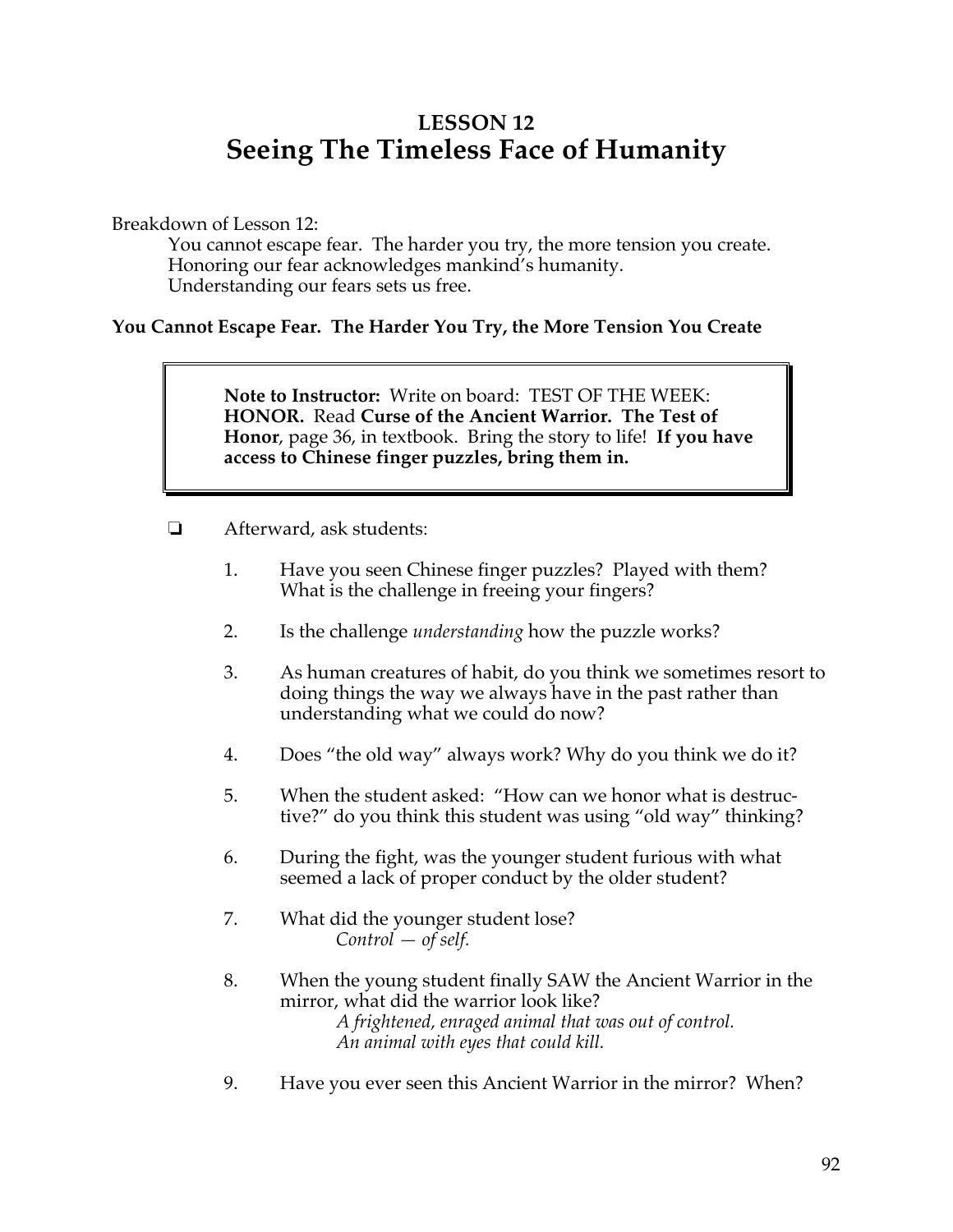**Note to Instructor:** Go to **Addendum 12A. What Am I Afraid Of?** A fast, sit-down fill-in-the-blank to help students see what pushes their fear button and what happens as a result.

# **Honoring Your Fear Acknowledges Mankind's Humanity**

- $\Box$  Ask students:
	- 1. Do you think being afraid is natural?
	- 2. Do you think people who accept that they get scared are healthier? Happier? Why?
	- 4. Did you know that successful people honor their fears and welcome them as *challenges?*
- $\Box$  Tell students:
	- $\checkmark$  The more fears you can admit to, the braver you are. Brave people allow themselves to be put through more tests.
	- $\checkmark$  Fear, the Ancient Warrior, lives inside all of us. How this warrior controls us determines how we think, how we act — how we live our lives.

**Note to Instructor:** Go to **Addendum 12B, Chart: How I Handle My Ancient Warrior:** Put up a chart students can look at on an ongoing basis to remind them of the ways we can deal with our Ancient Warrior.

Ask students:

- 1. Do you think you can look at the Ancient Warrior inside you and, rather than judge it as wrong, accept it as human?
- 2. Do you think that if you accept it as human and natural, you have a better chance of becoming empty? Pure? Focused?
- 3. Do you believe that accepting the fear inside you is essential to your being prepared for the unexpected?
- 4. Is accepting your fear the first step to controlling it?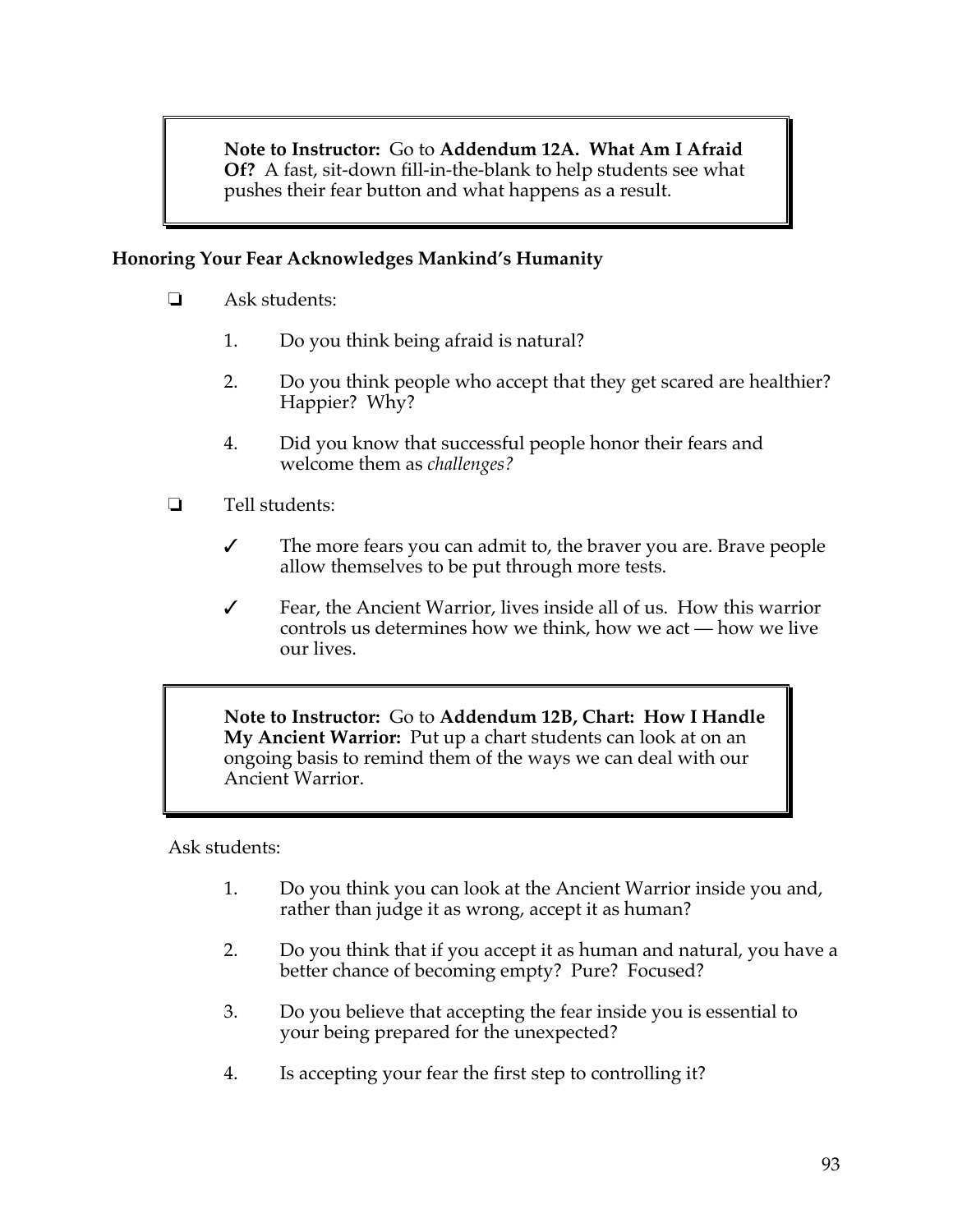**Note to Instructor:** Go to **Addendum 12C. When Safety Is Not A Factor.** While the Martial Arts train students in relatively safe environments, life experiences are rarely this generous. This activity helps students prepare for the unexpected.

- **E** Afterward, ask students:
	- 1. What is the honorable thing to do when you have knowingly hurt someone?
	- 2. Do you sometimes feel reluctant to apologize for hurting someone? Why?
	- 3. When you focus on something you said or did that may have hurt someone, what would be a test of your honor?
	- 4. Is honor giving your word and keeping it?
	- 5. If you know inside you that you've done something you are not proud of, what would you do to test your sense of honor?
	- 6. Does your honor rely on what OTHERS think of you?
	- 7. What scares you about showing yourself some honor?

## **Understanding Our Fears Sets Us Free**

**Note to Instructor:** Go to **Addendum 12D. Understanding My Ancient Warrior: Mental Freestyle.** Another chance for students to learn to think quickly on their feet.

## **Summary**:

- $\star$  We cannot get way from fear, the Ancient Warrior within us.
- $\star$  The harder we try to escape our fear, which is our link to all humanity, the greater the tension we create.
- \* Freedom comes *not* from fighting to be free of fear, but from honoring and understanding what a hold fear can have on us.
- $\star$  Honor is not fame or glory, but respect for yourself and others.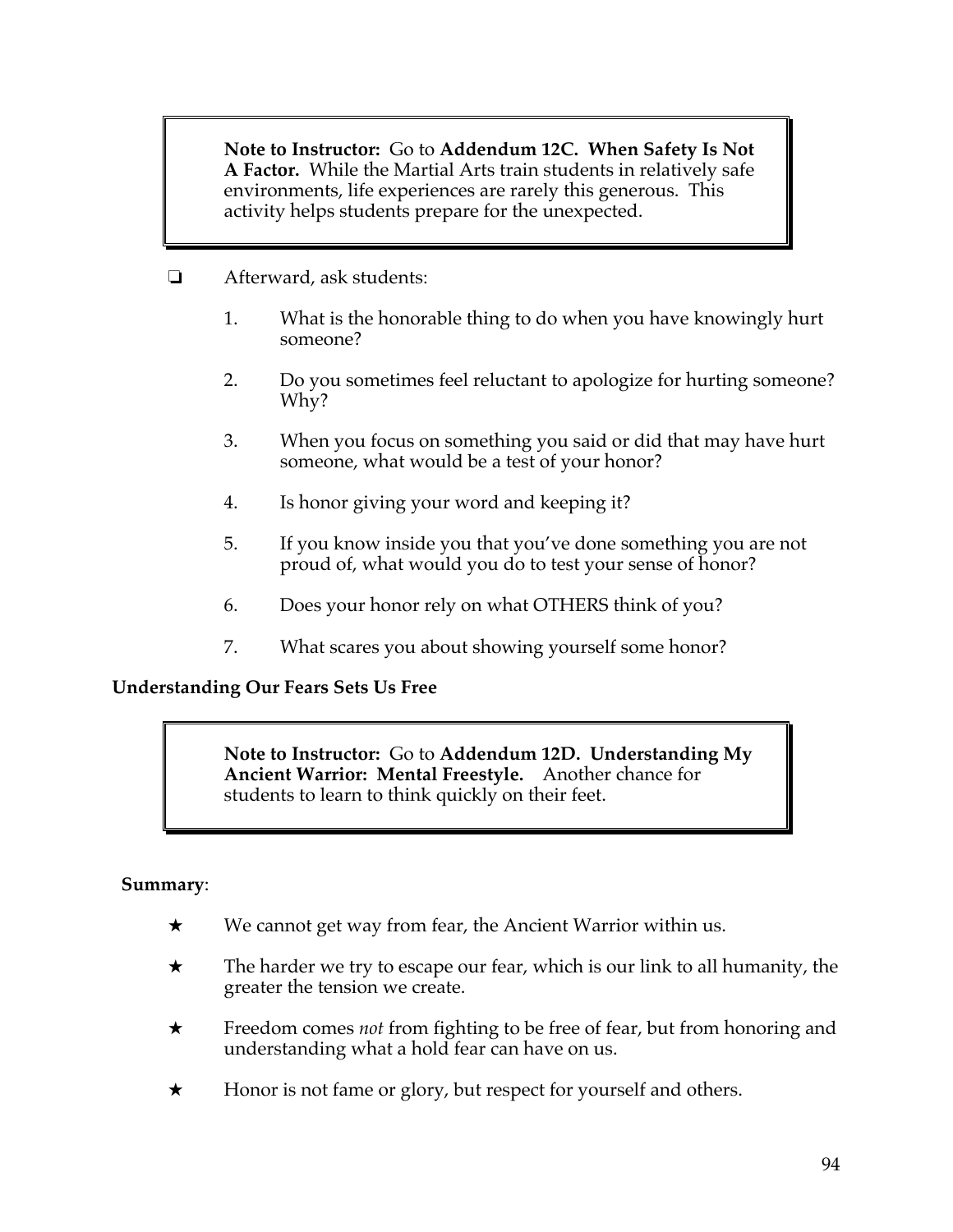# **Addendum 12A WHAT AM I AFRAID OF?**

| Х | Walk among students and ask one person at a time the following<br>questions. Encourage students to respond quickly. As they respond, ask<br>one or two Volunteers to write their responses on the board. |                                                                      |
|---|----------------------------------------------------------------------------------------------------------------------------------------------------------------------------------------------------------|----------------------------------------------------------------------|
|   | 1.                                                                                                                                                                                                       | Something that really scares me is _________________________.        |
|   | 2.                                                                                                                                                                                                       | The last time I was completely terrified was when ____.              |
|   | 3.                                                                                                                                                                                                       | It's difficult for me to admit I'm scared, because when I do, I feel |
|   | 4.                                                                                                                                                                                                       | It feels good to talk about things I'm scared of, because when I do, |
|   | 5.                                                                                                                                                                                                       | A person who pushes my buttons and gets me really upset is _____.    |
|   | 6.                                                                                                                                                                                                       | The reason I get upset with this person is _________________.        |
|   | 7.                                                                                                                                                                                                       |                                                                      |
|   | 8.                                                                                                                                                                                                       | When my anger button is pushed, I usually _________.                 |
|   | 9.                                                                                                                                                                                                       | When I get angry, I am probably scared of ______________.            |
|   | 10.                                                                                                                                                                                                      | When friends are around, I'm afraid of ____________.                 |
|   | 11.                                                                                                                                                                                                      | When my family is around, I'm afraid of                              |
|   | 12.                                                                                                                                                                                                      | The authority figure that frightens me most is _______.              |
|   | 13.                                                                                                                                                                                                      | What scares me more than anything is ______________.                 |
|   | 14.                                                                                                                                                                                                      |                                                                      |
|   | 15.                                                                                                                                                                                                      | Fear is a feeling I really __________________________________.       |
|   | 16.                                                                                                                                                                                                      | When I'm scared, my body starts to ________________________.         |
|   | 17.                                                                                                                                                                                                      | When I'm scared, my mind gets ___________________.                   |
|   | 18.                                                                                                                                                                                                      | One of my greatest fantasies when I get scared is __________.        |
|   |                                                                                                                                                                                                          |                                                                      |

(continued)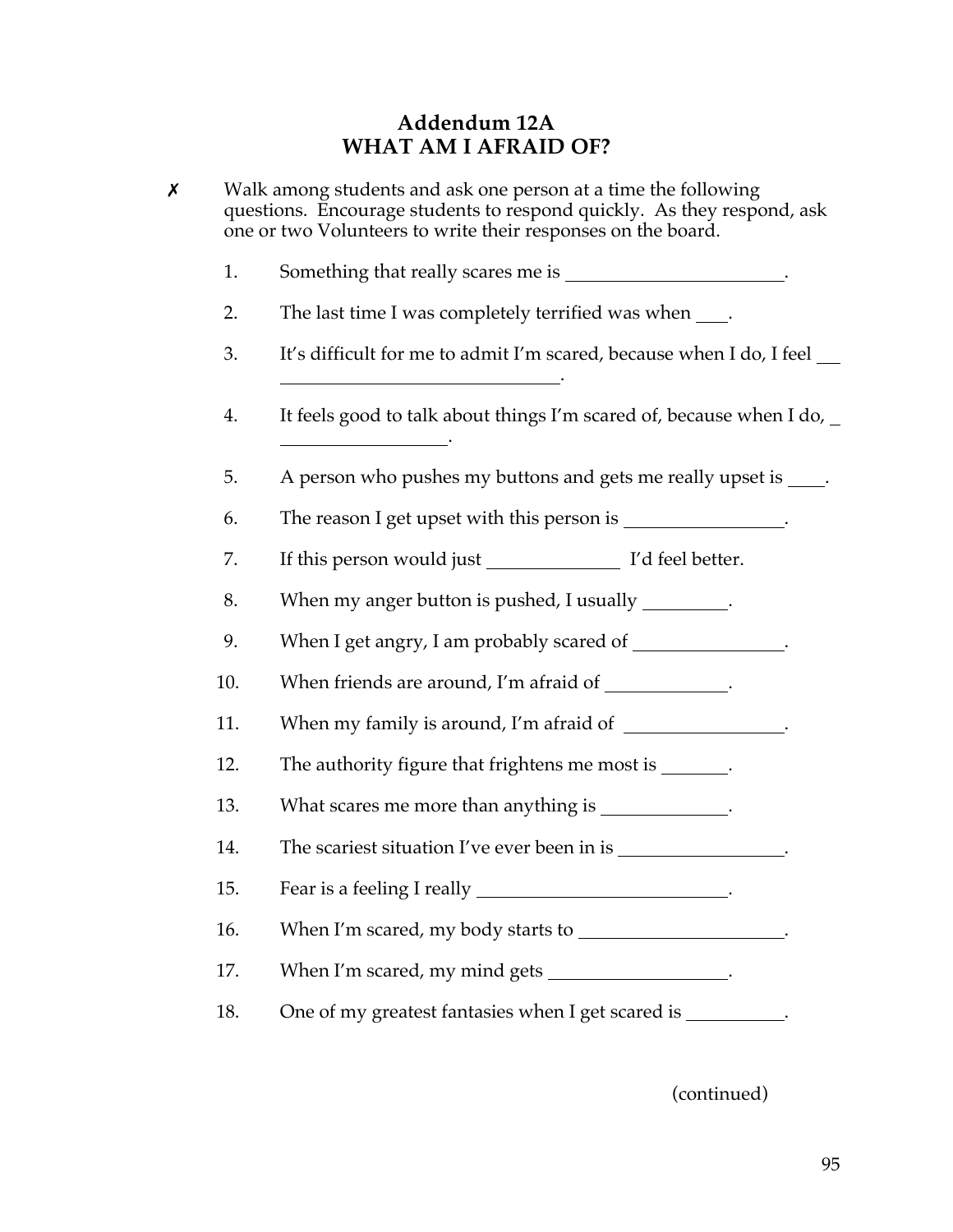# **Addendum 12A What Am I Afraid Of?**

- \$ Look at the students' responses on the board. Ask students:
	- 1. Do you see a pattern in the responses?
	- 2. Are there many fears listed that you have had at one time or another?
	- 3. Do you feel a little strange talking about what you're afraid of? Why do you think that's so?
	- 4. Is there a part of you that feels good talking about what scares you? Why do you think that's so?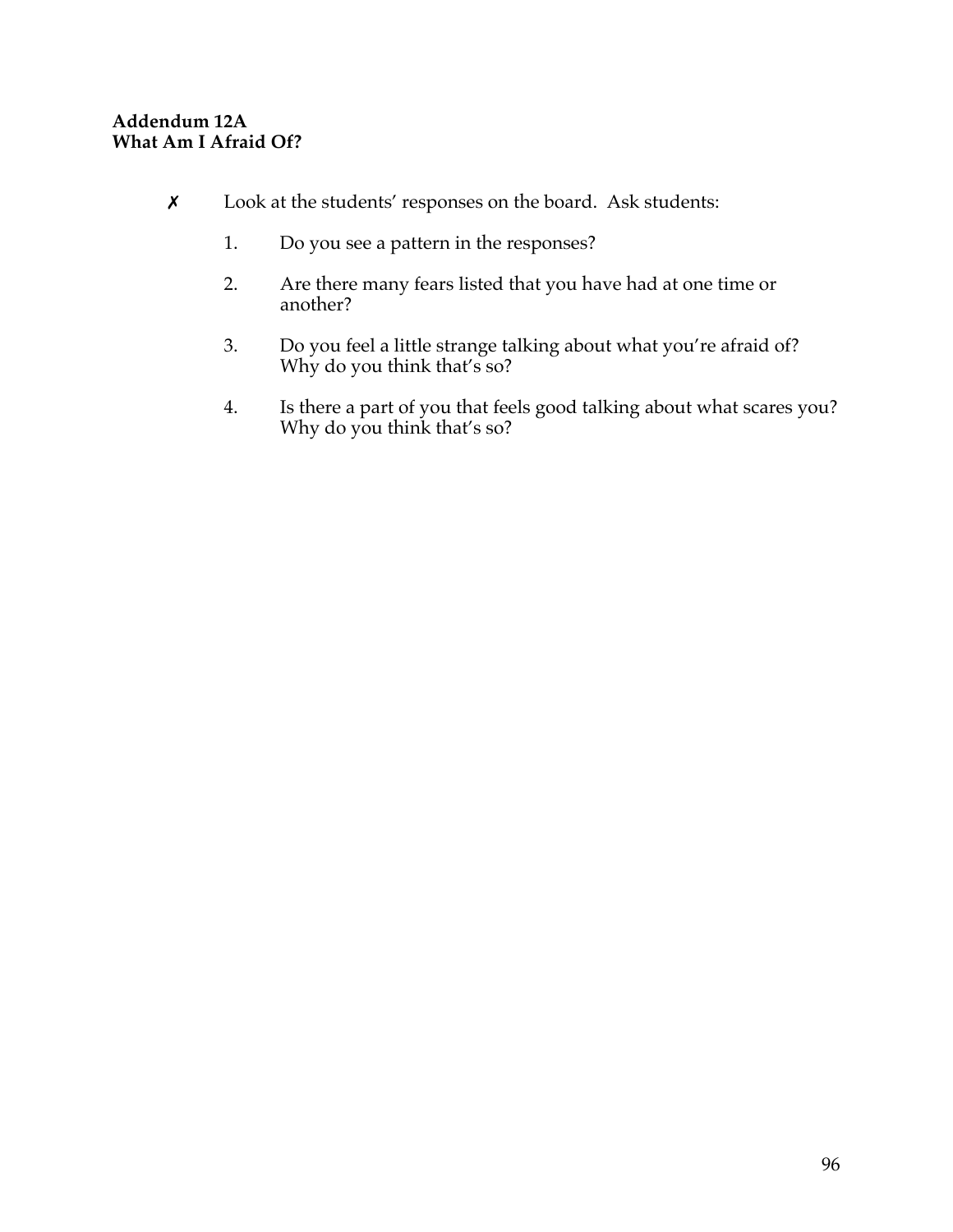# **Addendum 12B CHART: HOW I HANDLE MY ANCIENT WARRIOR**

- A. **Pretend my Ancient Warrior doesn't exist.** Hide. Run away. Deny that my Ancient Warrior is alive in me.
- B. **Welcome the Ancient Warrior inside me.** LOOK at it. SEE what it tell me about myself.
- C. **Acknowledge the Ancient Warrior inside me.** SEE that the warrior inside me is inside all humans.
- D. **Understand my Ancient Warrior.** LOOK at what makes my Ancient Warrior tick, and understand that I can learn to control my warrior's ways.

Tell students:

- 1. Ask yourself: Which of these ways work for me in any given situation?
- 2. As we progress through our many tests in this class, you will be asked this question many times.
- 3. Every situation is different, and each produces a different response.
- 4. Hopefully, with practice you eventually will come to know your Ancient Warrior so well, you will understand this warrior's motivation and prevent conflict before it begins.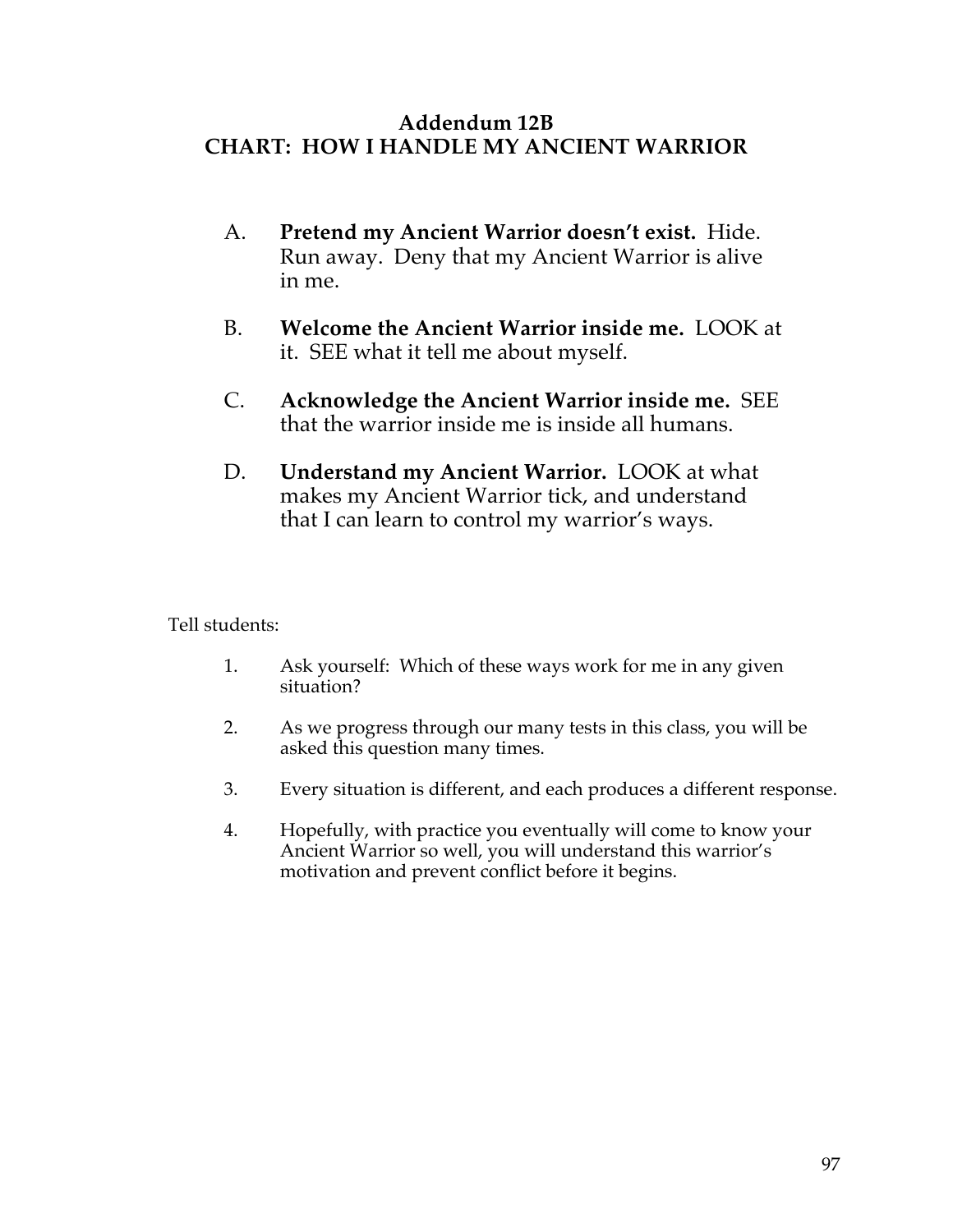# **Addendum 12C WHEN SAFETY IS NOT A FACTOR**

- \$ Divide students into pairs: **Ancient Warrior** and **Honored Guest**.
- $x$  Teach the pairs a freestyle combination you have designed.
- \$ Once the students have learned this combination, tell the **Ancient Warrior** partner to alter the combination ONCE and take an action that is not considered respectful in Martial Arts training, being VERY CAREFUL to NOT HURT anyone.
- \$ Tell the **Honored Guest** partner to BE AWARE of what feelings come up when the Ancient Warrior makes this disrespectful move.
- $\boldsymbol{\mathsf{x}}$  Tell students:
	- 1. As soon as you FEEL a response inside you to that disrespectful move, STOP what you are doing.
	- 2. Go directly to the board and WRITE DOWN that feeling. It might be: fear, anger, frustration, tight, closed, ticked off.
	- 3. Go back to your partner and change places.
	- 4. Now, the Ancient Warrior becomes the Honored Guest, and the Honored Guest becomes the Ancient Warrior.
	- 5. Start the combination again.
- $\boldsymbol{\chi}$  Do this three or four times, then ask students to sit down.
- $\boldsymbol{\chi}$  Take note of which words have been written on the board. Ask:
	- 1. Have all these feelings applied to you at one time or another?
	- 2. Do you think this response could mean you're scared of something?
	- 3. What are you scared of? If you don't know, can you guess?
	- 4. Can you see how this fear might affect you in a time when you need to be totally focused?
	- 5. What can you do when this feeling comes up for you?
	- 6. What does FOCUS have to do with this?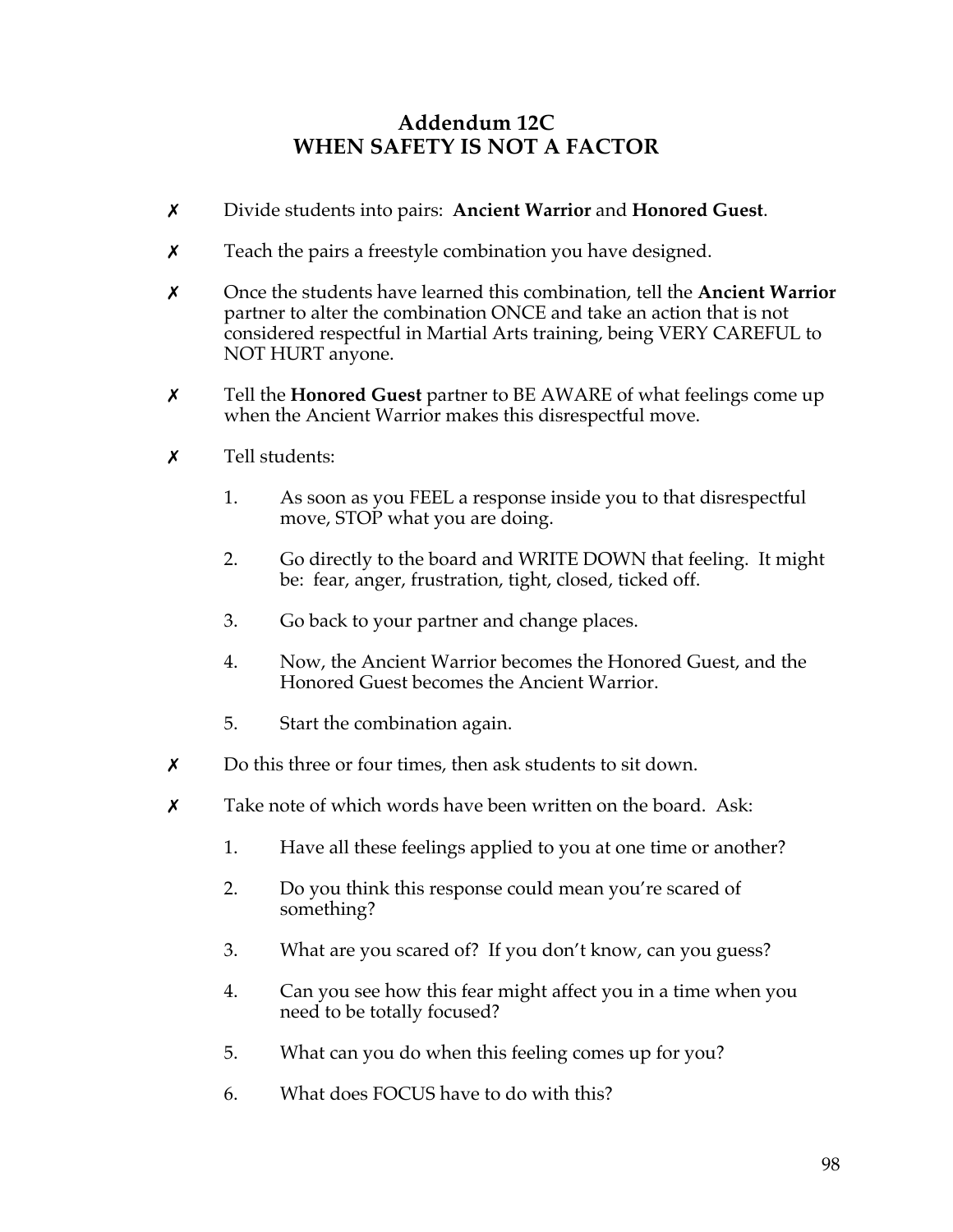# **Addendum 12D UNDERSTANDING MY ANCIENT WARRIOR: MENTAL FREESTYLE**

- $\chi$  Ask for a team of THREE VOLUNTEERS to come before the class who are willing to be targets for our questions. These should be three different volunteers from the first freestyle in Lesson 3.
- $x$  Tell the Volunteers they must answer immediately, quickly, in rapid-fire succession. We are not concerned about right or wrong answers. We are concerned with fast, intuitive answers.
- $\chi$  Tell other students to WATCH and LISTEN carefully.
- **x** Tell Volunteers:

### **The fun is in walking in the dark. Empty yourself of old thinking. Trust your intuition to give you an honorable answer.**

- $\boldsymbol{\chi}$  Fire the following questions at the students:
	- 1. How can we honor that which we know is destructive?
	- 2. The next time you feel rage, how can you honor it?
	- 3. Do you think respecting your rage can prevent conflict? How?
	- 4. Do you think a person who is enraged enough to shoot someone might be able to prevent conflict by simply understanding his/her rage? How?
	- 5. What kind of honor comes from fame or glory?
	- 6. What kind of honor comes from respecting yourself?
	- 7. What kind of honor comes from respecting others?
	- 8. What is the greatest act that can conquer fear?
	- 9. Do you think that a pure, focused feeling of respect for yourself and everyone around you — can conquer fear?
	- 10. What will you do today to test your honor?
- $x$  Thank the Volunteers for agreeing to take this test.
- $\boldsymbol{\chi}$  Give them honorable applause!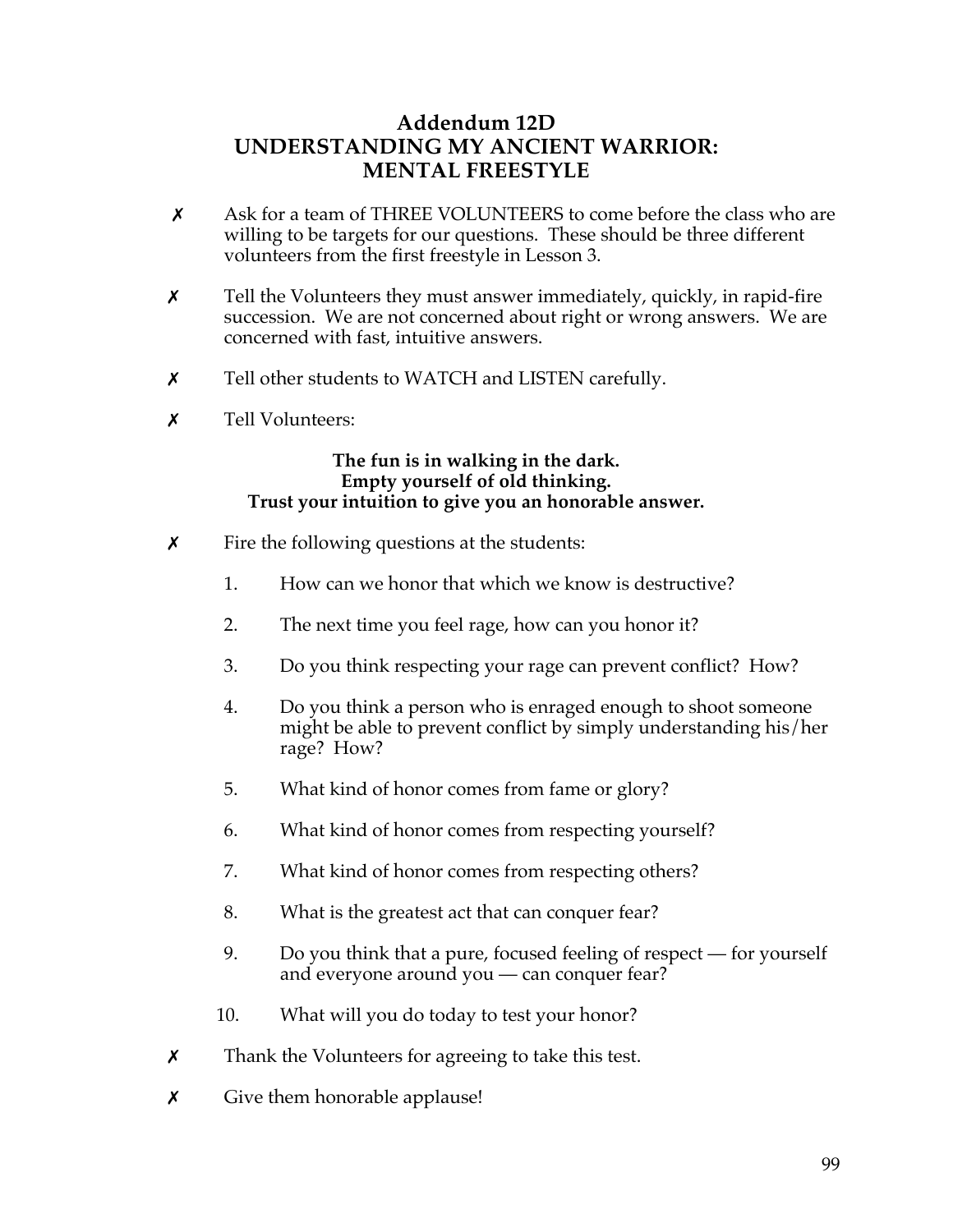# **LESSON 13 The Small Seed of Intelligence**

Breakdown of Lesson 13:

Each of us is a seed that needs nurturing. Part of nurturing is learning how to trust. Trust is the capacity to see and act on that which is true.

## **Each Of Us Is A Seed That Needs Nurturing**

**Note to Instructor:** Write on the board: TEST OF THE WEEK: **TRUST.** Read aloud the story, **Games Martial Arts Masters Play: The Test of Trust,** page 53, in the textbook.

- $\Box$  Ask students:
	- 1. What did this story have to tell you about rituals?
	- 2. Can some rituals be good for you?
	- 3. Can some rituals imprison you into believing something that's not true?
	- 4. What's important for us to do before we dutifully bow down to and follow a ritual?
	- 5. Can questioning lead to a new awareness SEEING what is really happening?

### **Note to Instructor:** Go to **Addendum 13A: Teachers & Authorities.** An activity to show students the difference.

## **Part of Nurturing Is Learning How To Trust**

- $\Box$  Tell students:
	- $\checkmark$  Sometimes the authority figures in our lives tell us what to do and how to do it, because they believe this will help us survive in the world. Their intentions are positive.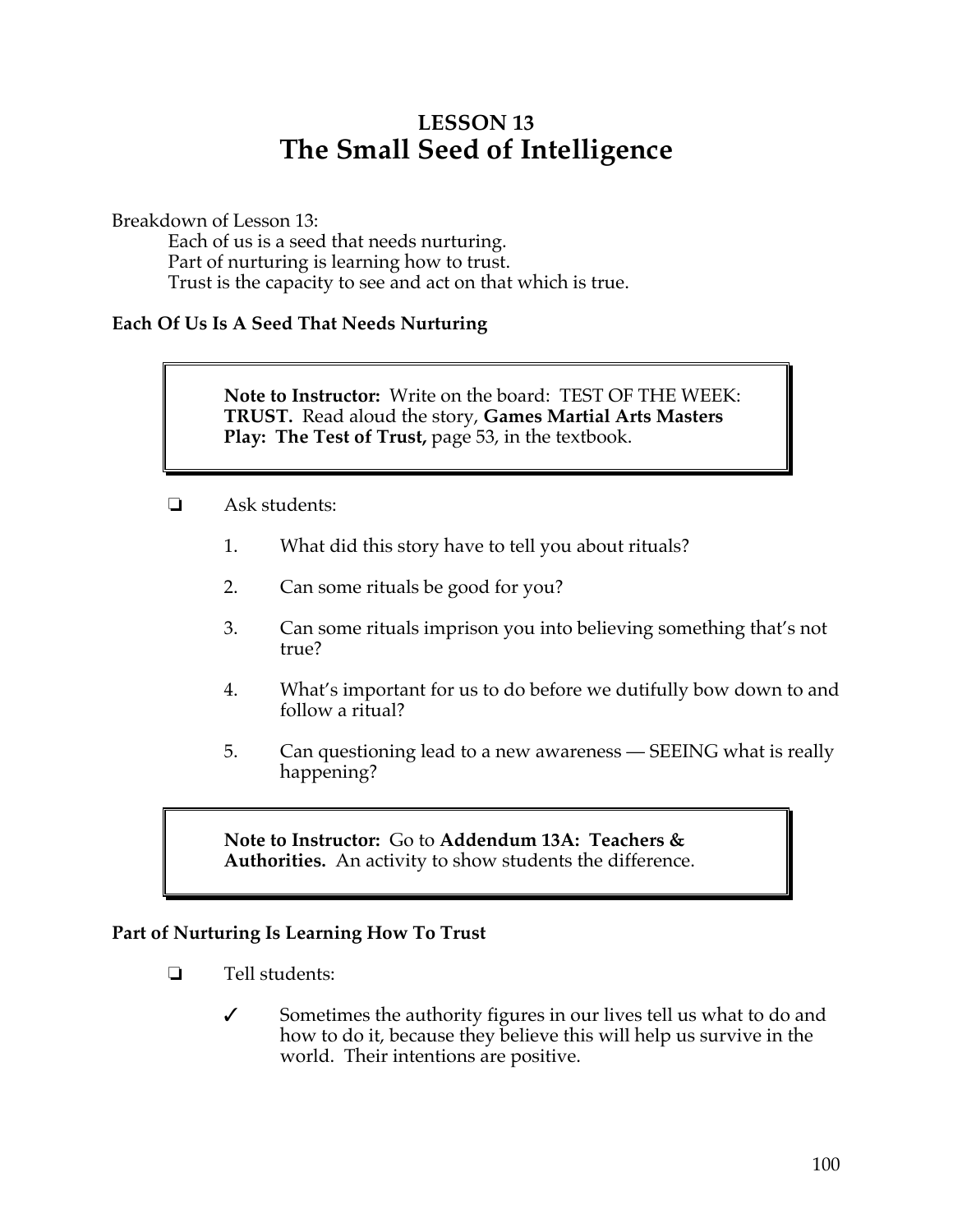- " Sometimes they tell us what and how in order to help *them* survive. Here, their intentions are selfish.
- $\checkmark$  The kind of training that teaches us to do what we are told can cause deep conflict.
- $\Box$  Ask students:
	- 1. What kind of conflict have authority figures created in *your* life?
	- 2. When in the presence of authority figures, do you get the feeling that *your* desires and thoughts are bad? Wrong?
	- 3. Are you brave enough to just listen when an authority person preaches to you — brave enough to just listen and not react?
	- 4. Do you trust yourself enough to know that what you are thinking has value and that it's important for you to find someone you trust to talk to about it?

**Note to Instructor:** Go to **Addendum 13B: Authority Speaks!** An activity to show students how to recognize when authority is speaking.

- $\boldsymbol{\mathsf{x}}$  Afterward, tell students:
	- $\checkmark$  When we are told by authorities what to do, rather than helped to learn what to do by using clear thinking, we feel conflict.
	- $\checkmark$  Teachers want to help you understand conflict and how to resolve it peacefully.
	- $\checkmark$  When we fight authorities, we create conflict. When we understand them and question them, we learn to respect our own ability to discover the truth.

## **Trust Is The Capacity to See and Act On That Which Is True**

- $\boldsymbol{\mathsf{x}}$  Ask students:
	- 1. Was your mind "conditioned" to see a cross?
	- 2. Was your mind "conditioned" to see two angry faces?
	- 3. Would you have raised your right hand and sworn that the second picture was that of a cross? Of two angry faces?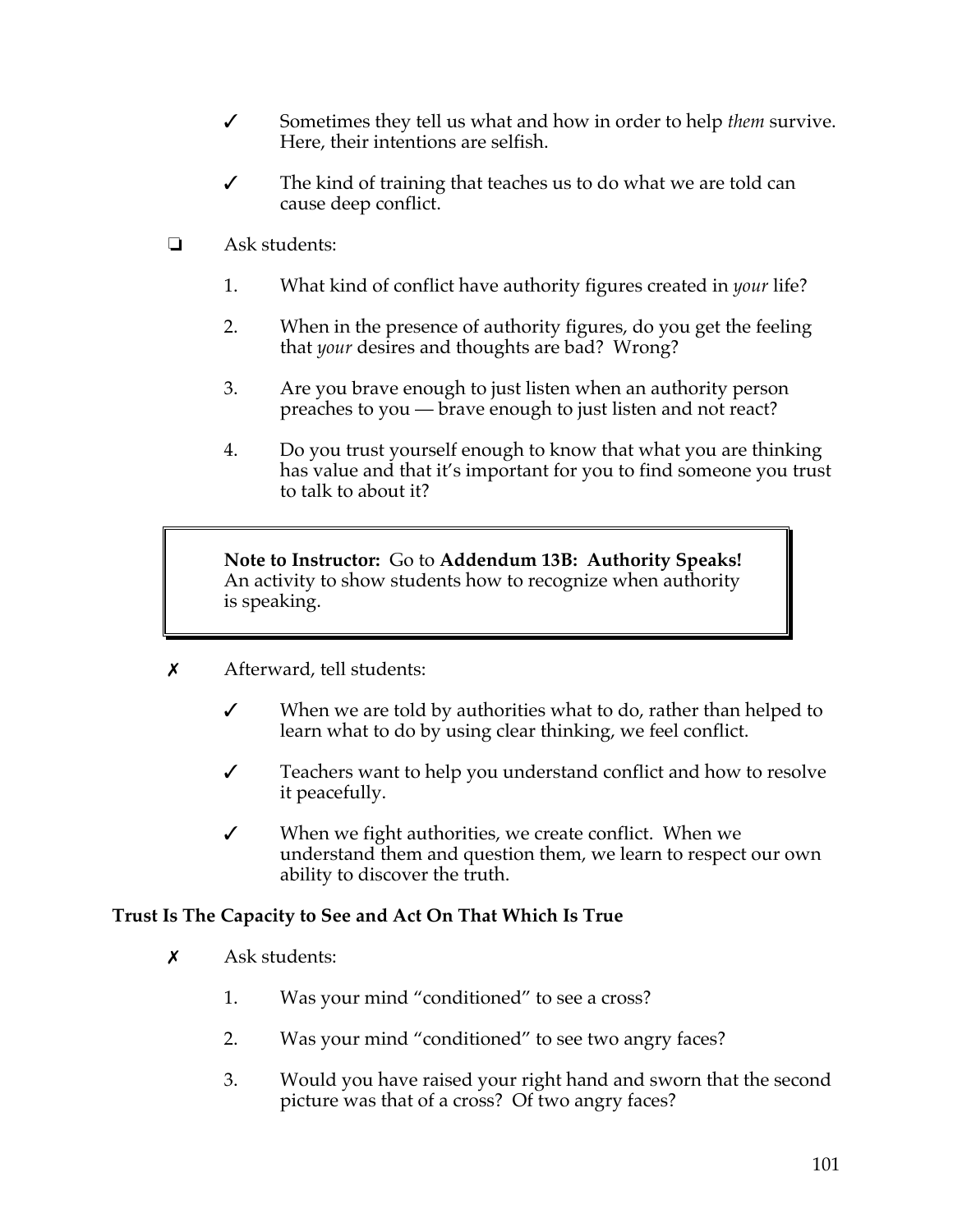- 4. What does this tell you about the way we make decisions about what we see in our daily lives?
- 5. Do you think it's important to look at things from ALL sides before we decide where to put our trust?
- 6. Do you think it's important to understand someone else's point of view, because what that person is seeing may be just as much the truth as what you are seeing?
- 7. Do you think the truth sometimes exists on BOTH sides of an argument?

**Note to Instructor:** Go to **Addendum 13C: What Is Real? Mental Freestyle.**

### **Summary**:

- $\star$  Each of us is a seed that needs nurturing.
- $\star$  Nurturing is the care we get from adults that eventually enables us to grow from our own power.
- $\star$  There are people in the world who would rather tell us what to do than help us learn to think for ourselves.
- $\star$  To protect ourselves, we need to learn to ask questions, which develops our ability to understand when to trust.
- $\star$  When we get scared, we sometimes don't trust others; as a result, we don't treat them fairly.
- $\star$  Part of nurturing is learning to trust other people and acting from a personal code of conduct.
- $\star$  Trust is not unquestioning obedience, but rather the capacity to question, see and act on what is true and real.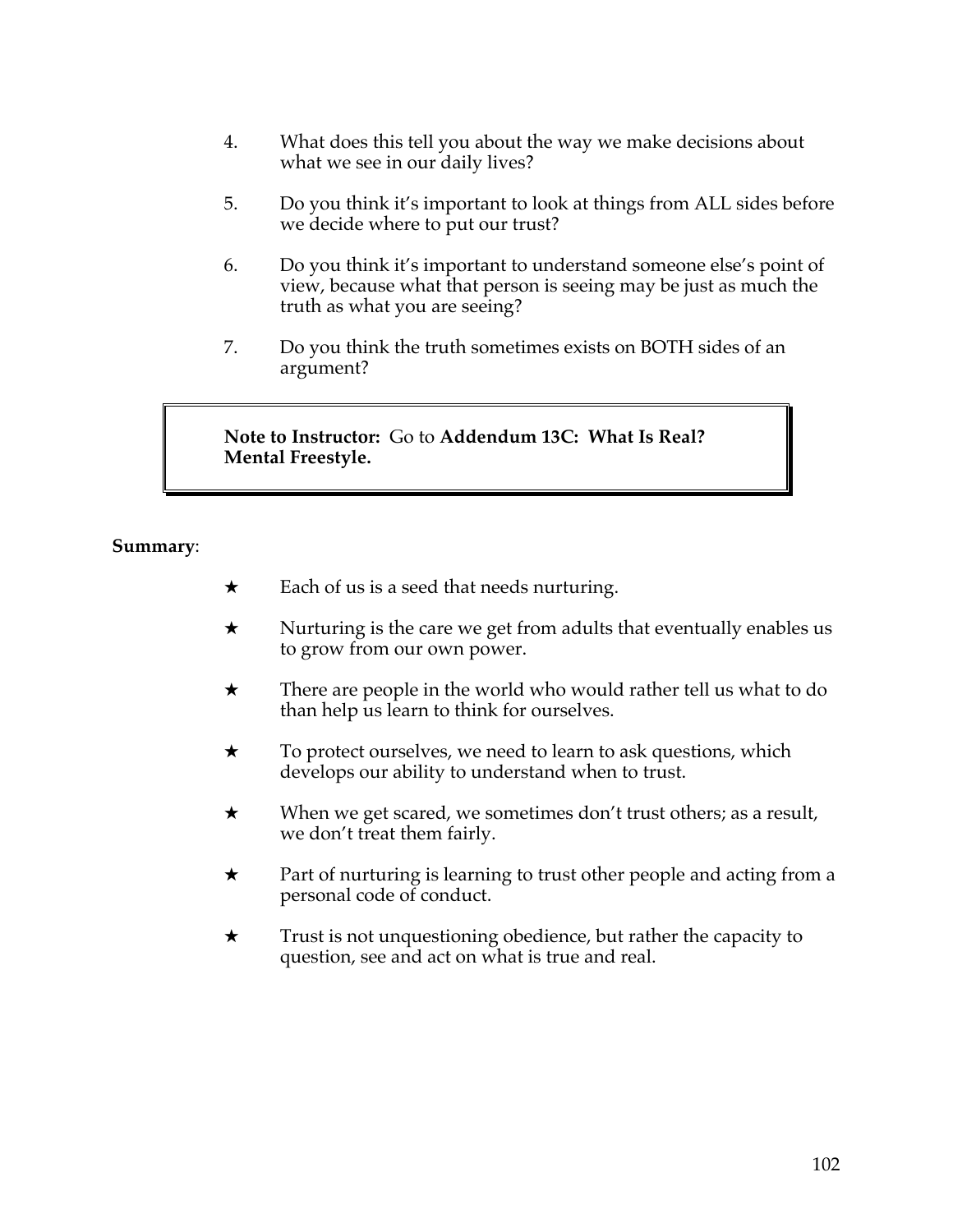### **Addendum 13A TEACHERS & AUTHORITIES**

- $\boldsymbol{\mathsf{x}}$  Tell students:
	- 1. Name someone you think of as a teacher in your life not necessarily a school teacher, but someone who has been helpful to you and has taught you.
	- 2. Name someone you think of as an authority someone in a position of power.
- $x \quad \text{Ask:}$ 
	- 1. Say that you are a student who is having trouble deciding whether to fight a bully or run away from the bully.
	- 2. What do you imagine an authority would say to you on the subject?
	- 3. What do you imagine a teacher would say to you?
	- 4. Would the authority just tell you what to do based on his or her own opinion?
	- 5. Would the authority ask you to trust his or her judgment based on his/her own experience?
	- 6. Would a teacher tell you what to do, or would a teacher ask you what you think would work best?
	- 7. Would a teacher encourage you and assume that you have the ability to grow from your own power?
	- 8. Would a teacher try to make you grow in artificial ways, to echo his or her own beliefs? Would an authority?
	- 9. Which would be most likely to ask you questions?
	- 10. Which would be most likely to tell you what to do?
	- 11. Which of these people would you be most likely to trust? Why?
	- 12. Which do you think has your best interests at heart?
	- 13. Which do you think has his/her own best interests at heart?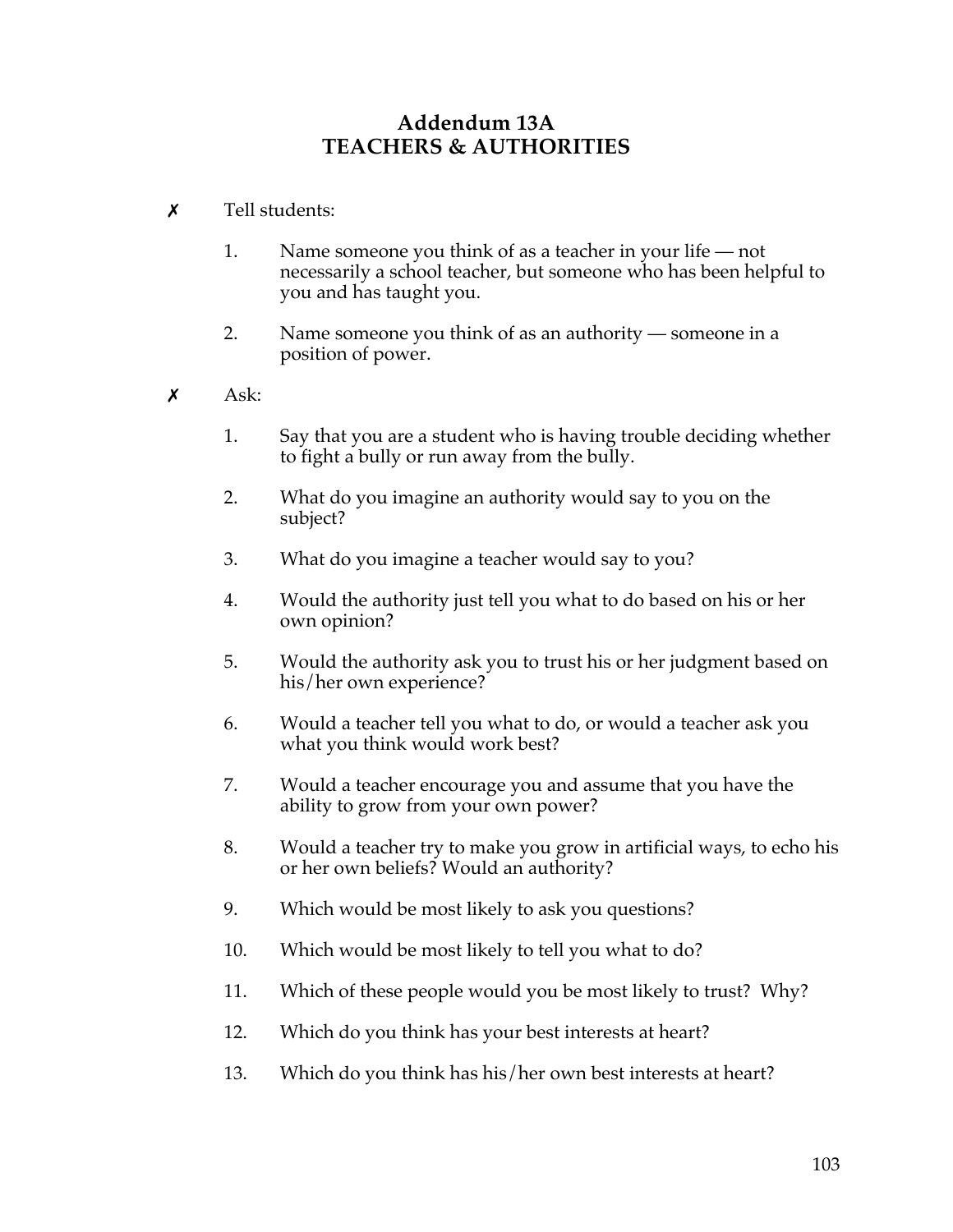### **Addendum 13B AUTHORITY SPEAKS!**

- **x** Divide students into groups of two or three.
- $x$  In a hat or bowl, put slips of paper, each of which has the name of a particular group, including:

| Your friends      | Your school  | The media |
|-------------------|--------------|-----------|
| Community leaders | Politicians  |           |
| Religious leaders | The military |           |

- $\chi$  Have one member of each group select a slip of paper. Groups should not look at what other groups have selected.
- $\boldsymbol{x}$  Tell students:
	- 1. Work out a short roleplay between imaginary members of this group.
	- 2. Pay attention to the language you use and your tone of voice.
- $\boldsymbol{\chi}$  Read these descriptions to the groups:

**Politicians.** "My friends, my opponent on the other side of the aisle wants you to believe he's right." Have you heard politicians making speeches? Defending their party?

**Religious leaders.** "May God have mercy on our souls and set us free." Have you heard religious leaders speak? Do they use words and phrases most other people don't?

**Your school.** "Three tardy slips and you will be expelled for a 10 day probation." What words do school leaders and teachers use? What phrases are used in school announcements from the principal's office?

**Military leaders.** "Our new weapon, the PeaceKeeper, has been developed during this time of peace. We have to fight for peace." "Be all that you can be." You've heard military leaders speak.

**Your friends.** Select a group of your friends who you believe come on as authorities. Why do they think they're authorities? What kind of language do they use? What tone of voice? Are they bullies?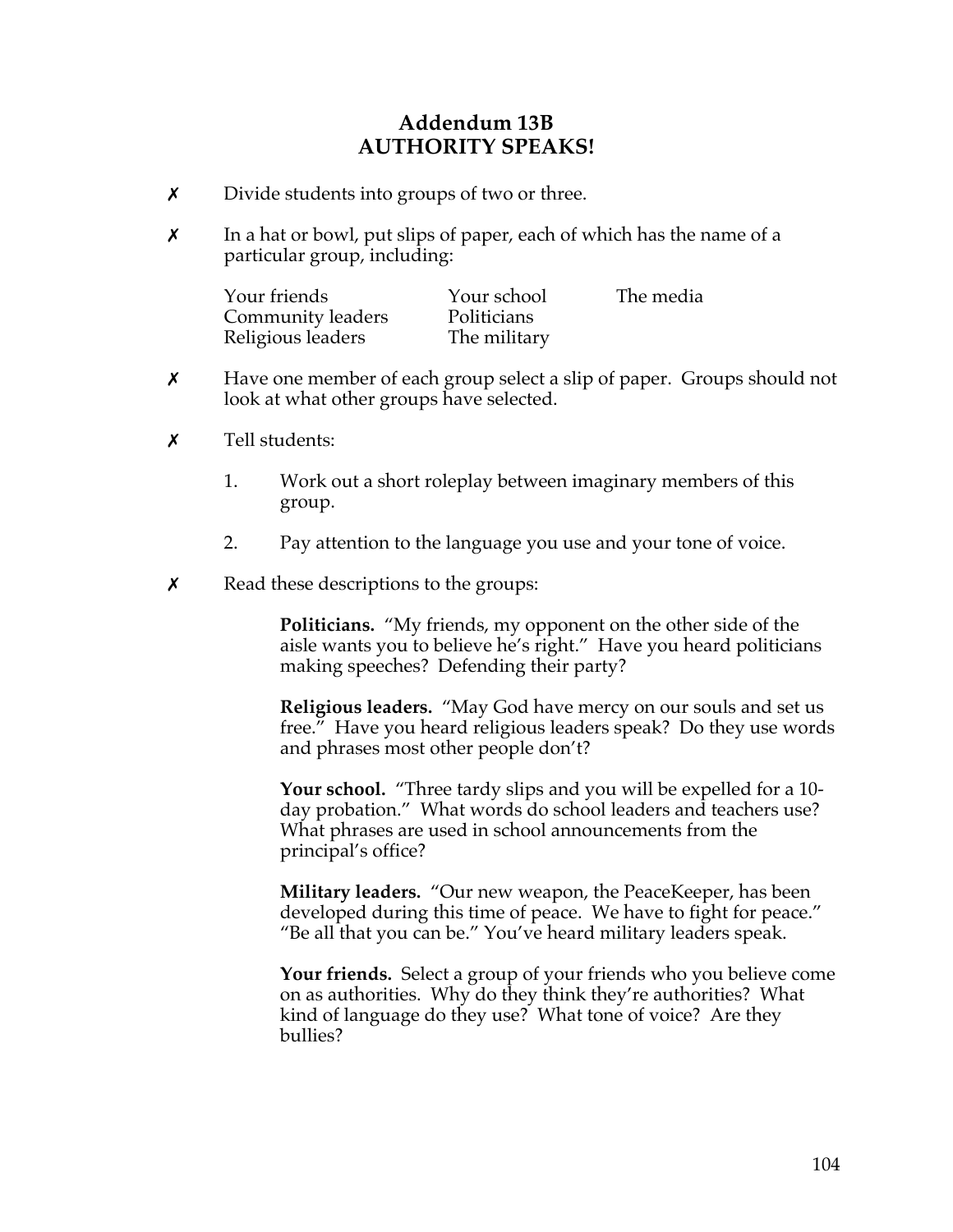**The media.** People on television, or in the movies, in comics or magazines, use a certain language. Which of them have you experienced as authority figures? What do they say and how do they say it?

**Community leaders.** Have you heard any business leaders lately? Any people who work with your father or mother? What about police? Fire fighters? Postal carriers? Trash collectors? Shop owners?

- $\chi$  Give students 10 minutes. Then call time; ask who wants to go first. **Tell students not to reveal which group they are. We have to guess.**
- $\chi$  As each group performs, ask other students to listen for key words and phrases for that group. Then, after each group, ask:
	- 1. Can you identify this group?
	- 2. What are the telltale signs?
	- 3. What words and phrases gave them away?
	- 4. Are these authority figures you trust? Why?
- $\boldsymbol{x}$  Tell students:

#### **There is a huge difference between**

**an authority with useful knowledge who** *shares with us* **what one can think, and an authority with useless knowledge, who** *conditions us* **in what to think.**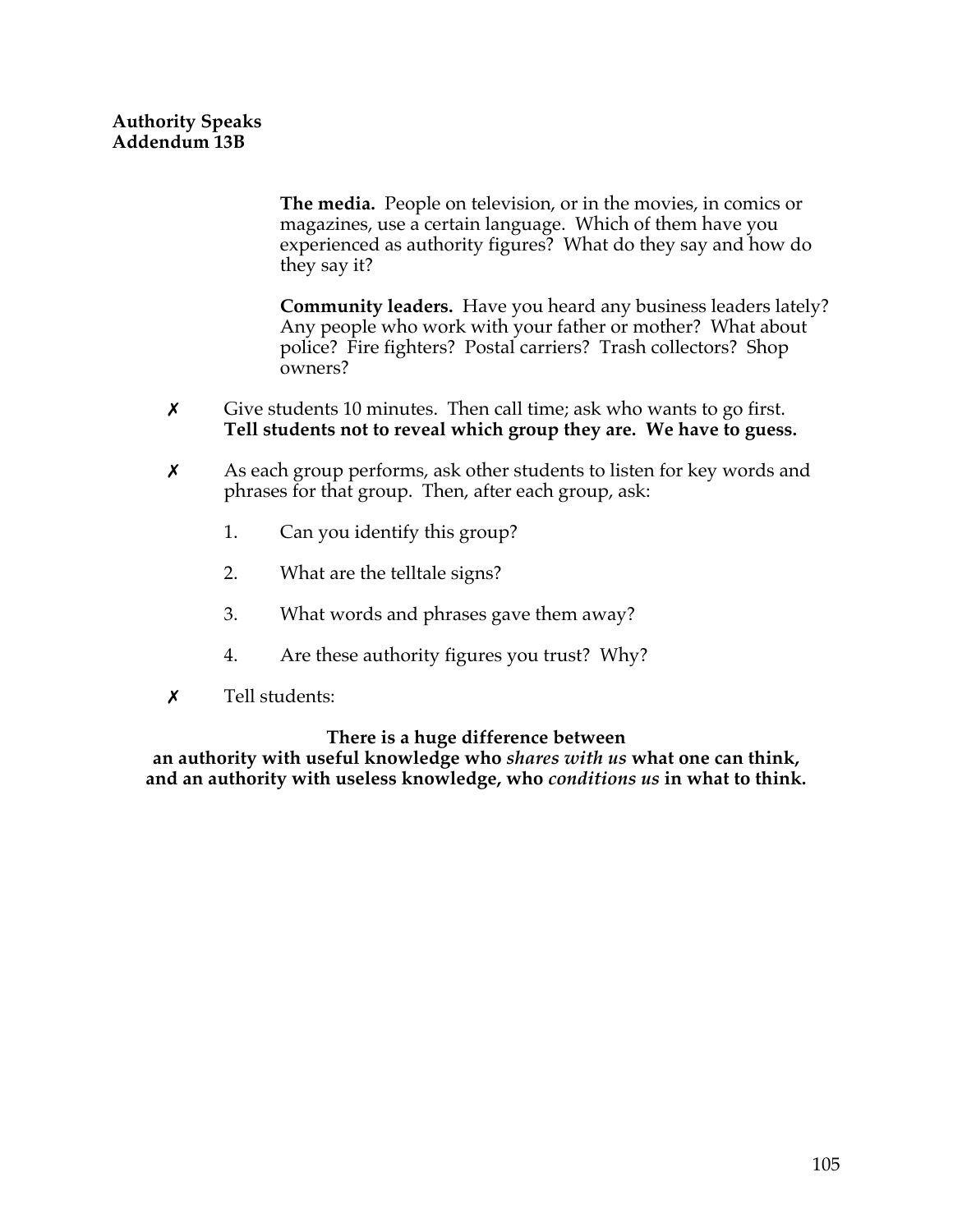## **Addendum 13C WHAT IS REAL? MENTAL FREESTYLE**

- $\times$  Once again, ask for a team of THREE VOLUNTEERS to come before the class —willing targets for questions.
- $\chi$  Remind the Volunteers they must answer immediately, quickly, in rapidfire succession. We are not concerned about right or wrong answers. We are concerned with fast, intuitive answers.
- $\chi$  Ask the other students to WATCH and LISTEN just as carefully.
- $\boldsymbol{x}$  Tell Volunteers:

**The fun is in walking in the dark. Empty yourself of old thinking. Trust your intuition to give you a trustful answer.** 

- $\boldsymbol{\chi}$  Fire the following questions at the students:
	- 1. Where is the Ancient Warrior when it comes to trust?
	- 2. What part does trust play in your life?
	- 3. Who do you trust?
	- 4. Can you trust without seeing?
	- 5. Can you trust without hearing?
	- 6. When is it improper to question?
	- 7. Do you trust your ability to trust? Why?
	- 8. Do you trust politics? Why?
	- 9. What is the difference between an authority who shares knowledge with us and an authority who conditions us in beliefs?
	- 10. What have you come to understand about trust?
- $\chi$  Thank the Volunteers for trusting enough to take this test.
- $x$  Applaud their questioning minds!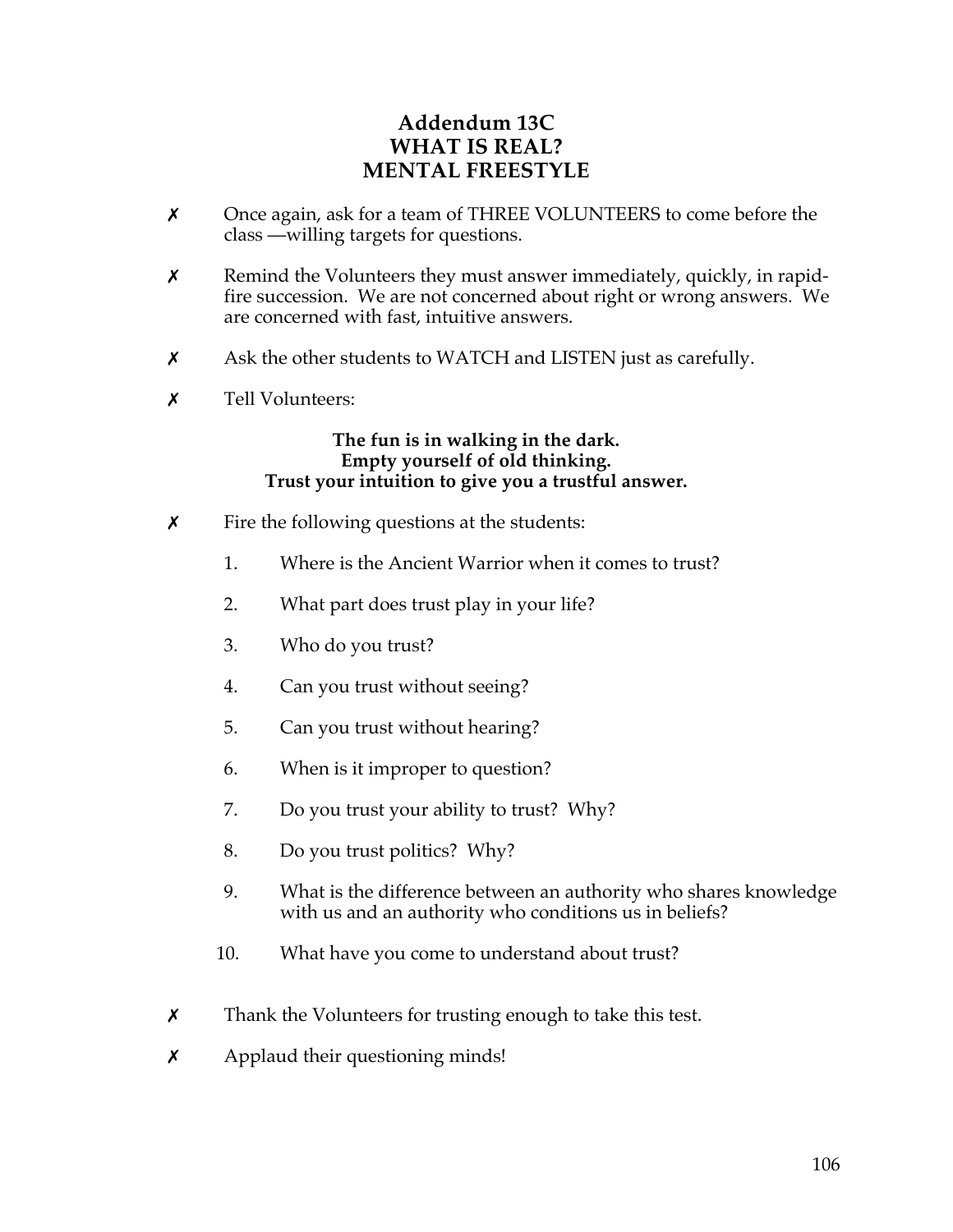# **LESSON 14 You Have Come A Long Way**

Breakdown of Lesson 14:

What does it mean to live a good life? How can someone with nothing give a lot? Can you give without feeling you've been robbed?

#### **What Does It Mean To Live A Good Life?**

**Note to Instructor:** Read aloud the story, **Gift of the Moon, The Test of Charity,** page 63, in textbook.

- ! Afterward, ask students:
	- 1. Have you ever seen a crescent moon look like a dragon's claw grasping a pearl?
	- 2. Can you see the moon without any images just see it anew?
	- 3. What does this perspective do to your "old thinking"? Does it give you a new view of the moon? Does it break the chains of your past images of the moon?
	- 4. How did the Teacher describe the trees? Have you ever seen trees that looked like fingers pointing upward toward the heavens? Can you see the trees as they are, without an image?
	- 5. How do you think this new awareness of common things we see every day can help you in your Martial Arts?
	- 6. Every time you break old images, are you a little more AWARE of things around you? Breaking the chains of old thinking?

**Note to Instructor:** Go to **Addendum 14A: The Wonderful Mystery of Life.** An activity to sharpen students' awareness.

- **E** Afterward, ask students:
	- 1. Is it fun to see familiar objects as if for the first time?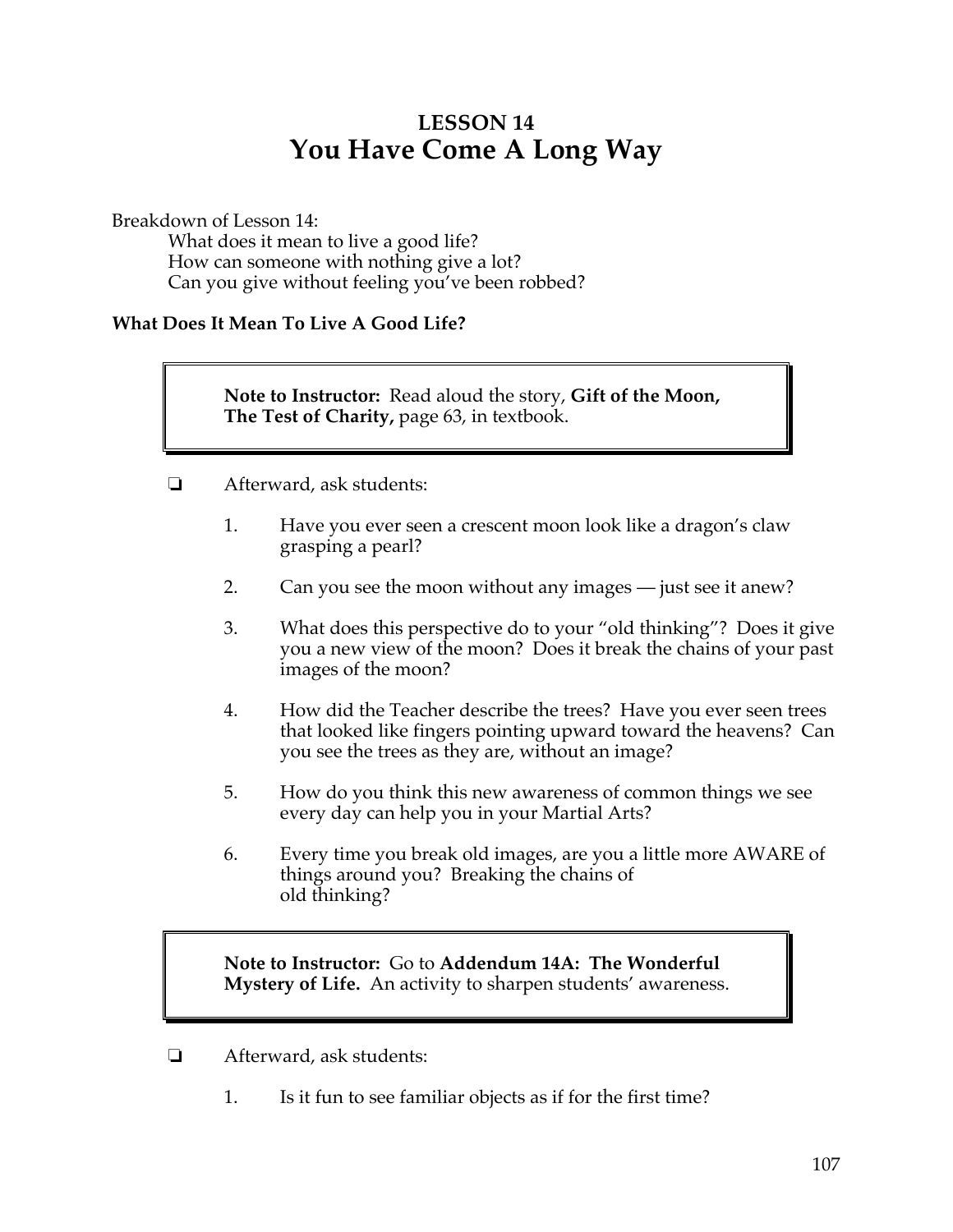- 2. How do you feel when you do this activity? Joyful? Peaceful?
- 3. Do you feel good when you can look at life without the past interfering, making what you see "old"?

#### **How Can Someone with Nothing Give A Lot?**

- $\Box$  Tell students:
	- $\checkmark$  When you can fill your life with the joy of simple things, you will always be able to end conflict.
	- $\checkmark$  When your mind is made peaceful by the vision of beautiful places, people and things, and feels at peace, you can give this gift to someone else and give that person peace.
	- $\checkmark$  At peace, there is no conflict inside us.
- $\Box$  Ask students:
	- 1. When the man in the story, who had very little, encountered the thief in his hut, what was his first reaction?
	- 2. Did he treat the intruder as a thief or as a friend? What did you think when the man gave the thief his clothes?
	- 3. Did you wonder how someone with nothing could give so much?
	- 4. This story is meant to teach us something. What would you guess it is? *Encourage all respones.*
	- 5. Could it be that no matter how little we have, we always have something to give? That no matter how weak we feel, we always have strength, if we look for it? Is the greatest gift seeing simply the immediate joy of life?

**Note to Instructor:** Go to **Addendum 14B: The Gift of Love** An activity to prepare students for the act of giving.

- $\Box$  Afterward, ask students:
	- 1. Can you think of a time when someone verbally attacked you and you yelled back? *Encourage all responses.*
	- 2. Did you feel good after you yelled back?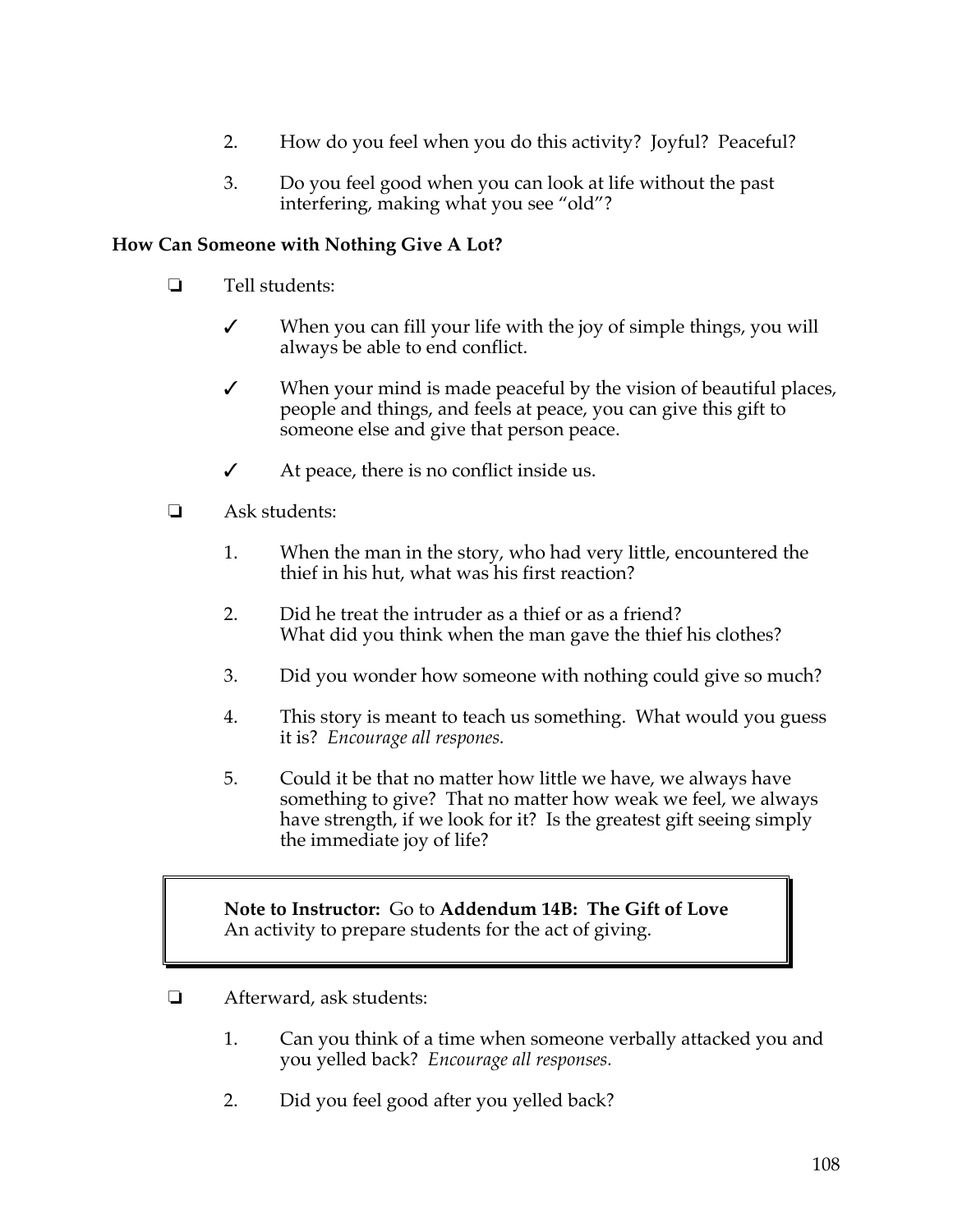- 3. Did you feel as if you were in control? Satisfied? Sure that this little war was over?
- 4. If you could relive that time, would you react the same now?
- 5. Can you see how ending "old thinking" removes conflict, both from your brain and the situation between you and the other person?

#### **Can You Give Without Feeling You've Been Robbed?**

**Note to Instructor:** Go to **Addendum 14C: You Have Come A Long Way.** An activity to help students apply the principle of charity to their own lives.

- ! Afterward, ask students:
	- 1. How did you respond to your "attacker"? Were you able to clear your mind of angry thoughts?
	- 2. What gift did you give your partner? *Encourage all responses. These are important.*
	- 3. How did you feel when you gave your partner a gift rather than returning your partner's poison?
	- 4. Were you able to give your gift without feeling robbed?

**Note to Instructor:** Go to **Addendum 14D: Empty-Handed Gifts. Mental Freestyle.**

#### **Summary**:

- $\star$  Each of us can live a positive life by becoming aware of what makes us comfortable, happy, peaceful.
- $\star$  When we are in a giving frame of mind, we can better feel charity when someone tries to rob us of things, ideas, peace.
- $\star$  Feeling charity, we create charity.
- $\star$  There is no such thing as having nothing to give. Giving of ourselves is often the greatest gift of all.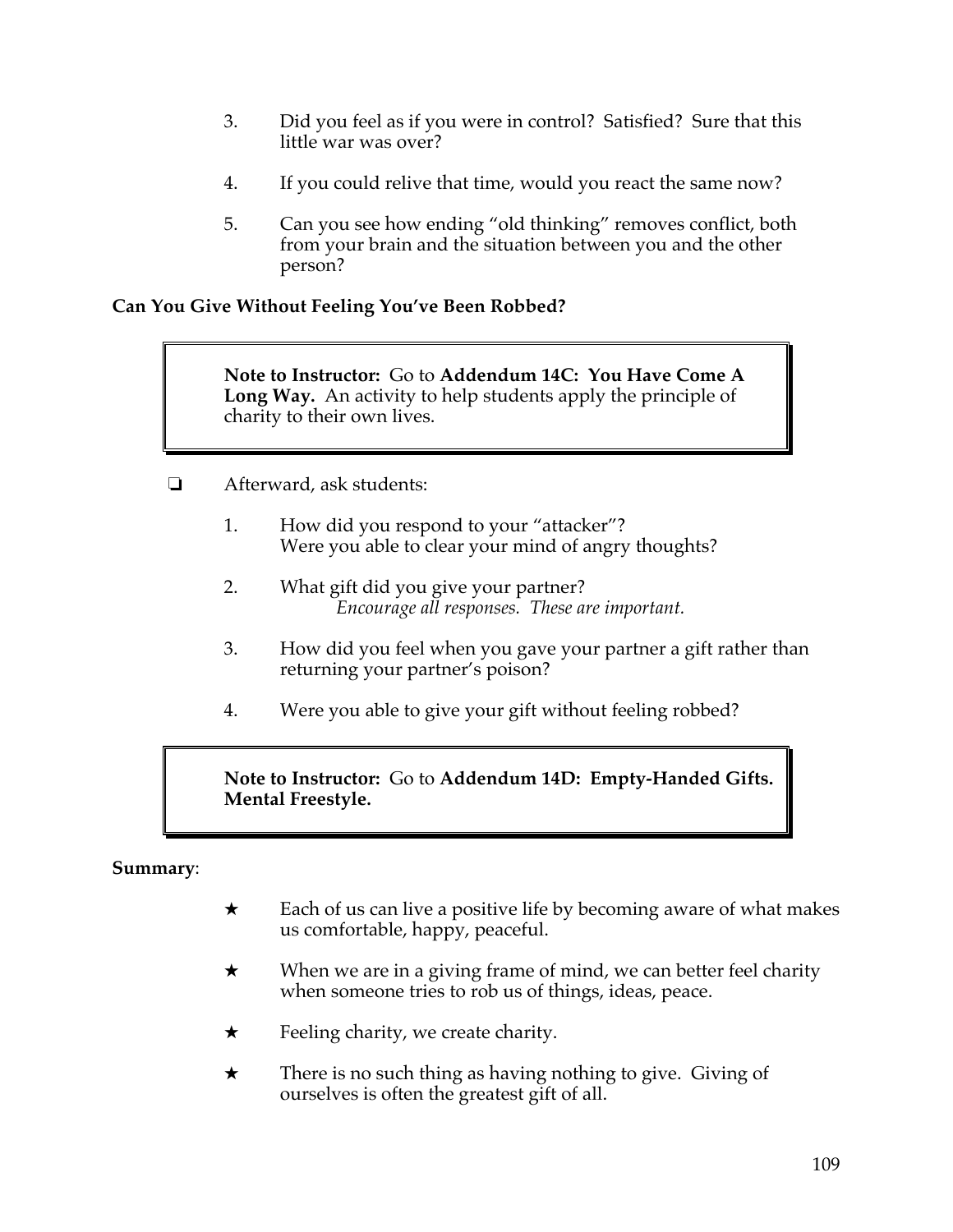### **Addendum 14A THE WONDERFUL MYSTERY OF LIFE**

- **X** Hang some posters on the wall of nature, foreign countries, or any realistic artwork of your choice; or simply ask students to look at the surroundings of the room — the window, the floor, any plants, furniture, fixtures.
- **x** Tell students:
	- 1. You have five minutes to look at your surroundings. Take them in, notice their shapes, sizes, colors.
	- 2. Find one or two you particularly like and focus on them. Are they beautiful? Strange? Mysterious? What are they shaped like?
	- 3. Can you be aware of them now, without any image or association with the past? Is this how a little child looks at life? Is this how a Martial Arts Master looks at life?
- $\boldsymbol{\chi}$  Call time after five minutes. Ask for Volunteers.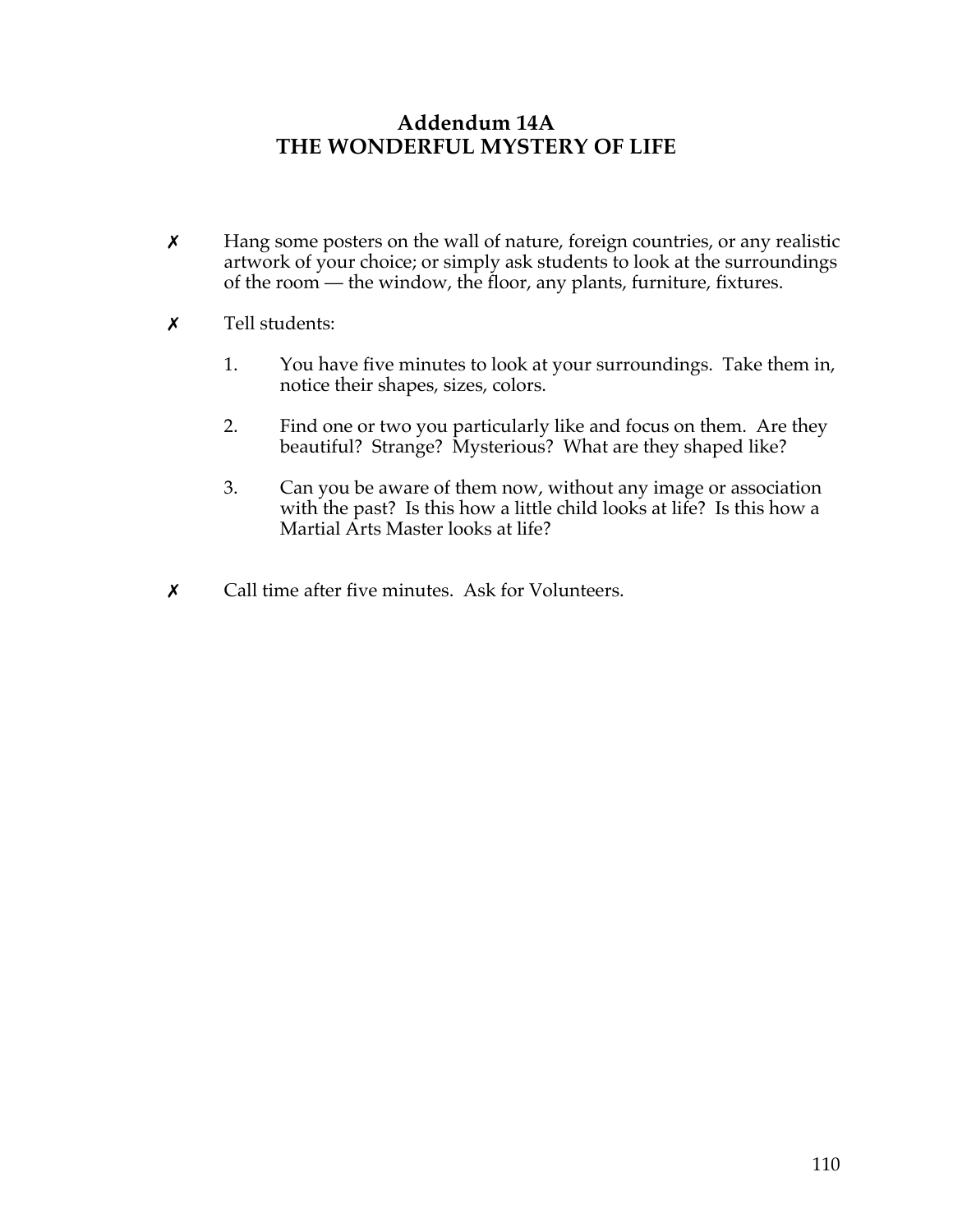## **Addendum 14B THE GIFT OF LOVE**

- $\boldsymbol{\chi}$  Ask for a Volunteer to stand before the class as you roleplay the part of a friend.
- $x$  Ask the Volunteer to listen carefully to everything you say and then respond accordingly.
- $\boldsymbol{\chi}$  Say the following to the Volunteer, in a kind, gentle voice:

"You are the kindest, most generous person in the world. I love you for your gentle manner, your joyful behavior, your intelligence, bravery, spirit and honor. I feel lucky that I know you and that I have the benefit of your friendship. Thank you for being my friend."

- $\chi$  Ask the Volunteer to respond. Then ask other students if they would have responded in the same way.
- $\boldsymbol{\mathsf{x}}$  Ask students:
	- 1. What happens inside you when you hear these words?
	- 2. How does your body feel? Your mind?
	- 3. Are you embarrassed? Happy?
	- 4. Do you feel you've been given a gift?
- $\boldsymbol{\chi}$  Ask for another Volunteer. Give this one the same instructions; then say the following, in a tough, loud, reprimanding voice:

"You are the stupidest, ugliest, worst person in the world. I hate you because you think you know it all! You think you're so hot! Well, I hope you get cut by a knife or run over by a car! I hate the day I met you! I hope every day that I don't have the bad fortune to run into you. Get out of my life, creep!"

 $\boldsymbol{\chi}$  Ask the Volunteer to respond. Then ask other students if they would have responded in the same way.

(continued)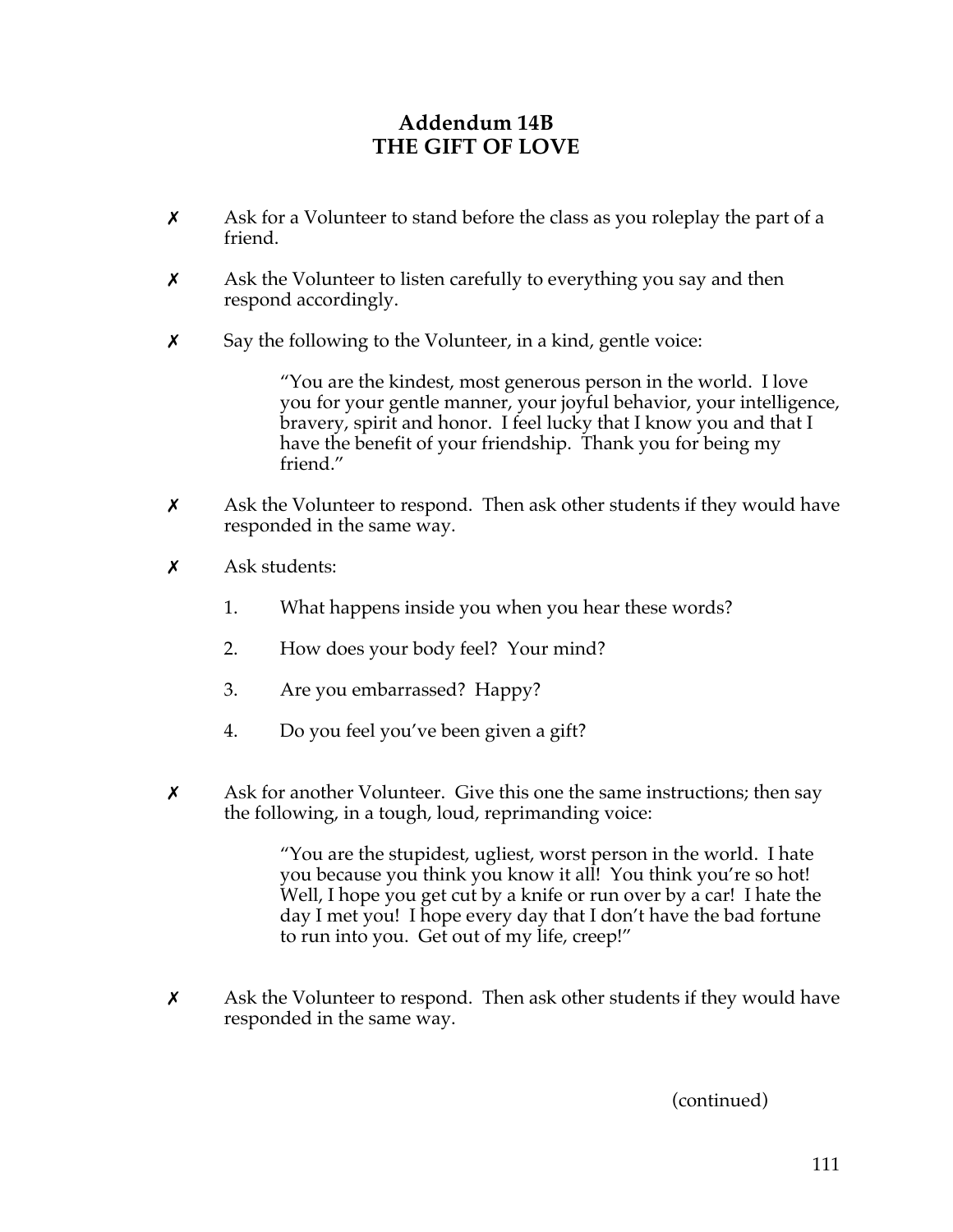#### **The Gift of Love Addendum 14B**

- $x$  Ask students:
	- 1. Is dealing with this second person like the man in the story dealing with the thief?
	- 2. What happens inside you when someone talks to you like this?
	- 3. How does your body feel? Your mind?
	- 4. Does a calm response from you require strength? What kind? Physical? Mental?
	- 5. Does a peaceful response from you require love? What kind? Compassion for a human being who is in pain?
	- 6. Does a peaceful response from you require intelligence? What kind? An understanding that this person's Ancient Warrior is at work?
	- 7. When someone shouts and yells at you like this, do you feel like someone has given you a gift?
	- 8. Do you think in some ways it IS a gift? How?
	- 9. Is it a gift in that it's an opportunity to test your "new seeing"?
	- 10. Is it a chance to try something new in the way you deal with people who attack you?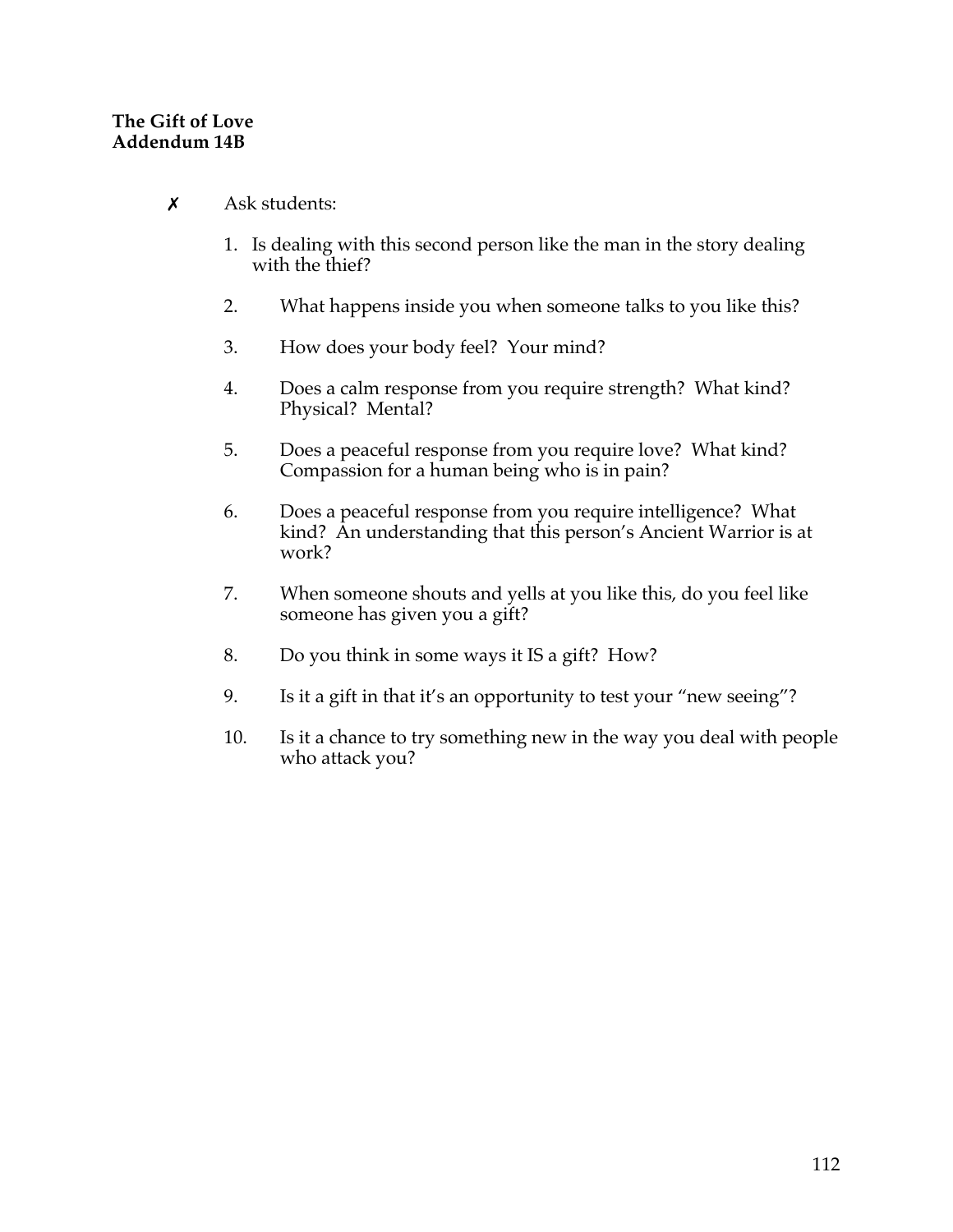## **Addendum 14C YOU HAVE COME A LONG WAY**

- **x** Divide students into pairs Partner A and Partner B.
- $\boldsymbol{x}$  Tell students:
	- 1. Think of a situation in your life at home or at school in which you felt "attacked" by someone. Perhaps your father or mother yelled at you; maybe a teacher or friend scolded you; perhaps no one really singled you out, but you walked away feeling put down, depressed, unwanted or unimportant.
	- 2. If you are Partner A, take on the role of that person who "attacked" you. Get into that part and play it as best as you can remember it.
	- 3. Then, Partner B, while this "attack" is coming at you, be aware of, or listen to, something in the room, or coming from outside. LISTEN to the words that are coming at you, FEEL THE CHALLENGE of staying calm, take DEEP BREATHS and CLOSE YOUR EYES, if it helps, and stay focused on what is happening inside andout, but without judging it.
	- 4. When Partner A is finished accusing and yelling, Partner B, open your eyes, look at your accuser and give Partner A a verbal gift.
- $\boldsymbol{x}$  Tell students:
	- $\checkmark$  Partner A, you have one minute. BEGIN!
- X After one minute, call time. Tell students to change places. Repeat instructions from 1-4 and do the exercise again.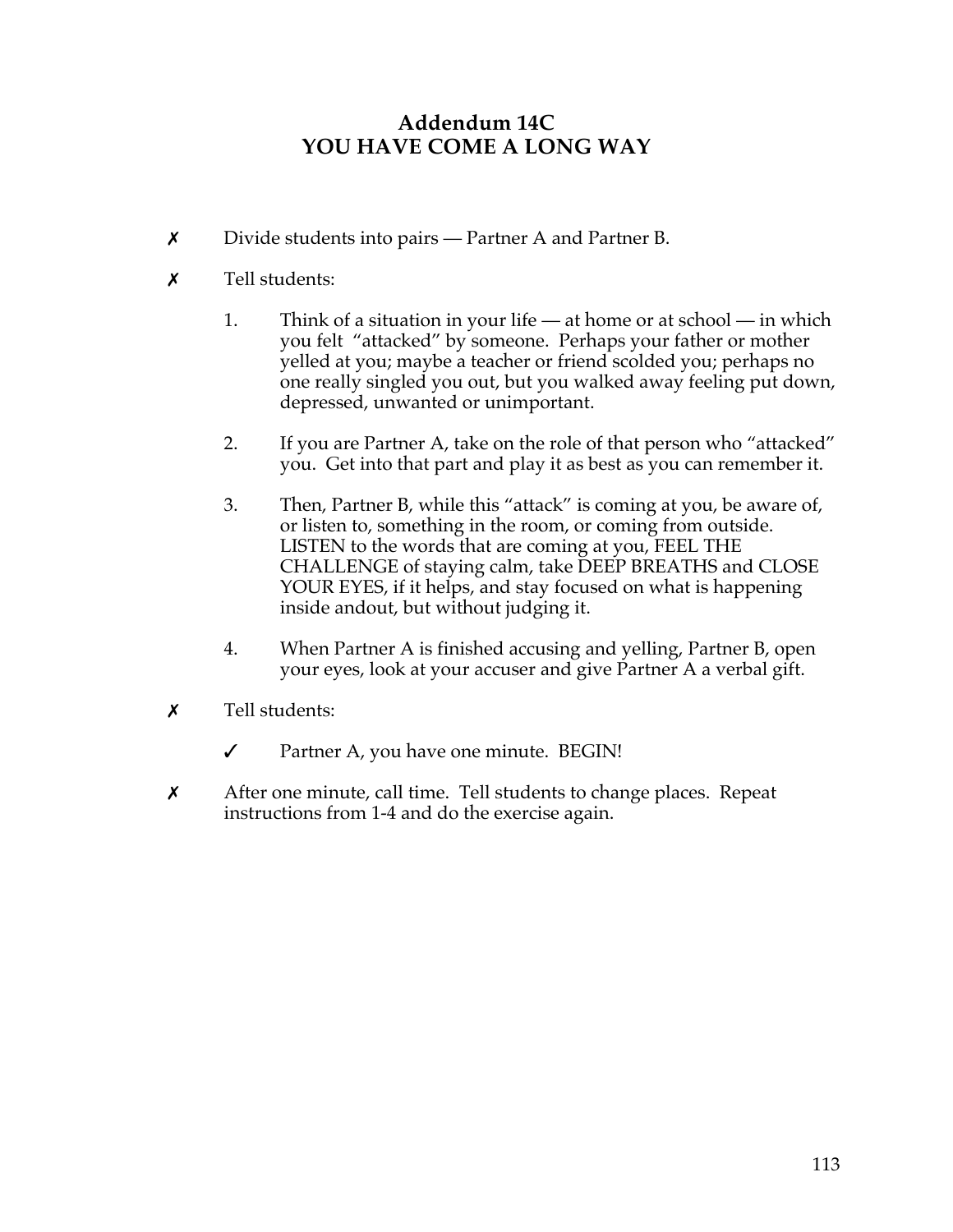## **Addendum 14D EMPTY-HANDED GIFTS: MENTAL FREESTYLE**

- $\times$  Once again, ask for a team of THREE VOLUNTEERS to come before the class — willing targets for questions.
- $x$  Remind Volunteers they must answer immediately, quickly, in rapid-fire succession. We are concerned with fast, intuitive answers.
- **x** Ask the other students to WATCH and LISTEN carefully.
- **x** Tell Volunteers:

#### **The fun is in walking in the dark. Empty yourself of old thinking. Act based on your charitable heart.**

- $\boldsymbol{\chi}$  Fire the following questions at the students:
	- 1. There is an old saying that charity begins at home. Do you agree?
	- 2. Where does charity begin for you?
	- 3. Is charity alive today? Where?
	- 4. Can you give without seeing? Without hearing?
	- 5. Is there intelligence in charity? How so?
	- 6. How does charity heal the curse of the Ancient Warrior?
	- 7. Do you think thieves ought to leave empty-handed?
	- 8. What is the greatest gift you have to give?
	- 9. Name a time when you really needed the kind of gift we're talking about.
	- 10. What is the greatest gift you have ever received?
- $\chi$  Thank the Volunteers for giving us their willingness to take this test.
- $x$  Applaud their Martial Arts charity!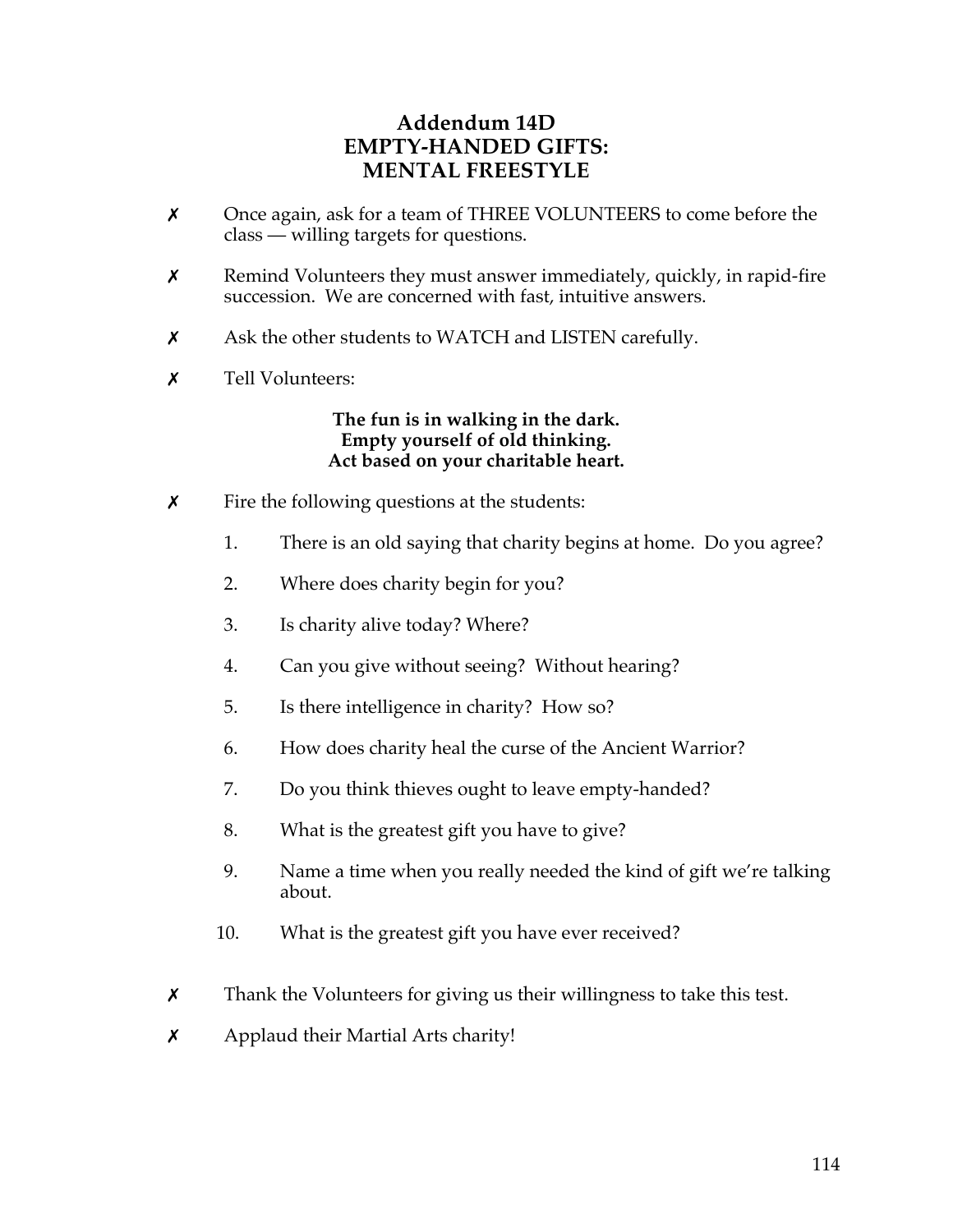# **LESSON 15 A Way To Heal The Wounds**

Breakdown of Lesson 15: Reaching for nothingness. Sharing the sorrow. The gift of compassion.

#### **Reaching For Nothingness**

**Note to Instructor:** Write on board: TEST OF THE WEEK: **COMPASSION.** Read aloud the story, **Attacking Nothingness: The Test of Compassion,** page 67, in the textbook.

- ! Afterward, ask students:
	- 1. Do you think the Teacher in the story was brave?
	- 2. Do you think, in her mind, she was being brave, or opening her mind to the challenge of a person in pain?
	- 3. When the drunk man asked her what she was looking at, what did she say?
	- 4. What did she mean when she said, "Nothing, why just nothing."?
	- 5. Where did the Teacher place her focus? On her own fear? On the sounds coming out of the house? On the man's humanity, by saying that it sounds like someone in the house is hurt?
	- 6. Did the Teacher stay focused on the man's humanity and pain, no matter what he said?
	- 7. Why did she stop and talk with him when, a great Martial Artist, she could have fought him and probably won?
	- 8. Was her focus on winning, or on washing away the conflict?

**Note to Instructor:** Go to **Addendum 15A: Sharing The Sorrow.** An activity to help students learn how to listen to another's pain and comfort that person.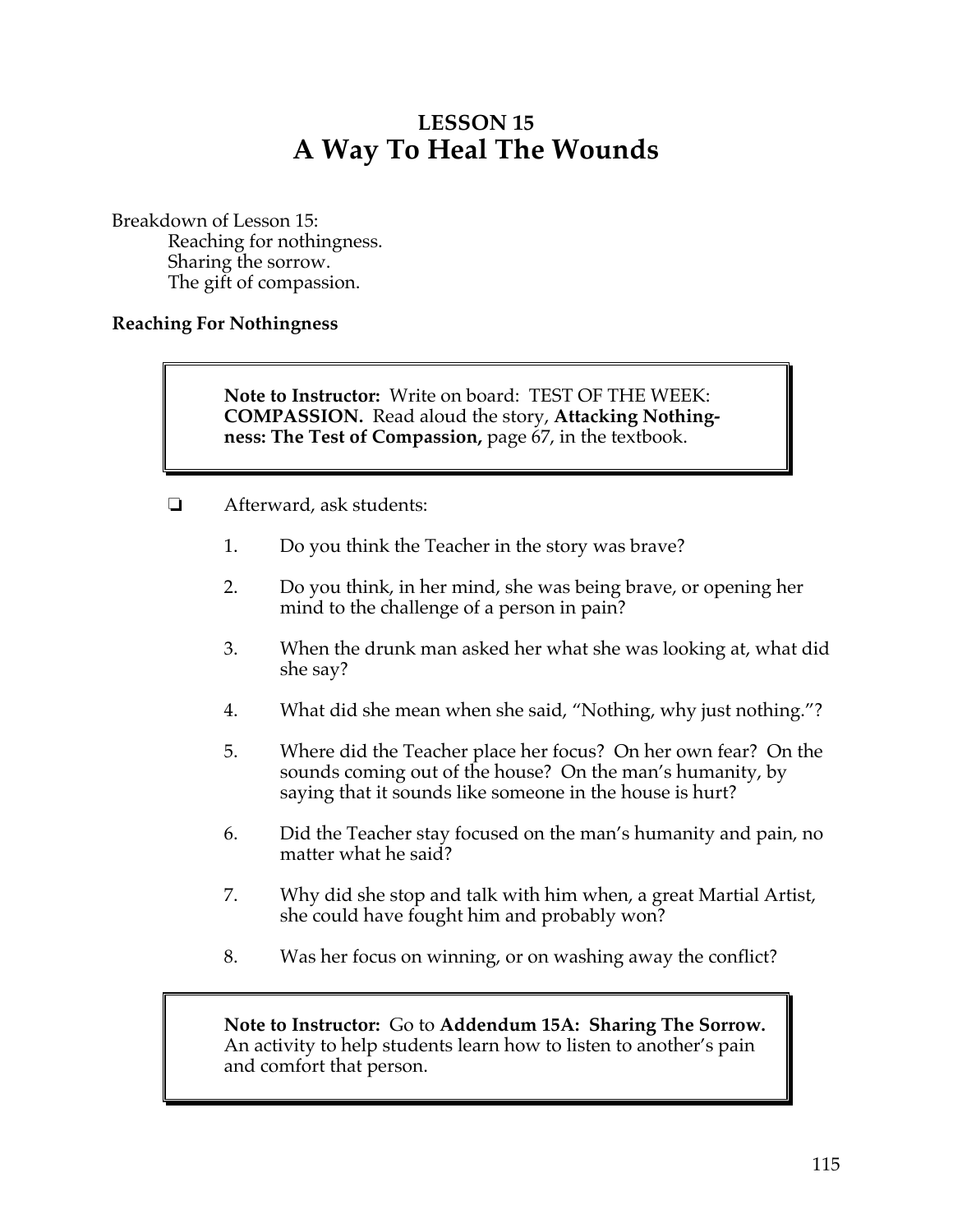- **E** Afterward, ask students:
	- 1. When you share someone else's sorrow, does it strengthen your mind? How?
	- 2. When you focus on another person's misfortune, do you clear your mind of any pain *you* may be feeling?
	- 3. Cleared of your own pain, is your mind, therefore, more open to what is happening around you?
	- 4. How can this help you in your Martial Arts training?

#### **Sharing The Sorrow**

- $\Box$  Tell students:
	- $\checkmark$  In today's world, many people are being hurt mentally and physically.
	- $\checkmark$  Sometimes we feel so much pain and suffering that we want to run away from it, not listen to it or pay attention to it.
	- $\checkmark$  When you can feel the pain of someone else's sorrow whether it belongs to a friend or someone on television news who lives thousands of miles away — that is compassion.
	- $\checkmark$  Compassion ends conflict and leads to a peaceful state of mind.
- $\Box$  Ask students:
	- 1. What is it in your mind that makes you want to run away when someone talks about his or her sorrow?
	- 2. Do we think of people in pain as bad? Wrong? Weak? Boring? Mean? Undeserving? Do we get scared? Of what?
	- 3. If you were to wash away Ancient Warrior old thinking and apply new thinking, how would you describe a person in pain?
	- 4. Would you think of such a person as sad? Upset? Needy? Desiring help? A prisoner of his/her thoughts? Hurt? Afraid?

**Note to Instructor:** Go to **Addendum 15B: The Circle of Compassion.** An activity to help students share sorrow.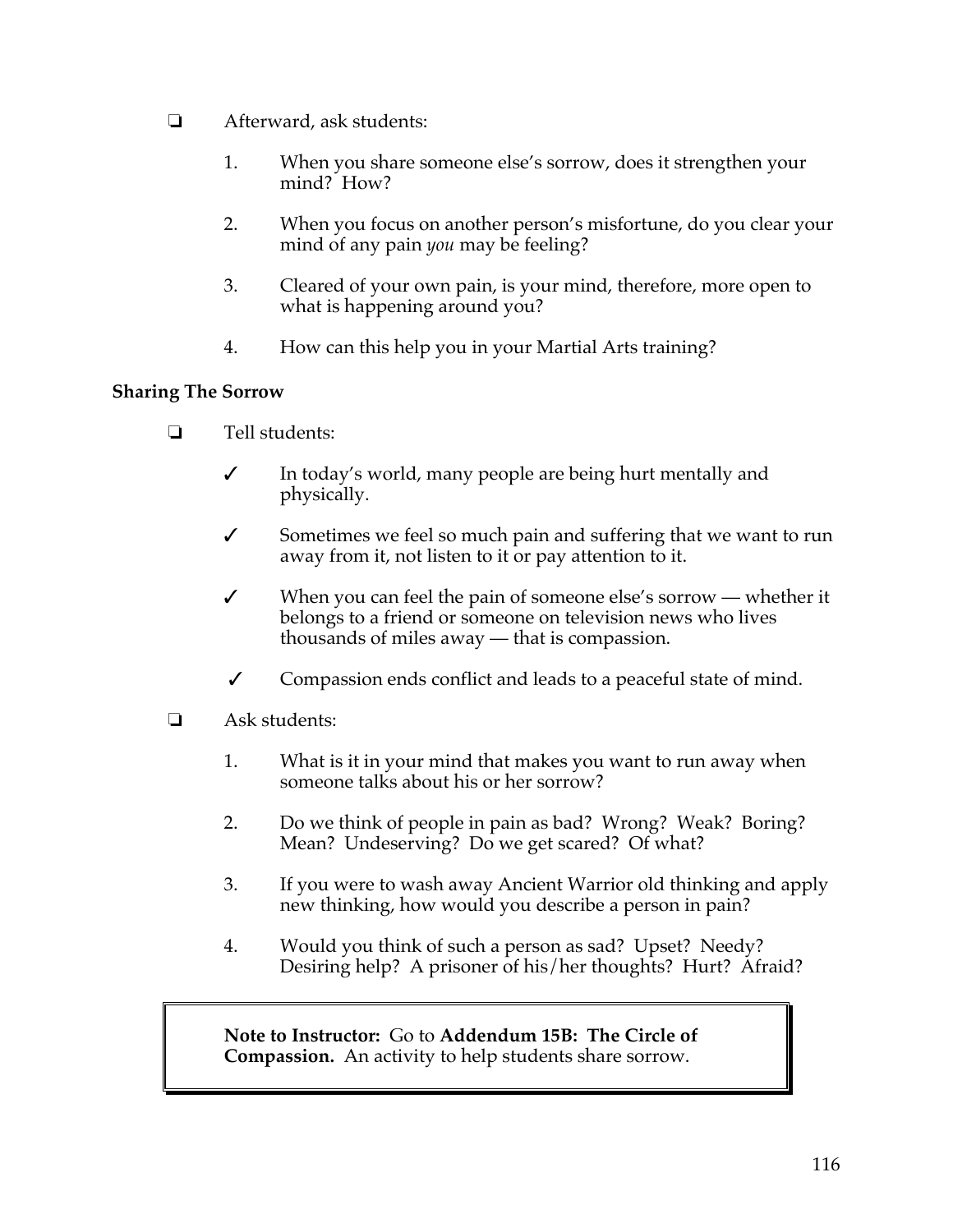- **E** Afterward, ask students:
	- 1. Can you think of a time when someone verbally attacked you and you yelled back? *Encourage all responses.*
	- 2. Did you feel good after you yelled back?
	- 3. Did you feel as if you were in control? Satisfied? Sure that this little war was over?
	- 4. If you could relive that time, how would you react now?
	- 5. Can you see how removing "old thinking" takes away conflict, both from your brain *and* the situation between you and the other person?

#### **The Gift of Compassion**

**Note to Instructor:** Go to **Addendum 15C: Removing The Sword. Mental Freestyle.** 

- ! Afterward, ask students:
	- 1. How can your new understanding about compassion help you in relation to your brothers and sisters?
	- 2. Do you think compassion for people you don't like is possible?
	- 3. Who is someone you haven't been very compassionate with but would like to be? In what way?

#### **Summary**:

- $\star$  When we are hurt, we often want someone with whom to share our sorrow.
- $\star$  Sharing someone's sorrow strengthens our minds, and it reduces conflict — both for us and for the other person.
- $\star$  With our conflict reduced, mental wounds can be healed.
- $\star$  The highest goal of the Martial Arts is to stop conflict of any kind before it starts. The act of compassion is a good beginning.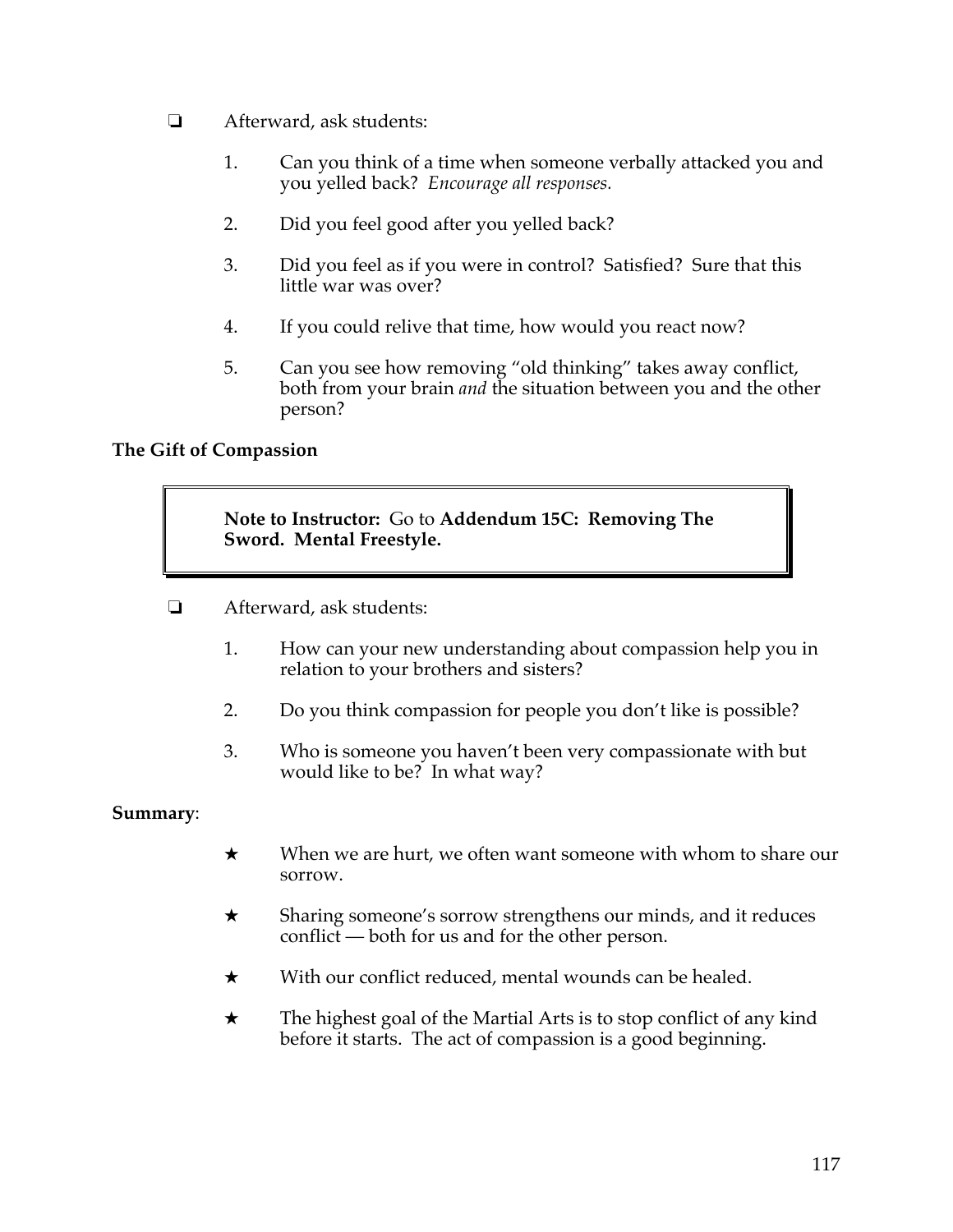## **Addendum 15A SHARING THE SORROW**

 $\boldsymbol{\mathsf{x}}$  Write on the board for all students to see:

"It's okay. There's nothing to worry about." "You can stop fighting now."

- $\chi$  Divide students into groups of three. Tell them:
	- 1. Decide who will go first, second, and third in your group.
	- 2. On your turn, take two minutes to tell the other members of your group about something that happened to you that you consider sad, tragic, or painful.
	- 3. Persons B and C, listen carefully. After every few sentences, take turns saying: "It's okay. There's nothing to worry about." (Or other comforting words you or they choose.)
	- 4. If you think the person speaking needs more attention, say or do what you feel is necessary.
- \$ Call time. Ask Person B to take a turn. Read the same instructions, numbers 2 - 3. Call time. Ask Person C to take a turn. Read the same instructions.
- $x$  Afterward, ask:
	- 1. How did you feel having people listen to you and tell you everything was going to be all right?
	- 2. Did the conflict inside you lessen? Why?
	- 3. Did you feel uncomfortable at first listening to someone open her/his heart? Did you *not* want to listen? Want to leave?
	- 4. Did it get easier as you listened and spoke the comforting words? How did you feel comforting someone else?
	- 5. Did you feel the other person's pain? How did it make you feel about this person? Do you feel you know him/her a little better?
	- 6. If this is a person with whom you have ever felt conflict, did this activity reduce that feeling? Why?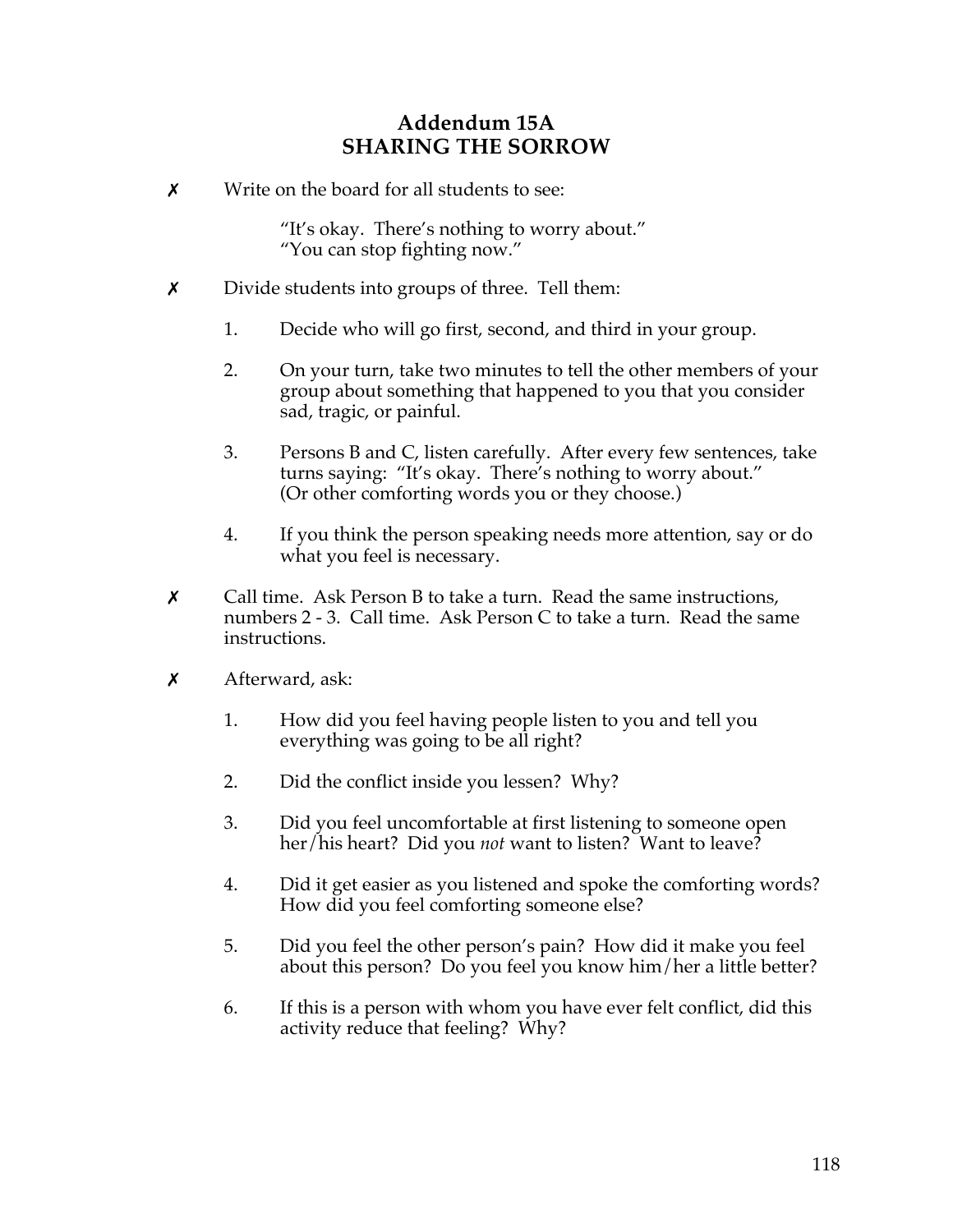### **Addendum 15B THE CIRCLE OF COMPASSION**

- $\boldsymbol{x}$  Ask students to sit on the floor in a circle.
- $\chi$  Have ready a hat or bowl with slips of paper on each of which is written one of the "I Need Compassion Sentences" that appear on the next page. You can photocopy the page and cut the sayings into strips.
- $\chi$  Ask every OTHER person to select a strip and read it to themselves.
- $\boldsymbol{x}$  Tell students:
	- 1. Let's have a volunteer Compassion Needer begin the Circle of Compassion by reading the sentence on his/her piece of paper to a person seated next to him/her.
	- 2. The person who has been read to is a Compassion Giver and will offer the Volunteer some kind of compassion.
- $\chi$  Go around the circle until everyone has had a chance to read a strip of paper or respond with compassion.
- $x$  Ask students who have not yet selected from the hat or bowl to do so.
- $\chi$  Repeat the exercise, giving each student a chance to be a Compassion Needer and a Compassion Giver.
- $x$  Afterward, ask students:
	- 1. Did you feel that your Compassion Giver gave you something that made you feel better? Worse? No different?
	- 2. What did you like best about *getting* compassion from someone?
	- 3. What did you like best about *giving* compassion to someone?
	- 4. Can you see how compassion can help you in your life?
	- 5. What's one way that getting compassion can help you?
	- 6. What's one way that giving compassion will help you?

(continued)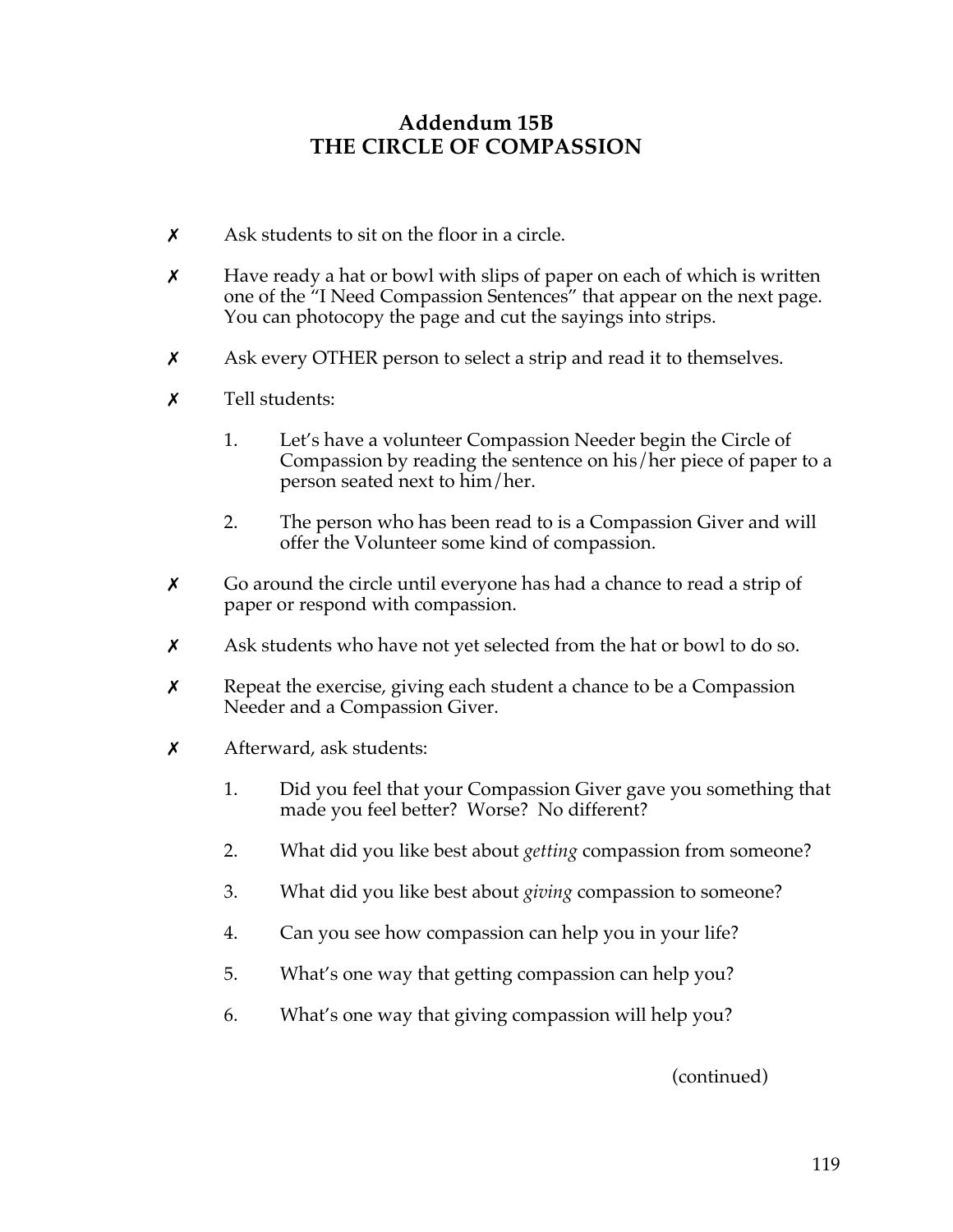#### **The Circle of Compassion Addendum 15B**

#### "**I NEED COMPASSION" SENTENCES**

- 1. I have never felt so miserable in my life. My house just burned down, and everything I own is in a mountain of ashes!
- 2. I just got beat up and I can feel myself bleeding inside! Don't let them come and get me again! Please! Don't let them!
- 3. My baby sister gets all the attention at my house. Seems like my parents don't even care if I'm around anymore.
- 4. I hate sports! I'm always the last person picked on any team!
- 5. I'll never be as good as my older brother! My parents like him best because he does everything they tell him to!
- 6. I hate little kids! That's why I beat up on them! I love when they look at me all scared and crying! Makes me want to hit them more!
- 7. Everyone's scared of me, and that's how I like it! Don't mess with me unless you want to get punched!
- 8. There's no hope for me! I can't read well, I can't do math or science! I just want to leave school! Leave me alone!
- 9. I want to grow up and be a soldier! I want to fight wars and kill people! That's a real feeling of power!
- 10. I like to write poetry, but kids make fun of me when I do! Why should I write it? It's just nonsense! Ridiculous! Stupid!
- 11. I push people around, because I am number ONE! I am the best and everybody just better know it — or ELSE!
- 12. I can't help it if I'm smarter than you! Some of us have it and some of us don't — and you DON'T!
- 13. I come from a country in which thousands of people have been murdered because of what they believe. I can't make friends here, because I'm scared if I get to know you, I'll be taken away and we can't be friends anymore.
- 14. I come from a country in which thousands of children have died in war or lost their limbs. It's because your country wouldn't help that these children died! It's YOUR fault!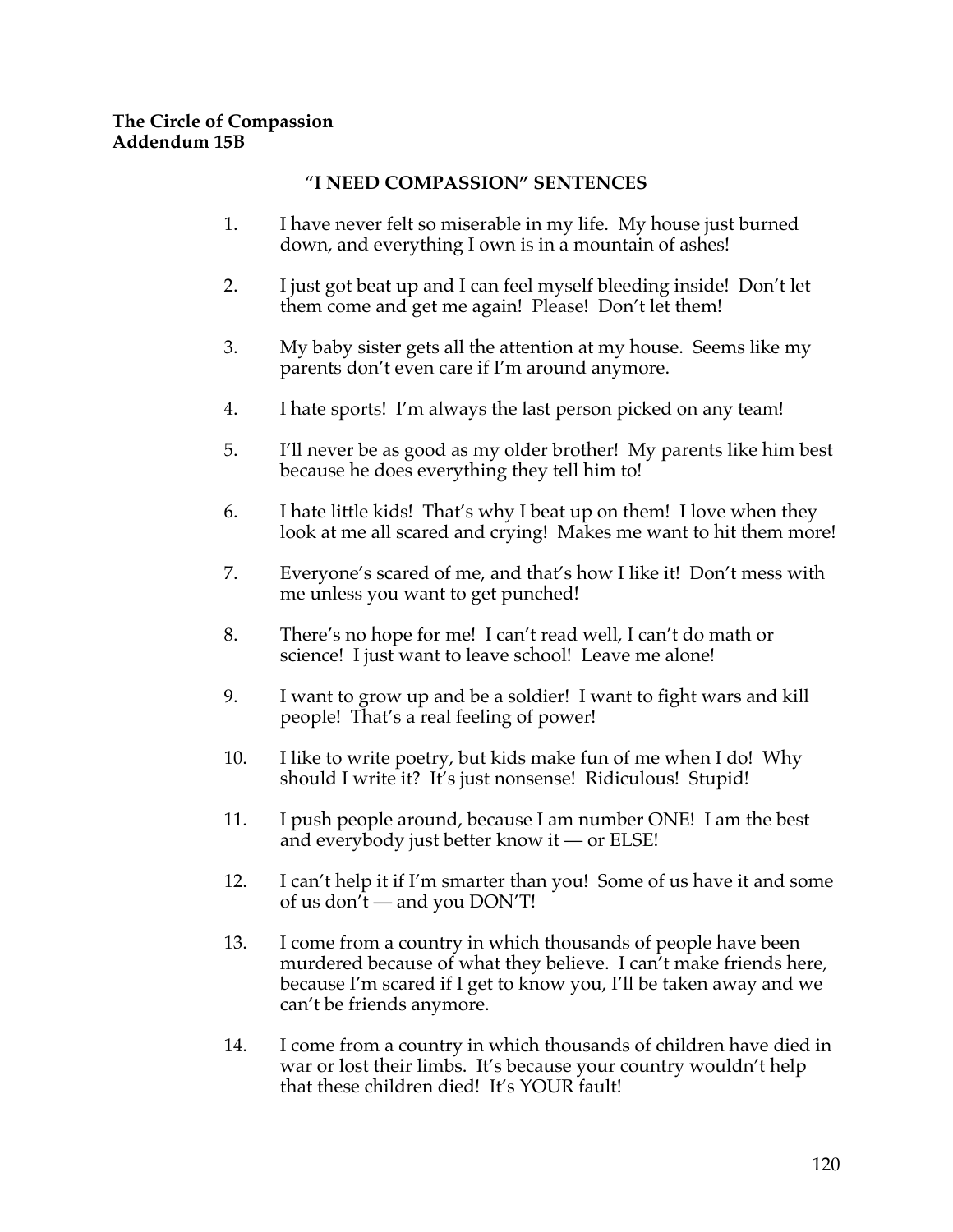## **Addendum 15C REMOVING THE SWORD: MENTAL FREESTYLE**

- $x$  Ask for a team of THREE VOLUNTEERS to come before the class sharp, excited, willing targets for questions.
- $x$  Remind Volunteers they must answer immediately, quickly, in rapid-fire succession. We are concerned with fast, intuitive answers.
- X All other students are to WATCH and LISTEN carefully.
- **x** Tell Volunteers:

#### **The fun is in walking in the dark. Empty yourself of old thinking. Act based on your compassionate heart.**

- $\boldsymbol{\chi}$  Fire the following questions at the students:
	- 1. Where does compassion live?
	- 2. What prevents you from being compassionate?
	- 3. Is sharing someone's sorrow just spreading the sorrow? Why?
	- 4. Can you be compassionate without knowing someone?
	- 5. What does it take for you to be compassionate?
	- 6. How does compassion heal the curse of the Ancient Warrior?
	- 7. Do you think compassion should be given to people who kill and injure others?
	- 8. What does "Forgive them, for they know not what they do" mean?
	- 9. What can you do in school that will test your compassion?
	- 10. What can you do at home that will test your compassion?
- $\chi$  Thank the Volunteers for their willingness to take this test.
- **x** Applaud their compassionate, growing-ever-stronger minds!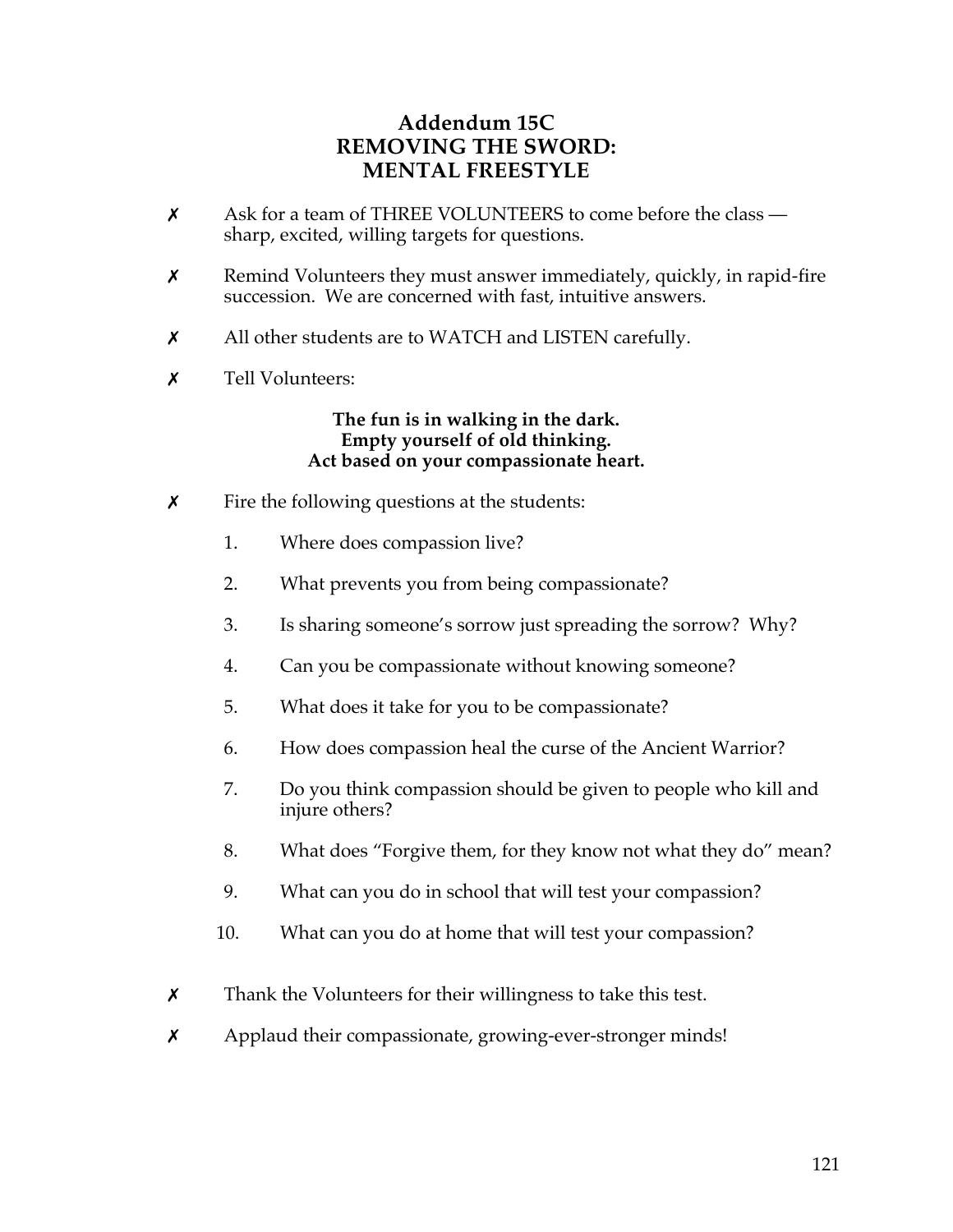# **LESSON 16 Bloom Where You Are Planted**

Breakdown of Lesson 16:

Our Ancient Warrior image of strength is a punch, a kick, a sword. Power comes from being that which you observe. Strength lies in blooming where you are planted.

#### **Our Ancient Warrior Image of Strength Is A Punch, A Kick, A Sword**

**Note to Instructor:** Write on the board: TEST OF THE WEEK: **STRENGTH.** Read aloud: **War of the Rose. The Test of Strength,** page 90, in textbook.

- **E** Afterward, ask students:
	- 1. Does this story define strength as something physical? Mental?<br>2. Do you think the thugs who attacked were mentally strong?
	- 2. Do you think the thugs who attacked were mentally strong?
	- 3. Do you think the old man was physically strong?
	- 4. How important is it to balance physical and mental strength?

**Note to Instructor:** Go to **Addendum 16A: Just Do It!** A test of students' ability to do what is called for in the moment.

- **E** Afterward, ask:
	- 1. Because you had to act quickly, were you able to focus?
	- 2. Did the Ancient Warrior creep in and alter your focus? How?
	- 3. How did it feel when you were RIGHT THERE, RIGHT NOW?
	- 4. Did you feel energized? Clear? At one with your body?
- $\Box$  Tell students:
	- " When we are focused, we actually put out *less* force, because our minds and bodies are in harmony with our movements.

**When we trust — our mind, breath and body are one and that one, our whole being, energizes our movements.**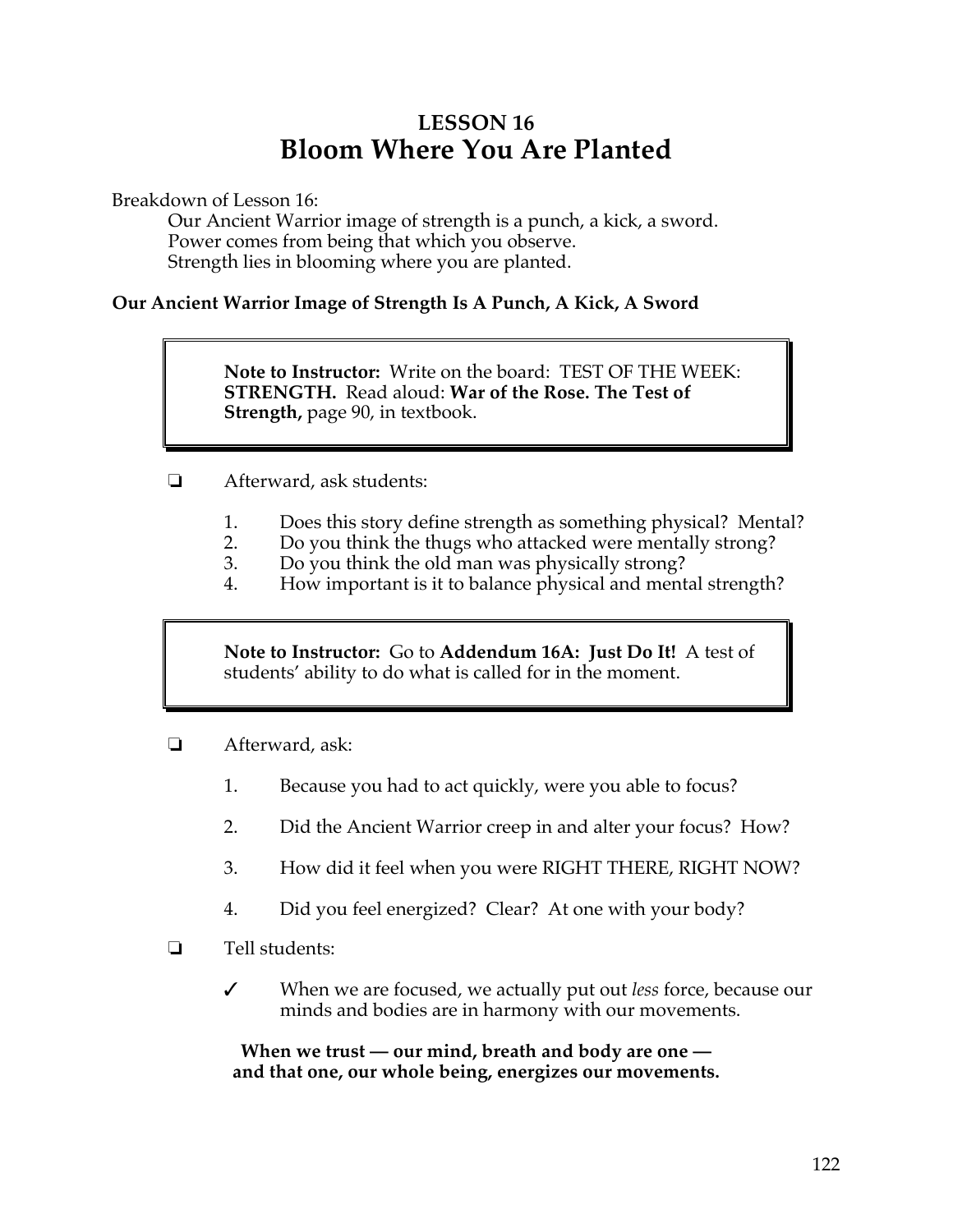#### **Power Comes From Being That Which You Observe**

- $\Box$  Tell students:
	- 1. When you try to *stop* someone, *beat* someone or *win* from someone, you defeat yourself before you begin. Your energy is not harmonious; it is in a state of conflict.
	- 2. Power comes from *focusing* on body language that signals your opponent's next move, *seeing* your opponent's strategy.
	- 3. With practice, you can become so in tune with your opponent that you can sense what this opponent is going to do. This is becoming what you observe, which gives you great strength.

**Note to Instructor:** Go to **Addendum 16B: The Secret of My Strength.** Students focus on an object for 5 minutes.

- **E** Afterward, ask students:
	- 1. What did you sense? *Encourage ALL responses.*
	- 2. Were you focused or distracted? If you were distracted, were you able to return to your focus?
	- 3. Do you think this exercise takes practice to do well?
	- 4. In the story, Carlos did this exercise with the old man ALL NIGHT. Can you see why this exercise takes great strength?

#### **Strength Lies In Blooming Where You Are Planted**

- $\Box$  Ask students:
	- 1. Becoming one with someone you consider an opponent is contrary to customary thinking. How does it help you?
	- 2. When our human instinct is to run away or attack, how do you strengthen your mind enough to stay where you are, gather your inner strength, and bloom where you are planted?
	- 3. Do you think, by using this exercise, you are displaying more strength than if you fight someone? How so?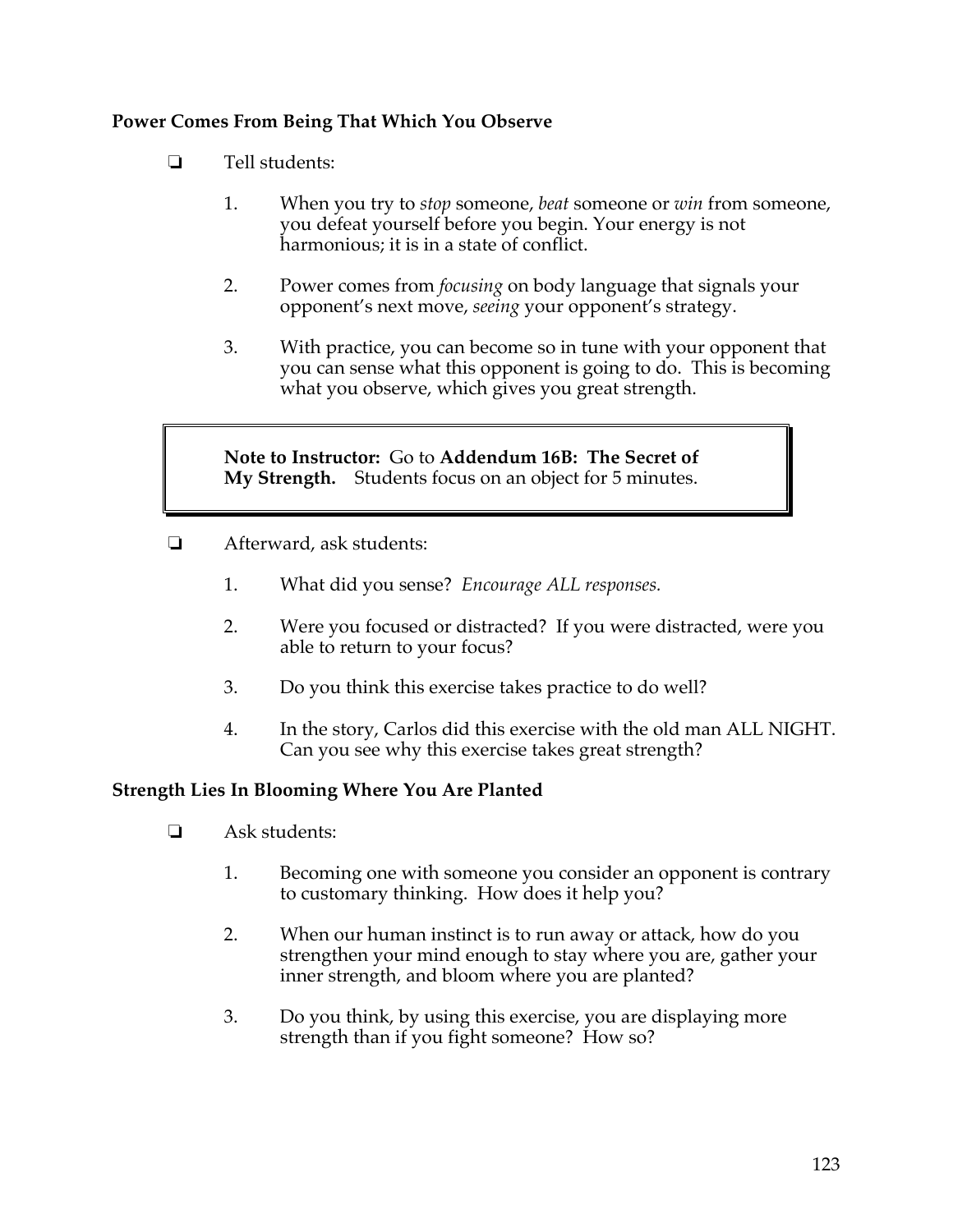**Note to Instructor:** Go to **Addendum 16C: Using My New Strength**.Students apply this new learning to their lives.

- **1** Tell students:
	- $\checkmark$  Focusing on something that relaxes you and empties you of the Ancient Warrior, you feel no conflict.
	- " *Feeling* no conflict, you *create* no conflict.
	- $\checkmark$  Creating no conflict, you are at peace inside yourself and in the world.
	- $\checkmark$  At peace and empty, you feel safe, confident able to wing your way into the unknown as if it were nothing at all.

**Note to Instructor:** Go to **Addendum 16D: Like Roses In The Night. Mental Freestyle.**

#### **Summary**:

- $\star$  In the past, the image of strength was always physical a punch, a kick, a sword. The harder we tried, the stronger we felt.
- $\star$  Today we know that when our strong minds join forces with our bodies, we need less force.
- $\star$  When we are focused, our mind, breath and body are one, and that *one* — our whole being — energizes our movements.
- # Making yourself *a part of* your opponent, mentally sensing your opponent's every move, gives you great strength.
- $\star$  Practicing mental focus brings peace to your mind and makes it empty, clear.
- $\star$  Practicing peace of mind strengthens your character and develops you ability to face challenges positively every day.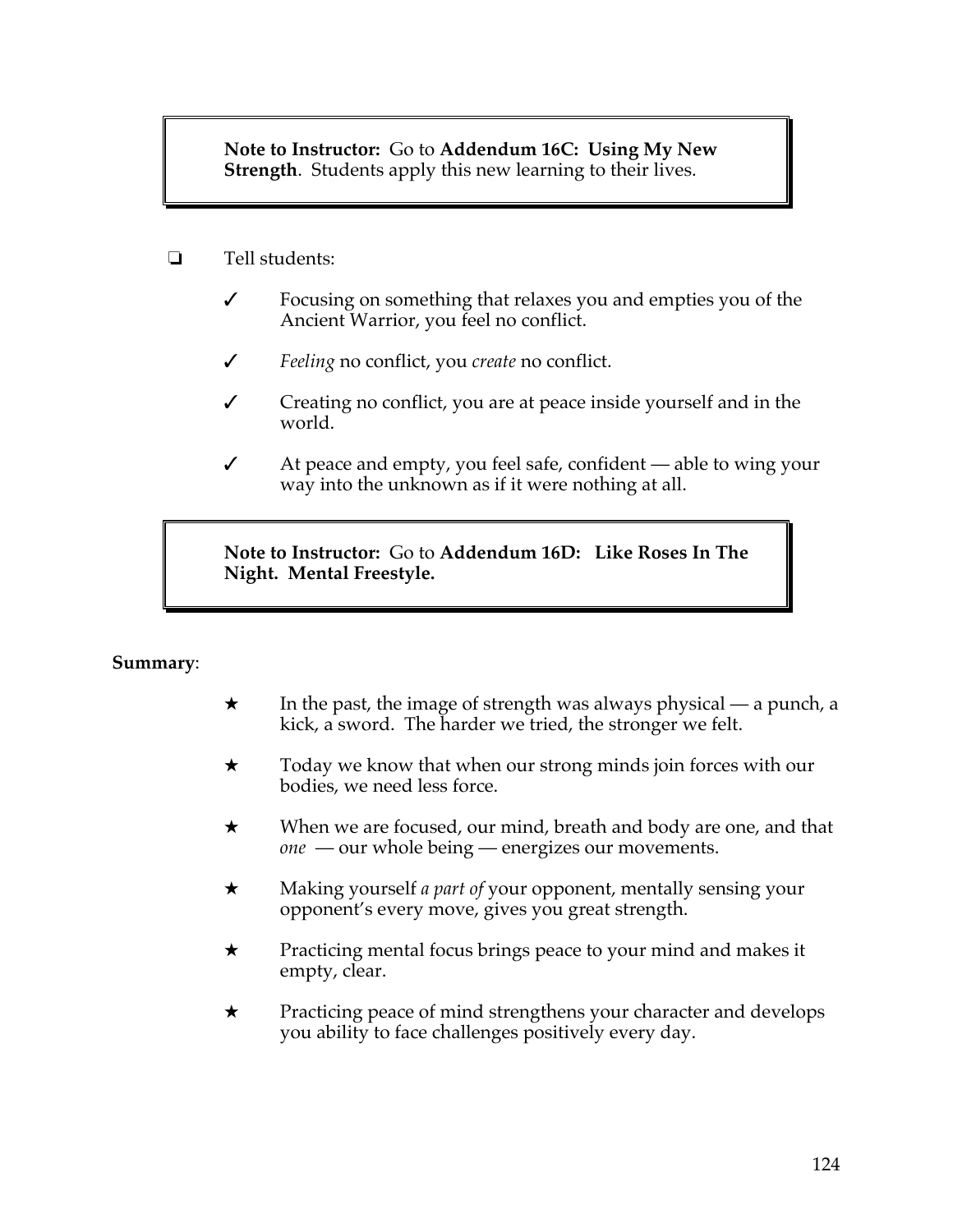## **Addendum 16A JUST DO IT!**

- $\boldsymbol{\chi}$  Ask students to stand in a large circle.
- **X** Have prepared a series of Martial Arts moves that each student must do the second you tell them to.
- $\boldsymbol{\chi}$  Perhaps you will want to put on the board suggested combinations of moves that you have been working on.
- $\chi$  As you give students the following instructions, speak WITH URGENCY so students understand this must be done QUICKLY and EFFICIENTLY:
	- 1. I will walk around the circle and stop in front of one of you.
	- 2. At that second, I will quickly shout out a series of three moves for you to make. Then I will stand aside, as fast as I can, ready to take your place in the circle.
	- 3. Without a moment's hesitation, step forward into the circle and do it — no questions, just do what you heard! If you're not sure of what you heard, just do what you think you heard!
	- 4. Immediately afterward, walk around the circle and stop in front of someone. Shout out a series of three moves and quickly stand aside.
- $\chi$  Continue this circle game until all students have had the opportunity to participate.
- **x** Stay on them, REMINDING THEM TO MOVE QUICKLY AND EFFICIENTLY.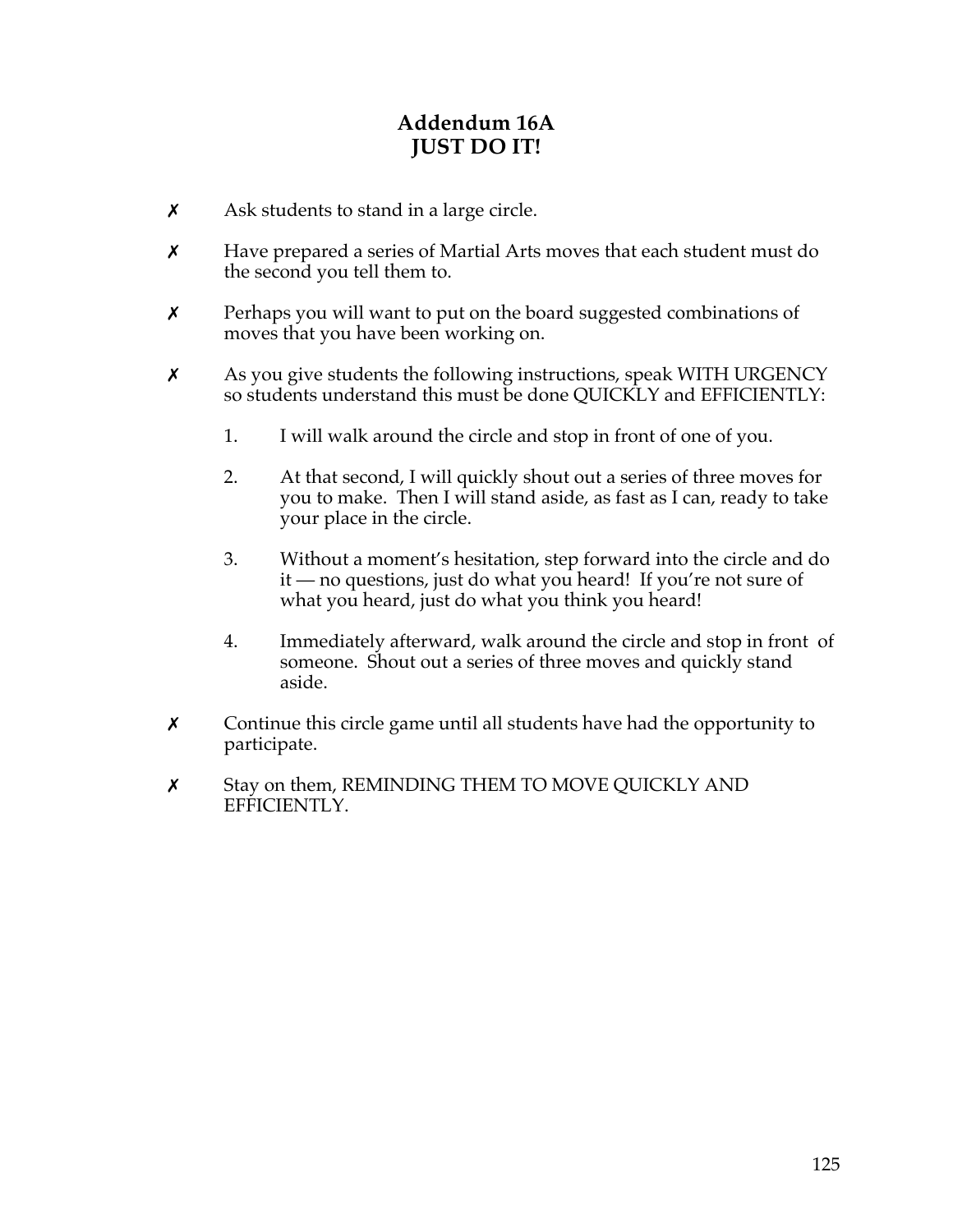### **Addendum 16B THE SECRET OF MY STRENGTH**

- $x$  Divide students into groups of 6 to 8.
- $x$  Ask each group to make a circle and situate themselves in a comfortable position on the floor.
- $\chi$  Choose an OBJECT to place at the very center of each circle something large enough to be clearly visible to all students. It could be a large flower in a pot, a large indoor plant such as a ficus tree, a large squash, a collection of oranges, a collection of lemons, a collection of ears of corn, a pair of shoes. Whatever you choose, the object should be simple. If you choose a collection, make it a collection of one object.
- $\boldsymbol{\mathsf{x}}$  Tell students:
	- $\checkmark$  For the next 10 minutes, you are going to focus on the object in the middle of your circle.
	- $\checkmark$  Put everything else in the world out of your mind.
	- $\mathcal I$  As you look at this object, notice its size, shape, color. Use every one of your five senses to focus on it. What do you hear, see, taste, smell, sense?
	- $\checkmark$  Be like the moon. Shine all your senses down on every part of it. Become one with object so that you understand its connection to you, to everyone and to the world.
	- $\checkmark$  BECOME this object. Tell yourself that you ARE this object.
	- $\checkmark$  You will have 5 minutes to do this.
- $x$  Give students 5 minutes and make certain the room is quiet enough to hear a pin drop.
- $\chi$  It is best not to talk at all during this period. If you sense any disruptions, use body language to signal your message to any student who needs it.
- $\chi$  Call time. Ask students to stand, stretch and make one large circle.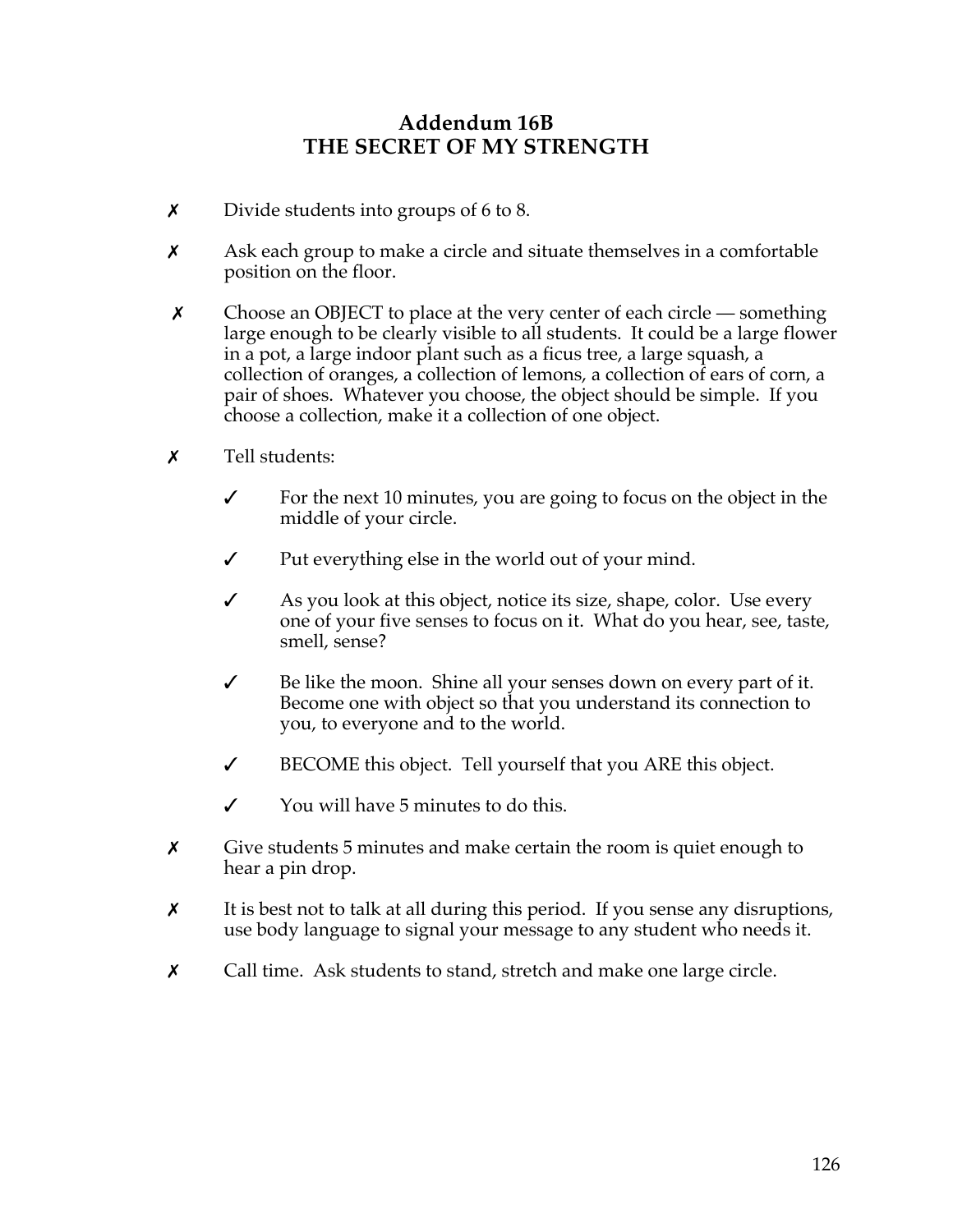## **Addendum 16C USING MY NEW STRENGTH**

- $\boldsymbol{x}$  Tell students:
	- $\checkmark$  Sit where you are and close your eyes.
	- $\checkmark$  Focus on a challenge you face at home, at school, somewhere out in the world — that makes you scared, angry, tense, or sad.
	- Get that challenge in your mind and look at it, even though it brings up feelings you don't like. This is a test of mental strength, and the more we practice, the better we get.
	- $\checkmark$  For a minute or so, just LOOK at it. You don't have to do anything else but LOOK at it. LOOK for a whole minute and SEE that it's there.
- $\boldsymbol{\chi}$  Give students a minute or so to focus on this. Ask them to open their eyes, then ask:
	- 1. What can you focus on to relax when you have to face this challenge? *Encourage all responses.*
	- 2. When you close your eyes and focus on your breathing, what does it take away?
	- 3. What does focusing on something, like your breathing, do to the thoughts of fear, sadness or anger?
	- 4. When you focus on something outside your thinking, what is your state of mind? How can this help you in the Martial Arts? In life?
- $\boldsymbol{x}$  Tell students:
	- $\checkmark$  This may seem like an unusual way to prevent conflict in the minds of most people, but you and I know this magical secret works!
	- $\checkmark$  Let the flower's blossoming blossom you.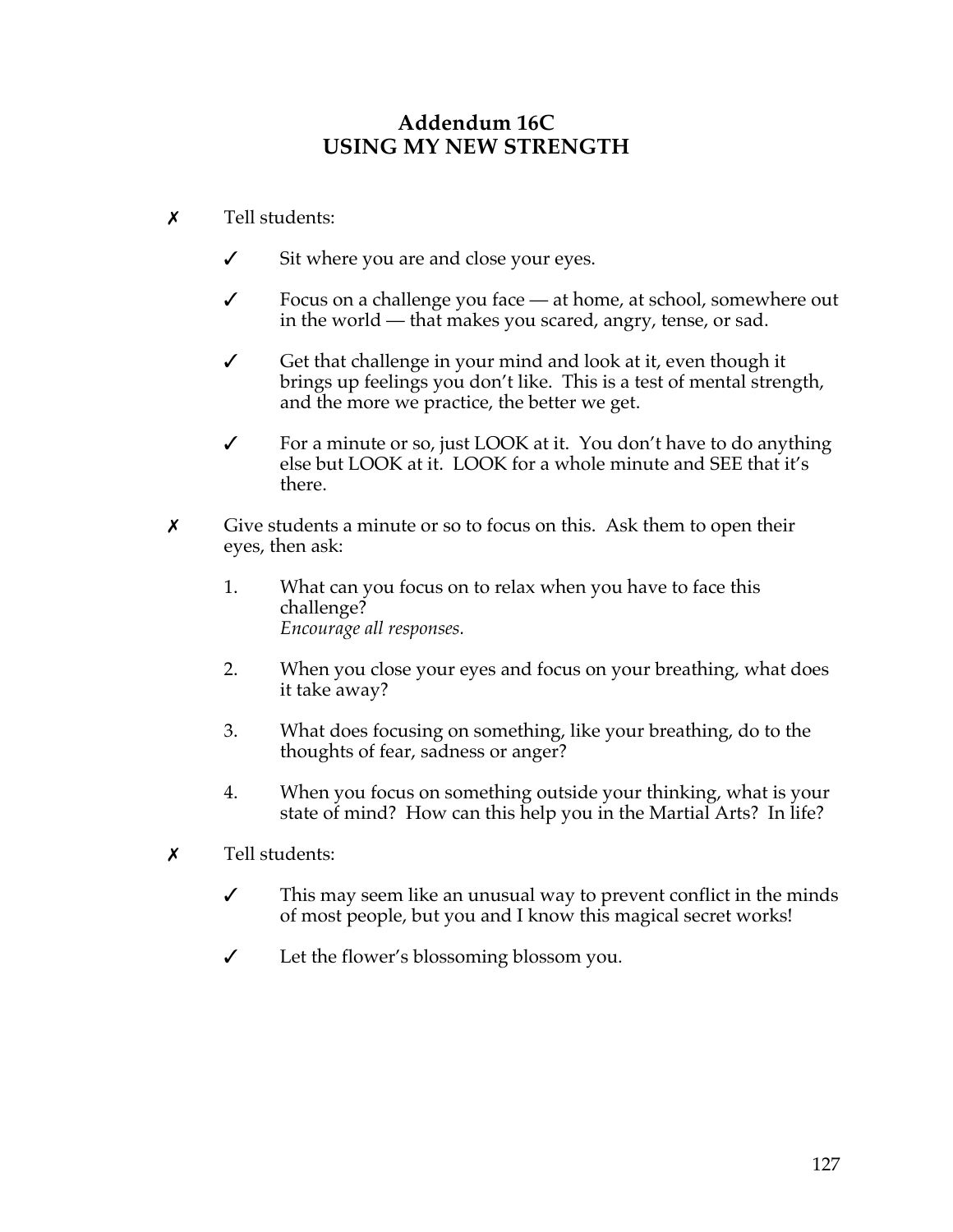## **Addendum 16D LIKE ROSES IN THE NIGHT: MENTAL FREESTYLE**

- **x** Bring up a team of THREE VOLUNTEERS who are willing targets for questions. Make certain everyone in the class is getting more than one opportunity to do this.
- $x$  Remind Volunteers they must answer immediately, quickly, in rapid-fire succession. We are concerned with fast, intuitive answers.
- $x$  Remind all other students to WATCH and LISTEN carefully, answering questions silently.
- **x** Tell Volunteers:

#### **The fun is in walking in the dark. Empty yourself of old thinking. Act based on your strong mind.**

- $\boldsymbol{\chi}$  Fire the following questions at the students:
	- 1. Is it possible to defeat yourself? How?
	- 2. Is it possible to let yourself lose before you even start? How?
	- 3. If your target is strength, how do you shoot your arrow?
	- 4. Do you have the strength to listen to anger and stay empty?
	- 5. What strength will it take to do your best in school even when you feel insecure in some subjects?
	- 6. What strength will you demonstrate when your parents want you to do something you don't want to do?
	- 7. How will you show strength when someone you may not like is hurt or angry ?
	- 8. If you could become something you are scared of, what would it be? What would be your test?
	- 9. What will you do today to bloom where you are planted?
	- 10. Where can you find your greatest strength?
- $x$  Thank the Volunteers for showing us their growing strength. Applaud their powerful thinking!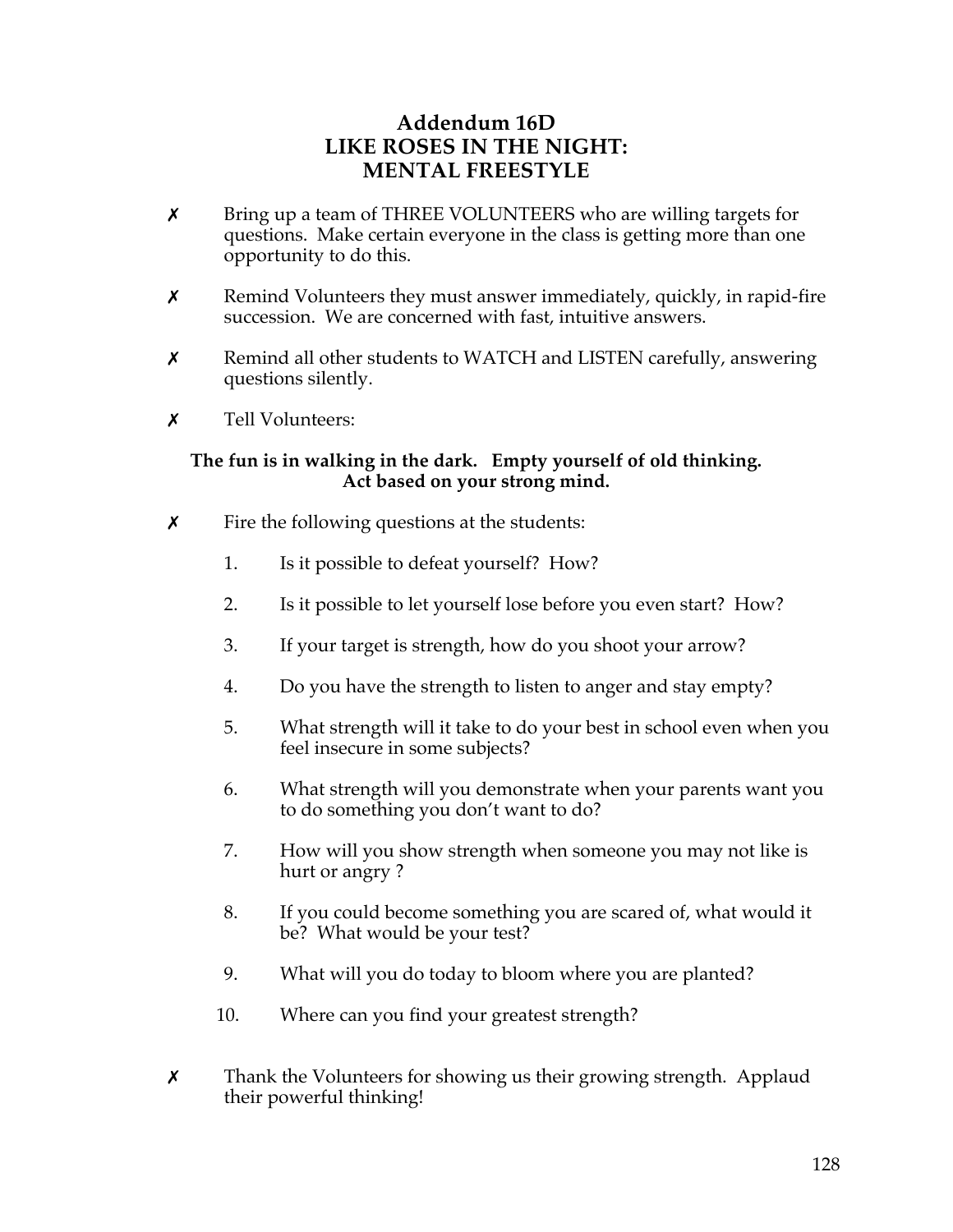# **LESSON 17 The Truth That Anyone Can See**

Breakdown of Lesson 17:

In all of us are the chains, the past, the Ancient Warrior. Through questioning,we become alert, intelligent, alive. The beginner's mind looks, listens and respects.

#### **In All of Us Are the Chains, the Past, the Ancient Warrior**

**Note to Instructor:** Write on the board: TEST OF THE WEEK: **WISDOM.** Read aloud: **Beginner's Mind: The Test of Wisdom,** page 125, in textbook.

- **E** Afterward, ask students:
	- 1. Why do you think the Teacher picked up the rocks and began to rub them together?
	- 2. What kind of mirror did he make a real one you look into, or a way to get the students to look at themselves in a new way?
	- 3. Are you getting better at freeing yourself from the Ancient Warrior — from the chains of your past? How?
	- 4. Do you think fighting is an honorable solution to solving problems of relationship between people? Why?
	- 5. Do you understand that the human brain has been conditioned to accept fighting and war as honorable solutions?

**Note to Instructor:** Go to **Addendum 17A: The Ancient Warrior Lives!** An activity to show students that traces of the Ancient Warriorare alive within them.

- $\Box$  Tell students:
	- $\checkmark$  The Ancient Warrior is a living, breathing part of our daily lives.
	- $\checkmark$  How you handle your Ancient Warrior determines the way you live your life.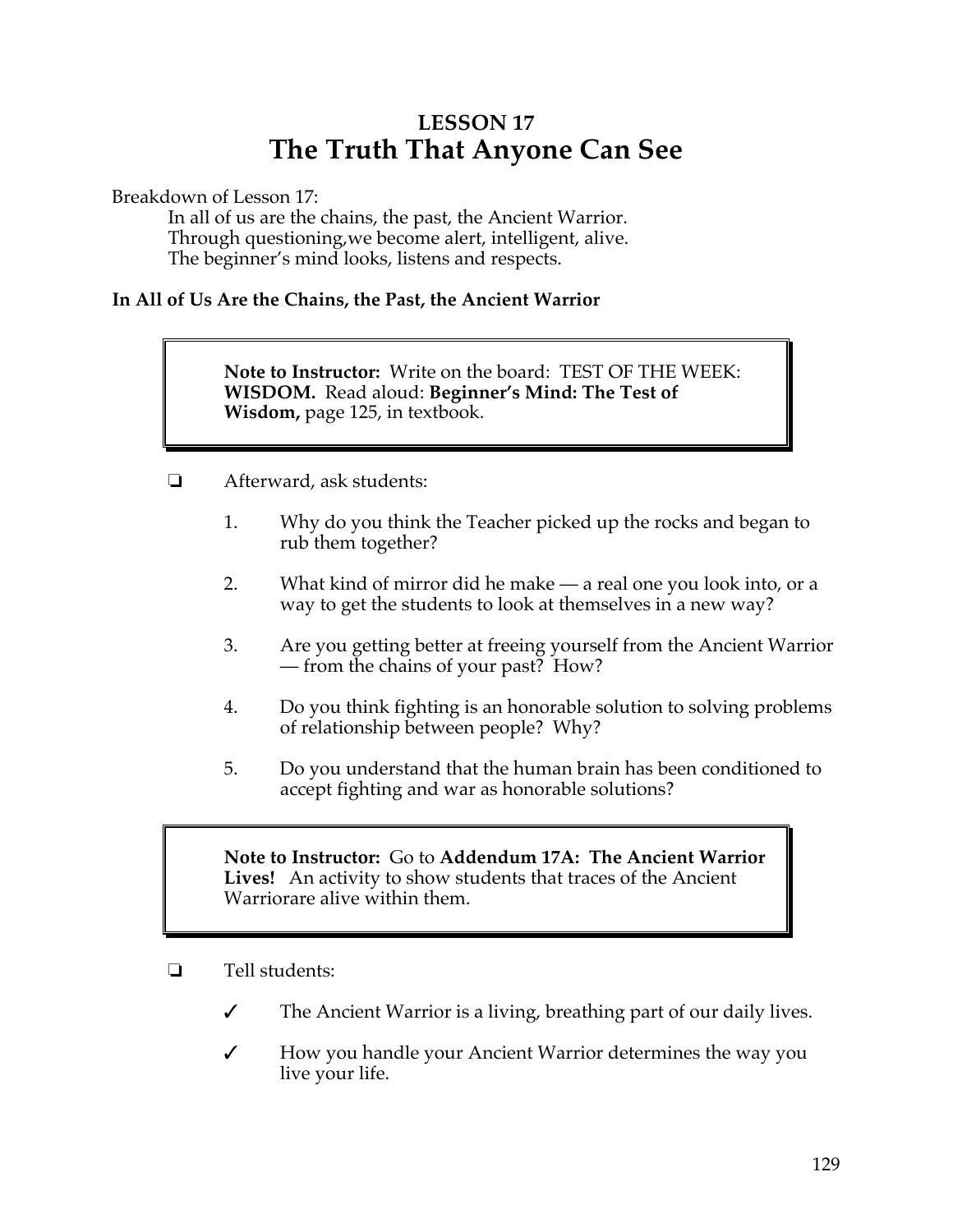#### **Through Questioning, We Become Alert, Intelligent, Alive**

- $\Box$  Tell students:
	- $\checkmark$  By totally accepting what authorities tell us, we listen and do as we are told — our minds are asleep, semi-conscious.
	- $\checkmark$  By questioning, we listen to what we are told and determine with our own minds if what we hear seems true.
	- " Through questioning, there is no need to rely on what others tell us; we have the wisdom to discover the truth for ourselves.

**Note to Instructor:** Go to **Addendum 17B: Discovering The Truth.** To encourage students to think for themselves.

- **E** Afterward, ask:
	- 1. Do you think your mind is sometimes fed illusions that distract you from the truth?
	- 2. What do you think prevents us from seeing some of these illusions?
	- 3. Do you think sometimes we want so much to be free of feeling bad, angry, upset, or scared that we accept any illusion that makes us feel better?
- $\Box$  Tell students:
	- $\checkmark$  When you stop to question something that isn't sitting well in your mind, you are contributing to your inner strength.
	- $\checkmark$  Letting go of your old thoughts, and questioning, are part of having a beginner's mind, that sees things freshly every day.
	- $\angle$  A beginner's mind looks at life anew and awakes from the authority and weight of the past — no matter how glorious it sounds, or how important certain authorities seem to be.

#### **The Beginner's Mind Looks, Listens and Respects**

**Note to Instructor:** Go to **Addendum 17C: The Beginner's Mind.**  To give students a sense of this treasured state of mind.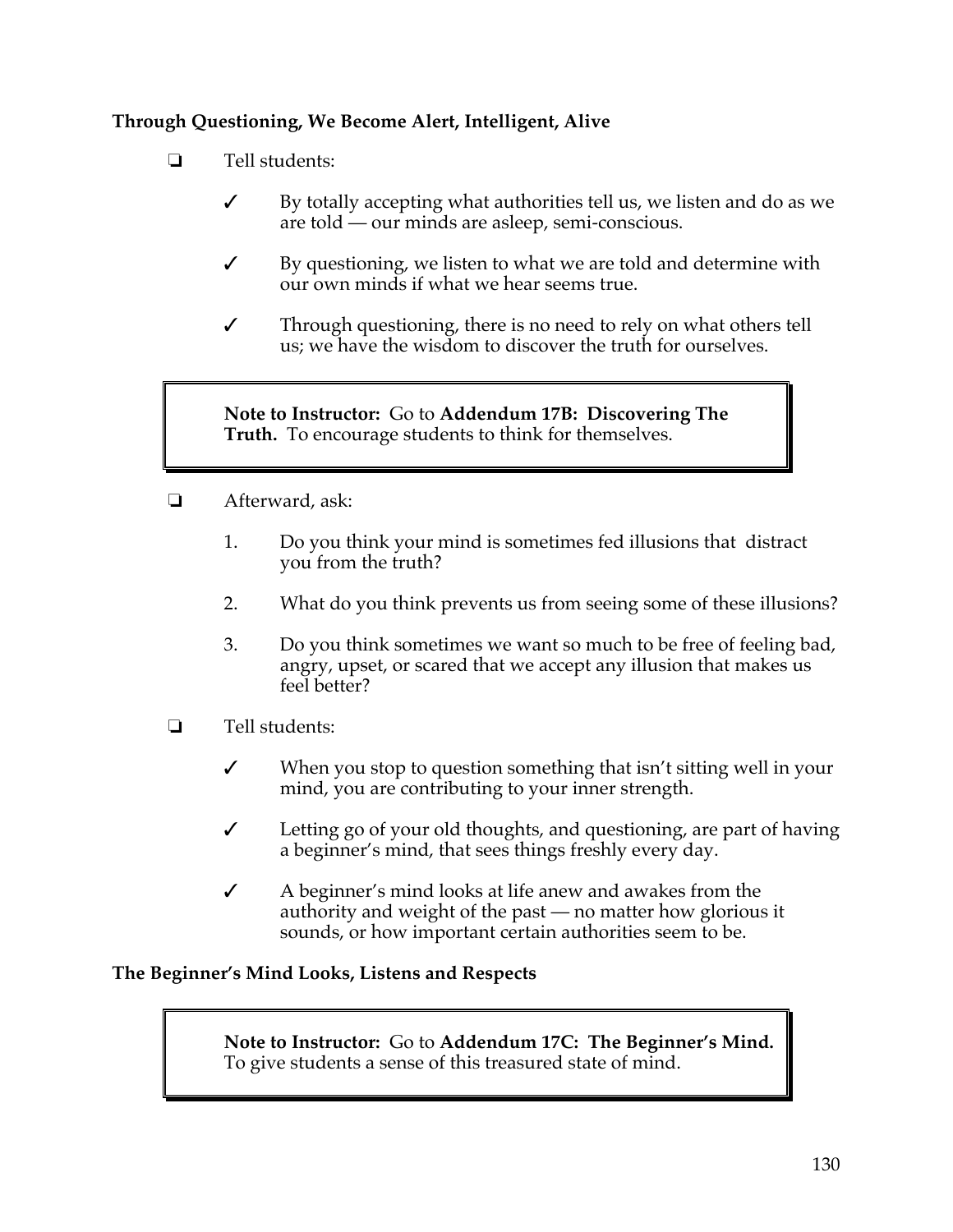- $\Box$  Tell students:
	- $\checkmark$  Freedom from Ancient Warrior thinking comes from questioning, and looking at life freshly every day.
	- $\checkmark$  When you are awake to the world around you, you are free of conditioned thinking.
	- " Free of conditioned thinking, you *feel* no conflict and, therefore, *create* no conflict.

**Note to Instructor:** Go to **Addendum 17D: Awake & Alive! Mental Freestyle.**

#### **Summary**:

- $\star$  In all of us are the chains of the Ancient Warrior.
- $\star$  A real teacher, rather than keeping us chained to old thinking, encourages us to have beginner's minds and think for ourselves.
- $\star$  When we can understand our Ancient Warrior by asking questions about things we have come to believe, we develop our mental strength.
- $\star$  Questioning makes us alert, intelligent, alive.
- $\star$  As we question, we come to understand what is true; the truth becomes clear, focused, real.
- $\star$  The beginner's mind looks at, questions, listens to and respects things and people as they are.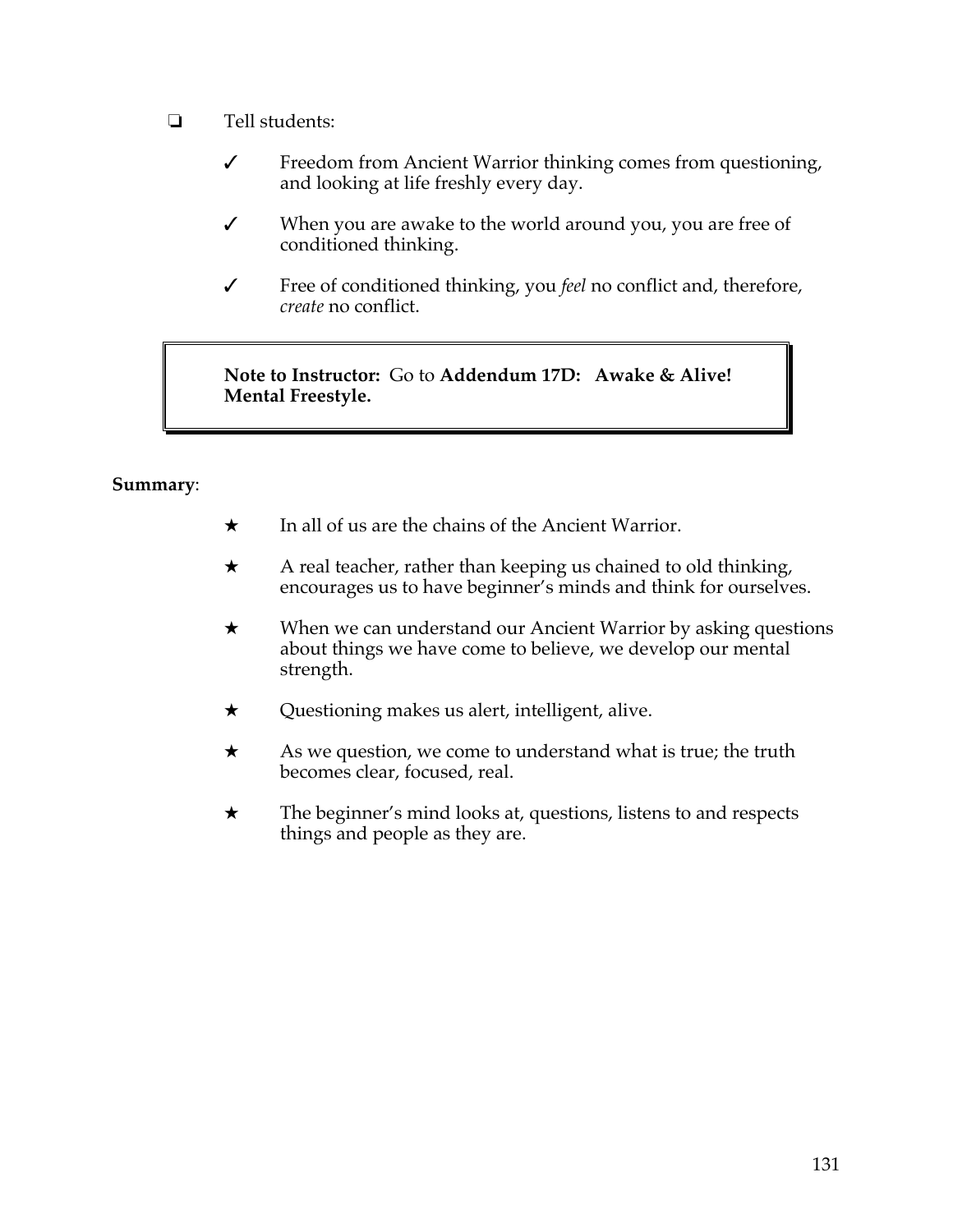### **Addendum 17A THE ANCIENT WARRIOR LIVES!**

- \$ **Have ready**: Current newspapers (divided into sections), magazines, books.
- **x** Divide students into groups of 3-5. Give each group a newspaper section, a magazine, a book or two.
- $\boldsymbol{x}$  Tell students:
	- $\checkmark$  You will have 5-10 minutes to look through your materials and find one or more articles, a story, a news item — something that shows evidence of the existence of the Ancient Warrior.
	- " Look at the items, and be prepared to tell us:
		- 1. Where is the Ancient Warrior in this section?
		- 2. How do you know the Ancient Warrior is there?
		- 3. How do you think the Ancient Warrior got there?
		- 4. How do you think the Golden Dragon can help?
		- 5. If you were to meet the people in this story/article, how would you question them?
	- $\checkmark$  Call time. Ask students the above questions.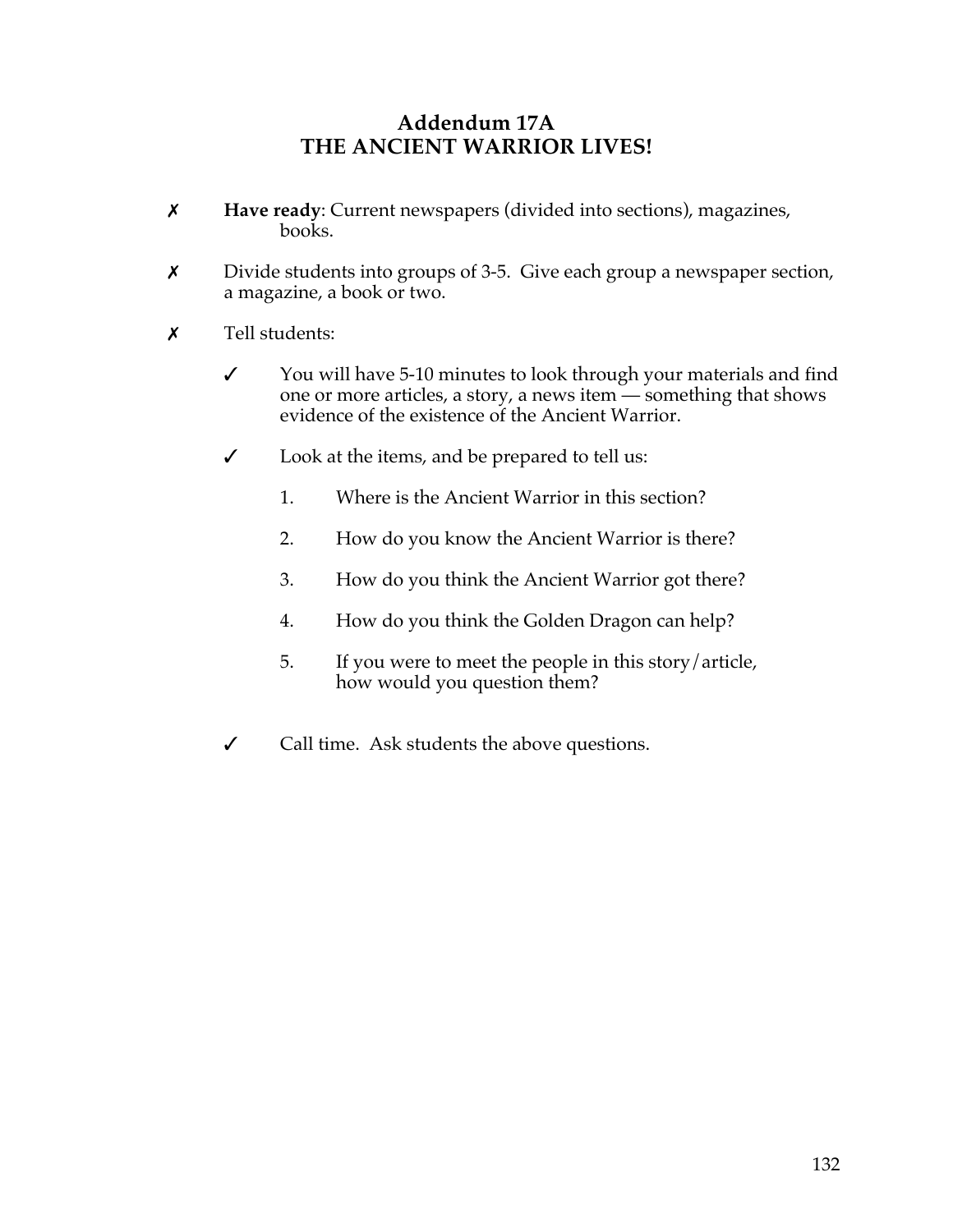## **Addendum 17B DISCOVERING THE TRUTH**

- $x$  Ask students to sit comfortably.
- $x$  Read to them the following quotation. Ask them to listen carefully and thoughtfully:

"I am the Ancient Warrior. I was taught by my elders that I had to learn to defend our way of life from the forces of evil. I developed powerful skills to help me in my career as a fighter. My father and my uncles taught me to use a knife, to kill with my bare hands. During my training I was taught to fight until the death of my opponent, to treat my great sword as my life, and how to use a bow and arrows to kill and maim my enemies. At the time I didn't fully realize that these targets would one day be replaced by people. When I shot, I shot with only one thing in mind: To be brave, to be successful, to be accepted by my tribe, I had to kill. I was not conscious of it then,when the world was much younger and there were no books, no ways to learn to understand. But I am now. I do not wish to be part of the killing anymore."

- $\boldsymbol{\mathsf{x}}$  Afterward ask:
	- 1. Why do you think this Ancient Warrior was originally attracted to being a warrior? Do you think the idea of being a warrior attracted his desire to be strong? Brave? Patriotic?
	- 2. What did the Ancient Warrior learn? Do you think he's happy about what he did? Did he learn that he wants to be different? Do you think his experience taught him an important lesson?
	- 3. Did the Ancient Warrior's training live up to his expectations?
	- 4. Do you think the Ancient Warrior felt disillusioned by what he discovered in his training?
	- 5. Do you think the Ancient Warrior's ancestors and their talk of the importance of warring gave him an illusion of what fighting is about?
	- 6. Why would the elder warriors do that?
	- 7. Were the elder warriors were afraid of something? What?
	- 8. Do you think the Ancient Warrior is proud of his having been a blind follower?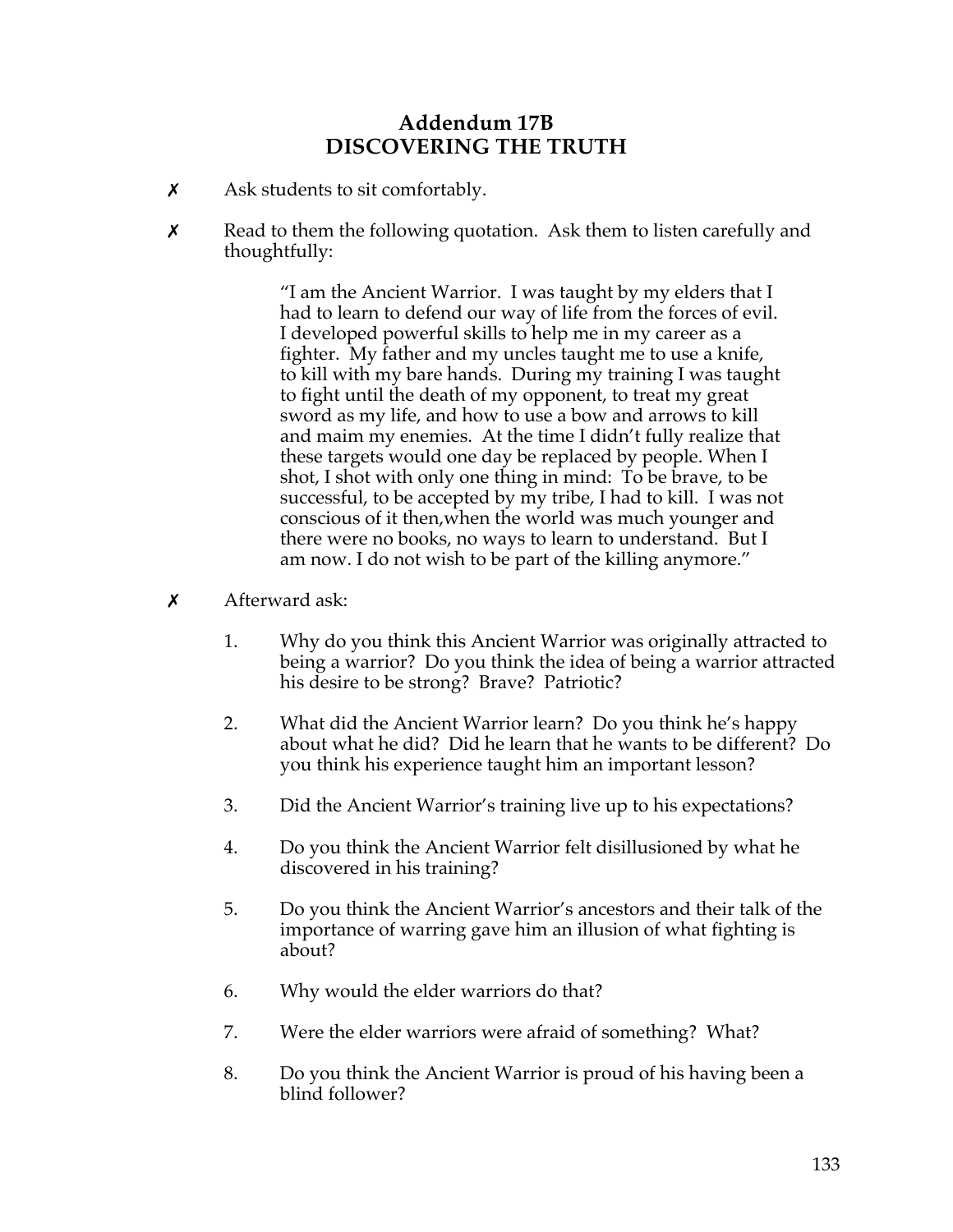- 9. Do you think the Ancient Warrior could have questioned his elders at the time about the wisdom of their intentions?
- 10. How is this Ancient Warrior different from you now? Can you question people around you about the wisdom of their intentions?
- 11. Do you think sometimes you don't know the truth of a situation until you are actually in it?
- 12. Why do you think the Ancient Warrior wasn't conscious of the fact that he was being trained to kill people — people just like himself?
- 13. If you could talk to this Ancient Warrior today, what wisdom would you want to give him today?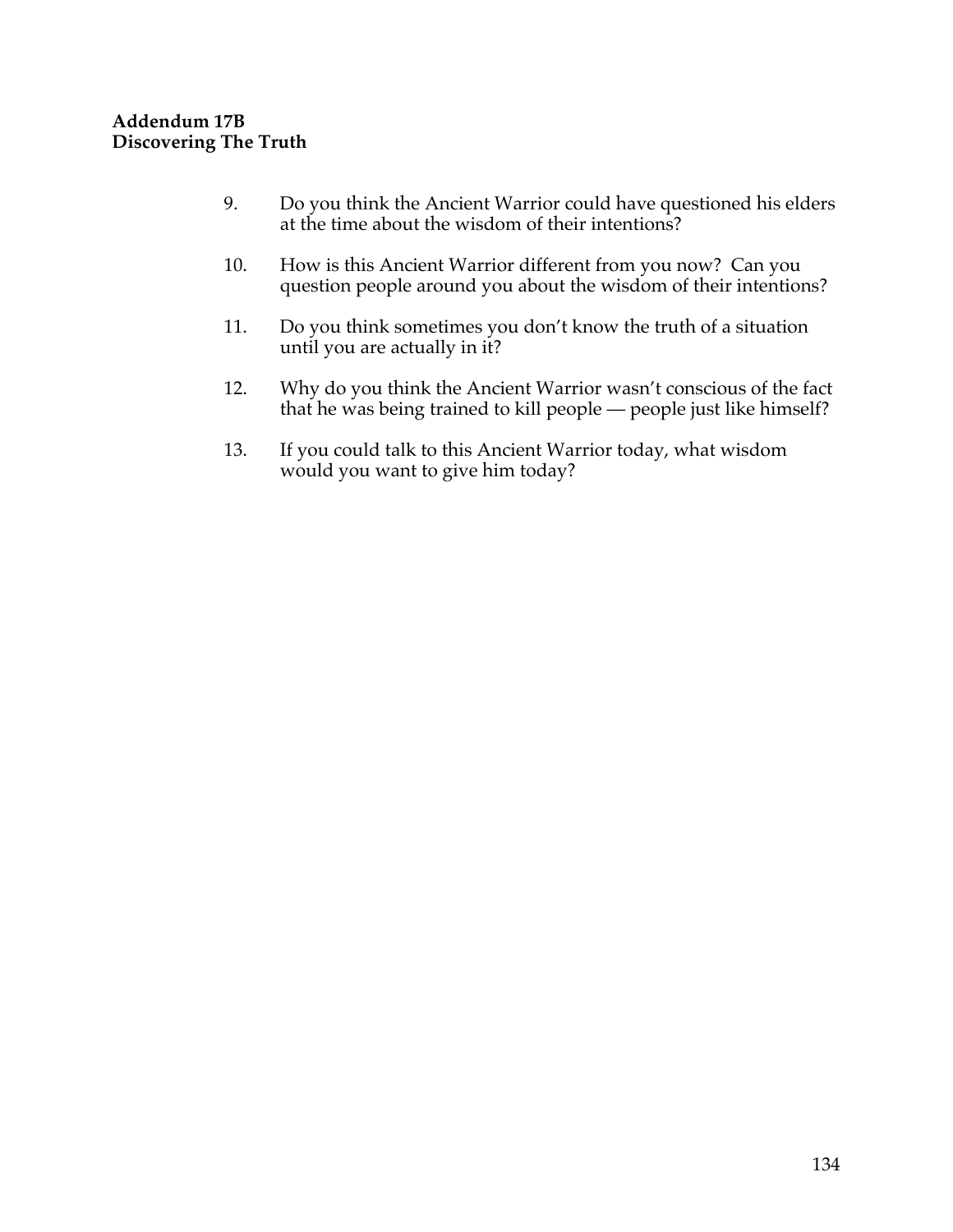### **Addendum 17C THE BEGINNER'S MIND**

- $\boldsymbol{\chi}$  Select several objects in the room that students will use to focus their attention on. These may include: A window, chair, desk, floor, light fixture, wallpaper, gi, belt, stairway, book, wall switch, picture, photo, bowl, shoe, hair, person. Any object in your room is a good subject for this exercise.
- $x$  Assign one object to each person.
- $\boldsymbol{x}$  Tell students:
	- $\checkmark$  LOOK AT this object for five minutes. Look, however, with a beginner's mind.
	- $\checkmark$  You have always looked at this object and seen it for whatever it is or whatever it does.
	- $\checkmark$  Today, look at it differently. Notice something new about it. If you've always thought it was ugly, find it's beauty. If you think of it as small, think of it as large. Think of something it reminds you of, or something opposite of what it reminds you of.
	- " Give yourself a *mental* whack at the side of the head that causes your brain to see this object differently.
	- " A beginner's mind is innocent and curious. It is alert, active and sees through illusions.
- $\boldsymbol{\chi}$  Give students 5 minutes; then call time.
- **x** Ask for Volunteers to report what their beginners' minds discovered. Encourage all responses. Get ALL students to respond.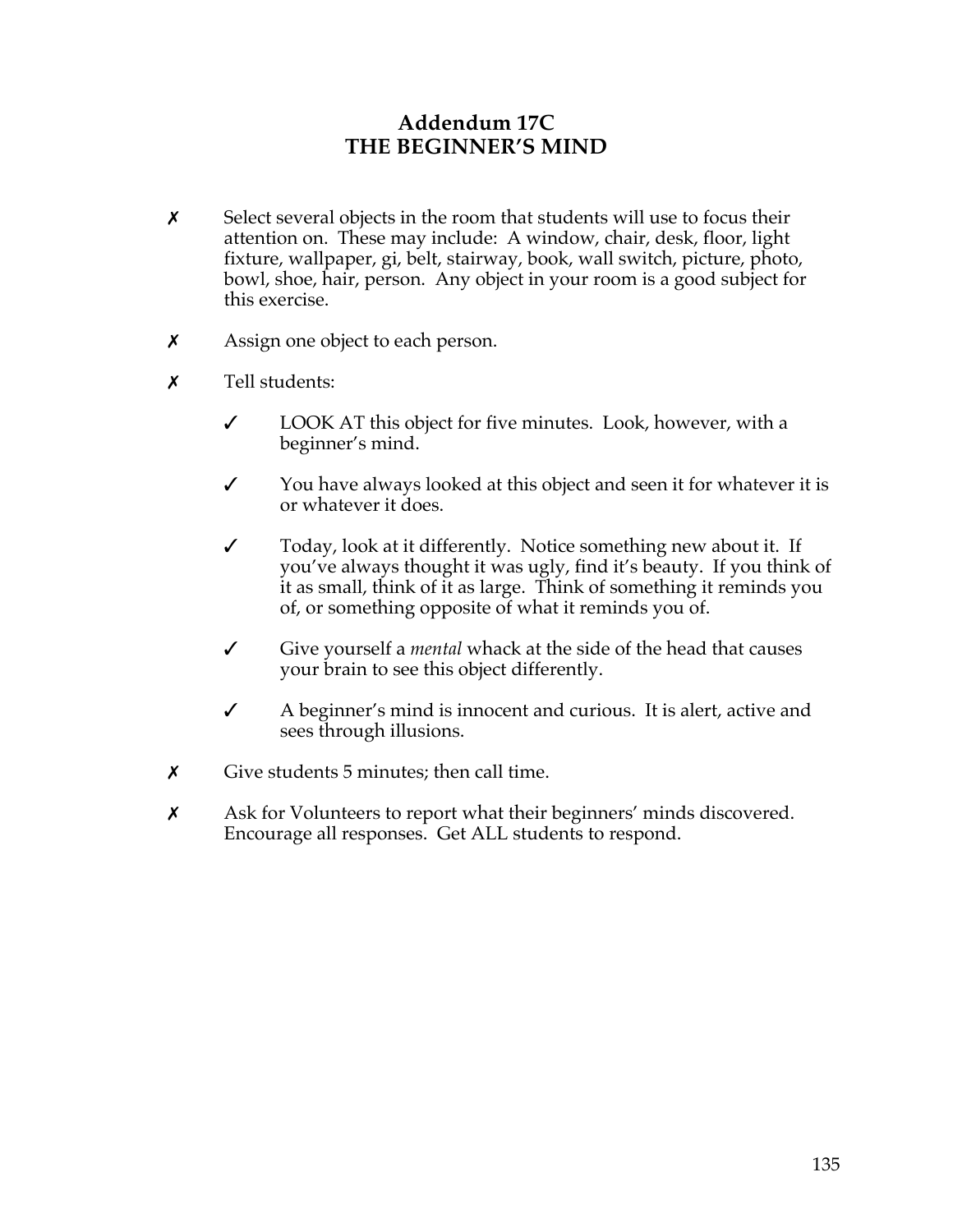## **Addendum 17D AWAKE & ALIVE! MENTAL FREESTYLE**

- **X** Bring up another team of THREE VOLUNTEERS who are ready to be challenged by questions.
- $x$  Remind Volunteers to answer immediately, quickly, in rapid-fire succession. We want fast, intuitive answers.
- $x$  Remind all other students to WATCH and LISTEN carefully, answering these rapid-fire questions in their own minds.
- $\boldsymbol{x}$  Tell Volunteers:

#### **The fun is in walking in the dark. Empty yourself of old thinking. Act based on your wise mind.**

- $\boldsymbol{\chi}$  Fire the following questions at the students:
	- 1. What does wisdom have to do with seeing illusions?
	- 2. What's an illusion that has clouded your vision?
	- 3. What does it mean to be awake, alert, alive?
	- 4. What's something you can do at school to wake up from your sleeping state?
	- 5. What can you do at home this week that will test whether you are chained to the Ancient Warrior or riding the wave of wisdom of the Golden Dragon?
	- 6. What is an example of authority you have always accepted and would now like to question?
	- 7. When you question authority, how will you do it so that it is respectful?
	- 8. How can you possibly know what is true?
	- 9. What illusions have you seen in your quest for freedom from the Ancient Warrior?
	- 10. How do you measure wisdom?
- $\boldsymbol{\chi}$  Thank the Volunteers for their wise ways!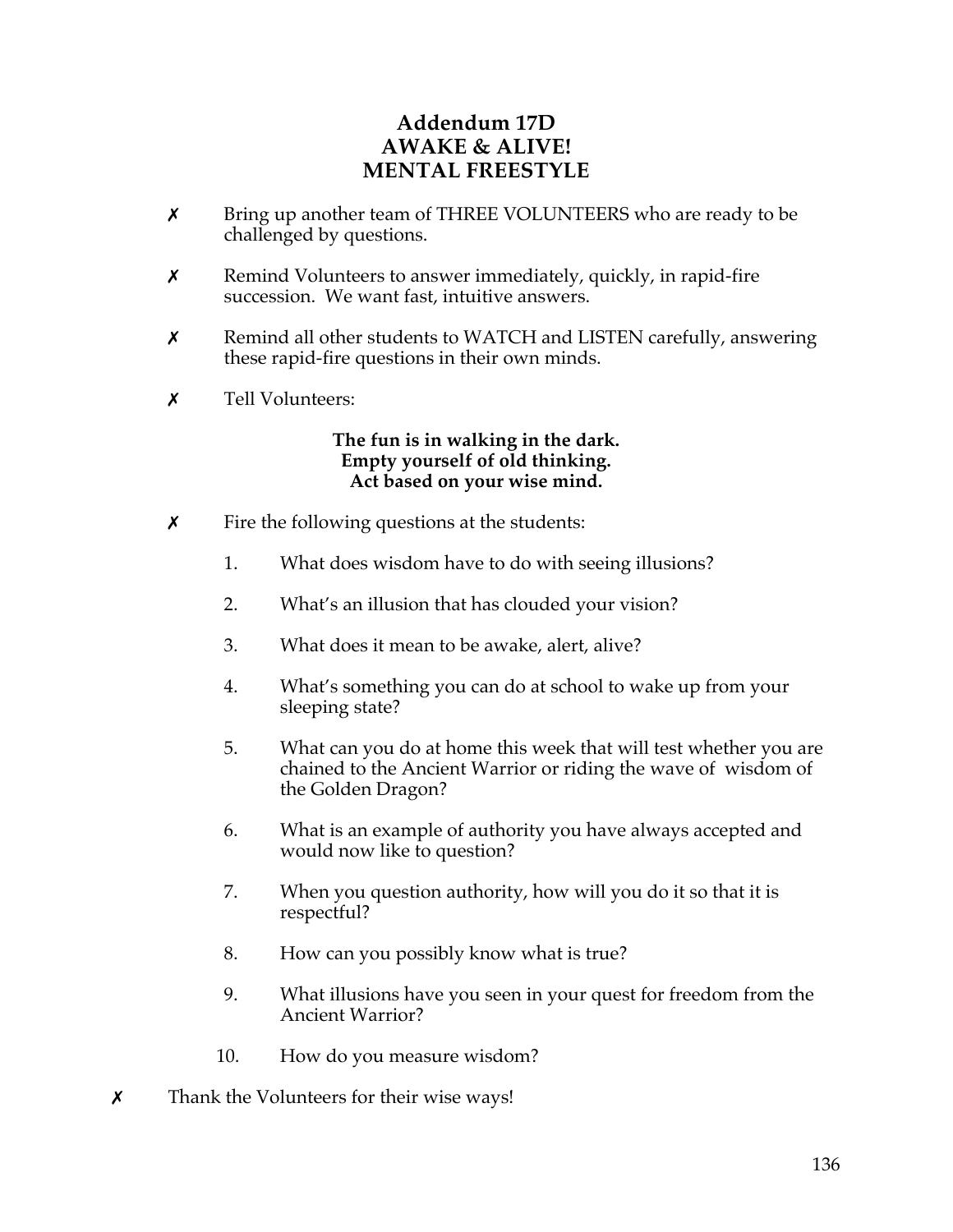# **LESSON 18 Think Only of Serving Tea**

Breakdown of Lesson 18:

Skill in action depends on simple and clear thoughts. Because of your skill, you feel inner peace. Instead of fighting, serve your opponent tea.

#### **Skill in Action Depends on Simple and Clear Thoughts**

**Note to Instructor:** Write on the board: TEST OF THE WEEK: **EXCELLENCE.** Read aloud: **Way of the Sword: The Test of Excellence,** page 118, in textbook.

- ! Afterward, ask students:
	- 1. How did the tea servant see the Martial Arts as a way to hurt others?

*A spiritual endeavor. A way to end conflict. A way to understand violence in the world.*

- 2. How did the tea servant practice his art of serving tea? With what qualities did he perform his duty?
- 3. How did he apply these qualities to meeting the Swordsman?
- 4. How did these qualities affect the Swordsman? *Encourage all responses.*

**Note to Instructor:** Go to **Addendum 18A: Simple & Clear.**  An activity to help students think simply and clearly.

- $\Box$  Tell students:
	- $\checkmark$  When you are calm, steady and focused, your peace of mind alone can defeat your opponent.
	- $\checkmark$  It unnerves a bully to see you unafraid, confident secure in your peace of mind.
	- $\checkmark$  You can reach this state of mind by mentally serving tea.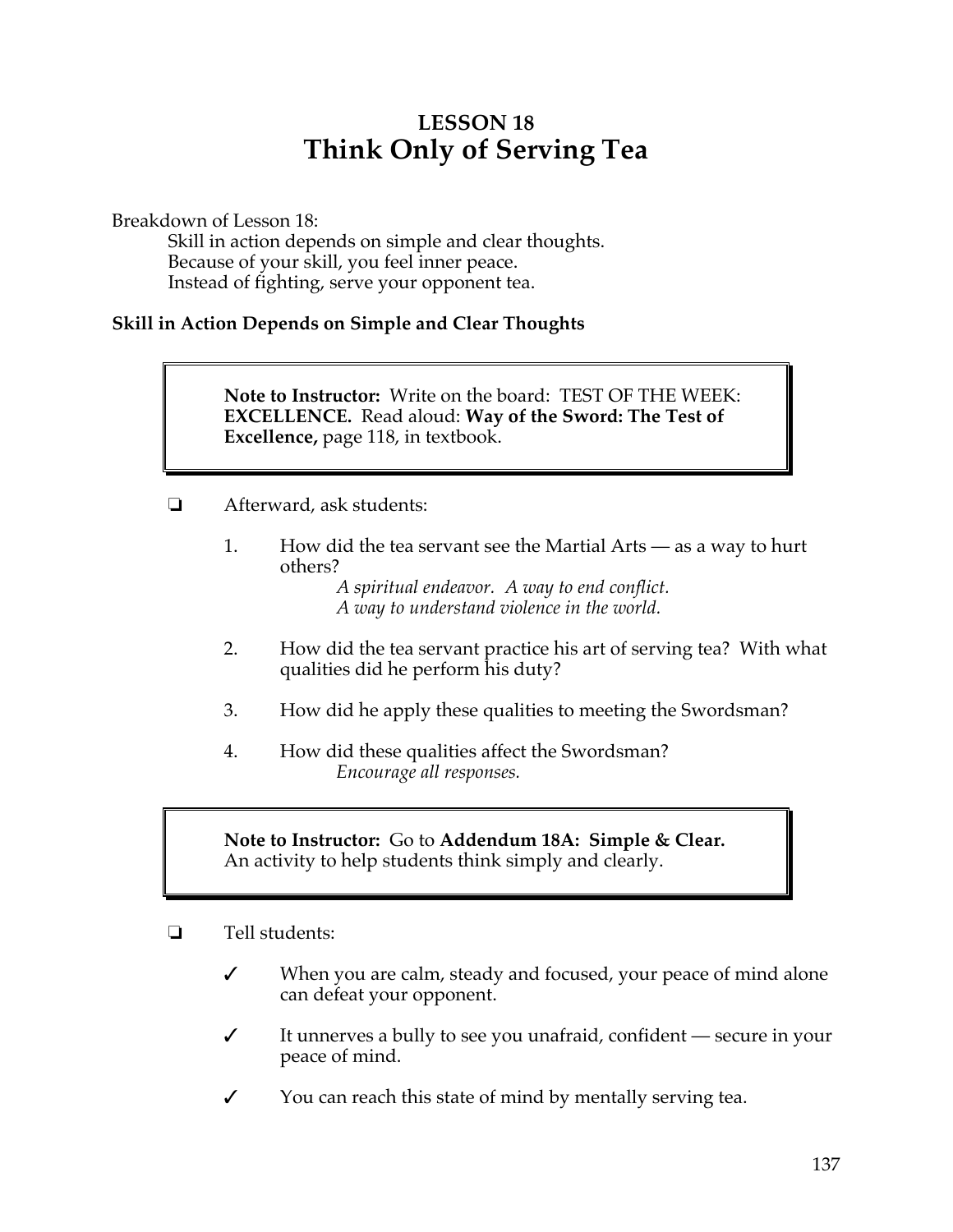#### **Because of Your Skill, You Feel Inner Peace**

- $\Box$  Tell students:
	- $\checkmark$  To demonstrate this peace of mind, truly feel it.
	- $\checkmark$  This skill is not something you don't know; it is simply practicing something you *do* know.

**Note to Instructor:** Go to **Addendum 18B: My Excellence on Video.** An activity to put students in touch with their own excellence.

- **E** Afterward, ask:
	- 1. What do you think prevents us from achieving excellence in action all the time?
	- 2. Are there thoughts in our minds that get in the way of our focusing, as the young tea servant did?
	- 3. What can you do to prevent those thoughts from getting in your way?
- $\Box$  Tell students:
	- $\checkmark$  When we can stay calm in the face of violence or catastrophe, we have enduring mental strength.
	- $\checkmark$  We turn the tables on those who would try to hurt us, and on those tables, we serve them tea!

#### **Instead of Fighting, Serve Your Opponent Tea**

- $\Box$  Tell students:
	- $\checkmark$  Skill in action is excellence in living.
	- $\checkmark$  This means that no matter what action you take mowing the lawn, dunking basketballs, playing an instrument, cleaning your room — you take pleasure in acting skillfully.
	- $\checkmark$  Acting skillfully, you have great respect for yourself and for whatever activity you are performing.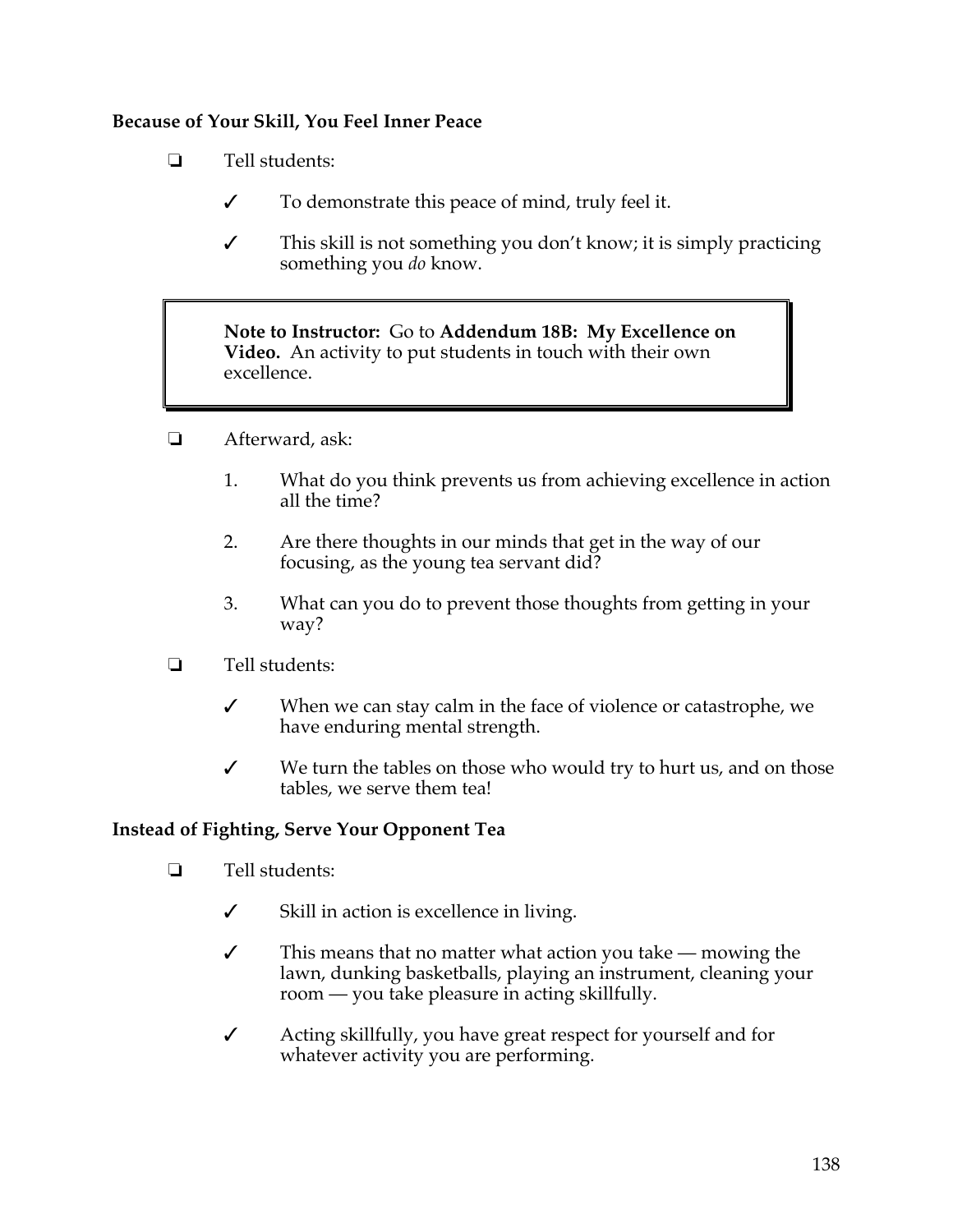$\checkmark$  Feeling respect for yourself and your performance, you act respectfully toward others.

**Note to Instructor:** Go to **Addendum 18C: The Act of Respect: A Roleplay:** To help students make the connection between respect and excellence.

- ! Afterward, ask students:
	- 1. Why do you think Zeeb liked the feelings he got in bowing and being bowed to?
	- 2. Do you think he got a sense of excellence and respect?
	- 3. Breaking our chains to the ancient warrior, we are free to honor ourselves by acting respectfully.

**Note to Instructor:** Go to **Addendum 18D: Skill In Action. Mental Freestyle.**

## **Summary**:

- $\star$  Skill in action depends on simple and clear thoughts.
- $\star$  When you are calm, steady, focused, your peace of mind alone brings excellence.
- $\star$  Skill in action is excellence in living.
- $\star$  Acting skillfully, we have respect for ourselves and whatever action we are taking.
- $\star$  Acting skillfully, feeling respect for our thoughts and actions, we naturally act respectfully toward others.
- $\star$  Acting respectfully toward others, there is no conflict between us.
- $\star$  Acting respectfully toward others, we understand what creates conflict and, therefore, end it instantly.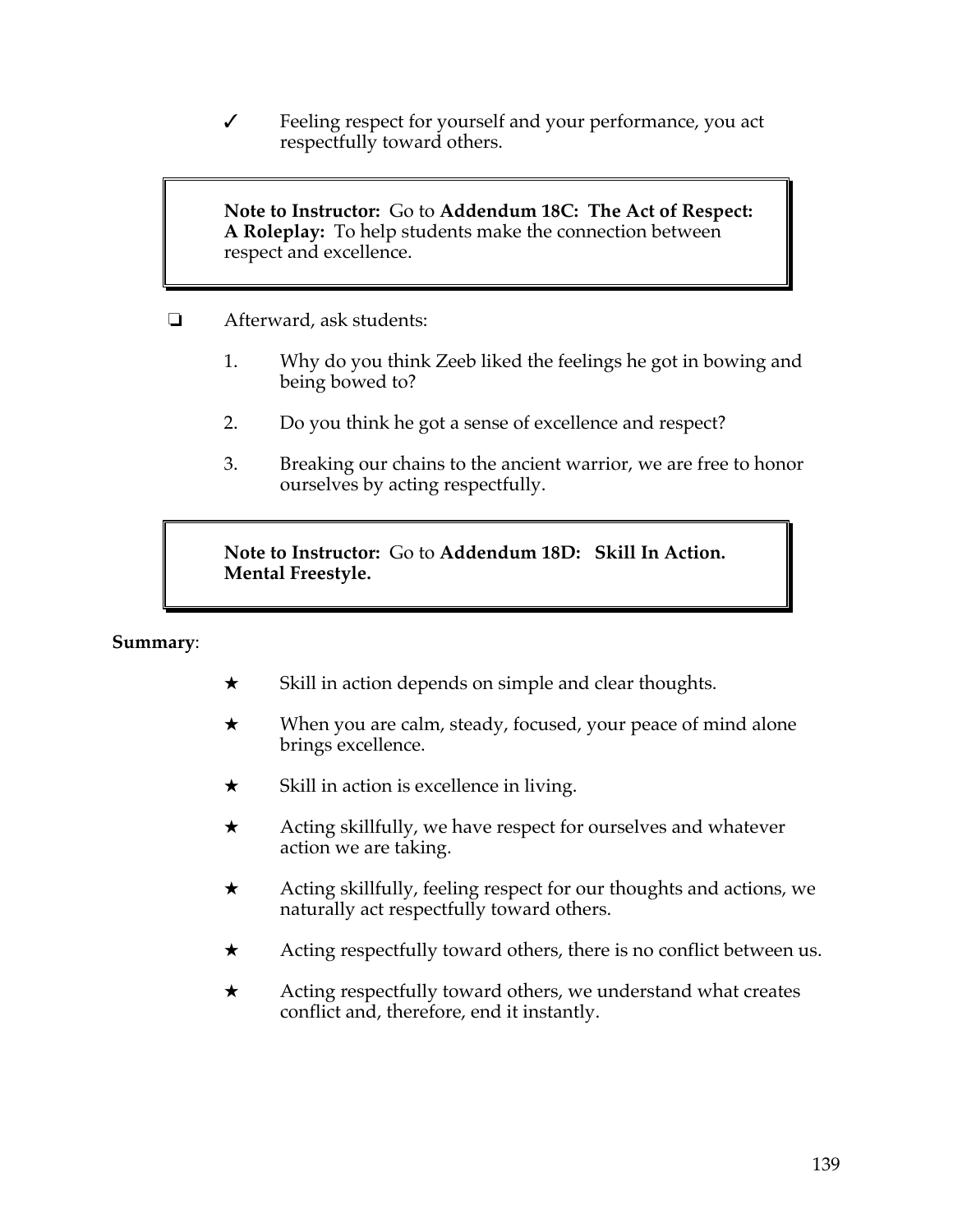## **Addendum 18A SIMPLE & CLEAR**

- $\chi$  Have prepared: Rags, paper towels, water, mops, brooms and any other materials you may need for students to clean the premises.
- $\boldsymbol{\chi}$  Ask students to think of an activity they love to do. Ask:
	- 1. What is this activity? How often do you do it?
	- 2. Do you do it well? Why do you think so?
	- 3. Do you feel good when you do it?
- $x$  Assign each student a task to perform. These tasks could include: Cleaning windows Collecting trash Dusting the furniture Dusting blinds<br>
Sweeping the floor Straightening b Straightening books Serving other students water Straightening others' gis
- $\boldsymbol{x}$  Tell students:
	- $\checkmark$  Your test of the week is EXCELLENCE.
	- $\checkmark$  Think of that activity that you love to do and apply everything you think and feel about that activity to the activity you are now about to do.
	- $\checkmark$  Focus on your chore simply and clearly: an opportunity to fortify your mental strength.
	- $\checkmark$  If other thoughts get in your way, bow to the activity you are performing and say to it, "Thank you for helping me become a Master Swordsman."
- $\chi$  After the chores are done, ask:
	- 1. Were your thoughts any different about your chore? How?
	- 2. What does giving respect to a person or activity do to the way you think?
	- 3. Do you like when people treat you and your actions with respect?
	- 4. How do you feel inside when you treat someone respectfully? Weaker? Stronger? Smarter? More skillful? Peaceful?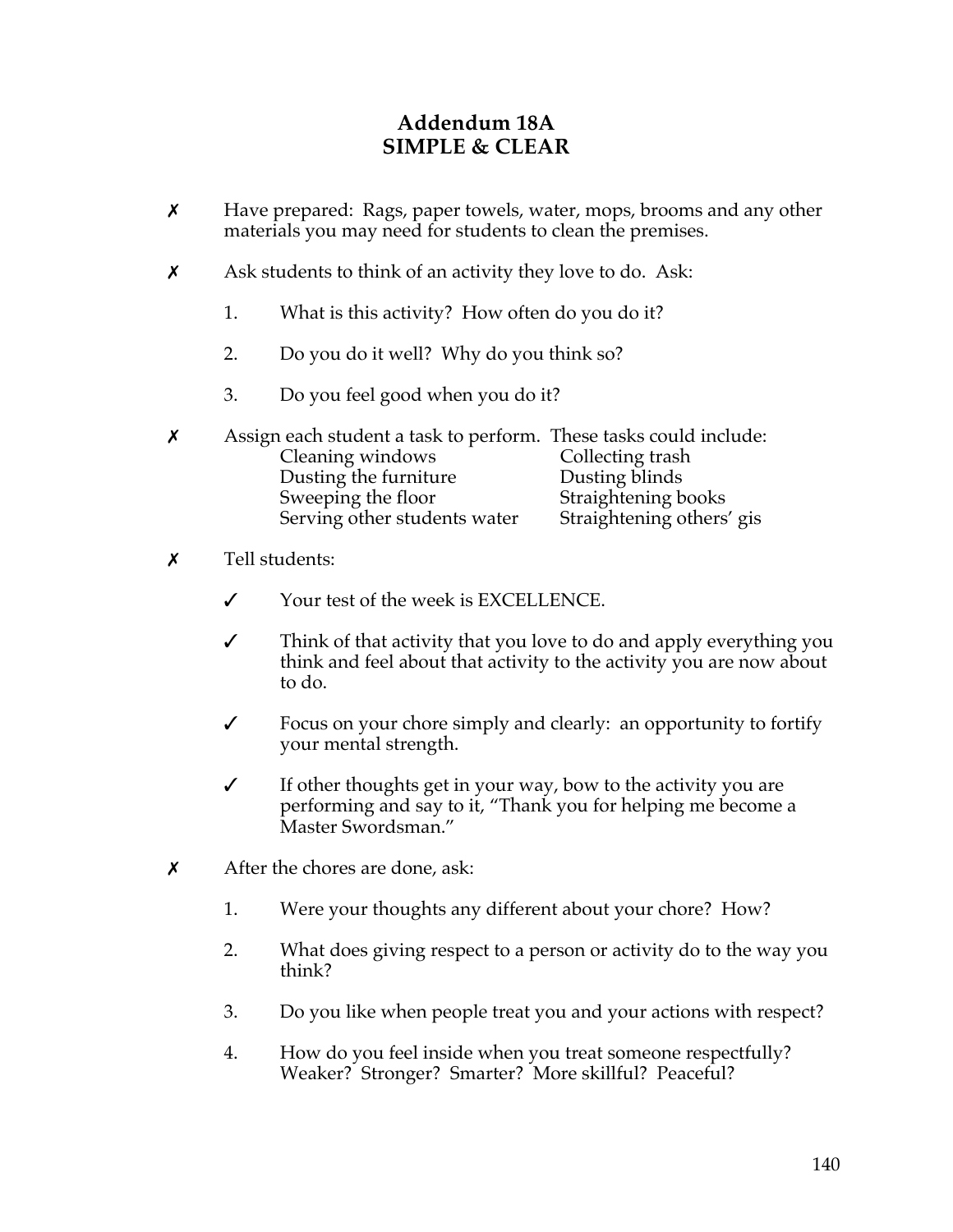## **Addendum 18B MY EXCELLENCE ON VIDEO**

- $x$  Ask students to sit comfortably and quietly in a circle.
- $x$  Ask students to close their eyes as you tell them:
	- $\checkmark$  Let's create a video in your mind that will help you build your mental strength.
	- $\checkmark$  When I stop talking and pat you on the head, fill in the blank with a Master Swordsman response, as quickly as you can.
	- " There is no right or wrong answer. There is only *your* answer, so say whatever is on the tip of your tongue. This is a powerful way to practice your skill.
	- Y vou are a Master Swordsman (which can be a girl or boy) with sharp focus, simple and clear thoughts.
- $\boldsymbol{\chi}$  As you read the elements of this video in the making, inject mystery into your voice and move as quickly as you can:
	- 1. You are on your way home, when you turn the corner and there is the senior class bully sneering at you. As soon as you spot the Bully you: (TAP SOMEONE)
	- 2. The Bully demands that you give some money. You don't want to, so you say: (TAP!)
	- 3. Your heart is racing, but you want to be a Master Swordsman, so you: (TAP!)
	- 4. You focus your thoughts on: (TAP!)
	- 5. You talk to your breathing. You whisper to it, softly: (TAP!)
	- 6. The Bully looks you right in the eye and says, "I'm gonna pulverize you, if you don't give me the money — NOW!" The only thing you can think to do is: (TAP!)
	- 7. Somehow you manage to get away. You race home and rush to open the front door. When you get inside, you notice a police officer pointing at you threateningly. The officer spots you right away and says, "WHAT DO YOU THINK YOU'RE DOING! GET OVER HERE!"
	- 8. The first things you do is: (TAP!)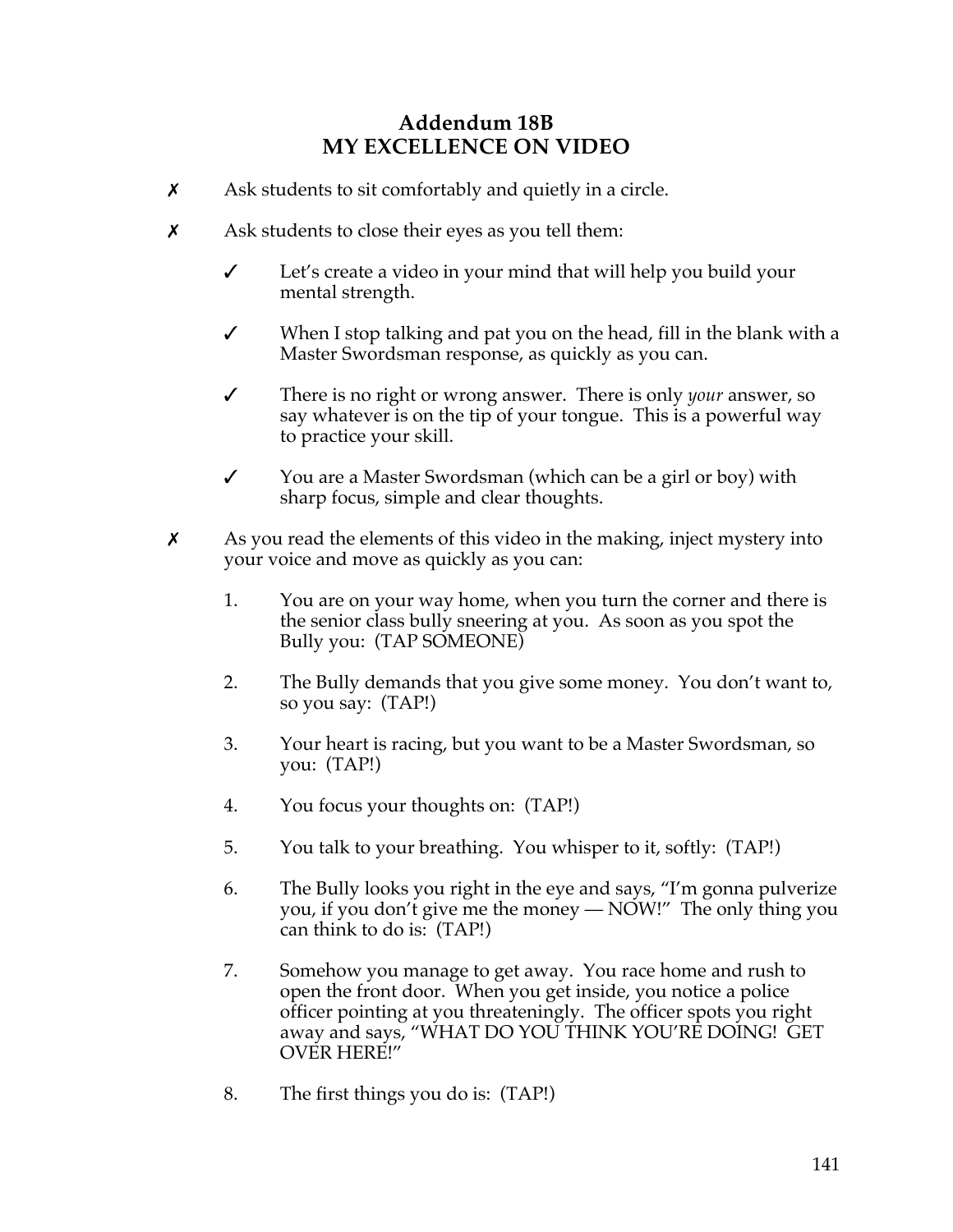- 9. The police officer starts to come after you. You decide instantly to:  $(TAP!)$
- 10. You see through a window that your next door neighbor, who is a friend, has come home. You decide to rush over there. Just as you are walking out the door, the house, the ground and everything starts shaking violently. Your town is having an earthquake! The first thing you do is: (TAP!)
- 11. You hang onto the door frame as you watch books fall off shelves, dishes fly out of cabinets, the TV set falls off the table. When the earth stops shaking, you (TAP!)
- 12. Sirens are screeching, people are crying and screaming, the electricity has gone off, and the house across the street has burst into flames. The police officer who has been in your house comes out. You say: (TAP!)
- 13. When the officer suggests that the two of you get busy, your first action is to: (TAP!)
- 14. Your kid sister dashes up to you crying and holding tightly to you, refusing to let go. You tell her: (TAP!)
- 15. Your mother arrives home and rushes to you and your sister and asks if everyone is all right. The ground starts to shake again. You immediately: (TAP!)
- $\boldsymbol{\chi}$  Continue to make up the story, if you like, so that every student gets the oppotunity to take part in creating the videogame.
- $x$  Afterward, ask:
	- 1. Did you feel in control of all the circumstances? Or, were there times when you couldn't calm yourself?
	- 2. Can you see how practice facing threatening situations even if in your mind — can help you?
	- 3. Can you see how focusing on something you know well can calm your mind so you can face danger fearlessly?
	- 4. Does this activity give you new respect for those Master Swordsmen who can think only of serving tea?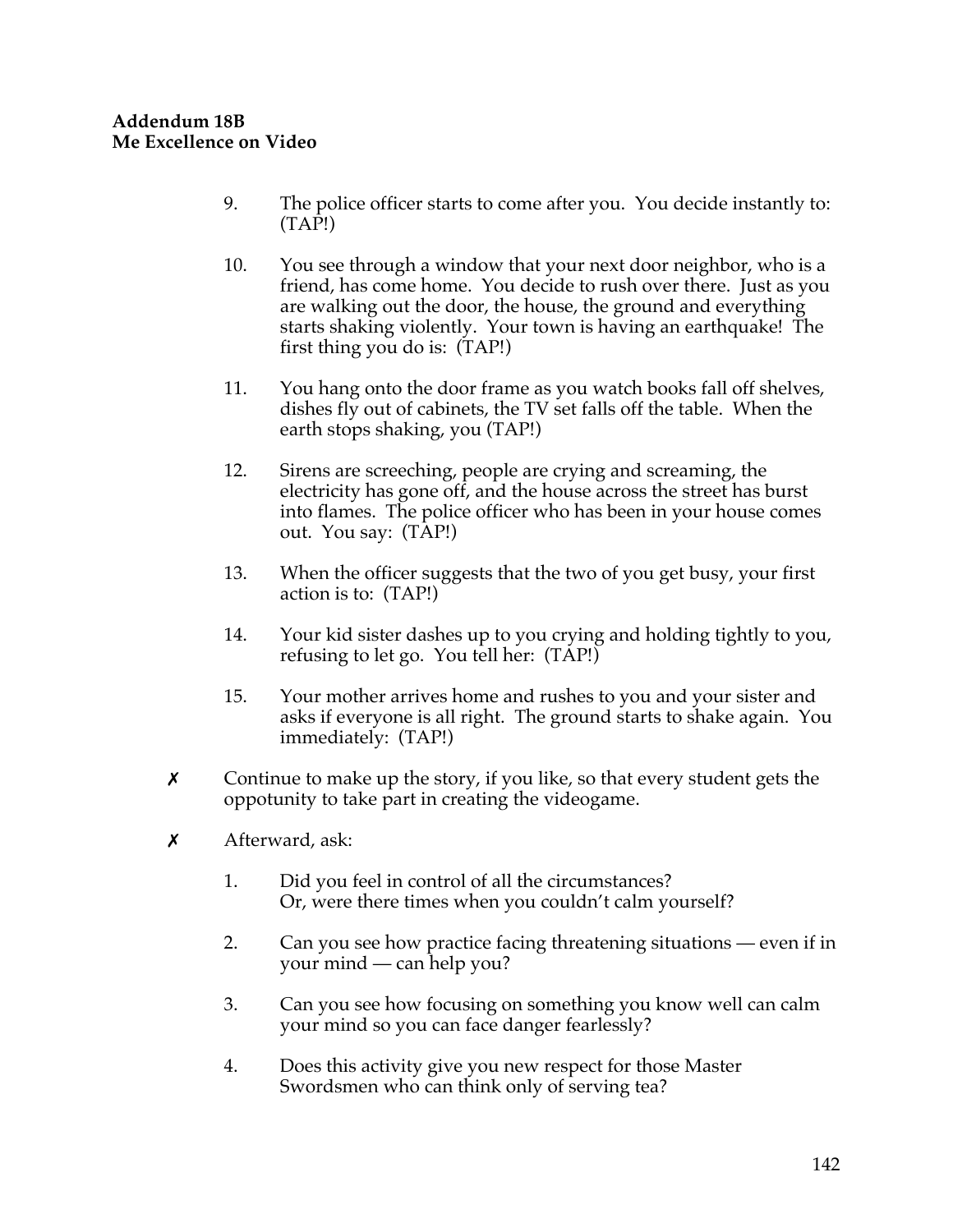## **Addendum 18C THE ACT OF RESPECT: Roleplay**

- **x** Ask for two Volunteers to read the roleplay beginning on the next page. Make two copies for them. Give them a few seconds to look over the dialogue, and encourage them to read with vitality.
- $x$  Do roleplay.
- $x$  After the roleplay, ask:
	- 1. Was Zeeb respectful to Octo?
	- 2. Why do you think Zeeb was not a respectful person?
	- 3. Was Zeeb upset about something? Hurt? Angry?
	- 4. Was Octo a respectful person?
	- 5. Was Octo respectful to Zeeb? Did Octo help Zeeb?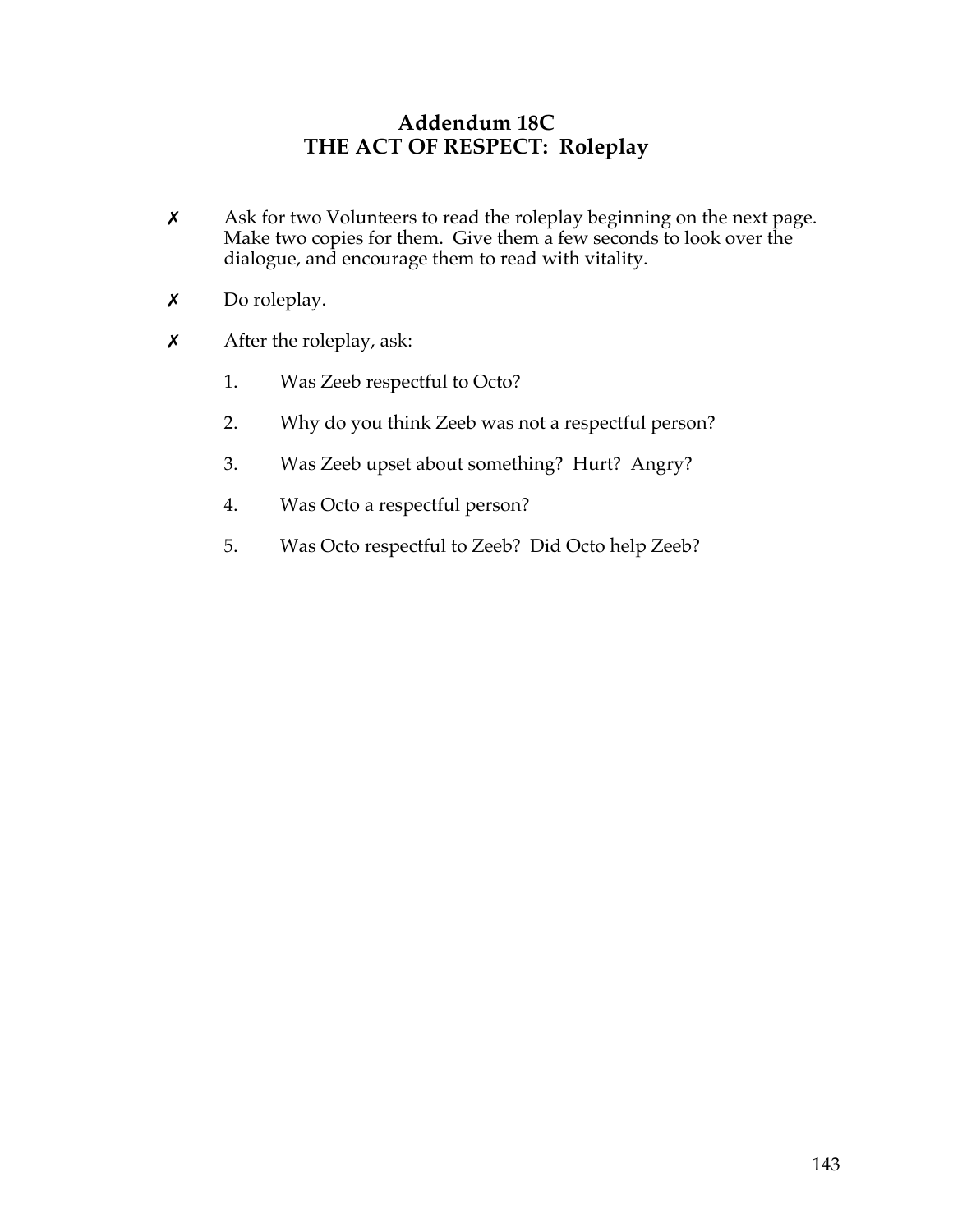## **Addendum 18C: Roleplay The Act of Respect**

### **ZEEB**

Hey, Octo. What'cha doing?

### **OCTO**

(Cleaning bicycle wheel:) I'm practicing my Martial Arts code of conduct.

### **ZEEB**

No, you're not!

### **OCTO**

I'm not? How do you know?

### **ZEEB**

I know, because I'm watching you clean the spokes of your bicycle. I'm not blind, I can see.

### **OCTO**

Seeing is sometimes more than using your eyes.

### **ZEEB**

So, just because you wear big glasses, you think you can see better than me? You are weird!

### **OCTO**

Glasses have nothing to do with seeing. There are blind people who see better than some people who are sighted.

#### **ZEEB**

(Shouts:) ARE YOU TELLING ME I'M BLIND, OR SOMETHING? IS THAT WHAT YOU'RE TRYING TO SAY?

### **OCTO**

(Continues to clean bicycle. Speaks calmly:) What I am saying is that some people see with their ears, their noses, their hands. For example, my eyes are on my bicycle, but I can see that you are angry about something.

#### **ZEEB**

SO WHAT!

### **OCTO**

So, what are you angry about?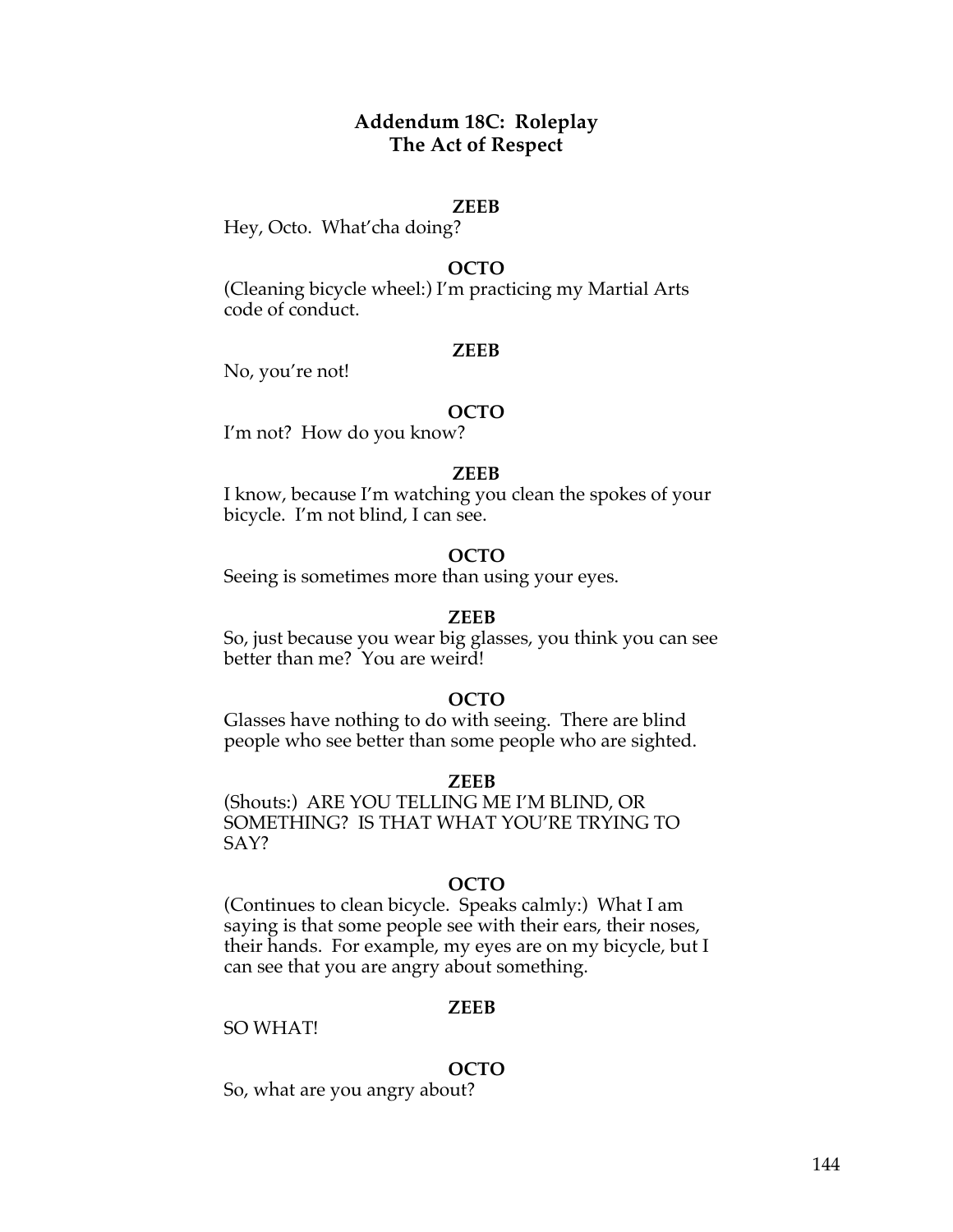**Addendum 18C The Act of Respect Page 2**

#### **ZEEB**

(A little hesitant:) None of your business.

### **OCTO**

I also see that you're scared to tell me what you're angry about.

#### **ZEEB**

I'm ticked because my father doesn't care anything about me!

#### **OCTO**

How do you know?

#### **ZEEB**

You ask a lotta questions, you know that?

#### **OCTO**

Asking questions is part of my Martial Arts training. I also see that you don't talk to people much about what you're thinking or feeling.

#### **ZEEB**

SO WHAT!

### **OCTO**

So, nothing. Absolutely nothing. I'm just proving to you that some people can see even when they're not looking right at you. I can see, for example, that you are hurt.

#### **ZEEB**

I AM NOT HURT!

### **OCTO**

Why are you shouting?

### **ZEEB**

My father, he has no respect for me. He hates me!

### **OCTO**

How do you know?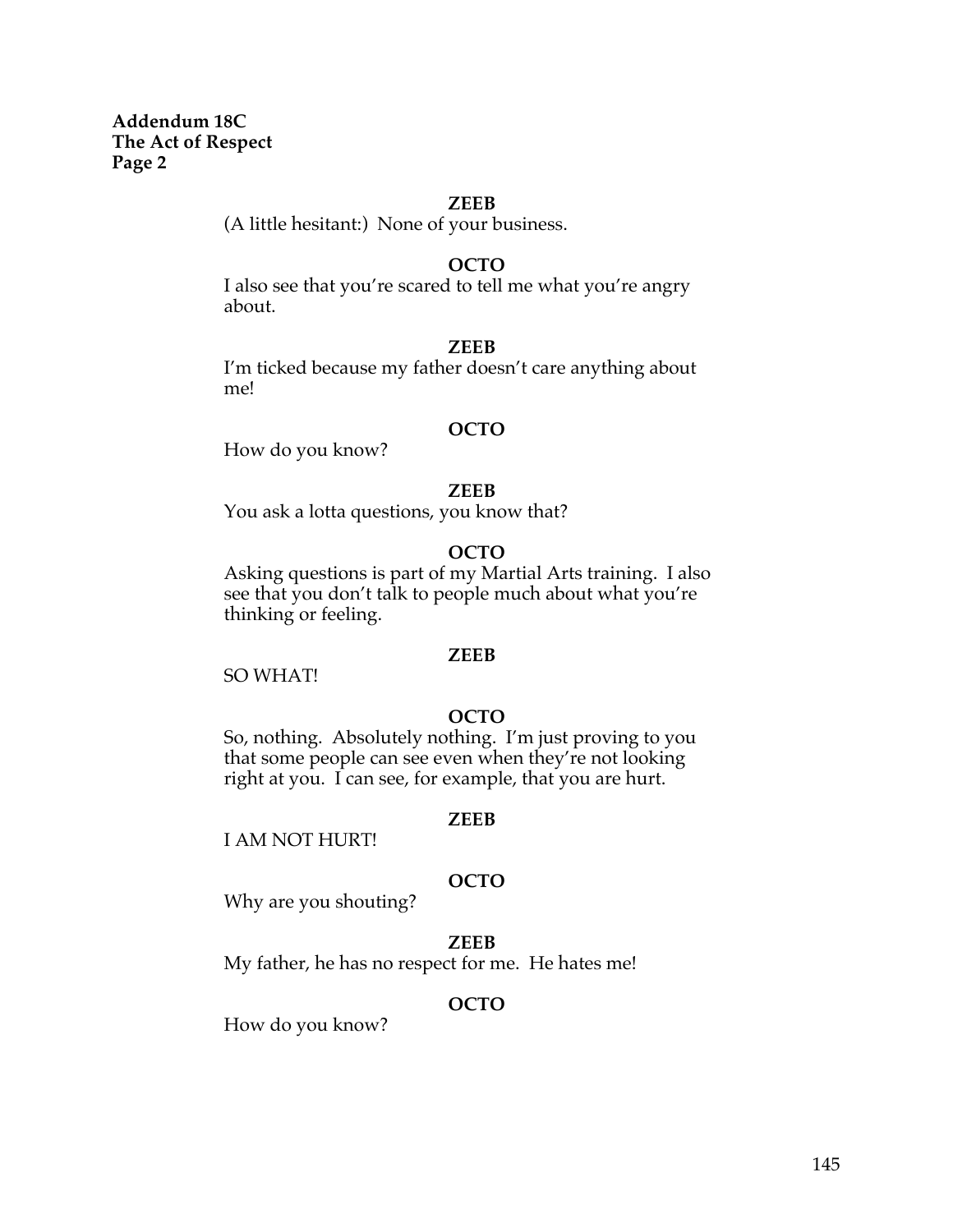**Addendum 18C The Act of Respect Page 3**

#### **ZEEB**

He shouts at me. He tells me to mind my own business. He doesn't talk to me.

### **OCTO**

Do you respect yourself?

#### **ZEEB**

Whaddya mean?

### **OCTO**

If YOU respect yourself and your father doesn't, you still can have respect. Respect is thinking honorable thoughts and acting in honorable ways.

#### **ZEEB**

I don't know how to do that.

### **OCTO**

(Looks away from his bicycle and looks directly at Zeeb:) You could start by THINKING of yourself as a respectful person, and then act that way. You could bow to your father and say, "Father, I honor you, and I am grateful for what you have given me. Thank you for being my father." Then bow, and walk away.

#### **ZEEB**

He'd think I was crazy !

#### **OCTO**

How would *you* feel doing it?

#### **ZEEB**

Like I'm crazy.

### **OCTO**

Practice with me. Pretend I'm your father. Come on. Do it. But you have to be serious. Really consider me your father.

#### **ZEEB**

(Hesitant at first, bows to Octo:) Okay. Okay. (Clears his throat. Bows to Octo.) Father, I honor you, and I am grateful for what you have given me. Thank you for being my father. (Bows to Octo again.)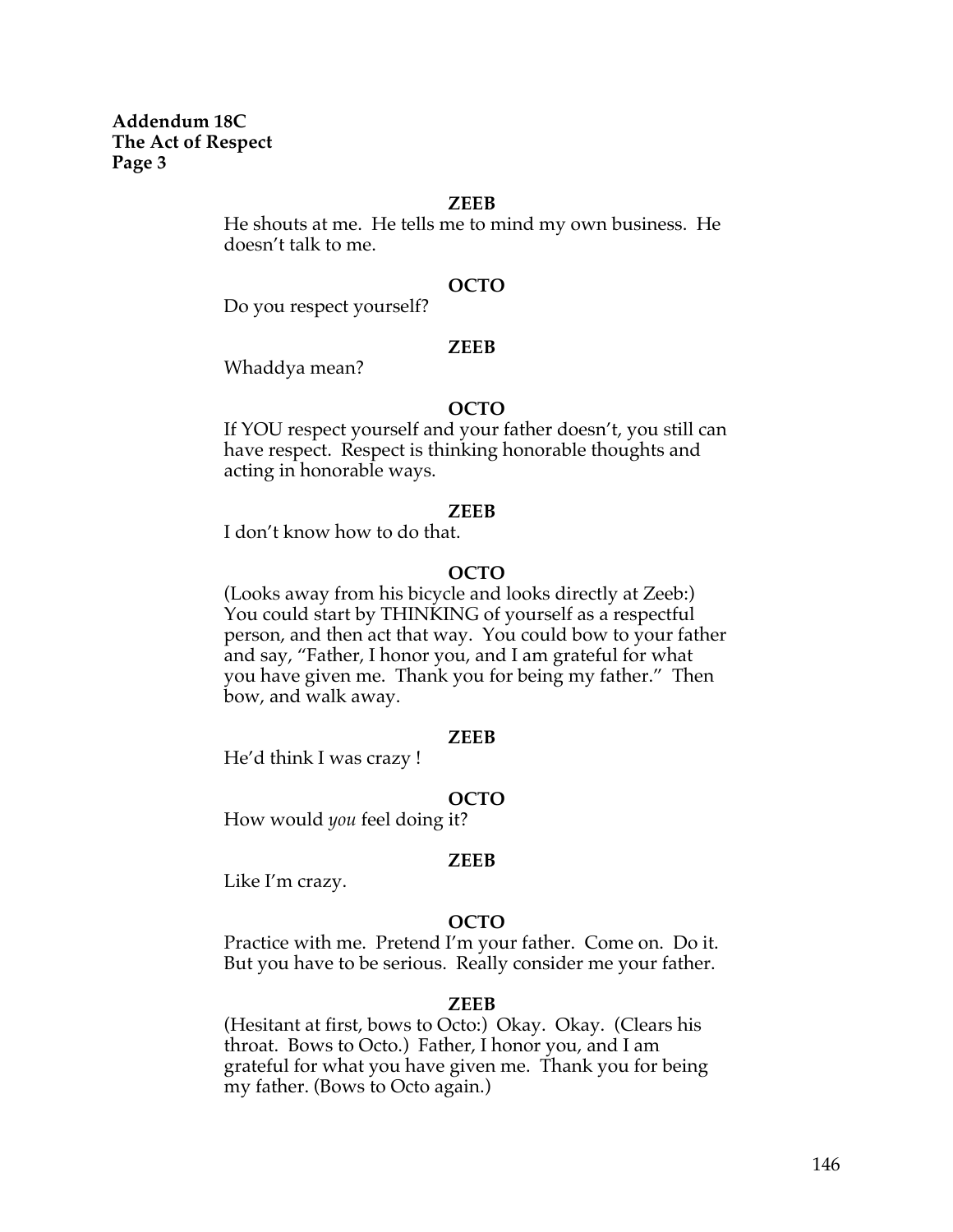**Addendum 18C The Act of Respect Page 4**

## **OCTO**

Whaddya think?

**ZEEB**

I don't know. It's different. It's really weird. But...different.

### **OCTO**

Okay, I'll do it to you. I'm you, and you're your father. Okay?

### **ZEEB**

Okay.

### **OCTO**

(Pretending to be Zeeb, bows to Zeeb:) Father, I honor you, and I am grateful for what you have given me. Thank you for being my father. (Bows.)

### **ZEEB**

(Laughs.) That's nice. I like it.

### **OCTO**

(Smiles.) You gonna use it on your father?

### **ZEEB**

(On his way out:) I don't know. I don't know. But I like it. You're a crackup, Octo. You know that? (Bows to Octo.) A real crackup.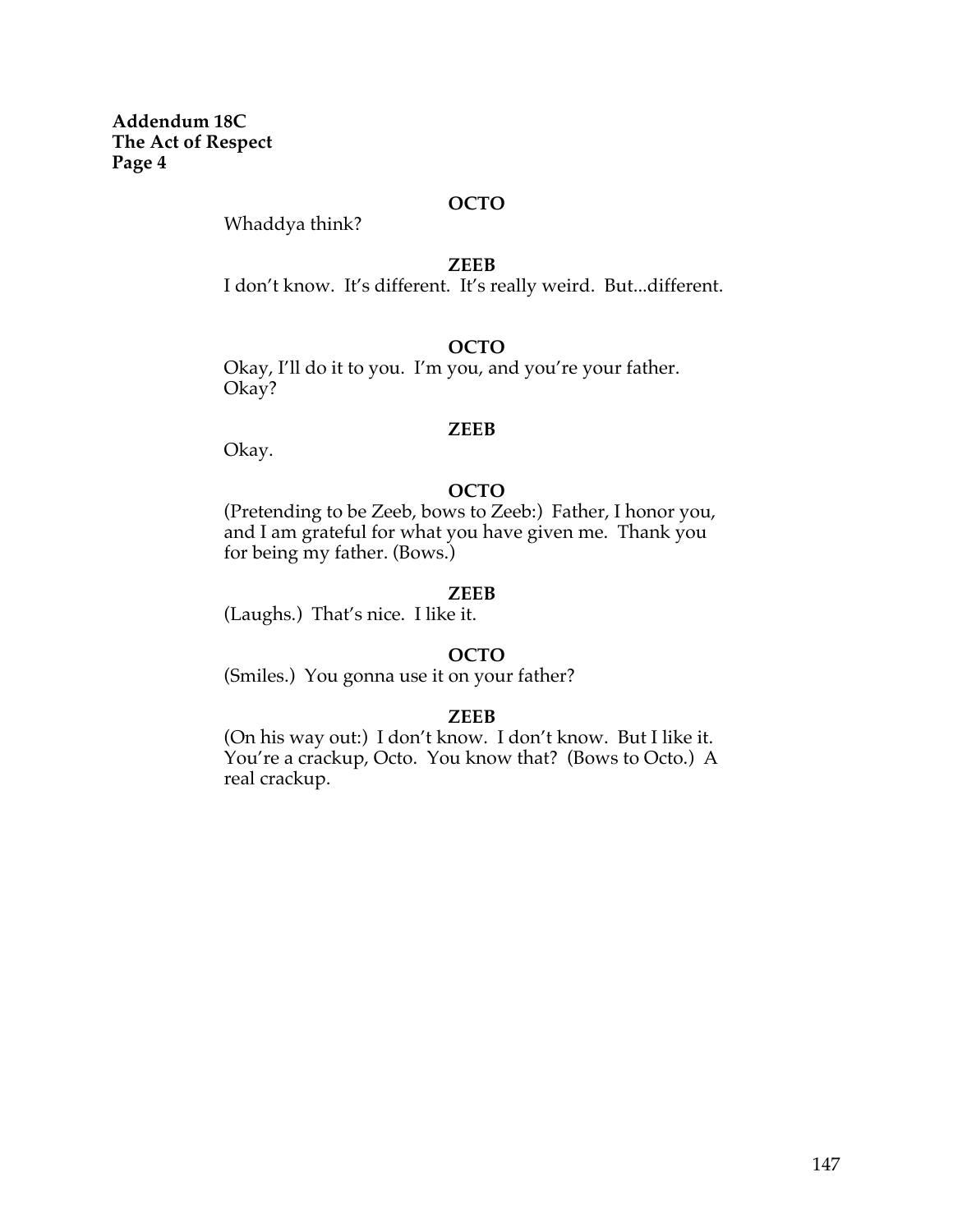## **Addendum 18D SKILL IN ACTION: MENTAL FREESTYLE**

- **x** Bring up a team of THREE VOLUNTEERS who are ready, willing and able targets for questions.
- $x$  Remind Volunteers they must answer immediately, quickly, in rapid-fire succession. We are concerned with fast, intuitive answers.
- $x$  Remind all other students to WATCH and LISTEN carefully.
- **x** Tell Volunteers:

## **The fun is in walking in the dark. Empty yourself of old thinking. Act based on your skilled, respectful mind.**

- $\boldsymbol{\chi}$  Fire the following questions at the students:
	- 1. What are the elements of a good tea server?
	- 2. How is a tea server like a Master Swordsman?
	- 3. When your body and mind are in harmony, what are your actions like?
	- 4. Name one thing you can do when you go home today that would be practicing the test of excellence.
	- 5. What can you do at school to put yourself through the test of excellence?
	- 6. What can you tell your mind when it recalls the Ancient Warrior of the past and gets in the way of your having peaceful thoughts?
	- 7. When you feel anger rise inside you, what would be a test of excellence to put you on the path of the Golden Dragon?
	- 8. On what occasions do you think you most need to practice the test of excellence?
	- 9. How do you feel when you've mastered a difficult activity?
	- 10. What, for you, would be the greatest test of excellence?
- $\boldsymbol{x}$  Thank the Volunteers for their skill in action!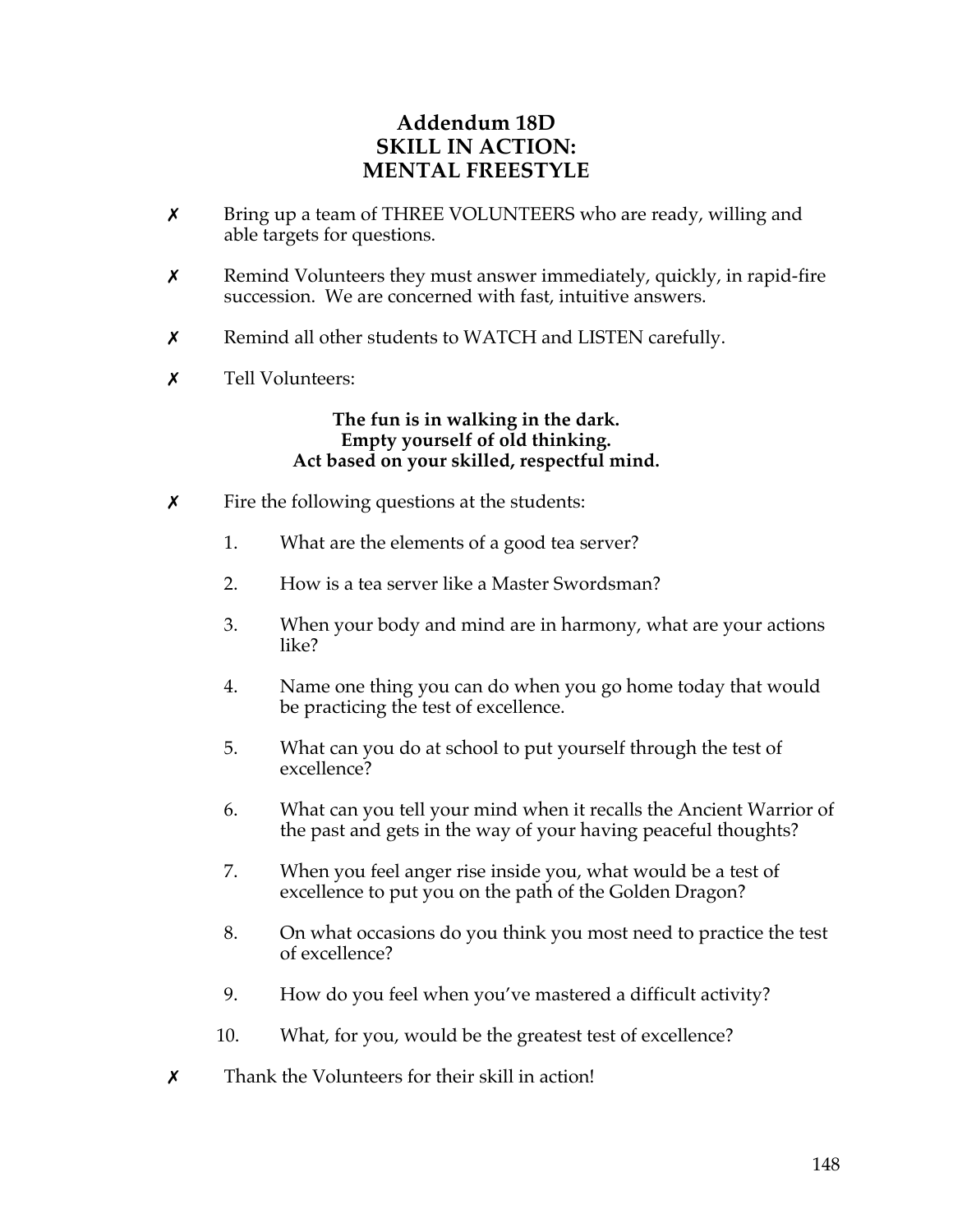# **LESSON 19 In The Eye of the Hurricane**

Breakdown of Lesson 19:

The Ancient Warrior is in all of us. We either give in to the Ancient Warrior, or "slay" it. The only way to "slay" the Ancient Warrior is through love.

## **The Ancient Warrior Is In All of Us**

**Note to Instructor:** Write on the board: TEST OF THE WEEK: **LOVE.** Read aloud: **Bell Ringing In The Empty Sky: The Test of Love,** page 143, in textbook.

- **E** Afterward, ask students:
	- 1. Have you seen stories like the dream this student had, or have you had dreams like this?
	- 2. What was the student fighting for the death of?
	- 3. Why do you think it was essential for the student to "slay" the Ancient Warrior?
	- 4. Did the student win by physical strength? What kind of energy pierced the Ancient Warrior?
	- 5. Do you think the student was fighting a real Warrior, or the Ancient Warrior inside all of us?

## **Note to Instructor:** Go to **Addendum 19A: Love Or War?** To help students understand how their thoughts and actions are instrumental in creating one or the other.

- $\Box$  Afterward, ask students:
	- 1. Can you see that there is a line between love and war and that sometimes we step over the line that promotes one or the other?
	- 2. Do you think we humans are more naturally conditioned to take a war-like action than a peaceful one? Why?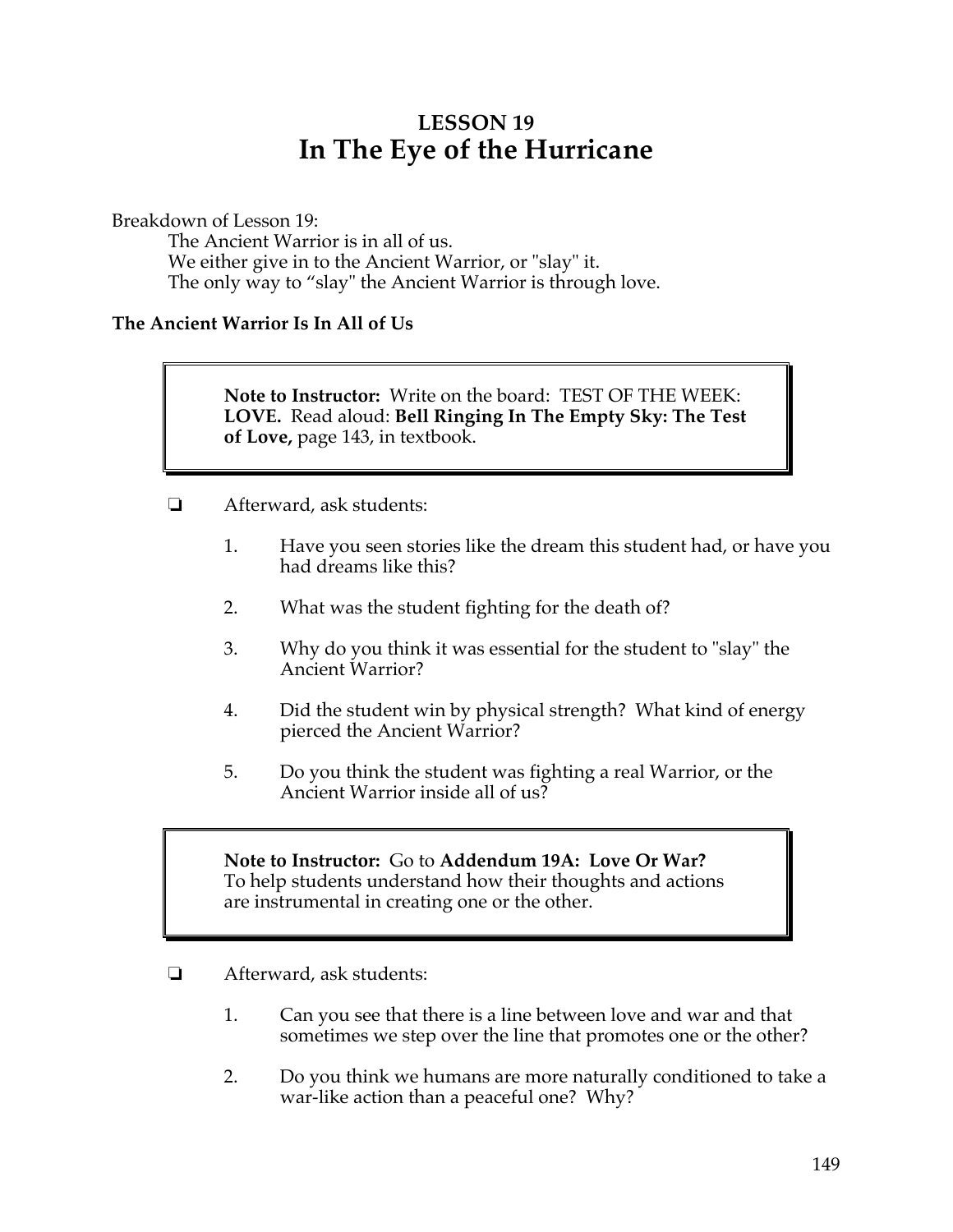- 3. Since that Ancient Warrior has been inside us for as long as humans remember, do you think it's impossible to overcome this Warrior? Why?
- 4. What do you think would happen if we all gave in to the Ancient Warrior?
- 5. What do you think would happen if we were all able to "slay" the Ancient Warrior?

## **We Either Give In to the Ancient Warrior, or "Slay" It**

- $\Box$  Tell students:
	- $\checkmark$  Of all the tests you have faced over these weeks, "slaying" the Ancient Warrior is the most difficult.
	- $\checkmark$  The tests you have faced, however, have prepared you well for this job.
	- $\checkmark$  When you can face the shadow in yourself without turning away, the enemy no longer exists.

**Note to Instructor:** Go to **Addendum 19B: Awaking From The Dream.** To help students break the chains of the Warrior.

- $\Box$  Tell students:
	- $\checkmark$  The culmination of all the tests you have faced is understand-ing the meaning of love — not personal love for another person — but that state of love in which "enemy" no longer exists.
	- $\checkmark$  Hatred and fear are only nightmares, those parts of a dream that are brought to us by the Ancient Warrior.
	- $\checkmark$  Empty of negative conditioned thoughts, love can arise like a rose after winter's last snowfall.

## **The Only Way to "slay" the Ancient Warrior Is Through Love**

**Note to Instructor:** Go to **Addendum 19C: In The Eye of the Hurricane.** To help students experience the calm of love.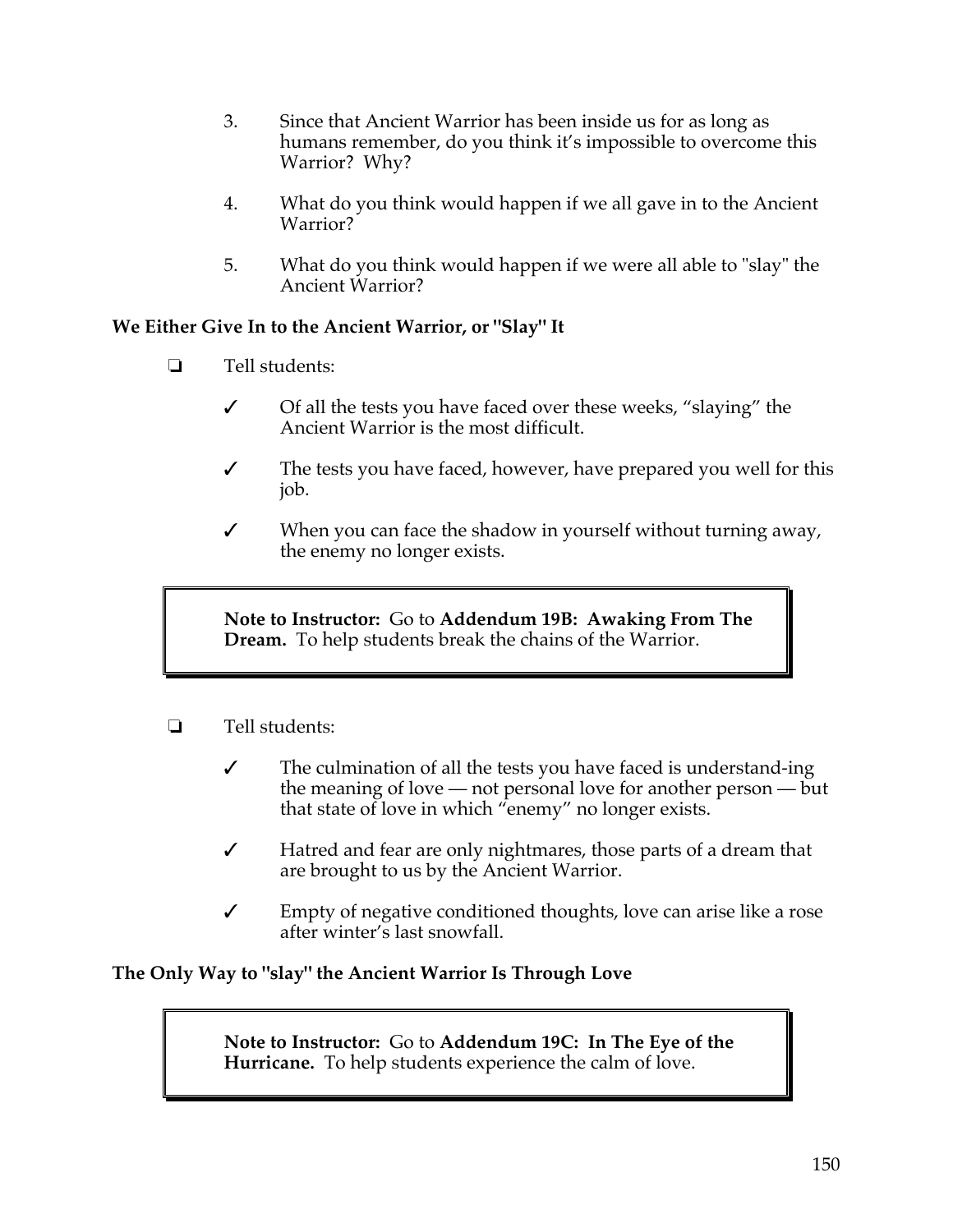- $\Box$  Ask students:
	- 1. What do you think the test of love has to do with respect?
	- 2. Do you think respect is simply doing what we are told?
	- 3. When you think of someone as your "enemy," where is love?
	- 4. Is it impossible to feel love when you feel conflict?
	- 5. Is the eye of the hurricane a place where love can begin?

## **Note to Instructor:** Go to **Addendum 19D: Shining on Everything Equally. Mental Freestyle.**

- $\Box$  Ask students:
	- 1. Is struggling for dominance over someone else, or over your negative thoughts — a way to pass the test of love?
	- 2. Is understanding your desire for dominance a way to pass the test of love?
	- 3. Is questioning why you have a desire for dominance a way to pass the test of love?
	- 4. Is understanding that you can decide to change this desire for dominance a way to pass the test of love?
	- 5. What do you do, at home, at school, in your life that prevents you from experiencing this kind of love?

## **Summary**:

- $\star$  The Ancient Warrior lives inside us all.
- $\star$  We either give in to the Ancient Warrior, or "slay" it.
- $\star$  The way to "slay" the Ancient Warrior is through love.
- $\star$  Love is understanding what prevents peace.
- $\star$  In love, the enemy no longer exists.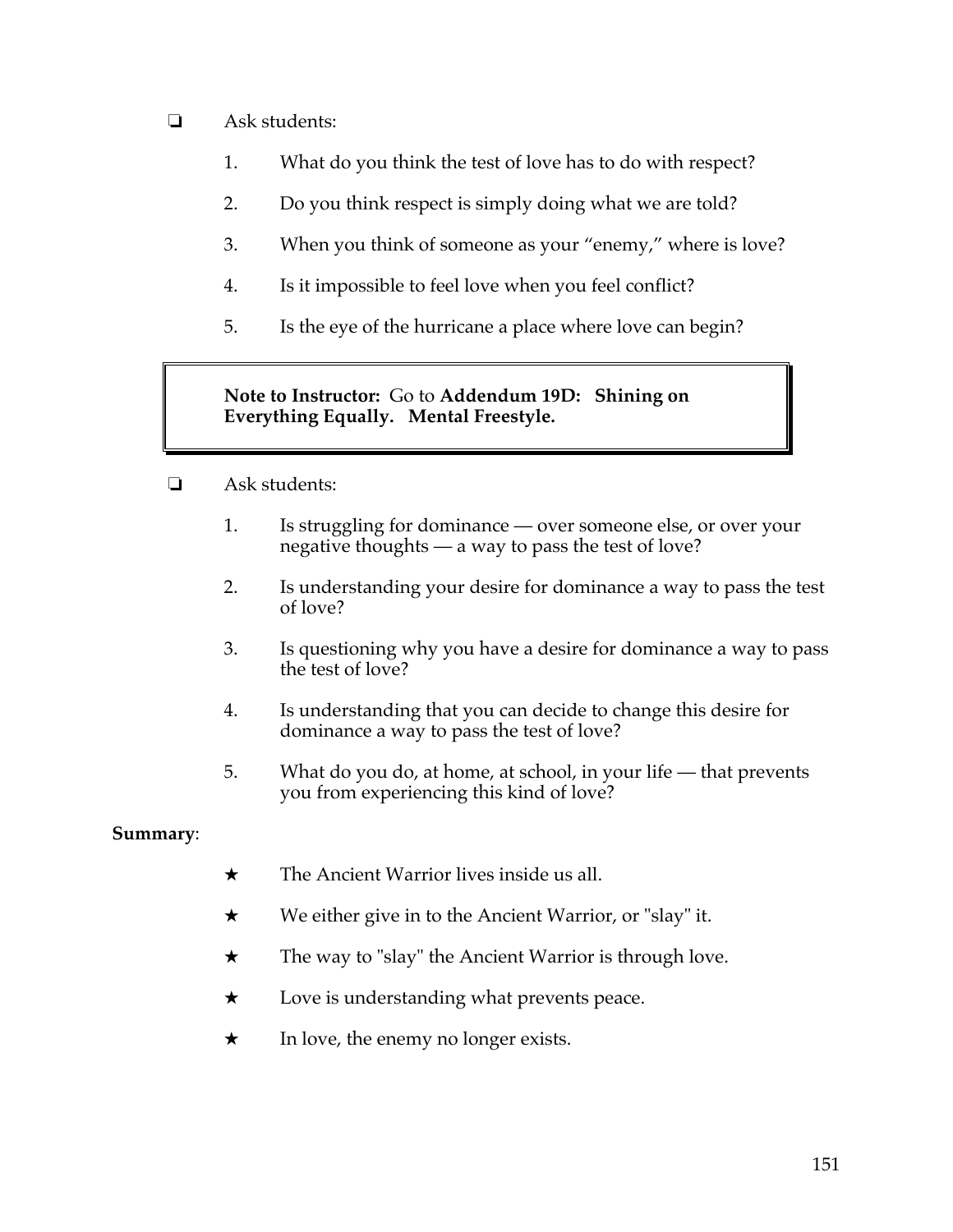## **Addendum 19A LOVE OR WAR?**

 $\chi$  In a hat or bowl, place slips of paper on which the following phrases are written (or you can make up phrases you think are more relevant to your class). Photocopy and cut into strips:

A bully keeps threatening to pulverize you.

You get a low grade on an exam.

Your parents have told you that if you don't get an "A" in math, you will be grounded for a month of weekends.

You want to get a job after school, but your parents say your grades will suffer.

You want to buy a computer program that's pretty expensive and you don't have the money to buy it.

A bunch of your friends are going on a hike, but you don't particularly enjoy walking. They are giving you a hard time about it.

Your Martial Arts moves are not as smooth as you would like them to be. You believe you are incapable of a black belt.

In a recent competition, someone smaller and younger than you did better than you.

At school, your teachers say you are a trouble-maker. You see yourself as someone who simply says what s/he thinks.

Your parents want you to join the armed forces, because your father did. You would rather not join the military.

A neighbor on your block refuses to be part of the disaster preparedness program that everyone else on the block is participating in.

A homeless person has been sighted in your neighborhood. Several of your neighbors want to call the police to get rid of this person.

You have recently immigrated to this country and have felt less than welcome. Many people don't talk to you or acknowledge that you are there.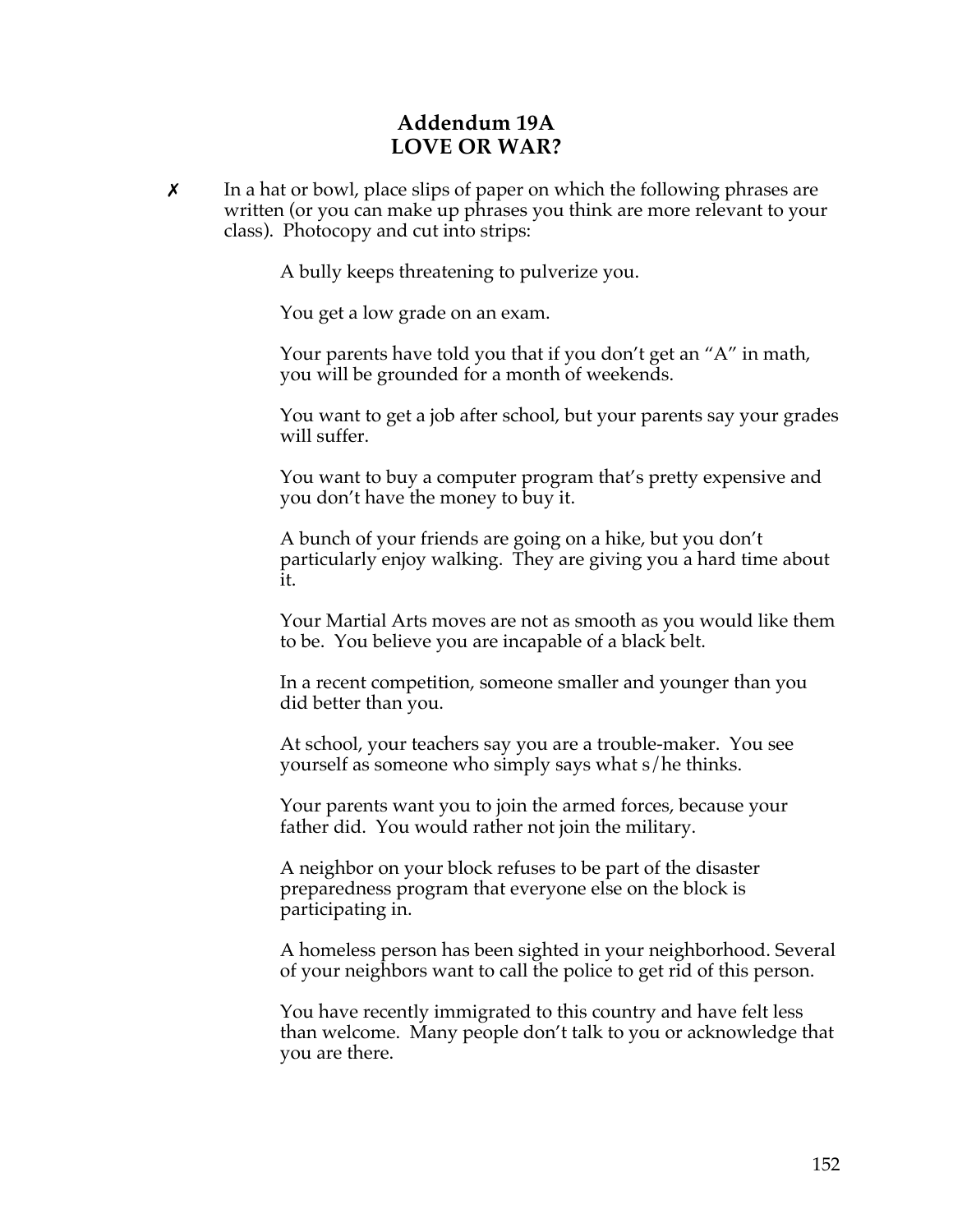- $x$  Divide students into pairs; then pass around the hat or bowl, providing one slip of paper to each pair.
- \$ Tell students:
	- $\checkmark$  Read your statement and decide together:
		- 1. What response to this situation on your part would be negative, conflict-producing, and war-like?
		- 2. What response to this situation on your part would be a positive, understanding, peaceful act of love?
- $\times$  Give students 10-15 minutes to talk this out. Call time and ask for Volunteers.
- **x** Ask Volunteers to read their slip of paper. Then ask them questions 1 and 2 directly above.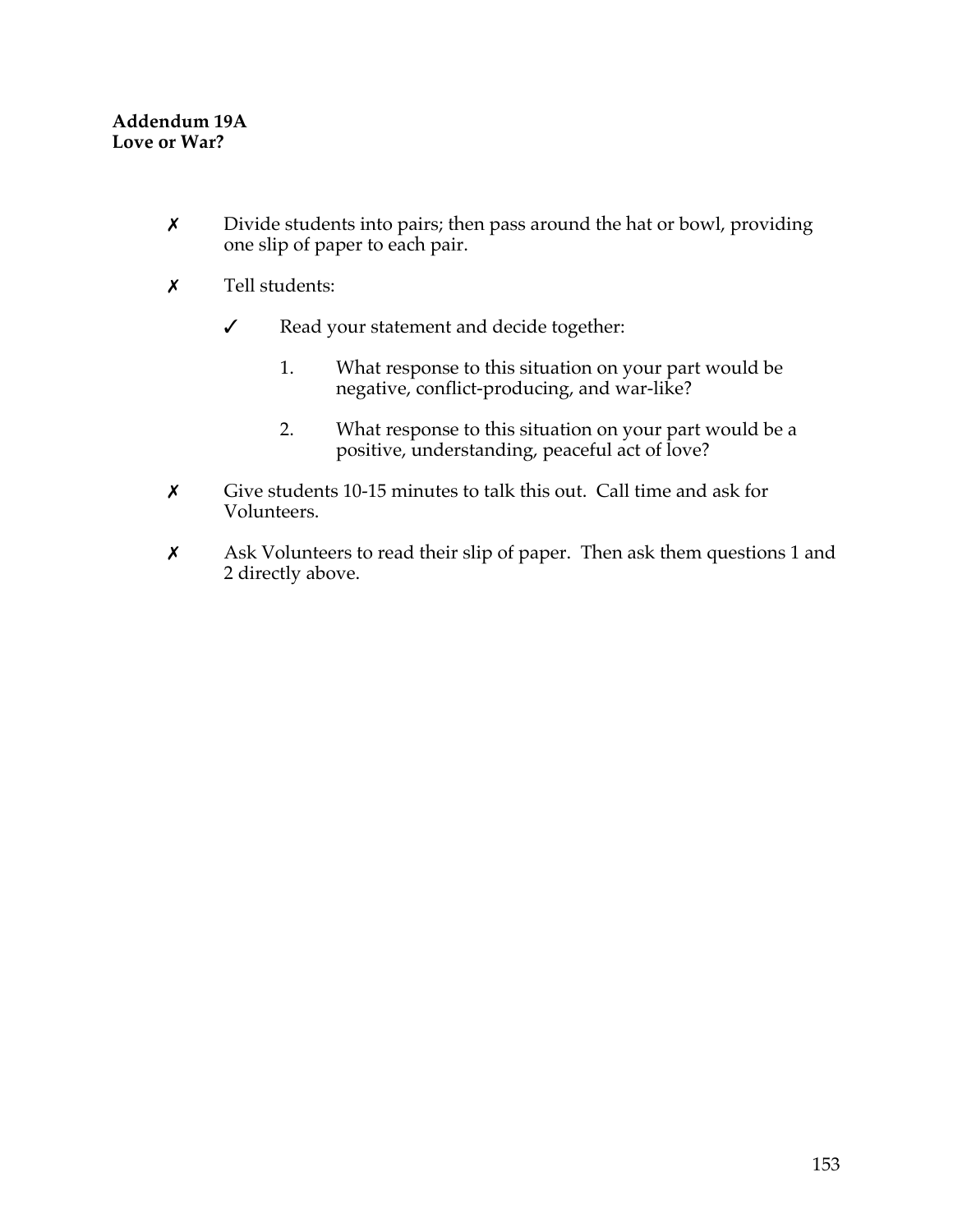## **Addendum 19B AWAKING FROM THE DREAM**

- $x$  Ask students to sit in a circle, as comfortably as they can.
- $\boldsymbol{x}$  Tell them:
	- $\checkmark$  We are going to roleplay a community.
	- $\checkmark$  Each of you is an essential part of this community.
- $x$  From the inside of the circle, stand before each student and assign each one a role in the community from one of the following (or create your own positions). Ask students to listen carefully to each role so that they aware of what makes up their community.

| <b>Baker</b>        | Fire fighter      | Police officer   |
|---------------------|-------------------|------------------|
| Farmer              | Real estate agent | Actor            |
| Grocer              | Mail deliverer    | Restaurant owner |
| Mayor               | Senator           | Bookshop owner   |
| Librarian           | Art dealer        | Pianist          |
| Gardener            | Trash collector   | Florist          |
| Pet shop owner      | Teacher           | Writer           |
| Banker              | Furniture maker   | Log cutter       |
| Army recruiter      | <b>Cleaners</b>   | Architect        |
| Religious leader    | Computer wizard   | Coffee grower    |
| Plumber             | Electrician       | Accountant       |
| Telephone installer | Secretary         | Drugstore owner  |

- $\boldsymbol{\chi}$  Choose a Mayor (yourself, another instructor, or student), and give him or her a copy of these roles.
- $\boldsymbol{x}$  Tell students:
	- 1. Your Mayor has just called a meeting and told you that word has come from the highest government officials that a spaceship has been spotted and is destined to land in this community in about 24 hours.
	- 2. Practicing the tests that have come before you HONOR, ORDER, UNITY, FOCUS, TRUST, CHARITY, HARMONY, COMPASSION, UNDERSTANDING, STRENGTH, EXCELLENCE, WISDOM, PURITY, and HUMILITY — decide what each of you will do in preparation for this landing.
	- 3. Your Mayor and I will divide you into groups and assign a group facilitator in each group.

(continued)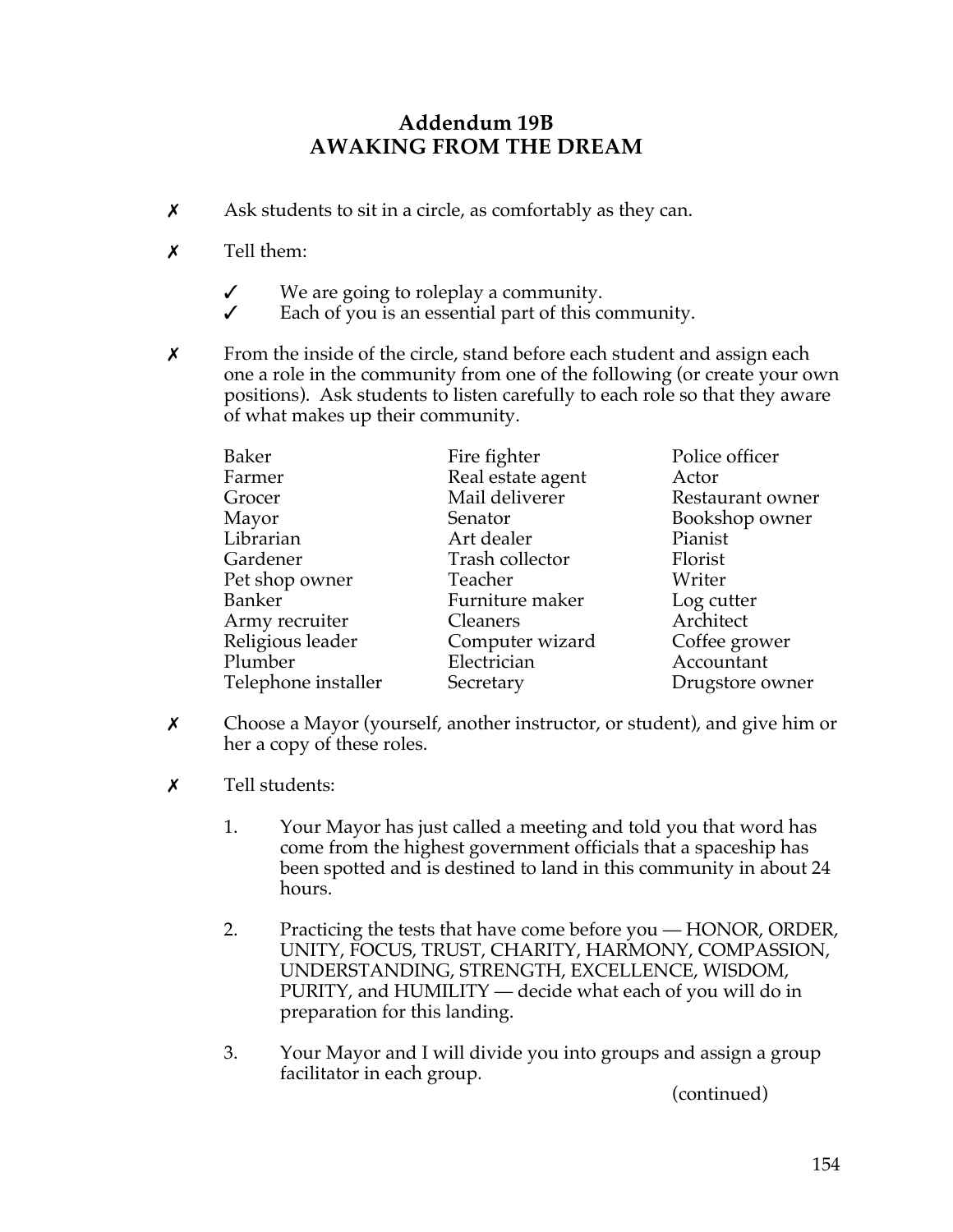## **Addendum 19B Awaking from the Dream**

- $x$  Take 5 to 10 minutes for you and Mayor to get groups somewhat organized.
- $x$  Ask students if they have any questions about this.
- \$ Tell students:
	- $\checkmark$  Find a way to gather all your information in an ORDERLY, FOCUSED way — and get it to your group facilitator by the next time we meet.
	- Y You may decide to meet outside this class to plan your work and work your plan.
	- $\checkmark$  When we meet next week, we will get back into our groups, make certain that our group facilitators have all the information we want them to have, and then report.
	- V Good luck!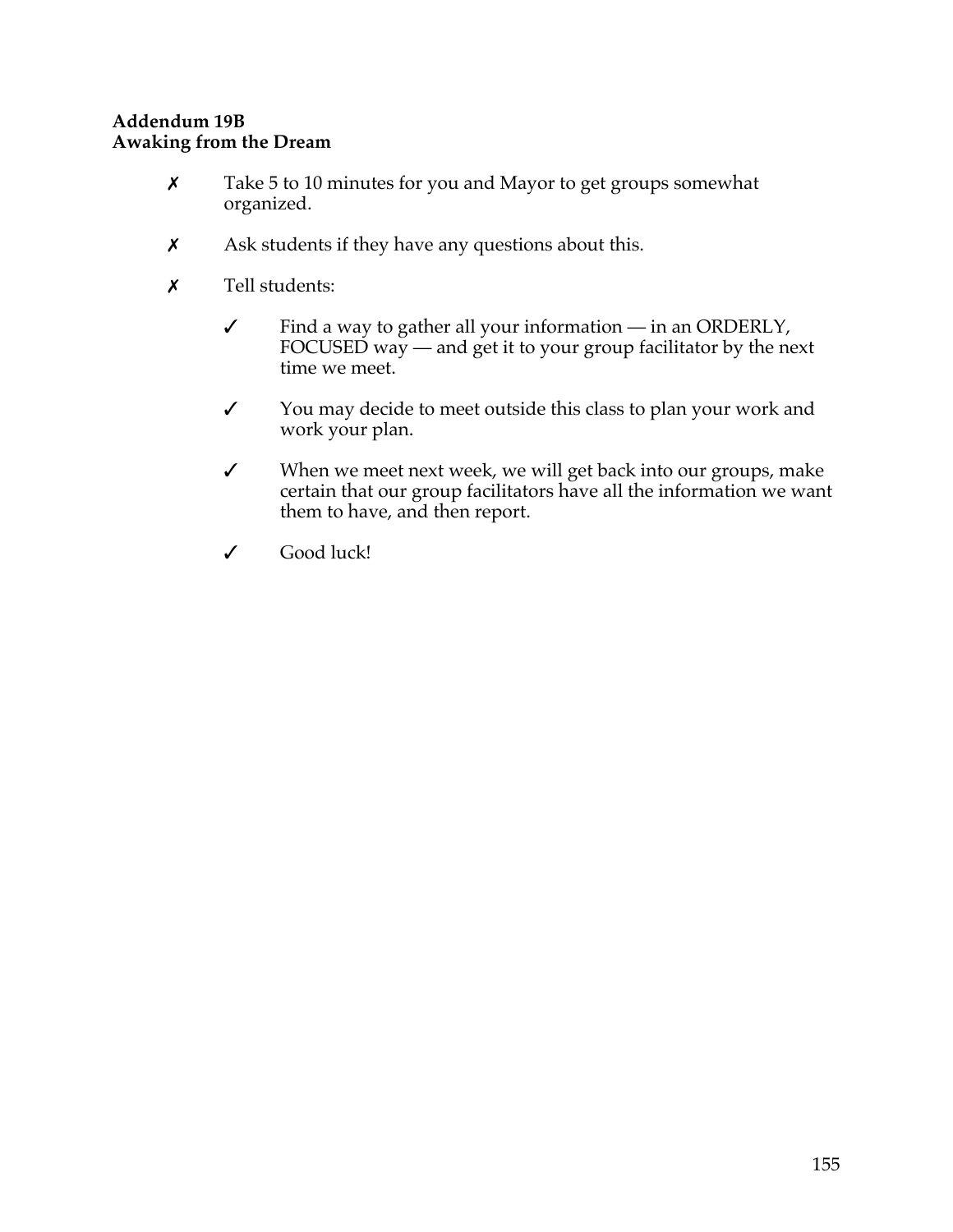## **Addendum 19C IN THE EYE OF THE HURRICANE**

- $\boldsymbol{\chi}$  Ask students to sit comfortably and to close their eyes.
- $\boldsymbol{x}$  Tell them:

Imagine that you've just heard there is a hurricane coming to our town. Everyone is terrified; people are tying down furniture and other valuables, locking cabinet doors, packing their bags, boarding up windows. You sit quietly and watch as the hurricane approaches. Suddenly trees begin to sway violently, the sky is dark, and the wind begins to howl. You hear trash cans falling over, a bicycle is lifted into the air, and a small hut is whisked away.

As you open your eyes, you see that you are standing in the center of the hurricane, while everything around you is blowing, circling in the air. Watering cans, hoses, dogs, cats, brooms and rakes fly in circles around you. Where you are, however, everything is still, quiet. You are in the eye of the hurricane, the one place that's untouched, safe. You watch in amazement as the world seems to furiously go 'round and 'round in circles as you stand quietly watching.

In a few moments, the wind dies down and the objects that have been flying around begin to lower and eventually fall to the ground. The dust whirls in smaller circles and begins to settle; buckets stop rolling and trees stop swaying. Finally, the world gets quiet again.

- $\chi$  Tell students to open their eyes. Ask:
	- 1. How did you feel standing in the midst of all that turmoil?
	- 2. Were you scared? Calm?
	- 3. Were you worried about what would happen to you? To your family? Your friends and neighbors? The world?
	- 4. Did you simply stay clear, quiet, focused?

(continued)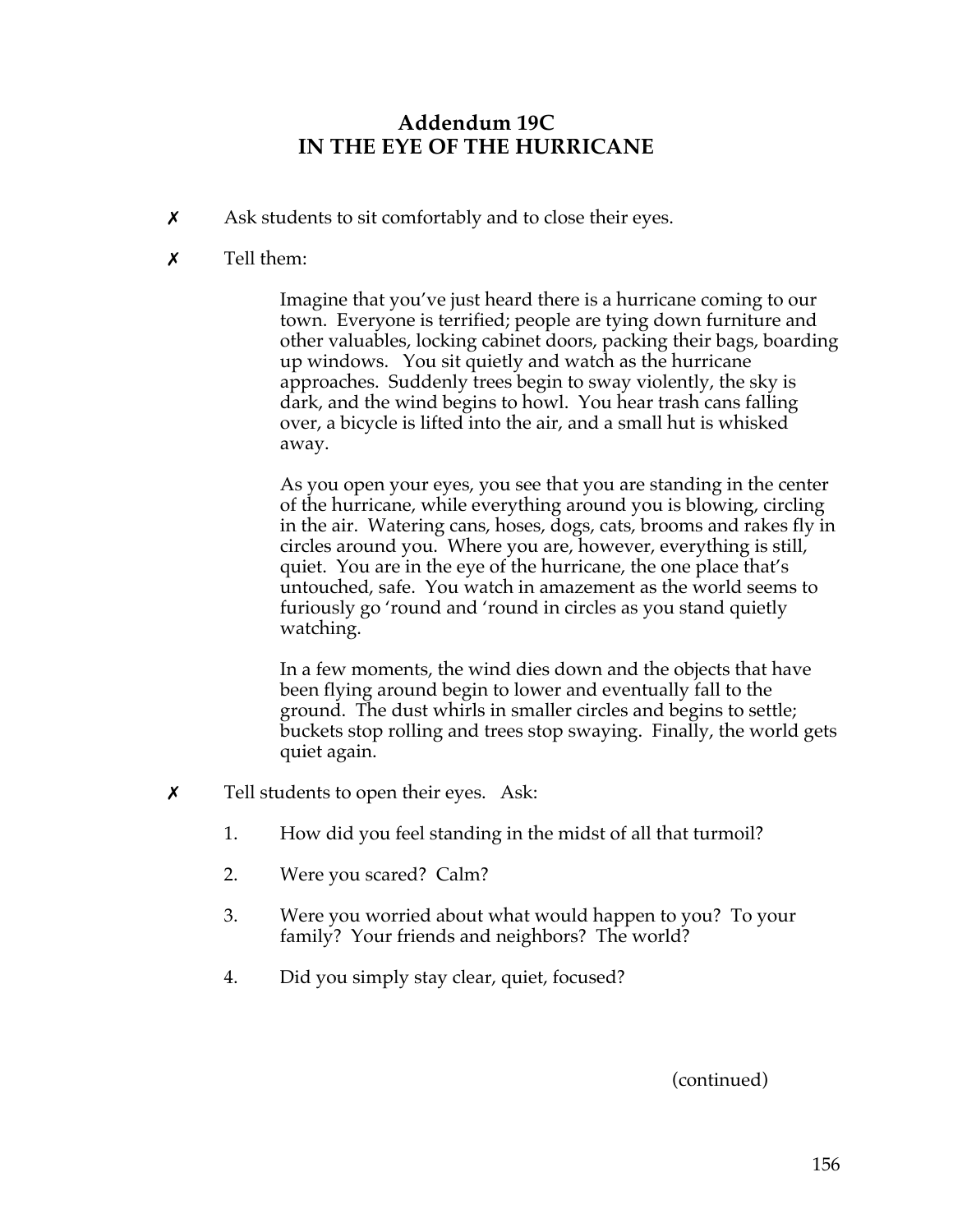## **Addendum 19C In The Eye of the Hurricane**

- $\boldsymbol{\mathsf{x}}$  Tell students:
	- $\checkmark$  The way you felt in the eye of that hurricane is an indicator of how you might respond in the face of any potentially frightening situation.
	- $\checkmark$  The way you want to work toward, to the best of your ability, is to BE the eye of the hurricane around you.
	- $\checkmark$  When there is a disagreement between you and someone else; when you are upset about something that happened to you and are lost in your own negative thoughts; when everyone around you seems to have gone crazy — the place to be in your mind is in the eye of the hurricane.
	- $\checkmark$  In this place:
		- 1. You will not judge yourself or anybody else as being "right" or "wrong."
		- 2. You will not see yourself or anybody else as "good" or "bad."
		- 3. You will understand that we are all human beings who sometimes make a mistake, or lose a sense of what it means to do the best we can.
		- 4. In this understanding there is love. For love, like the moon, shines on everything — even a dark world.
		- 5. You can pass the test of love, when you can face the shadow in yourself without turning away.
		- 6. You pass the test of love when you can accept who you are, knowing that there is time right now to meet challenges that will strengthen your mind.
		- 7. You pass the test of love when the "enemy" —whether in your mind, down the street from you, or in another country — no longer exists.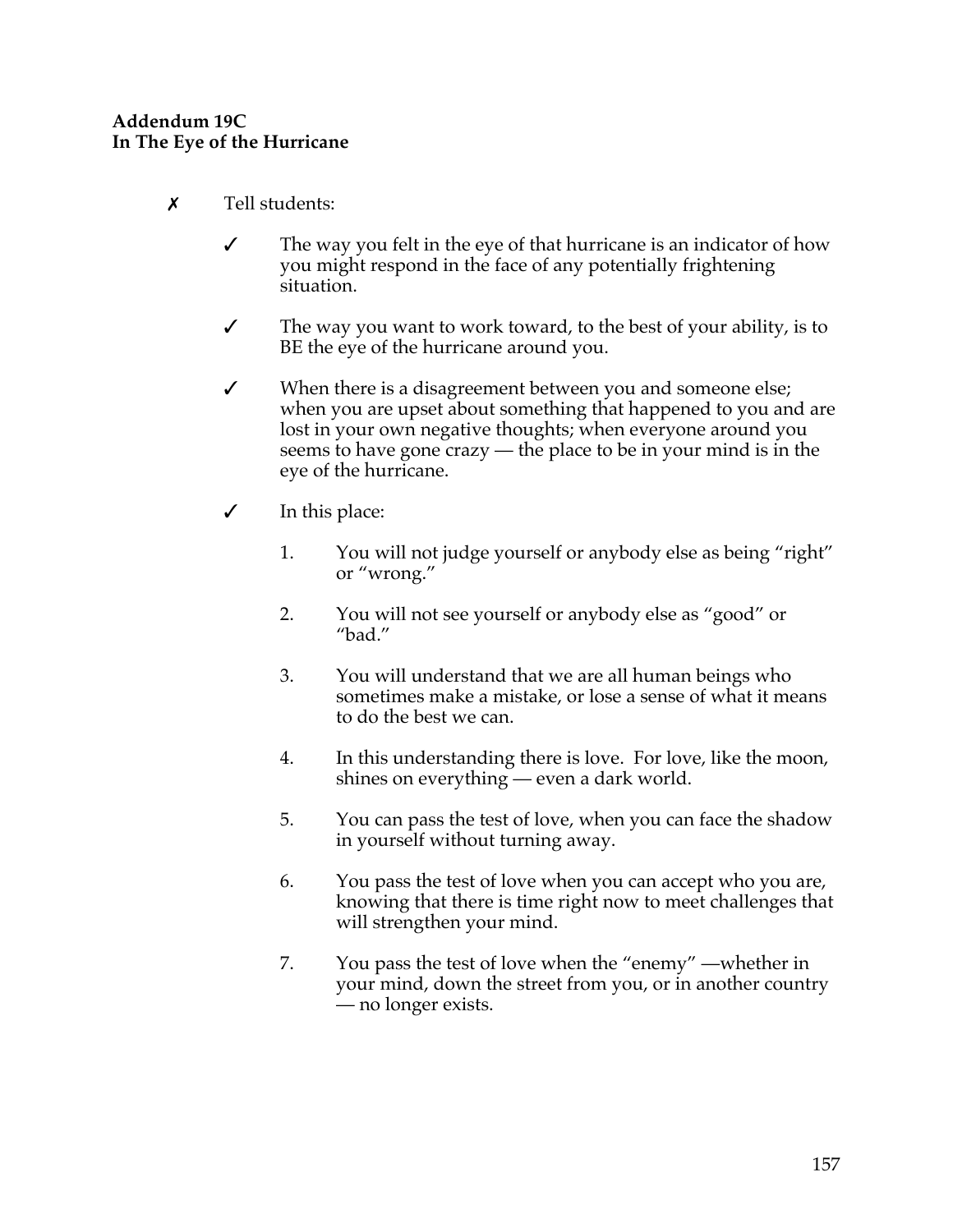## **Addendum 19D SHINING ON EVERTHING EQUALLY MENTAL FREESTYLE**

- $x$  Bring up a willing team of THREE VOLUNTEERS who love to be challenged by questions.
- $x$  Remind Volunteers to answer immediately, quickly, in rapid-fire succession. We want fast, intuitive answers.
- \$ Remind ALL students to WATCH, LISTEN carefully, and think of how they would answer these questions.
- $x$  Tell Volunteers:

## **The fun is in walking in the dark. Empty yourself of old thinking. Act based on your LOVING mind.**

- $\boldsymbol{\mathsf{x}}$  Ask students:
	- 1. How do we begin to understand peace?
	- 2. When we understand what prevents peace, how does this understanding help us?
	- 3. Do you think, in the still point of the eye of the storm, there is freedom? Why?
	- 4. What will you do at home today to pass the test of love?
	- 5. What can you do at school today to pass the test of love?
	- 6. There is someone in your life with whom you feel some conflict. What's a loving thing you can do to remove the conflict?
	- 7. What is a loving question you can ask yourself first thing when you wake up tomorrow morning?
	- 8. What's the first thing you will do next time you are filled up with war?
	- 9. Which enemy will you make into a friend today?
	- 10. If love is understanding what prevents peace, where does peace begin?
- $\chi$  Thank the Volunteers for challenging their minds in the test of love!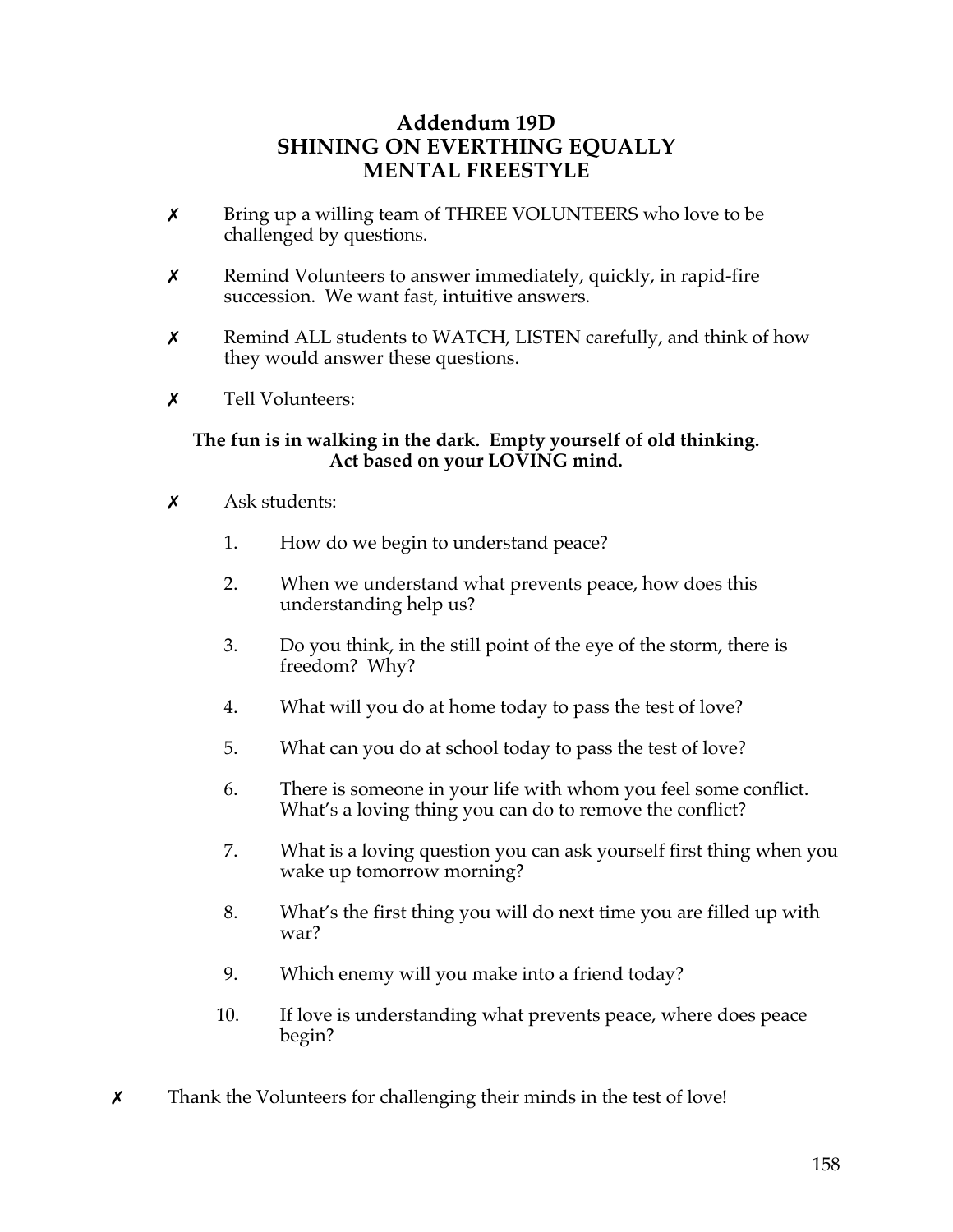# **LESSON 20 Becoming Your Own Master**

Breakdown of Lesson 20:

Being A Master of the Martial Arts. Making the Martial Arts philosophy part of your life. Becoming your own master.

## **Being A Master of the Martial Arts**

| Note to Instructor: Write on the board the following: |                                                                   |  |
|-------------------------------------------------------|-------------------------------------------------------------------|--|
| Student:                                              | "Teacher, tell me how to become a Master of<br>the Martial Arts." |  |
| Teacher:                                              | "I will, if you don't ask me."                                    |  |

- □ Read aloud to students. Afterward, ask:
	- 1. What does the teacher mean? How can this student get an answer to this question if the student doesn't ask?
	- 2. Do you think the teacher means to discourage the student from asking questions?
	- 3. Is the teacher suggesting that the student look within?
	- 4. If you had to answer that student's question, how would you answer it?
- $\Box$  Tell students:
	- $\checkmark$  You know that becoming a Martial Arts master takes a lot of practice.
	- $\checkmark$  There are many tests that must be passed and they must be practiced every day.
	- Y You have done very well in your tests, and I congratulate you on your willingness to face the challenges presented to you and your desire to defeat the Ancient Warrior inside you.
	- $\checkmark$  (Bow to students:) My respect for you has grown with every lesson.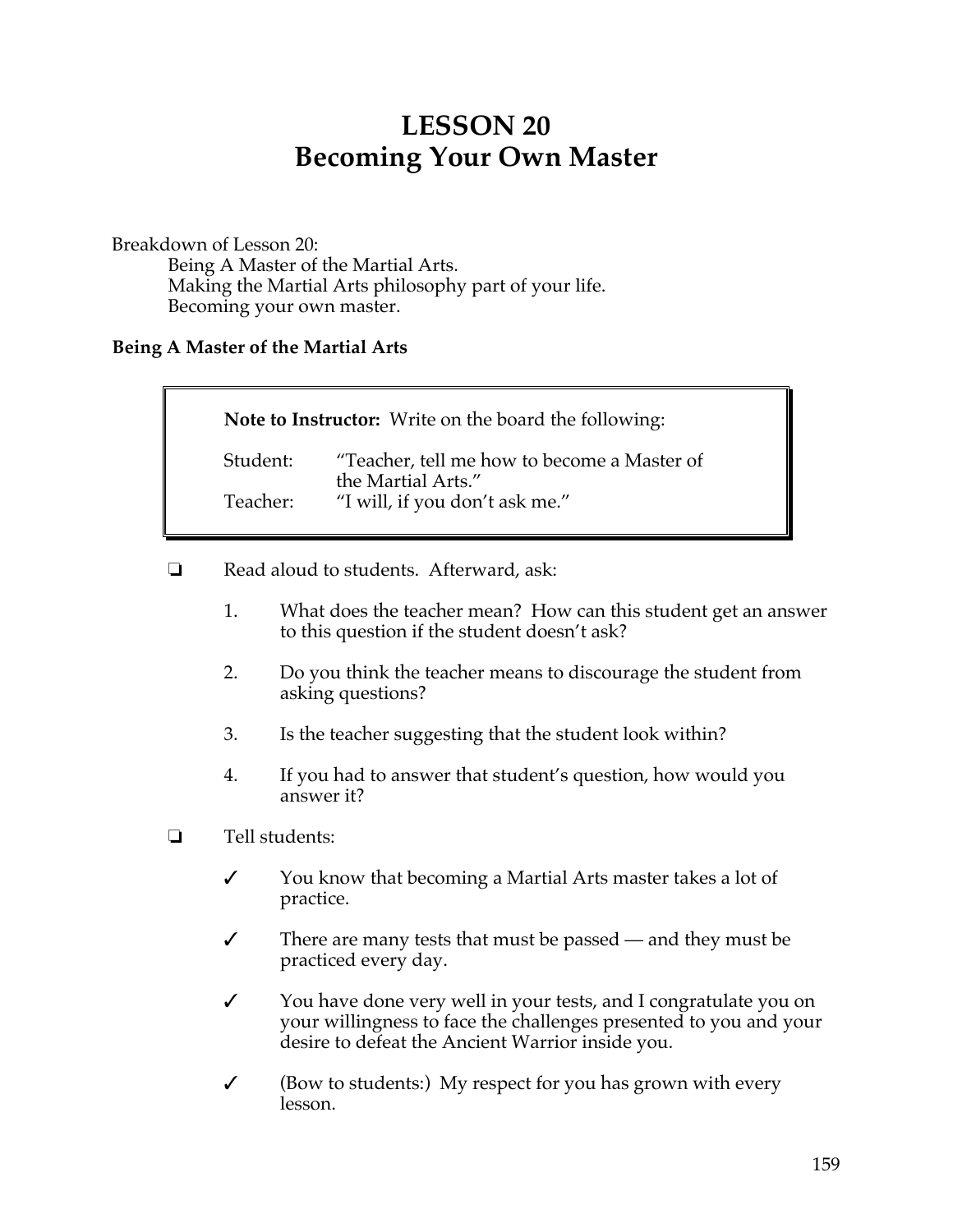## **Making The Martial Arts Philosophy Part of Your Life**

- $\Box$  Tell students:
	- $\checkmark$  Last week you were given an assigment to prepare for the landing of a foreign spaceship.
	- $\checkmark$  Let's begin with the Mayor giving us a rundown of what happened last week and what we can expect to see today.
	- $\checkmark$  Then, let's have a Volunteer Group go first, and every other group will follow.

**Note to Instructor:** Go to **Addendum 20A: The Dream Is Over.** Students present their assignment.

- □ Tell students:
	- $\mathcal I$  As you go on in your lives after this class, when you are sensing that you are not feeling your best, and you are not sure why, ask yourself:
		- 1. There is a conflict in my mind. What is it?
		- 2. What thoughts put this conflict in my mind?
		- 3. What actions did I take based on this conflict?
		- 4. What can I do to understand my conflict?
	- " By understanding what *prevents* your peace of mind, you *find* peace of mind.

## **Becoming Your Own Master**

- $\Box$  Tell students:
	- $\checkmark$  There is a voice inside us that knows the answers to our questions.
	- $\checkmark$  Sometimes that voice speaks to us and we decide not to listen to it. We think it cannot possibly be right, because it is US speaking.
	- $\checkmark$  Becoming your own master requires that you ask questions when you are in doubt, listen to answers, respect the voice inside you and do what you think is best.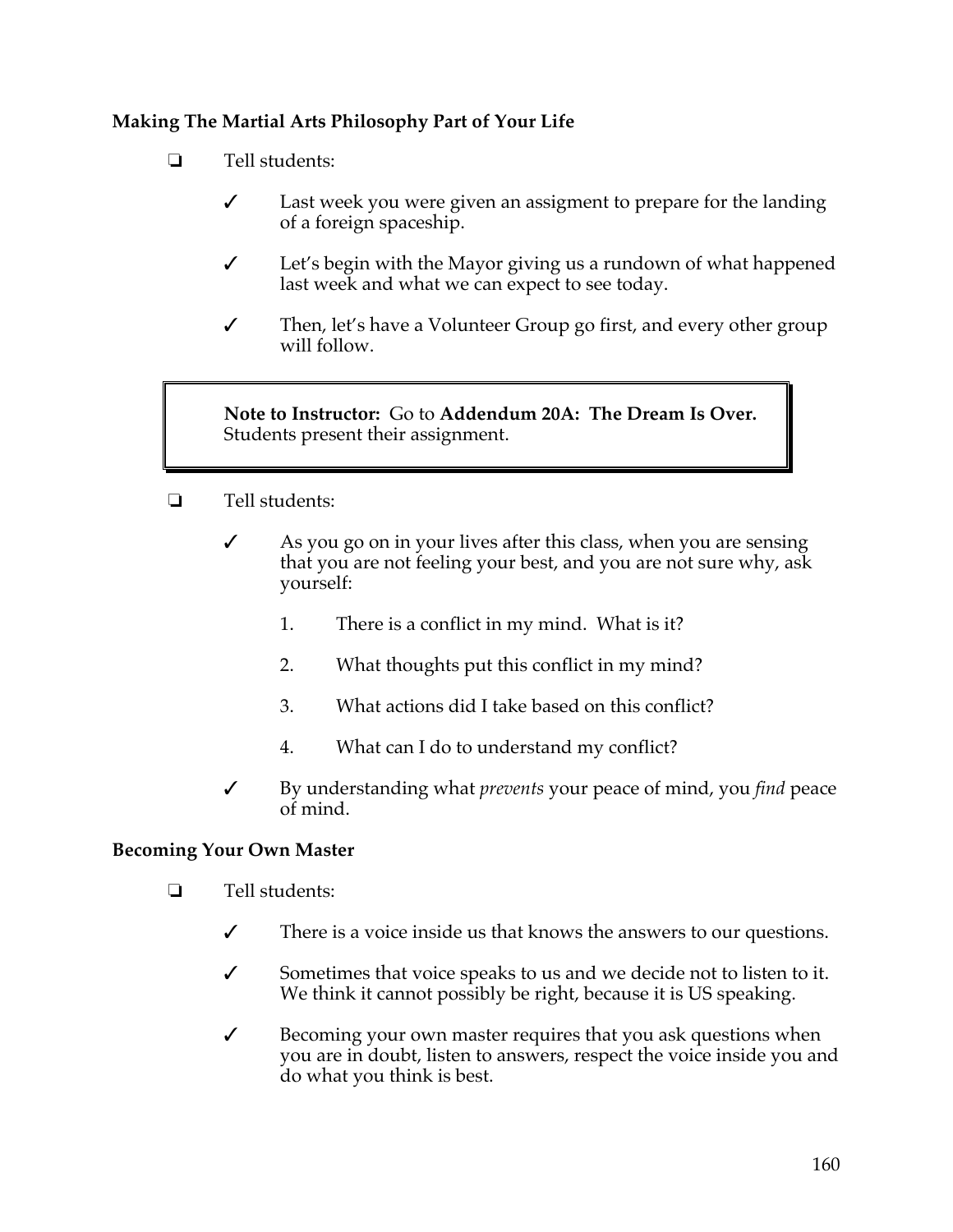- $\checkmark$  In honor of our last class, let's have a final mental freestyle. Ask:
	- 1. What should we call this freestyle? (Make up a name.)
	- 2. Should we do freestyle in a circle so everyone gets to be challenged?

## **Note to Instructor:** Go to **Addendum 20B: You Name It! Mental Freestyle.**

- $\Box$  Tell students:
	- " Congratulations on your journey through this adventure. You have done well.

## **Summary**:

- $\star$  The Martial Arts is more than physical skills; it is a way of life.
- $\star$  Accepting, understanding and knowing how to "slay" the Ancient Warrior inside us is the key to living a spirited life.
- $\star$  The only way to "slay" the Ancient Warrior is through love. All the tests that have preceded this one point to it.
- $\star$  Love is understanding what creates conflict and, therefore, what prevents peace.
- $\star$  The dream says we have enemies. Where there is love, there are no enemies.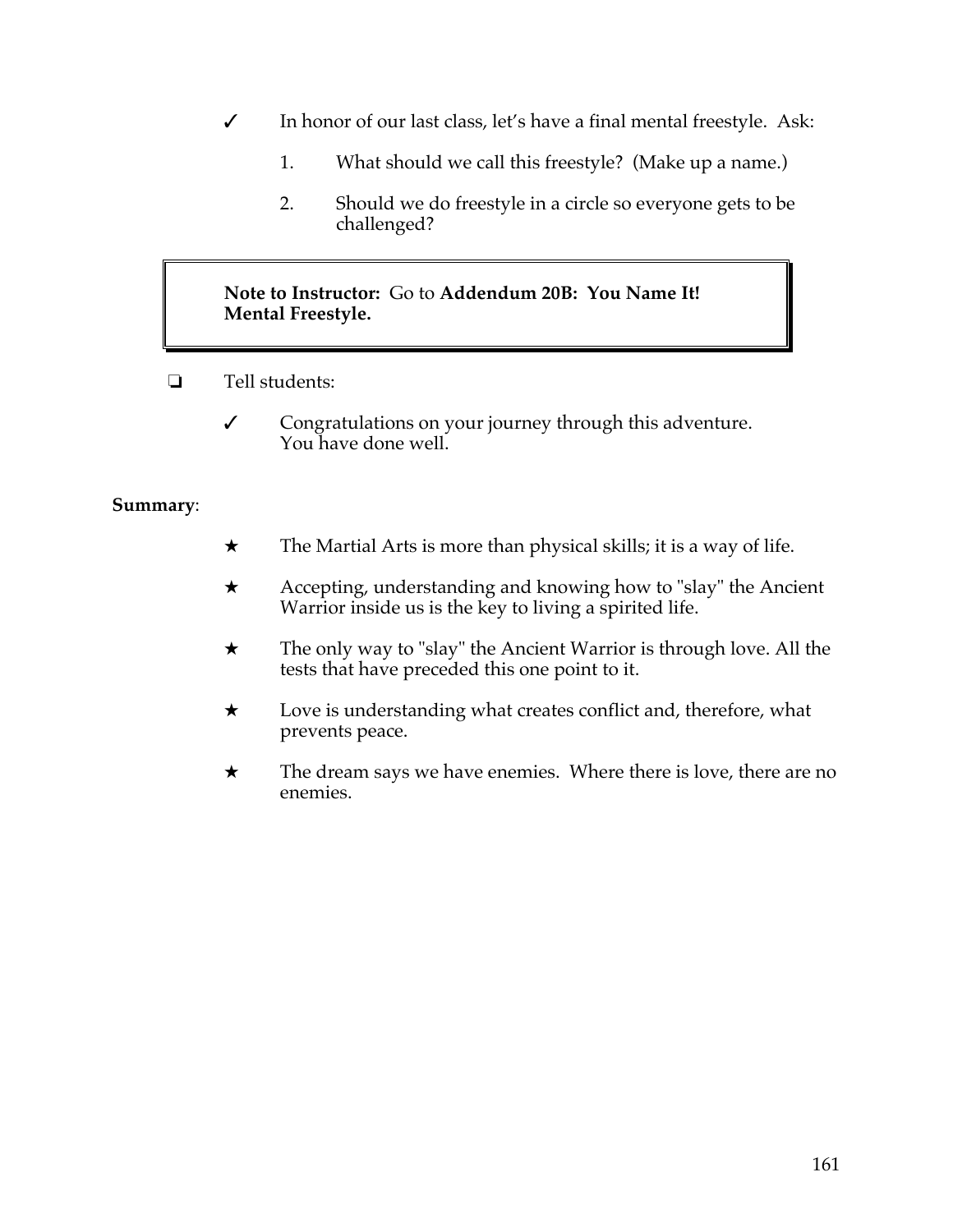## **Addendum 20A THE DREAM IS OVER**

- \$ **HAVE PREPARED:** Name tags for each of the roles given in the assignment in Addendum 19B, Awaking From The Dream.
- $x$  Distribute name tags in an orderly manner and ask each student to attach the name tag to his/her clothing so everyone can see what his/her role is.
- $\chi$  Ask the Mayor:
	- 1. What different groups have you designed for your community?
	- 2. Who are the group facilitators?
- $x$  Ask the group facilitators to come forward and sit in front of the rest of the students, as a panel.
- \$ Ask facilitators, **one at a time**:
	- 1. Tell us, please, how is your group organized?
	- 2. What did you decide to do to prepare for this event?
- $\boldsymbol{\chi}$  Ask other community members:
	- 1. What do you think of how your ideas have been represented?
	- 2. Is there any information you want to add?
	- 3. How do you think these ideas will be received by the visitors from outer space?
	- 4. What tests do you believe you have passed in preparing for this event?
	- 5. What tests do you believe you may have to pass once the visitors arrive?
- $x$  Ask ALL students:
	- 1. What has been the greatest test for you in participating in this event?
	- 2. Did any part of this preparation bring out your Ancient Warrior?

(continued)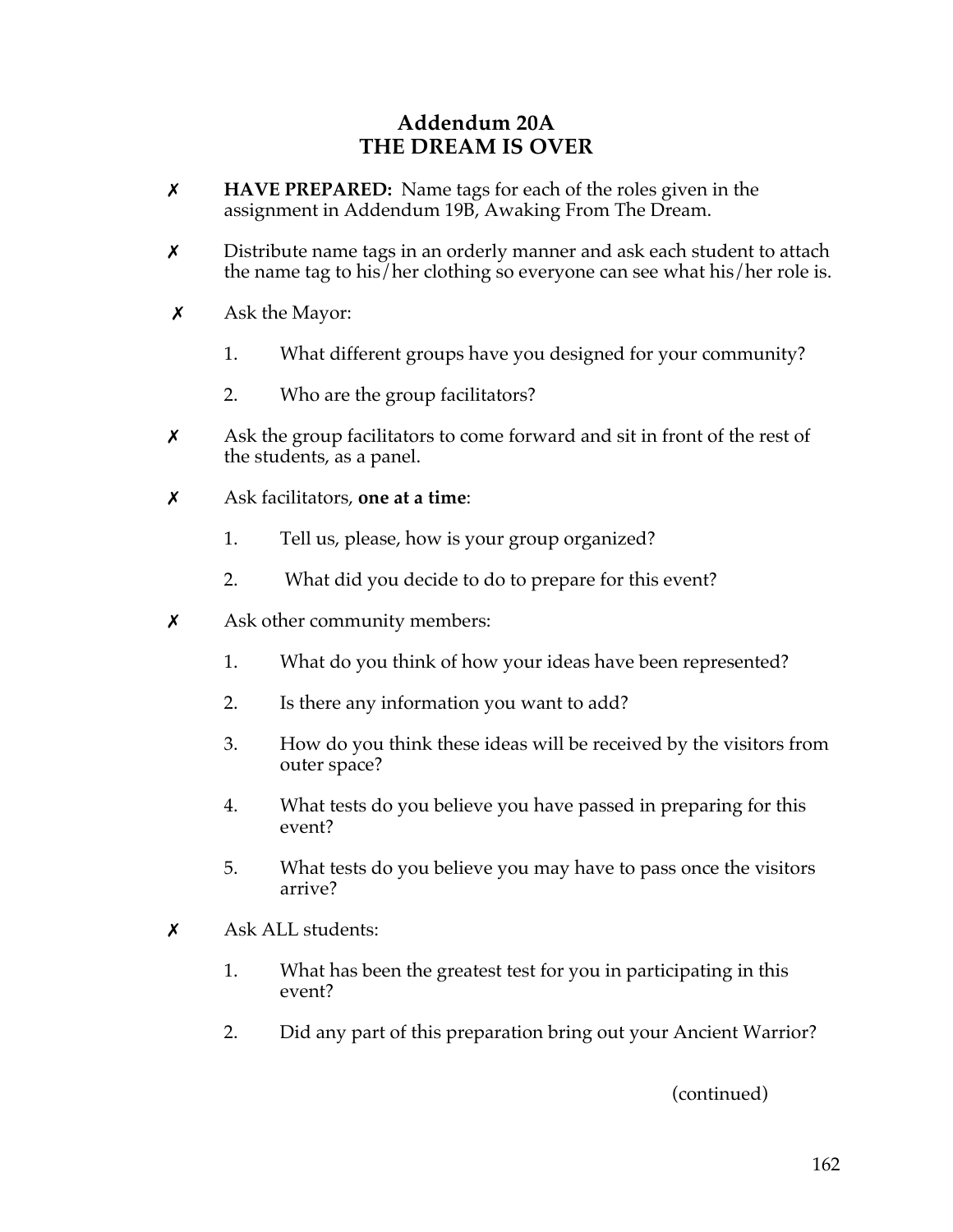- 3. How did you handle your Ancient Warriors?
- 4. Which test in preparing for this event was the most joyful for you?
- 5. Which test caused you to ask the most questions?
- 6. How do you feel about the footprints you are going to leave in time?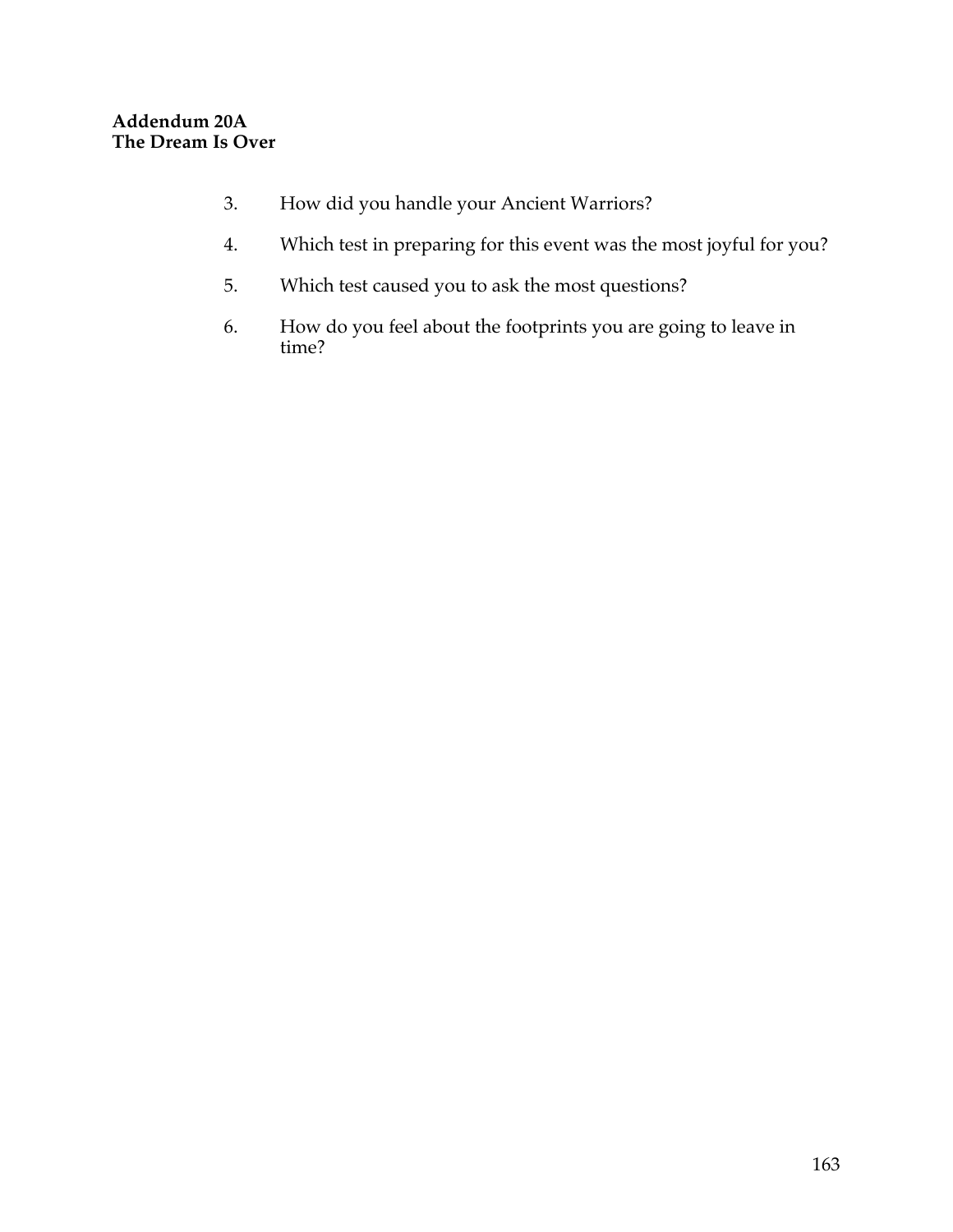## **Addendum 20B YOU NAME IT! MENTAL FREESTYLE**

- $\boldsymbol{\mathsf{x}}$  Ask students to sit in a circle.
- $x$  Remind them to answer immediately, quickly, in rapid-fire succession, with fast, intuitive answers.
- $x$  Remind ALL students to WATCH, LISTEN carefully, and think of how they would answer each question.
- $\boldsymbol{\mathsf{x}}$  Tell students:

## **The fun is in walking in the dark. Empty yourself of old thinking. Act based on your loving mind.**

- $x$  Ask students:
	- 1. How can you get rid of your own shadow?
	- 2. What kind of footprints do you want to leave in time?
	- 3. What does your Ancient Warrior look like?
	- 4. How will you free yourself from your past today?
	- 5. For you, what is the greatest test of bravery?
	- 6. For you, what is the greatest test of selflessness?
	- 7. For you, what is the greatest test of honor?
	- 8. For you, what is the greatest test of unity?
	- 9. For you, what is the greatest test of focus?
	- 10. For you, what is the greatest test of trust?
	- 11. For you, what is the greatest test of charity?
	- 12. For you, what is the greatest test of compassion?
	- 13. For you, what is the greatest test of understanding?

(continued)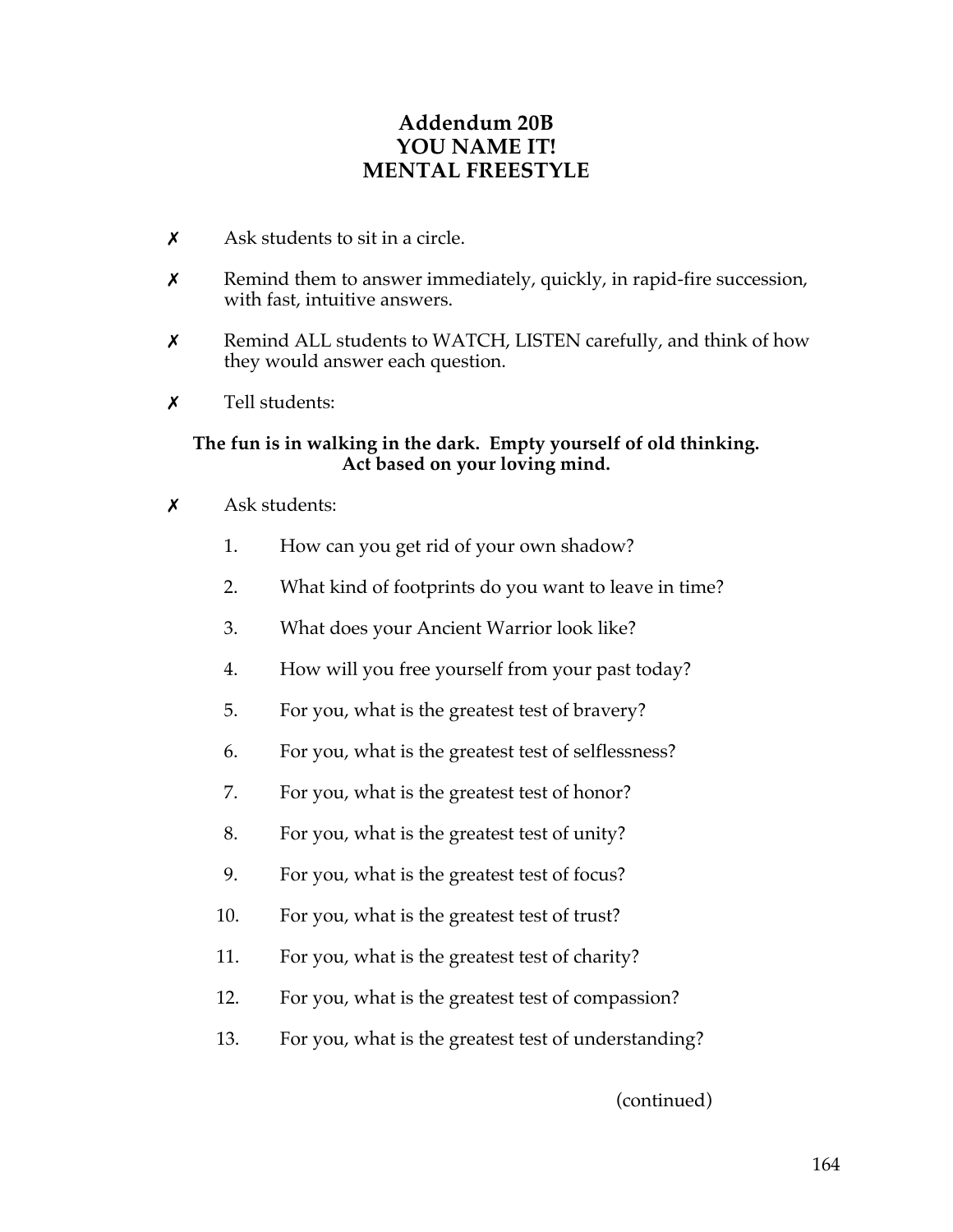- 14. For you, what is the greatest test of harmony?
- 15. For you, what is the greatest test of strength?
- 16. For you, what is the greatest test of order?
- 17. For you, what is the greatest test of excellence?
- 18. For you, what is the greatest test of wisdom?
- 19. For you, what is the greatest test of purity?
- 20. For you, what is the greatest test of humility?
- 21. For you, what is the greatest test of love?
- 22. For you, what is the greatest test of self-respect?
- 23. For you, what is the greatest test of respect for others?
- 24. What prevents peace?
- 25. What, to you, is the urgency of life?
- 26. Where does the need to defend come from?
- 27. Where do warriors and war come from?
- 28. Who are the winners in war?
- 29. What is the beginning of intelligence?
- 30. What good does it do to look back?
- 31. How will you begin to understand the fighter inside you?
- 32. If you sit quietly, will the Golden Dragon come?
- 33. What is the way of the Golden Dragon?
- 34. When concern about yourself vanishes, what happens to fear?
- 35. What is the curse of the Ancient Warrior?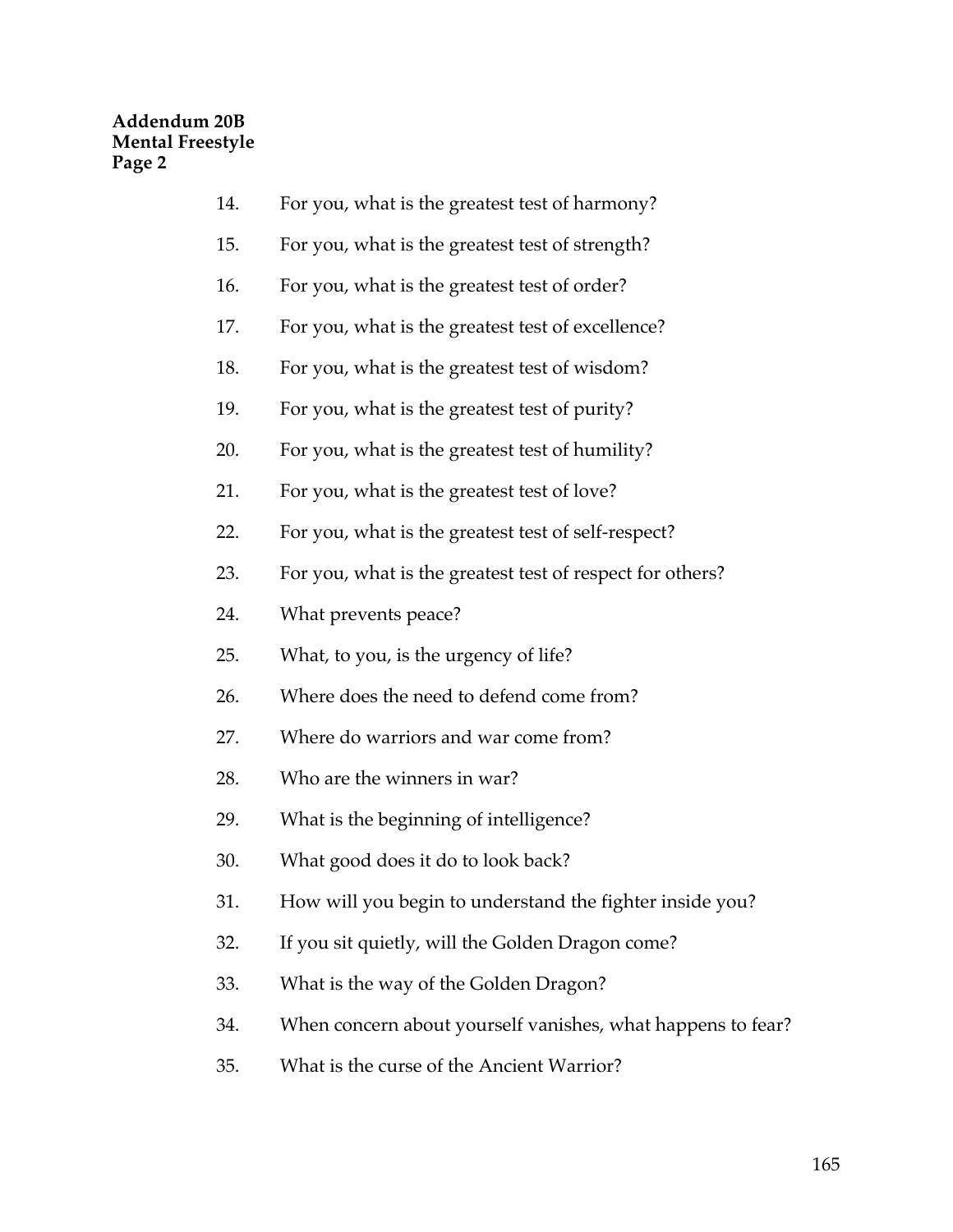- 36. What happens when you greet the dark without resistance?
- 37. How can you be invisible to anyone who tries to attack you?
- 38. How is the Ancient Warrior inside you like a Chinese finger puzzle?
- 39. How does understanding set you free?
- 40. How can we honor what we know is destructive?
- 41. When we feel frightened, what good does it do to remember what went before?
- 42. When we are frightened, what good does it do to hope for what will come?
- 43. When we feel frightened, does it help to feel empty? Why?
- 44. What is the moment of time between night and day?
- 45. What does "spirit" mean to you?
- 46. What can resolve the chaos that thinking creates?
- 47. How do we "slay" the Ancient Warrior?
- 48. How do we end the battle before it begins?
- 49. What can happen when we give unquestioning obedience to authorities?
- 50. What is an honorable way to question authorities?
- 51. Do you think a seed has the ability to grow from its own power? How do you know?
- 52. How do you rate yourself in ability to get along with other people?
- 53. Do you understand violence you have created? How do you know?
- 54. How will you begin to trust your own intelligence?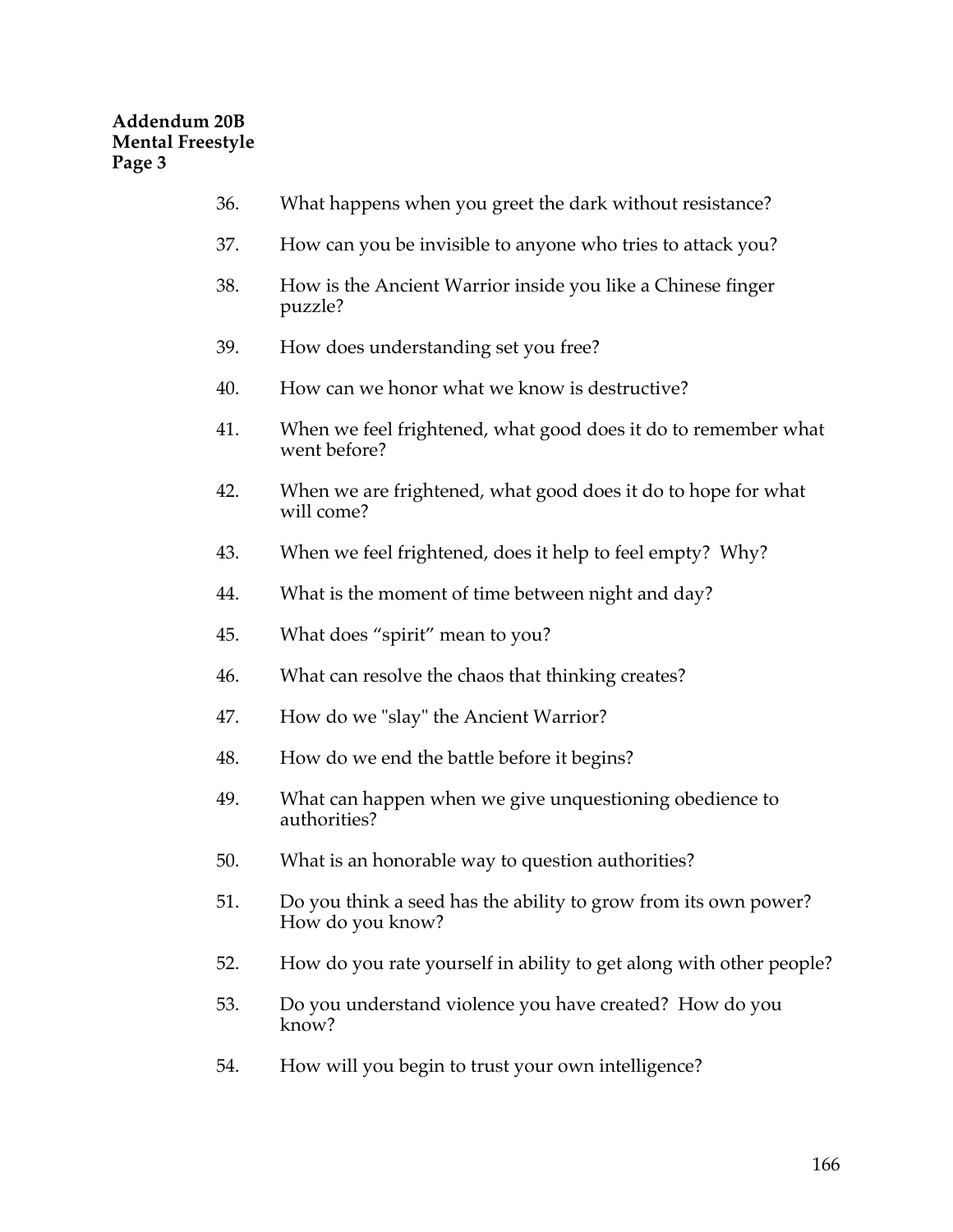- 55. What is your greatest weapon?
- 56. How does what we think determine what we do?
- 57. What is the chain of the Ancient Warrior that we need to break?
- 58. How do we get chained to the conditioning we've inherited?
- 59. How do illusions create conflict for us?
- 60. How is the "enemy" a dream?
- 61. What is something you want that you cannot have?
- 62. Can wanting something you cannot have create conflict? How?
- 63. What is the unbroken flame of attention?
- 64. Which strength do you prefer: physical or mental? Why?
- 65. How can you hear what your breath is saying?
- 66. What is the secret of strength?
- 67. How can you defeat yourself?
- 68. What's one way you have lost before you started?
- 69. How can the light of the full moon be like your mind?
- 70. When you feel defeated, who are you defeated by?
- 71. What does it mean to be chosen for the more difficult tasks?
- 72. What is order?
- 73. What is the difference between an explanation, an example, and an experience?
- 74. Do you learn best by telling, showing, or doing?
- 75. Where does the Ancient Warrior live?